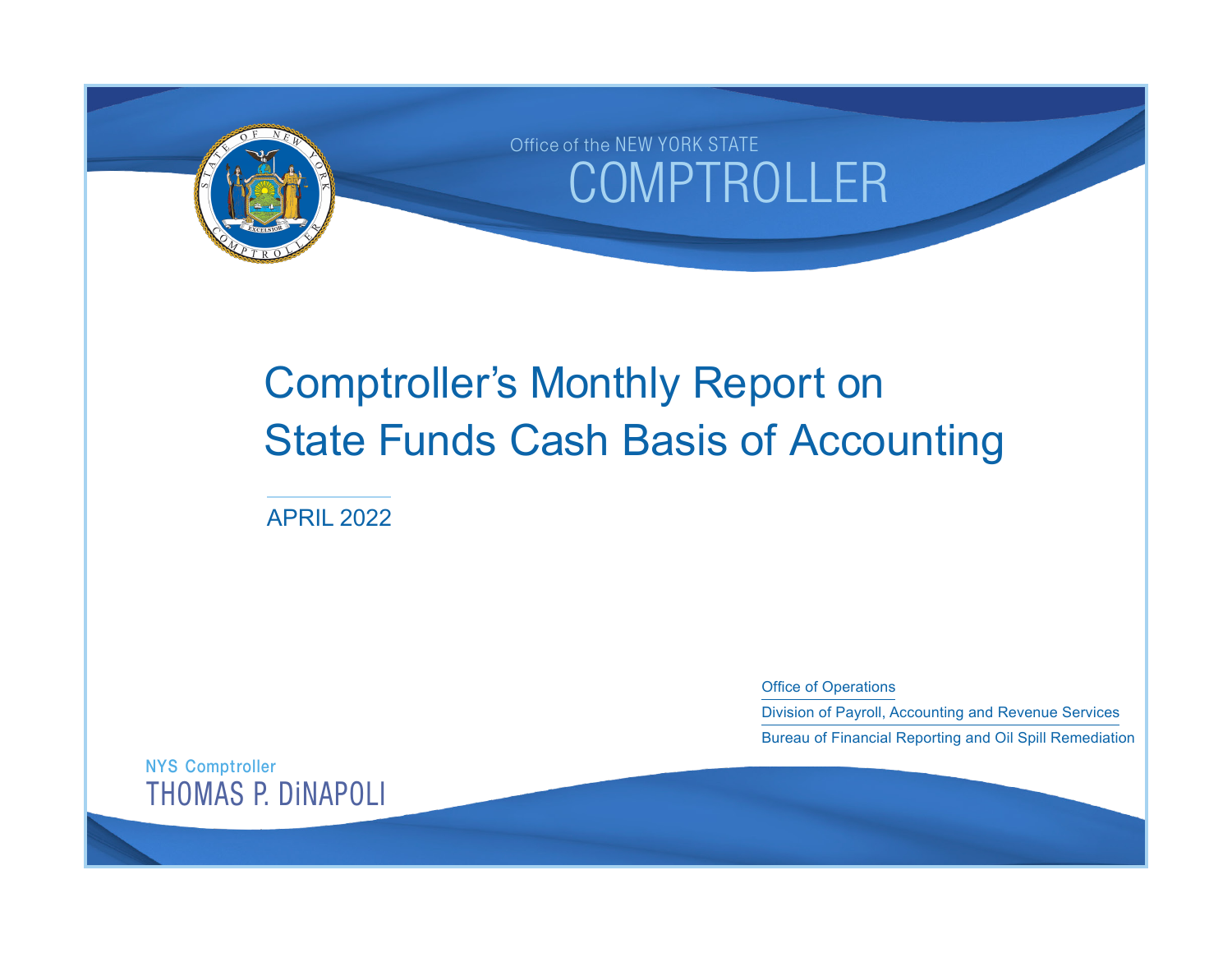

# **STATE OF NEW YORKOFFICE OF OPERATIONS DIVISION OF PAYROLL, ACCOUNTING AND REVENUE SERVICES BUREAU OF FINANCIAL REPORTING AND OIL SPILL REMEDIATION**

 **THOMAS P. DiNAPOLI STATE COMPTROLLER** 

**COMPTROLLER'S MONTHLY REPORT TO THE LEGISLATURE ON STATE FUNDS - CASH BASIS OF ACCOUNTING April 30, 2022**

#### **TABLE OF CONTENTS**

#### **Combined Statements of Cash Receipts, Disbursements and Changes in Fund Balances**

| <b>Exhibit A</b>                                | Governmental Funds                                                                                    |    |
|-------------------------------------------------|-------------------------------------------------------------------------------------------------------|----|
| <b>Exhibit A Supplemental</b>                   | Governmental Funds - State Operating                                                                  |    |
| <b>Exhibit A Notes</b>                          | Governmental Funds Footnotes                                                                          |    |
| <b>Exhibit B</b>                                | <b>Proprietary Funds</b>                                                                              |    |
| <b>Exhibit C</b>                                | <b>Trust Funds</b>                                                                                    |    |
| <b>Exhibit D Governmental</b>                   | Governmental Funds - Budgetary Basis - Financial Plan and Actual - Governmental                       |    |
| <b>Exhibit D State Operating</b>                | Governmental Funds - Budgetary Basis - Financial Plan and Actual - State Operating                    |    |
| <b>Exhibit D General Fund</b>                   | Governmental Funds - Budgetary Basis - Financial Plan and Actual - General Fund                       |    |
| <b>Exhibit D Special Revenue</b>                | Governmental Funds - Budgetary Basis - Financial Plan and Actual - Special Revenue                    | 10 |
| <b>Exhibit D Special Revenue State/Federal</b>  | Governmental Funds - Budgetary Basis - Financial Plan and Actual - Special Revenue State and Federal  | 11 |
| <b>Exhibit D Debt</b>                           | Governmental Funds - Budgetary Basis - Financial Plan and Actual - Debt Service                       | 12 |
| <b>Exhibit D Capital Projects</b>               | Governmental Funds - Budgetary Basis - Financial Plan and Actual - Capital Projects                   | 13 |
| <b>Exhibit D Capital Projects State/Federal</b> | Governmental Funds - Budgetary Basis - Financial Plan and Actual - Capital Projects State and Federal | 14 |
| <b>Exhibit E</b>                                | <b>Comparative Schedule of Tax Receipts</b>                                                           | 15 |
| <b>Cash Flow - Governmental</b>                 | Governmental Funds - Governmental                                                                     | 16 |
| <b>Cash Flow - State Operating</b>              | Governmental Funds - State Operating                                                                  | 18 |

#### **Combining Statements of Cash Receipts, Disbursements and Changes in Fund Balances**

| <b>Exhibit F</b>         | General Fund - Statement of Cash Flow                    | 20 |
|--------------------------|----------------------------------------------------------|----|
| <b>Exhibit G</b>         | Special Revenue Funds Combined - Statement of Cash Flow  | 22 |
| <b>Exhibit G State</b>   | Special Revenue Funds State - Statement of Cash Flow     | 24 |
| <b>Exhibit G Federal</b> | Special Revenue Funds Federal - Statement of Cash Flow   | 26 |
| <b>Exhibit H</b>         | Debt Service Funds - Statement of Cash Flow              | 28 |
| Exhibit I                | Capital Projects Funds Combined - Statement of Cash Flow | 29 |
| <b>Exhibit I State</b>   | Capital Projects Funds State - Statement of Cash Flow    | 31 |
| <b>Exhibit I Federal</b> | Capital Projects Funds Federal - Statement of Cash Flow  | 33 |
| Exhibit J                | Enterprise Funds - Statement of Cash Flow                | 34 |
| <b>Exhibit K</b>         | Internal Service Funds - Statement of Cash Flow          | 35 |
| <b>Exhibit L</b>         | Trust Funds - Statement of Cash Flow                     | 36 |
| <b>Exhibit M</b>         | Private Purpose Trust Funds - Statement of Cash Flow     | 37 |

## **Supplementary Schedules**

| Schedule 1        | Governmental Funds - Summary of Cash Receipts, Disbursements and Changes in Fund Balances | 38 |
|-------------------|-------------------------------------------------------------------------------------------|----|
| Schedule 2        | Proprietary Funds - Summary of Cash Receipts, Disbursements and Changes in Fund Balances  | 41 |
| Schedule 3        | Fiduciary Funds - Summary of Cash Receipts, Disbursements and Changes in Fund Balances    | 42 |
| Schedule 4        | Sole Custody and Investment Accounts - Statement of Cash Receipts and Disbursements       | 43 |
| Schedule 5        | Debt Service Funds - Statement of Direct State Debt Activity                              | 44 |
| Schedule 5a       | Debt Service Funds - Financing Agreements                                                 | 45 |
| Schedule 6        | Summary of the Operating Fund Investments                                                 | 46 |
| <b>Appendix A</b> | HCRA Resources Fund - Statement of Receipts and Disbursements by Account                  | 47 |
| <b>Appendix B</b> | <b>HCRA Resources Fund - Statement of Program Disbursements</b>                           | 48 |
| <b>Appendix C</b> | HCRA Public Goods Pool - Statement of Cash Flow                                           | 49 |
| <b>Appendix D</b> | HCRA Medicaid Disproportionate Share - Statement of Cash Flow                             | 50 |
| <b>Appendix E</b> | Summary of Off-Budget Spending Report                                                     | 51 |
| <b>Appendix F</b> | Schedule of Month-End Temporary Loans Outstanding                                         | 52 |
| <b>Appendix G</b> | Dedicated Infrastructure Investment Fund - Statement of Receipts and Disbursements        | 56 |
| <b>Appendix H</b> | Medical Assistance Disbursements - State Funds                                            | 57 |
| <b>Appendix I</b> | Medical Assistance Disbursements - Federal Funds                                          | 58 |
|                   |                                                                                           |    |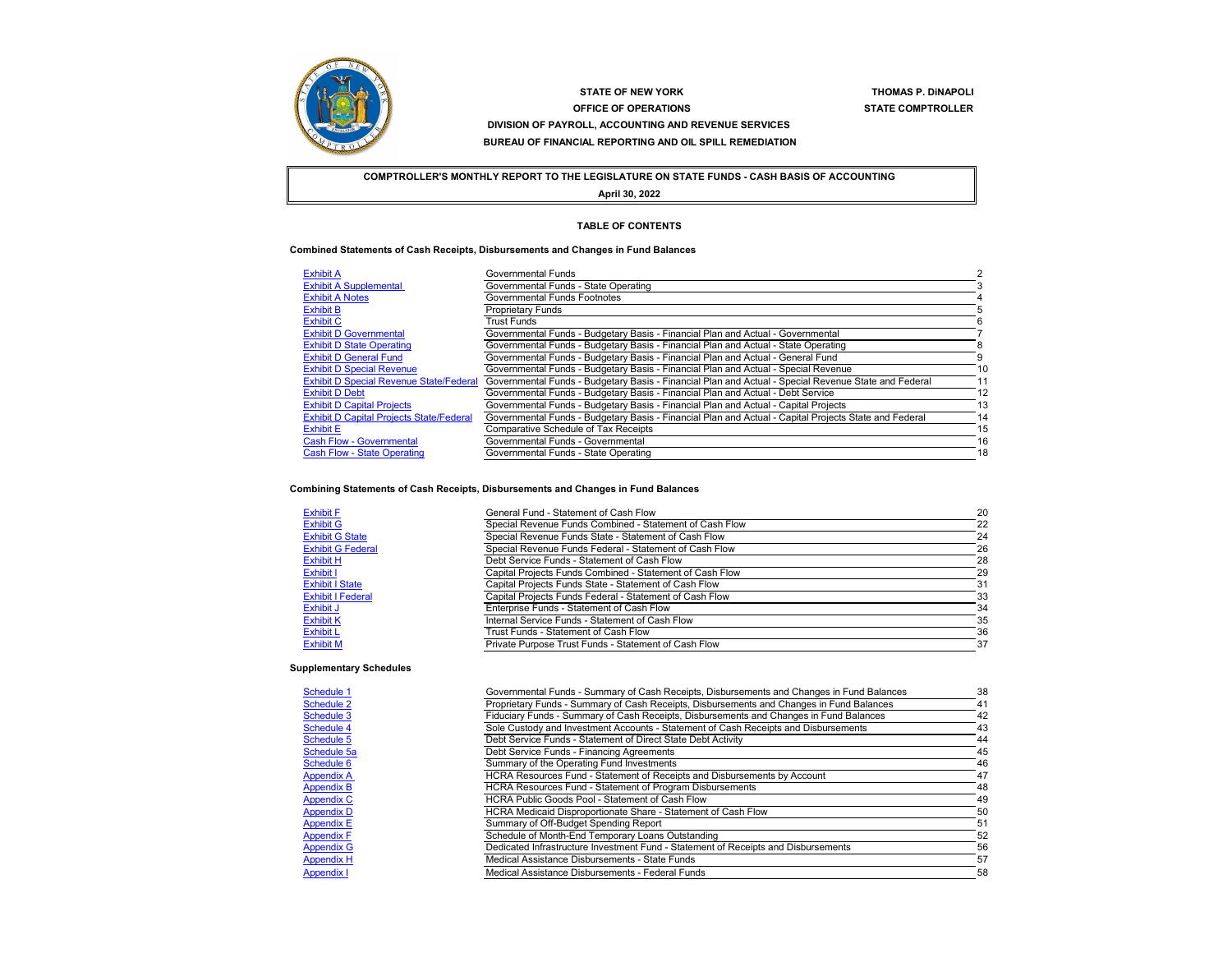# <span id="page-2-0"></span>**STATE OF NEW YORK EXHIBIT A GOVERNMENTAL FUNDS COMBINED STATEMENT OF CASH RECEIPTS, DISBURSEMENTS AND CHANGES IN FUND BALANCES**

**(amounts in millions)**

|                                             |                 | <b>GENERAL</b> |                          | <b>SPECIAL REVENUE</b> |                          | <b>DEBT SERVICE</b> |                          | <b>CAPITAL PROJECTS</b> |                 | TOTAL GOVERNMENTAL FUNDS |                 |                  |              | YEAR OVER YEAR |
|---------------------------------------------|-----------------|----------------|--------------------------|------------------------|--------------------------|---------------------|--------------------------|-------------------------|-----------------|--------------------------|-----------------|------------------|--------------|----------------|
|                                             | <b>MONTH OF</b> | 1 MO. ENDED    | <b>MONTH OF</b>          | 1 MO. ENDED            | <b>MONTH OF</b>          | 1 MO. ENDED         | <b>MONTH OF</b>          | 1 MO. ENDED             | <b>MONTH OF</b> | 1 MO. ENDED              | <b>MONTH OF</b> | 1 MO. ENDED      | \$ Increase/ | % Increase/    |
| <b>RECEIPTS:</b>                            | APR. 2022       | APR. 30, 2022  | APR. 2022                | APR. 30, 2022          | APR. 2022                | APR. 30, 2022       | APR. 2022                | APR. 30, 2022           | APR. 2022       | APR. 30, 2022            | APR. 2021       | APR. 30, 2021    | (Decrease)   | Decrease       |
| Personal Income Tax                         | 7,360.8<br>S.   | 7,360.8<br>\$. | - \$                     | -9                     | 7,360.8<br>\$            | 7,360.8<br>-S       | - \$<br>$\sim$           | - \$                    | \$.<br>14,721.6 | 14,721.6                 | 6,525.8<br>\$.  | 6,525.8<br>-S    | 8,195.8      | 125.6%         |
| Consumption/Use Taxes                       | 370.2           | 370.2          | 201.6                    | 201.6                  | 931.6                    | 931.6               | 42.8                     | 42.8                    | 1,546.2         | 1,546.2                  | 1,477.7         | 1,477.7          | 68.5         | 4.6%           |
| <b>Business Taxes</b>                       | 1,159.8         | 1.159.8        | 290.9                    | 290.9                  | 90.6                     | 90.6                | 49.1                     | 49.1                    | 1,590.4         | 1,590.4                  | 969.8           | 969.8            | 620.6        | 64.0%          |
| Other Taxes                                 | 129.0           | 129.0          | $\overline{\phantom{a}}$ |                        | 152.6                    | 152.6               |                          |                         | 281.6           | 281.6                    | 218.7           | 218.7            | 62.9         | 28.8%          |
| <b>Miscellaneous Receipts</b>               | 197.9           | 197.9          | 1.478.5                  | 1,478.5                | 58.6                     | 58.6                | 972.9                    | 972.9                   | 2,707.9         | 2,707.9                  | 1,729.5         | 1,729.5          | 978.4        | 56.6%          |
| <b>Federal Receipts</b>                     |                 |                | 6,617.3                  | 6,617.3                |                          |                     | 134.4                    | 134.4                   | 6,751.7         | 6,751.7                  | 7,164.2         | 7,164.2          | (412.5)      | $-5.8%$        |
| <b>Total Receipts</b>                       | 9,217.7         | 9,217.7        | 8,588.3                  | 8,588.3                | 8,594.2                  | 8,594.2             | 1,199.2                  | 1,199.2                 | 27,599.4        | 27,599.4                 | 18,085.7        | 18,085.7         | 9,513.7      | 52.6%          |
|                                             |                 |                |                          |                        |                          |                     |                          |                         |                 |                          |                 |                  |              |                |
| <b>DISBURSEMENTS:</b>                       |                 |                |                          |                        |                          |                     |                          |                         |                 |                          |                 |                  |              |                |
| Local Assistance Grants:                    |                 |                |                          |                        |                          |                     |                          |                         |                 |                          |                 |                  |              |                |
| Education                                   | 1,436.0         | 1,436.0        | 545.5                    | 545.5                  |                          |                     | 18.6                     | 18.6                    | 2,000.1         | 2,000.1                  | 810.6           | 810.6            | 1,189.5      | 146.7%         |
| <b>Environment and Recreation</b>           | 0.1             | 0.1            | $\overline{\phantom{a}}$ |                        |                          |                     | 4.3                      | 4.3                     | 4.4             | 4.4                      | 29.4            | 29.4             | (25.0)       | $-85.0%$       |
| <b>General Government</b>                   | 9.9             | 9.9            | 133.0                    | 133.0                  |                          |                     | 12.3                     | 12.3                    | 155.2           | 155.2                    | 36.9            | 36.9             | 118.3        | 320.6%         |
| Public Health:                              |                 |                |                          |                        |                          |                     |                          |                         |                 |                          |                 |                  |              |                |
| Medicaid                                    | 2,018.4         | 2,018.4        | 5.245.9                  | 5,245.9                |                          |                     | $\overline{\phantom{a}}$ |                         | 7,264.3         | 7,264.3                  | 6.499.1         | 6,499.1          | 765.2        | 11.8%          |
| Other Public Health                         | 66.4            | 66.4           | 527.5                    | 527.5                  |                          |                     | 43.9                     | 43.9                    | 637.8           | 637.8                    | 651.9           | 651.9            | (14.1)       | $-2.2%$        |
| <b>Public Safety</b>                        | 7.6             | 7.6            | 73.8                     | 73.8                   |                          |                     | 11.7                     | 11.7                    | 93.1            | 93.1                     | 128.1           | 128.1            | (35.0)       | $-27.3%$       |
| Public Welfare                              | 101.1           | 101.1          | 442.4                    | 442.4                  |                          |                     | 48.7                     | 48.7                    | 592.2           | 592.2                    | 230.2           | 230.2            | 362.0        | 157.3%         |
| <b>Support and Regulate Business</b>        | 6.2             | 6.2            | 2.3                      | 2.3                    |                          |                     | 17.1                     | 17.1                    | 25.6            | 25.6                     | 26.7            | 26.7             | (1.1)        | $-4.1%$        |
| Transportation                              |                 |                | 63.1                     | 63.1                   |                          |                     | 32.9                     | 32.9                    | 96.0            | 96.0                     | 392.6           | 392.6            | (296.6)      | $-75.5%$       |
| <b>Total Local Assistance Grants</b>        | 3,645.7         | 3,645.7        | 7,033.5                  | 7,033.5                | $\overline{\phantom{a}}$ |                     | 189.5                    | 189.5                   | 10,868.7        | 10,868.7                 | 8,805.5         | 8,805.5          | 2,063.2      | 23.4%          |
| <b>Departmental Operations:</b>             |                 |                |                          |                        |                          |                     |                          |                         |                 |                          |                 |                  |              |                |
| <b>Personal Service</b>                     | 740.5           | 740.5          | 468.6                    | 468.6                  |                          |                     |                          |                         | 1,209.1         | 1,209.1                  | 1.158.2         | 1,158.2          | 50.9         | 4.4%           |
| Non-Personal Service                        | 149.0           | 149.0          | 319.7                    | 319.7                  |                          |                     |                          |                         | 468.7           | 468.7                    | 519.4           | 519.4            | (50.7)       | $-9.8%$        |
| <b>General State Charges</b>                | 779.7           | 779.7          | 92.3                     | 92.3                   |                          |                     |                          |                         | 872.0           | 872.0                    | 895.5           | 895.5            | (23.5)       | $-2.6%$        |
| Debt Service, Including Payments on         |                 |                |                          |                        |                          |                     |                          |                         |                 |                          |                 |                  |              |                |
| <b>Financing Agreements</b>                 |                 |                |                          |                        | 115.8                    | 115.8               |                          |                         | 115.8           | 115.8                    | 122.4           | 122.4            | (6.6)        | $-5.4%$        |
| <b>Capital Projects</b><br>(1)              |                 |                |                          |                        |                          |                     | 489.3                    | 489.3                   | 489.3           | 489.3                    | 398.2           | 398.2            | 91.1         | 22.9%          |
| <b>Total Disbursements</b>                  | 5,314.9         | 5,314.9        | 7,914.1                  | 7,914.1                | 115.8                    | 115.8               | 678.8                    | 678.8                   | 14,023.6        | 14,023.6                 | 11,899.2        | 11,899.2         | 2,124.4      | 17.9%          |
| <b>Excess (Deficiency) of Receipts</b>      |                 |                |                          |                        |                          |                     |                          |                         |                 |                          |                 |                  |              |                |
| over Disbursements                          | 3,902.8         | 3,902.8        | 674.2                    | 674.2                  | 8,478.4                  | 8,478.4             | 520.4                    | 520.4                   | 13,575.8        | 13,575.8                 | 6,186.5         | 6,186.5          | 7,389.3      | 119.4%         |
|                                             |                 |                |                          |                        |                          |                     |                          |                         |                 |                          |                 |                  |              |                |
| OTHER FINANCING SOURCES (USES):             |                 |                |                          |                        |                          |                     |                          |                         |                 |                          |                 |                  |              |                |
| Bond and Note Proceeds (net)                |                 |                |                          |                        |                          |                     |                          |                         |                 |                          |                 |                  |              | 0.0%           |
| (2)<br><b>Transfers from Other Funds</b>    | 8,658.7         | 8,658.7        | 426.4                    | 426.4                  | 353.0                    | 353.0               | (611.1)                  | (611.1)                 | 8,827.0         | 8,827.0                  | 5,344.8         | 5,344.8          | 3,482.2      | 65.2%          |
| (2)<br>Transfers to Other Funds             | 79.2            | 79.2           | (233.1)                  | (233.1)                | (8,667.5)                | (8,667.5)           | (9.1)                    | (9.1)                   | (8,830.5)       | (8,830.5)                | (5,350.2)       | (5, 350.2)       | 3,480.3      | 65.0%          |
| <b>Total Other Financing Sources (Uses)</b> | 8,737.9         | 8.737.9        | 193.3                    | 193.3                  | (8,314.5)                | (8,314.5)           | (620.2)                  | (620.2)                 | (3.5)           | (3.5)                    | (5.4)           | (5.4)            | 1.9          | 35.2%          |
|                                             |                 |                |                          |                        |                          |                     |                          |                         |                 |                          |                 |                  |              |                |
| <b>Excess (Deficiency) of Receipts</b>      |                 |                |                          |                        |                          |                     |                          |                         |                 |                          |                 |                  |              |                |
| and Other Financing Sources over            |                 |                |                          |                        |                          |                     |                          |                         |                 |                          |                 |                  |              |                |
| Disbursements and Other Financing Uses      | 12,640.7        | 12,640.7       | 867.5                    | 867.5                  | 163.9                    | 163.9               | (99.8)                   | (99.8)                  | 13,572.3        | 13,572.3                 | 6,181.1         | 6,181.1          | 7,391.2      | 119.6%         |
| <b>Beginning Fund Balances (Deficits)</b>   | 33,052.7        | 33,052.7       | 21,938.2                 | 21,938.2               | 102.0                    | 102.0               | (1, 543.9)               | (1,543.9)               | 53,549.0        | 53,549.0                 | 18,751.1        | 18,751.1         | 34,797.9     | 185.6%         |
|                                             |                 |                |                          |                        |                          |                     |                          |                         |                 |                          |                 |                  |              |                |
| <b>Ending Fund Balances (Deficits)</b>      | \$45,693.4      | 45,693.4<br>-S | 22,805.7<br>\$           | 22,805.7<br>- \$       | 265.9<br>- \$            | 265.9<br>- \$       | (1,643.7)<br>- \$        | (1,643.7)<br>- \$       | 67,121.3<br>\$  | 67,121.3<br>- \$         | \$24,932.2      | 24,932.2<br>- \$ | 42,189.1     | 169.2%         |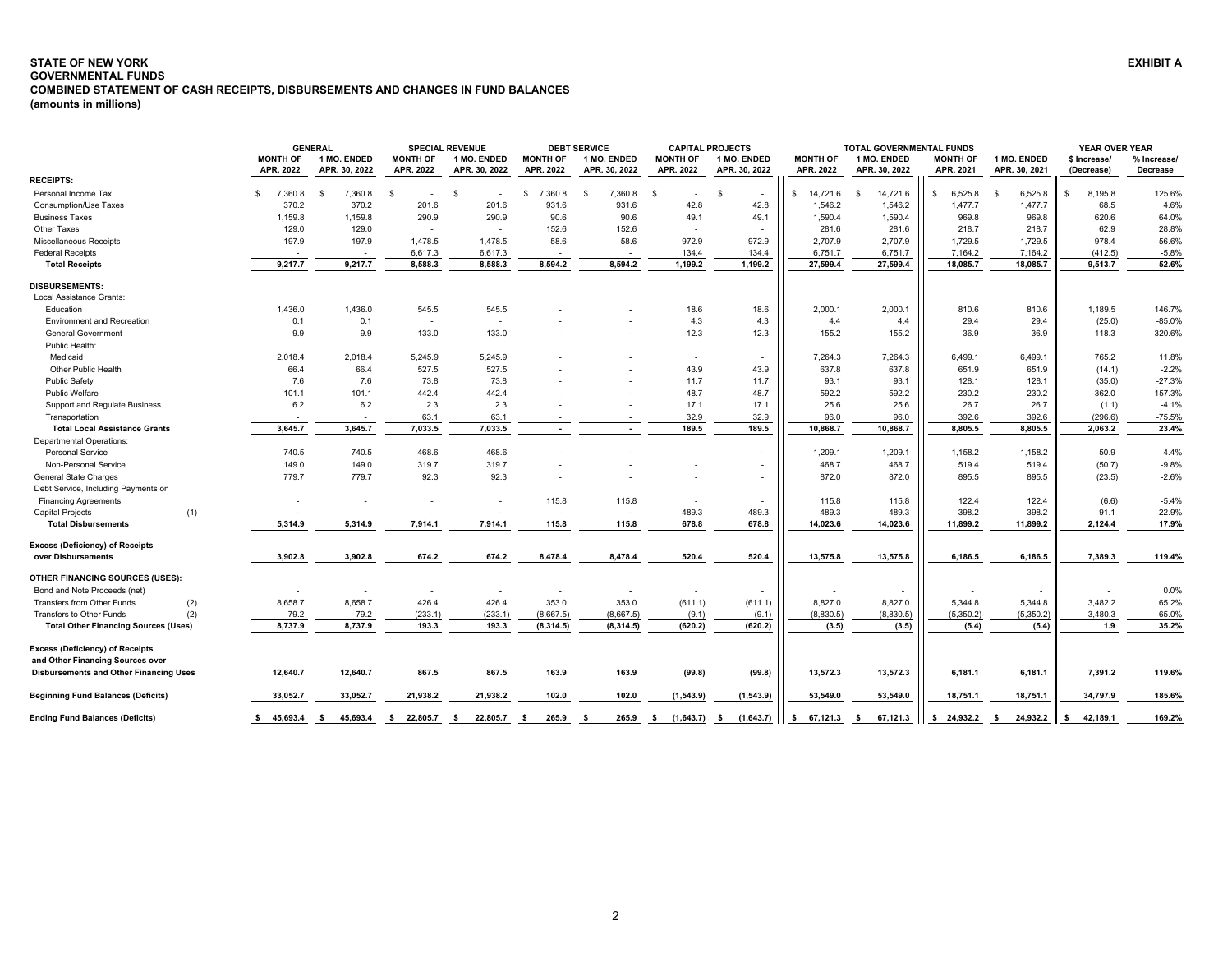# <span id="page-3-0"></span>**(amounts in millions) STATE OF NEW YORKGOVERNMENTAL FUNDS-STATE OPERATING (\*) COMBINED STATEMENT OF CASH RECEIPTS, DISBURSEMENTS AND CHANGES IN FUND BALANCES**

|                                                                                                                      | <b>GENERAL</b> |                 |               | <b>STATE SPECIAL REVENUE (**)</b> |               | <b>DEBT SERVICE</b> |                          |                 | <b>TOTAL STATE OPERATING FUNDS</b> |                 |                     |               |             |
|----------------------------------------------------------------------------------------------------------------------|----------------|-----------------|---------------|-----------------------------------|---------------|---------------------|--------------------------|-----------------|------------------------------------|-----------------|---------------------|---------------|-------------|
|                                                                                                                      |                | <b>MONTH OF</b> | 1 MO. ENDED   | <b>MONTH OF</b>                   | 1 MO. ENDED   | <b>MONTH OF</b>     | 1 MO. ENDED              | <b>MONTH OF</b> | 1 MO. ENDED                        | <b>MONTH OF</b> | 1 MO. ENDED         | \$ Increase/  | % Increase/ |
|                                                                                                                      |                | APR. 2022       | APR. 30, 2022 | APR. 2022                         | APR. 30, 2022 | APR. 2022           | APR. 30, 2022            | APR. 2022       | APR. 30, 2022                      | APR. 2021       | APR. 30, 2021       | (Decrease)    | Decrease    |
| <b>RECEIPTS:</b>                                                                                                     |                |                 |               |                                   |               |                     |                          |                 |                                    |                 |                     |               |             |
| Personal Income Tax                                                                                                  | \$             | 7,360.8         | 7,360.8<br>\$ | -S                                | \$            | 7,360.8<br>\$       | 7,360.8<br>\$            | \$<br>14,721.6  | 14,721.6<br>\$                     | 6,525.8<br>\$.  | 6,525.8<br><b>S</b> | \$<br>8,195.8 | 125.6%      |
| Consumption/Use Taxes                                                                                                |                | 370.2           | 370.2         | 201.6                             | 201.6         | 931.6               | 931.6                    | 1,503.4         | 1,503.4                            | 1,434.2         | 1,434.2             | 69.2          | 4.8%        |
| <b>Business Taxes</b>                                                                                                |                | 1,159.8         | 1,159.8       | 290.9                             | 290.9         | 90.6                | 90.6                     | 1,541.3         | 1,541.3                            | 928.5           | 928.5               | 612.8         | 66.0%       |
| Other Taxes                                                                                                          |                | 129.0           | 129.0         | $\overline{\phantom{a}}$          |               | 152.6               | 152.6                    | 281.6           | 281.6                              | 218.7           | 218.7               | 62.9          | 28.8%       |
| Miscellaneous Receipts                                                                                               |                | 197.9           | 197.9         | 1,461.5                           | 1,461.5       | 58.6                | 58.6                     | 1,718.0         | 1,718.0                            | 1,534.9         | 1,534.9             | 183.1         | 11.9%       |
| <b>Federal Receipts</b>                                                                                              |                |                 |               |                                   |               |                     |                          |                 |                                    | 0.2             | 0.2                 | (0.2)         | -100.0%     |
| <b>Total Receipts</b>                                                                                                |                | 9,217.7         | 9,217.7       | 1,954.0                           | 1,954.0       | 8,594.2             | 8,594.2                  | 19,765.9        | 19,765.9                           | 10,642.3        | 10,642.3            | 9,123.6       | 85.7%       |
| <b>DISBURSEMENTS:</b><br>Local Assistance Grants:                                                                    |                |                 |               |                                   |               |                     |                          |                 |                                    |                 |                     |               |             |
| Education                                                                                                            |                | 1,436.0         | 1,436.0       |                                   |               |                     |                          | 1,436.0         | 1,436.0                            | 524.3           | 524.3               | 911.7         | 173.9%      |
| <b>Environment and Recreation</b>                                                                                    |                | 0.1             | 0.1           | $\overline{\phantom{a}}$          |               |                     | $\overline{\phantom{a}}$ | 0.1             | 0.1                                | 0.1             | 0.1                 | $\sim$        | 0.0%        |
| <b>General Government</b>                                                                                            |                | 9.9             | 9.9           | 131.9                             | 131.9         |                     |                          | 141.8           | 141.8                              | 13.0            | 13.0                | 128.8         | 990.8%      |
| Public Health:                                                                                                       |                |                 |               |                                   |               |                     |                          |                 |                                    |                 |                     |               |             |
| Medicaid                                                                                                             |                | 2,018.4         | 2,018.4       | 474.1                             | 474.1         |                     |                          | 2,492.5         | 2,492.5                            | 3,127.9         | 3,127.9             | (635.4)       | $-20.3%$    |
| Other Public Health                                                                                                  |                | 66.4            | 66.4          | 67.9                              | 67.9          |                     | ٠                        | 134.3           | 134.3                              | 85.2            | 85.2                | 49.1          | 57.6%       |
| <b>Public Safety</b>                                                                                                 |                | 7.6             | 7.6           | 15.9                              | 15.9          |                     |                          | 23.5            | 23.5                               | 23.8            | 23.8                | (0.3)         | $-1.3%$     |
| <b>Public Welfare</b>                                                                                                |                | 101.1           | 101.1         | 1.0                               | 1.0           |                     |                          | 102.1           | 102.1                              | 43.5            | 43.5                | 58.6          | 134.7%      |
| Support and Regulate Business                                                                                        |                | 6.2             | 6.2           | 2.3                               | 2.3           |                     |                          | 8.5             | 8.5                                | 5.3             | 5.3                 | 3.2           | 60.4%       |
| Transportation                                                                                                       |                |                 |               | 57.1                              | 57.1          |                     |                          | 57.1            | 57.1                               | 208.5           | 208.5               | (151.4)       | $-72.6%$    |
| <b>Total Local Assistance Grants</b>                                                                                 |                | 3,645.7         | 3,645.7       | 750.2                             | 750.2         |                     | $\blacksquare$           | 4,395.9         | 4,395.9                            | 4,031.6         | 4,031.6             | 364.3         | $9.0\%$     |
| Departmental Operations:                                                                                             |                |                 |               |                                   |               |                     |                          |                 |                                    |                 |                     |               |             |
| Personal Service                                                                                                     |                | 740.5           | 740.5         | 415.0                             | 415.0         |                     |                          | 1,155.5         | 1,155.5                            | 1,107.2         | 1,107.2             | 48.3          | 4.4%        |
| Non-Personal Service                                                                                                 |                | 149.0           | 149.0         | 239.5                             | 239.5         |                     | $\overline{\phantom{a}}$ | 388.5           | 388.5                              | 362.5           | 362.5               | 26.0          | 7.2%        |
| General State Charges                                                                                                |                | 779.7           | 779.7         | 67.7                              | 67.7          |                     | ٠                        | 847.4           | 847.4                              | 870.1           | 870.1               | (22.7)        | $-2.6%$     |
| Debt Service, Including Payments on                                                                                  |                |                 |               |                                   |               |                     |                          |                 |                                    |                 |                     |               |             |
| <b>Financing Agreements</b>                                                                                          |                |                 |               |                                   |               | 115.8               | 115.8                    | 115.8           | 115.8                              | 122.4           | 122.4               | (6.6)         | $-5.4%$     |
| <b>Capital Projects</b>                                                                                              |                |                 |               |                                   |               |                     |                          |                 |                                    |                 |                     |               | 0.0%        |
| <b>Total Disbursements</b>                                                                                           |                | 5,314.9         | 5,314.9       | 1,472.4                           | 1,472.4       | 115.8               | 115.8                    | 6,903.1         | 6,903.1                            | 6,493.8         | 6,493.8             | 409.3         | 6.3%        |
| <b>Excess (Deficiency) of Receipts</b><br>over Disbursements                                                         |                | 3,902.8         | 3,902.8       | 481.6                             | 481.6         | 8,478.4             | 8,478.4                  | 12,862.8        | 12,862.8                           | 4,148.5         | 4,148.5             | 8,714.3       | 210.1%      |
| OTHER FINANCING SOURCES (USES):                                                                                      |                |                 |               |                                   |               |                     |                          |                 |                                    |                 |                     |               |             |
| (2)<br><b>Transfers from Other Funds</b>                                                                             |                | 8,658.7         | 8,658.7       | 434.8                             | 434.8         | 353.0               | 353.0                    | 9,446.5         | 9,446.5                            | 4,886.9         | 4,886.9             | 4,559.6       | 93.3%       |
| Transfers to Other Funds<br>(2)                                                                                      |                | 79.2            | 79.2          | (0.7)                             | (0.7)         | (8,667.5)           | (8,667.5)                | (8,589.0)       | (8,589.0)                          | (5,216.4)       | (5,216.4)           | 3,372.6       | 64.7%       |
| <b>Total Other Financing Sources (Uses)</b>                                                                          |                | 8,737.9         | 8,737.9       | 434.1                             | 434.1         | (8, 314.5)          | (8, 314.5)               | 857.5           | 857.5                              | (329.5)         | (329.5)             | 1,187.0       | 360.2%      |
| <b>Excess (Deficiency) of Receipts</b><br>and Other Financing Sources over<br>Disbursements and Other Financing Uses |                | 12,640.7        | 12,640.7      | 915.7                             | 915.7         | 163.9               | 163.9                    | 13,720.3        | 13,720.3                           | 3,819.0         | 3,819.0             | 9,901.3       | 259.3%      |
| <b>Beginning Fund Balances (Deficits)</b>                                                                            |                | 33,052.7        | 33,052.7      | 7,612.5                           | 7,612.5       | 102.0               | 102.0                    | 40,767.2        | 40,767.2                           | 14,934.4        | 14,934.4            | 25,832.8      | 173.0%      |
|                                                                                                                      |                |                 |               |                                   |               |                     |                          |                 |                                    |                 |                     |               |             |

(\*) State Operating Funds are comprised of the General Fund, State Special Revenue Funds supported by activities from dedicated revenue sources (including operating transfers from Federal Funds) and Debt Service Funds.

(\*\*) Eliminations between Special Revenue - State and Federal Funds are not included.

Ending Fund Balances (Deficits) \$ 45,693.4 \$ 45,693.4 \$ 8,528.2 \$ 8,528.2 \$ 265.9 \$ 265.9 \$ 54,487.5 \$ 54,487.5 \$ 54,487.5 \$ 18,753.4 \$ 18,753.4 \$ 35,734.1 190.5%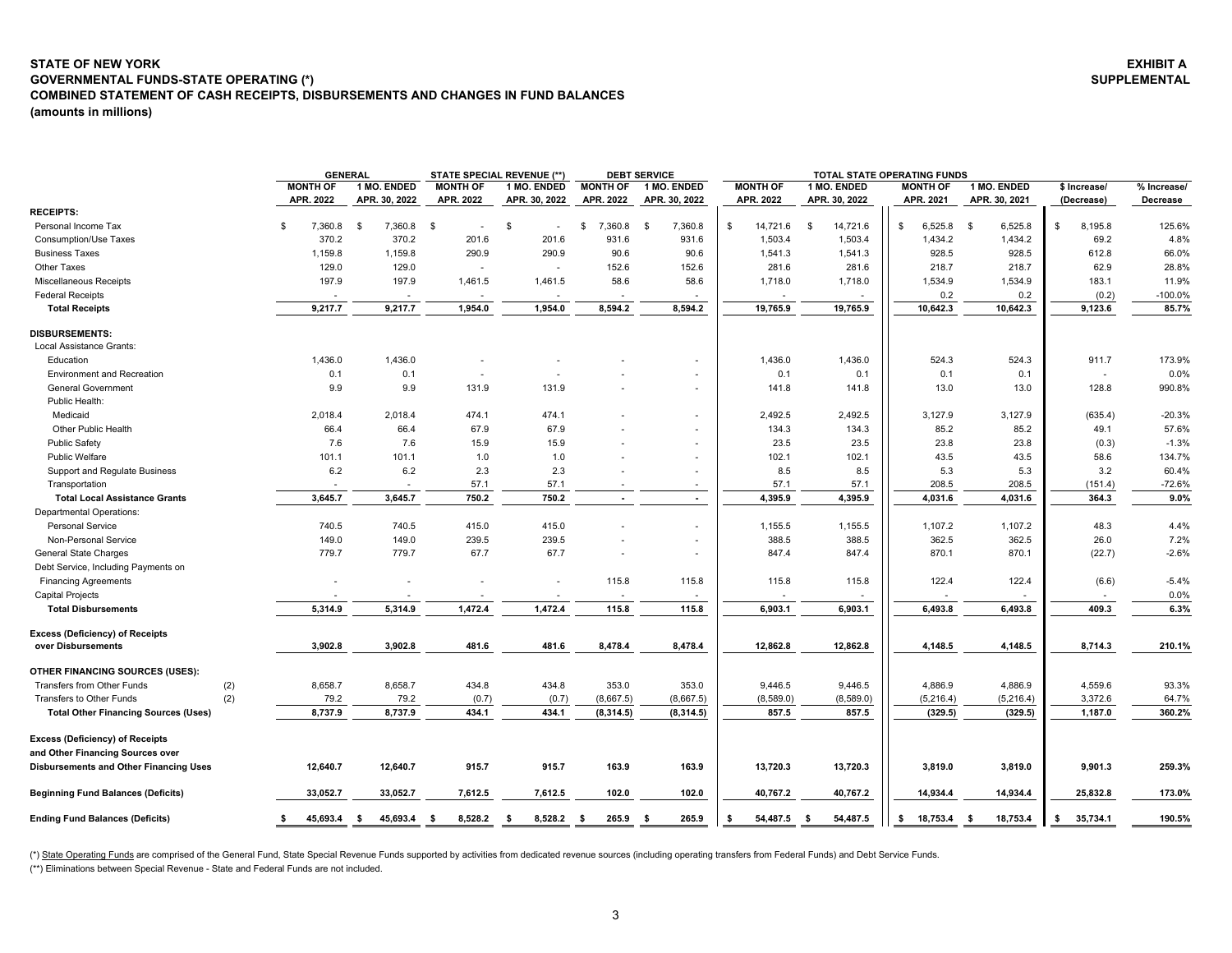## <span id="page-4-0"></span>**GOVERNMENTAL FUNDS FOOTNOTES EXHIBIT A NOTES**

# **April 2022**

1. Certain disbursements from Capital Projects funds are financed by operating transfers from other **Debt Service Funds** "Transfers To Other Funds" includes transfers to the General Fund from the following: funds, proceeds of State bonds and notes, and reimbursements received from Public Authorities and the Federal Government. The amounts shown below represent disbursements to be  $$7.451.6$  million reimbursed in future months from the sources indicated:

| Urban Development Corporation (Correctional Facilities) | \$253.8 million | Clean Water/Clean Air Fund                                                                                   | 142.4 |
|---------------------------------------------------------|-----------------|--------------------------------------------------------------------------------------------------------------|-------|
| Urban Development Corporation (Youth Facilities)        | 16.4            | Mental Health Services Fund                                                                                  | 248.9 |
| Housing Finance Agency (HFA)                            | 465.2           |                                                                                                              |       |
| Housing Assistance Fund                                 | 12.9            | Also included in Debt Service funds are transfers to Special Revenue funds representing receipts in excess   |       |
| Dormitory Authority (Mental Hygiene)                    | 462.4           | of lease-purchase obligations that are used to finance a portion of the operating expenses for the Departmen |       |
| Dormitory Authority and State University Income Fund    | 776.8           | of Health (\$9.9m).                                                                                          |       |
| <b>Federal Capital Projects</b>                         | 808.1           |                                                                                                              |       |
| State bond and note proceeds                            | 217.6           | Capital Projects Funds "Transfers To Other Funds" includes transfers to the General Fund (\$1.1m) and        |       |

**2.** Operating Transfers constitute legally authorized transfers from a fund receiving revenues to a fund through which disbursements will ultimately be made. The more significant transfers include:

**General Fund** "Transfers to Other Funds" are as follows:

| General Debt Service Fund<br>112.4                     |  |
|--------------------------------------------------------|--|
| <b>Banking Services Account</b><br>2.7                 |  |
| 60.2<br>Court Facilities Incentive Aid Fund            |  |
| 48.9<br>Mass Transportation Financial Assistance       |  |
| 7.1<br>Mass Transportation Operating Assistance Fund   |  |
| 5.5<br>Medical Cannabis Health Operation and Oversight |  |
| 12.8<br>New York Central Business District Trust Fund  |  |
| 2.4<br>New York City County Clerks' Operations Offset  |  |
| New York State Cannabis Revenue<br>50.0                |  |
| 2.6<br>Recruitment Incentive                           |  |
| 1.0<br><b>State Fair Receipts</b>                      |  |
| 222.6<br>State University Income Fund                  |  |

Also included in the General Fund are transfers representing payments for patients residing in Stateoperated health, mental hygiene and State University facilities to Debt Service funds (\$0.2m), and the State University Income Fund (\$3.8m).

§72(4)(b) was added to the State Finance Law in 2010 to permit the State's General Debt Service Fund to maintain a cash reserve for the payment of debt service, and related expenses, during the current fiscal quarter. As of April 30, 2022 - pursuant to a certification of the Budget Director the reserve amount is (\$14.6m), which was funded by a transfer from the General Fund.

**Special Revenue Funds** "Transfers To Other Funds" includes transfers to Mental Health Services Fund and Department of Health Income Fund (\$232.4m) representing the federal share of Medicaid payments for patients residing in State-operated Health and Mental Hygiene facilities and All Other Capital Projects (\$0.6m).

| ow represent disbursements to be |                 | Revenue Bond Tax Fund                | \$7.451.6 milli |
|----------------------------------|-----------------|--------------------------------------|-----------------|
|                                  |                 | Local Government Assistance Tax Fund | 310.6           |
|                                  |                 | Sales Tax Revenue Bond Tax Fund      | 504.1           |
| ional Facilities).               | \$253.8 million | Clean Water/Clean Air Fund           | 142.4           |
| acilities) <sup>-</sup>          | 16.4            | Mental Health Services Fund          | 248.9           |

the General Debt Service Fund - Lease Purchase (\$8.0m).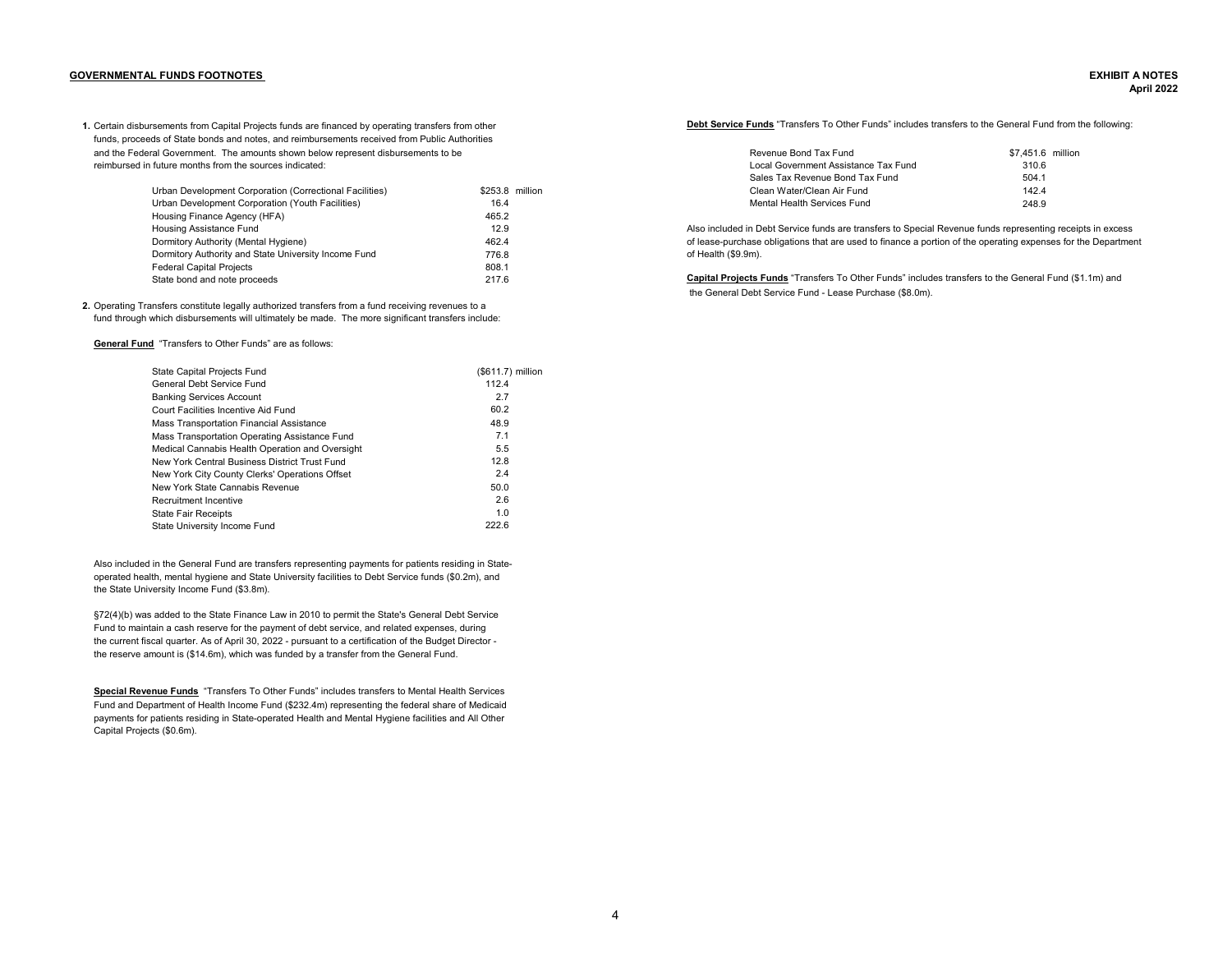# <span id="page-5-0"></span>**STATE OF NEW YORK PROPRIETARY FUNDS COMBINED STATEMENT OF CASH RECEIPTS, DISBURSEMENTS AND CHANGES IN FUND BALANCES (amounts in millions)**

|                                                                                                                                | <b>ENTERPRISE</b> |                              |    | <b>INTERNAL SERVICE</b>      |     |                              |     | <b>TOTAL PROPRIETARY FUNDS</b> |       |                              |    |                              |      |                              |      | YEAR OVER YEAR               |    |                            |                         |
|--------------------------------------------------------------------------------------------------------------------------------|-------------------|------------------------------|----|------------------------------|-----|------------------------------|-----|--------------------------------|-------|------------------------------|----|------------------------------|------|------------------------------|------|------------------------------|----|----------------------------|-------------------------|
|                                                                                                                                |                   | <b>MONTH OF</b><br>APR. 2022 |    | 1 MO. ENDED<br>APR. 30, 2022 |     | <b>MONTH OF</b><br>APR. 2022 |     | 1 MO. ENDED<br>APR. 30, 2022   |       | <b>MONTH OF</b><br>APR. 2022 |    | 1 MO. ENDED<br>APR. 30, 2022 |      | <b>MONTH OF</b><br>APR. 2021 |      | 1 MO. ENDED<br>APR. 30, 2021 |    | \$ Increase/<br>(Decrease) | % Increase/<br>Decrease |
| <b>RECEIPTS:</b>                                                                                                               |                   |                              |    |                              |     |                              |     |                                |       |                              |    |                              |      |                              |      |                              |    |                            |                         |
| <b>Miscellaneous Receipts</b>                                                                                                  | \$                | 191.2                        | \$ | 191.2                        | -\$ | 31.8                         | -\$ | 31.8                           | ll \$ | 223.0                        | \$ | 223.0                        | \$   | $317.0$ \$                   |      | 317.0                        | \$ | (94.0)                     | $-29.7%$                |
| <b>Federal Receipts</b>                                                                                                        |                   | 14.2                         |    | 14.2                         |     |                              |     |                                |       | 14.2                         |    | 14.2                         |      | 4,691.4                      |      | 4,691.4                      |    | (4,677.2)                  | $-99.7%$                |
| <b>Unemployment Taxes</b>                                                                                                      |                   | 162.8                        |    | 162.8                        |     |                              |     |                                |       | 162.8                        |    | 162.8                        |      | 218.5                        |      | 218.5                        |    | (55.7)                     | $-25.5%$                |
| <b>Total Receipts</b>                                                                                                          |                   | 368.2                        |    | 368.2                        |     | 31.8                         |     | 31.8                           |       | 400.0                        |    | 400.0                        |      | 5,226.9                      |      | 5,226.9                      |    | (4,826.9)                  | $-92.3%$                |
| <b>DISBURSEMENTS:</b>                                                                                                          |                   |                              |    |                              |     |                              |     |                                |       |                              |    |                              |      |                              |      |                              |    |                            |                         |
| <b>Departmental Operations:</b>                                                                                                |                   |                              |    |                              |     |                              |     |                                |       |                              |    |                              |      |                              |      |                              |    |                            |                         |
| <b>Personal Service</b>                                                                                                        |                   | 134.4                        |    | 134.4                        |     | 10.4                         |     | 10.4                           |       | 144.8                        |    | 144.8                        |      | 138.0                        |      | 138.0                        |    | 6.8                        | 4.9%                    |
| Non-Personal Service                                                                                                           |                   | 26.3                         |    | 26.3                         |     | 33.8                         |     | 33.8                           |       | 60.1                         |    | 60.1                         |      | 53.2                         |      | 53.2                         |    | 6.9                        | 13.0%                   |
| <b>General State Charges</b>                                                                                                   |                   | 59.0                         |    | 59.0                         |     | 3.3                          |     | 3.3                            |       | 62.3                         |    | 62.3                         |      | 57.0                         |      | 57.0                         |    | 5.3                        | 9.3%                    |
| <b>Unemployment Benefits</b>                                                                                                   |                   | 175.9                        |    | 175.9                        |     |                              |     |                                |       | 175.9                        |    | 175.9                        |      | 4,967.1                      |      | 4,967.1                      |    | (4,791.2)                  | $-96.5%$                |
| <b>Total Disbursements</b>                                                                                                     |                   | 395.6                        |    | 395.6                        |     | 47.5                         |     | 47.5                           |       | 443.1                        |    | 443.1                        |      | 5,215.3                      |      | 5,215.3                      |    | (4, 772.2)                 | $-91.5%$                |
| <b>Excess (Deficiency) of Receipts</b>                                                                                         |                   |                              |    |                              |     |                              |     |                                |       |                              |    |                              |      |                              |      |                              |    |                            |                         |
| <b>Over Disbursements</b>                                                                                                      |                   | (27.4)                       |    | (27.4)                       |     | (15.7)                       |     | (15.7)                         |       | (43.1)                       |    | (43.1)                       |      | 11.6                         |      | 11.6                         |    | (54.7)                     | 471.6%                  |
| <b>OTHER FINANCING SOURCES (USES):</b>                                                                                         |                   |                              |    |                              |     |                              |     |                                |       |                              |    |                              |      |                              |      |                              |    |                            |                         |
| Transfers from Other Funds                                                                                                     |                   | 1.0                          |    | 1.0                          |     | 2.5                          |     | 2.5                            |       | 3.5                          |    | 3.5                          |      | 5.5                          |      | 5.5                          |    | (2.0)                      | $-36.4%$                |
| Transfers to Other Funds                                                                                                       |                   |                              |    |                              |     |                              |     |                                |       |                              |    |                              |      | (0.1)                        |      | (0.1)                        |    | (0.1)                      | $-100.0%$               |
| <b>Total Other Financing Sources (Uses)</b>                                                                                    |                   | 1.0                          |    | 1.0                          |     | 2.5                          |     | 2.5                            |       | 3.5                          |    | 3.5                          |      | 5.4                          |      | 5.4                          |    | (1.9)                      | $-35.2%$                |
| <b>Excess (Deficiency) of Receipts</b><br>and Other Financing Sources<br>over Disbursements and Other<br><b>Financing Uses</b> |                   | (26.4)                       |    | (26.4)                       |     | (13.2)                       |     | (13.2)                         |       | (39.6)                       |    | (39.6)                       |      | 17.0                         |      | 17.0                         |    | (56.6)                     | $-332.9%$               |
|                                                                                                                                |                   |                              |    |                              |     |                              |     |                                |       |                              |    |                              |      |                              |      |                              |    |                            |                         |
| <b>Beginning Fund Balances (Deficits)</b>                                                                                      |                   | 357.7                        |    | 357.7                        |     | (136.7)                      |     | (136.7)                        |       | 221.0                        |    | 221.0                        |      | (35.5)                       |      | (35.5)                       |    | 256.5                      | 722.5%                  |
| <b>Ending Fund Balances (Deficits)</b>                                                                                         | \$                | 331.3                        | \$ | 331.3                        | s.  | (149.9)                      | \$  | $(149.9)$ \$                   |       | 181.4                        | \$ | 181.4                        | - \$ | (18.5)                       | - \$ | (18.5)                       |    | 199.9                      | 1,080.5%                |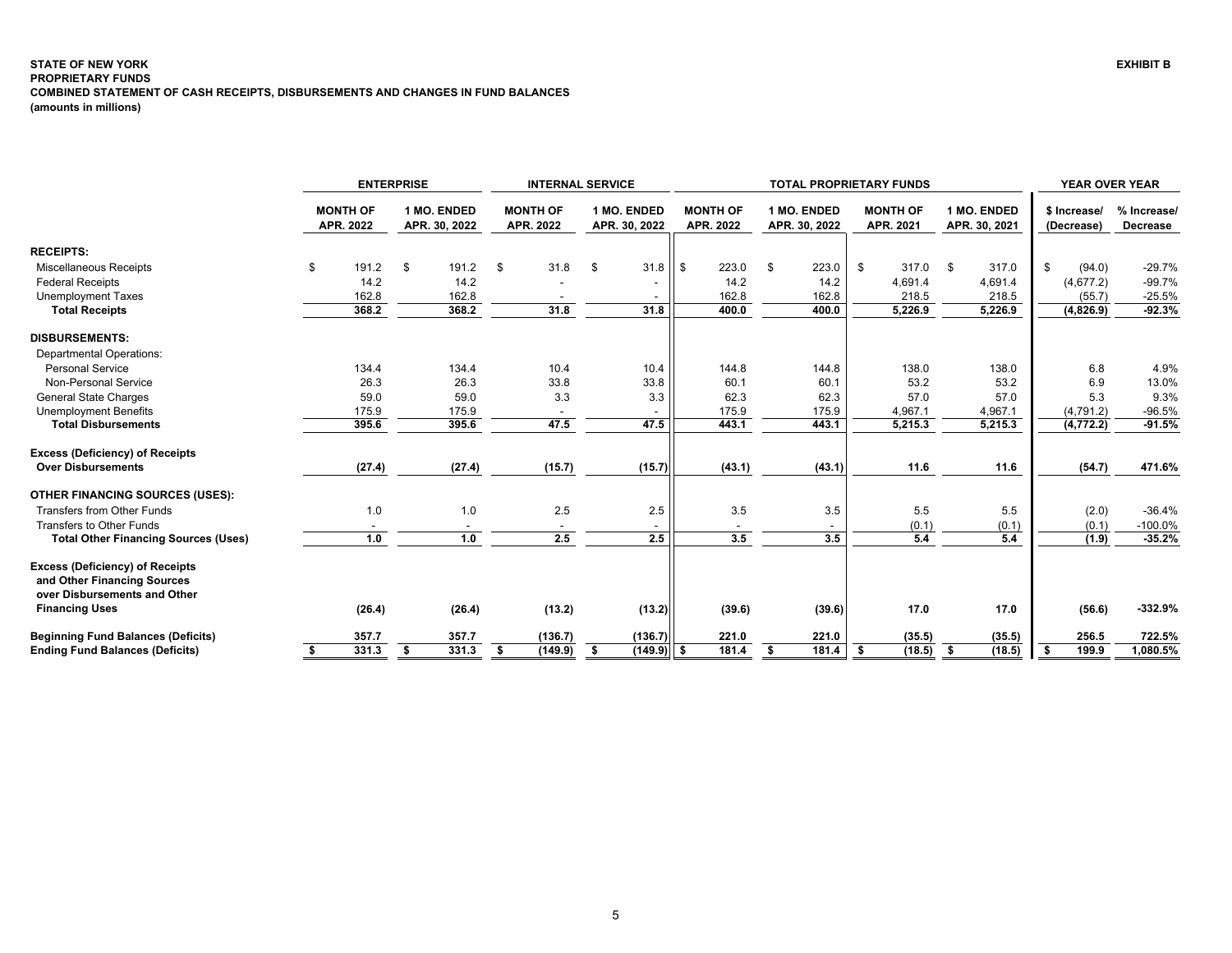#### <span id="page-6-0"></span>**STATE OF NEW YORK EXHIBIT C TRUST FUNDS COMBINED STATEMENT OF CASH RECEIPTS, DISBURSEMENTS AND CHANGES IN FUND BALANCES (amounts in millions)**

|                                                                                                       |                              | <b>TRUST<sup>(*)</sup></b> |                              | <b>PRIVATE PURPOSE</b>       |      |                              |      |                              |                              | <b>TOTAL TRUST FUNDS</b>     |         |                              |                            | <b>YEAR OVER YEAR</b>   |
|-------------------------------------------------------------------------------------------------------|------------------------------|----------------------------|------------------------------|------------------------------|------|------------------------------|------|------------------------------|------------------------------|------------------------------|---------|------------------------------|----------------------------|-------------------------|
|                                                                                                       | <b>MONTH OF</b><br>APR. 2022 |                            | 1 MO. ENDED<br>APR. 30, 2022 | <b>MONTH OF</b><br>APR. 2022 |      | 1 MO. ENDED<br>APR. 30, 2022 |      | <b>MONTH OF</b><br>APR. 2022 | 1 MO. ENDED<br>APR. 30, 2022 | <b>MONTH OF</b><br>APR. 2021 |         | 1 MO. ENDED<br>APR. 30, 2021 | \$ Increase/<br>(Decrease) | % Increase/<br>Decrease |
| <b>RECEIPTS:</b>                                                                                      |                              |                            |                              |                              |      |                              |      |                              |                              |                              |         |                              |                            |                         |
| Miscellaneous Receipts                                                                                | 11.4                         | \$                         | 11.4                         | 1.5                          | - \$ | 1.5                          | - \$ | 12.9                         | \$<br>12.9                   | -\$                          | $6.0\,$ | 6.0                          | 6.9                        | 115.0%                  |
| <b>Total Receipts</b>                                                                                 | 11.4                         |                            | 11.4                         | 1.5                          |      | 1.5                          |      | 12.9                         | 12.9                         |                              | 6.0     | 6.0                          | 6.9                        | 115.0%                  |
| <b>DISBURSEMENTS:</b>                                                                                 |                              |                            |                              |                              |      |                              |      |                              |                              |                              |         |                              |                            |                         |
| <b>Departmental Operations:</b>                                                                       |                              |                            |                              |                              |      |                              |      |                              |                              |                              |         |                              |                            |                         |
| <b>Personal Service</b>                                                                               | 5.9                          |                            | 5.9                          |                              |      |                              |      | 5.9                          | 5.9                          |                              | 5.9     | 5.9                          |                            | 0.0%                    |
| Non-Personal Service                                                                                  | 0.6                          |                            | 0.6                          |                              |      |                              |      | 0.6                          | 0.6                          |                              | 0.6     | 0.6                          |                            | 0.0%                    |
| <b>General State Charges</b>                                                                          | 3.7                          |                            | 3.7                          |                              |      |                              |      | 3.7                          | 3.7                          |                              | 1.8     | 1.8                          | 1.9                        | 105.6%                  |
| <b>Total Disbursements</b>                                                                            | $\overline{10.2}$            |                            | 10.2                         |                              |      |                              |      | 10.2                         | 10.2                         |                              | 8.3     | 8.3                          | 1.9                        | 22.9%                   |
| <b>Excess (Deficiency) of Receipts</b>                                                                |                              |                            |                              |                              |      |                              |      |                              |                              |                              |         |                              |                            |                         |
| <b>Over Disbursements</b>                                                                             | $1.2$                        |                            | $1.2$                        | 1.5                          |      | 1.5                          |      | 2.7                          | 2.7                          |                              | (2.3)   | (2.3)                        | 5.0                        | 217.4%                  |
| <b>OTHER FINANCING SOURCES (USES):</b>                                                                |                              |                            |                              |                              |      |                              |      |                              |                              |                              |         |                              |                            |                         |
| Transfers from Other Funds                                                                            |                              |                            |                              |                              |      | $\blacksquare$               |      |                              | $\overline{\phantom{0}}$     |                              |         |                              |                            | 0.0%                    |
| Transfers to Other Funds                                                                              |                              |                            |                              |                              |      |                              |      |                              |                              |                              |         |                              |                            | 0.0%                    |
| <b>Total Other Financing Sources (Uses)</b>                                                           |                              |                            |                              |                              |      |                              |      | $\blacksquare$               | $\sim$                       |                              |         |                              |                            | 0.0%                    |
| <b>Excess (Deficiency) of Receipts</b><br>and Other Financing Sources<br>over Disbursements and Other |                              |                            |                              |                              |      |                              |      |                              |                              |                              |         |                              |                            |                         |
| <b>Financing Uses</b>                                                                                 | 1.2                          |                            | 1.2                          | 1.5                          |      | 1.5                          |      | 2.7                          | 2.7                          |                              | (2.3)   | (2.3)                        | 5.0                        | 217.4%                  |
| <b>Beginning Fund Balances (Deficits)</b>                                                             | 318.9                        |                            | 318.9                        | 45.9                         |      | 45.9                         |      | 364.8                        | 364.8                        |                              | 40.2    | 40.2                         | 324.6                      | 807.5%                  |
| <b>Ending Fund Balances (Deficits)</b>                                                                | 320.1                        |                            | 320.1                        | 47.4                         |      | 47.4                         |      | 367.5                        | 367.5                        | - \$                         | 37.9    | 37.9                         | 329.6                      | 869.7%                  |

(\*) Includes Common Retirement Administration and Retiree Health Benefit Trust.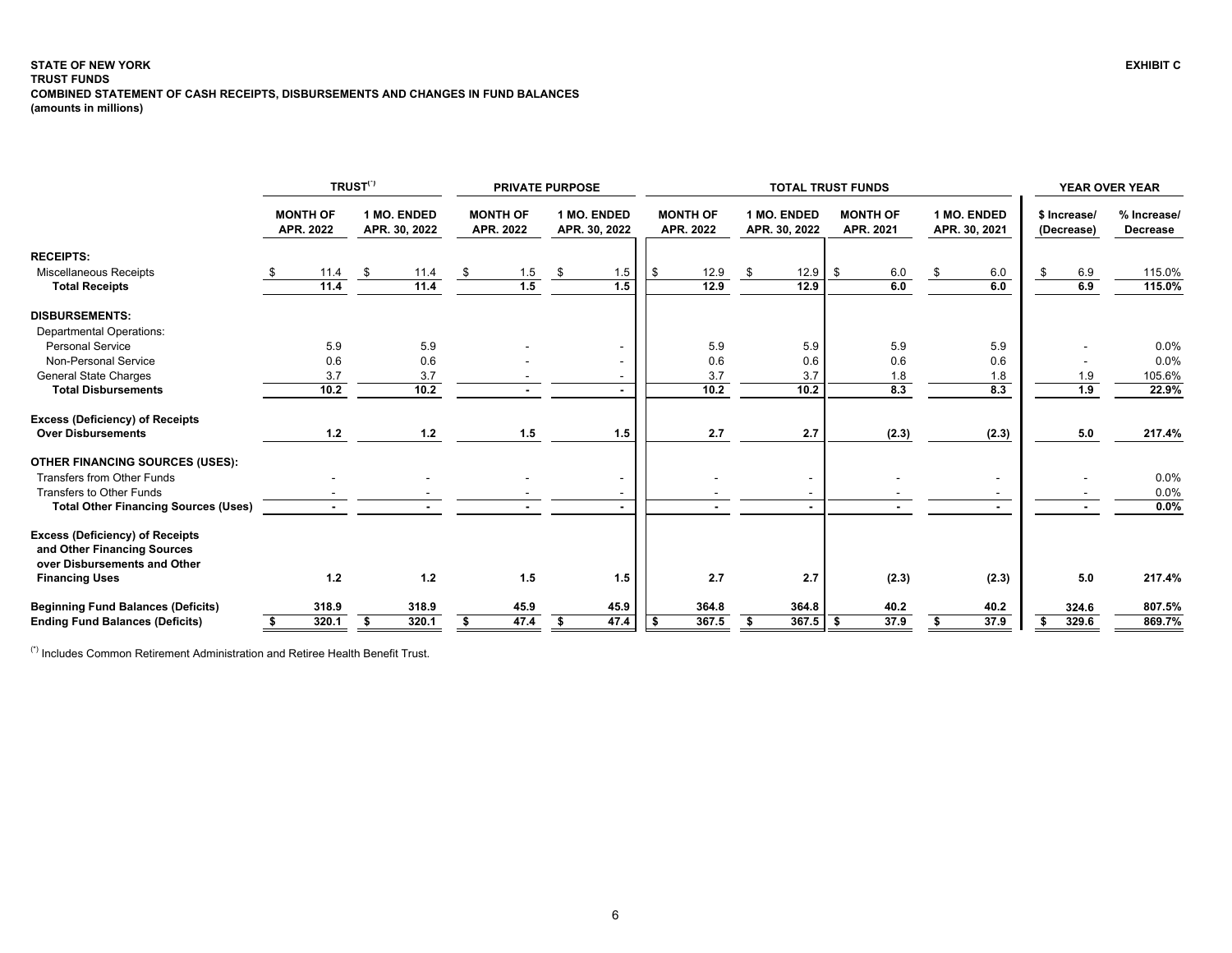<span id="page-7-0"></span>

|                                                                                          |                                                  | ALL GOVERNMENTAL FUNDS                     |                |                                                                              |  |    |                                                                              |
|------------------------------------------------------------------------------------------|--------------------------------------------------|--------------------------------------------|----------------|------------------------------------------------------------------------------|--|----|------------------------------------------------------------------------------|
|                                                                                          | <b>Enacted</b><br><b>Financial</b><br>Plan $(*)$ | <b>Updated</b><br><b>Financial</b><br>Plan | <b>Actual</b>  | <b>Actual</b><br>Over/<br>(Under)<br><b>Enacted</b><br><b>Financial Plan</b> |  |    | <b>Actual</b><br>Over/<br>(Under)<br><b>Updated</b><br><b>Financial Plan</b> |
| <b>RECEIPTS:</b>                                                                         |                                                  |                                            |                |                                                                              |  |    |                                                                              |
| Taxes:                                                                                   |                                                  |                                            |                |                                                                              |  |    |                                                                              |
| Personal Income                                                                          | \$                                               | \$                                         | \$<br>14,721.6 | \$                                                                           |  | \$ |                                                                              |
| Consumption/Use                                                                          |                                                  |                                            | 1,546.2        |                                                                              |  |    |                                                                              |
| <b>Business</b>                                                                          |                                                  |                                            | 1,590.4        |                                                                              |  |    |                                                                              |
| Other                                                                                    |                                                  |                                            | 281.6          |                                                                              |  |    |                                                                              |
| Miscellaneous Receipts                                                                   |                                                  |                                            | 2,707.9        |                                                                              |  |    |                                                                              |
| <b>Federal Receipts</b>                                                                  |                                                  |                                            | 6,751.7        |                                                                              |  |    |                                                                              |
| <b>Total Receipts</b>                                                                    |                                                  |                                            | 27,599.4       |                                                                              |  |    |                                                                              |
| <b>DISBURSEMENTS:</b>                                                                    |                                                  |                                            |                |                                                                              |  |    |                                                                              |
| <b>Local Assistance Grants</b>                                                           |                                                  |                                            | 10,868.7       |                                                                              |  |    |                                                                              |
| <b>Departmental Operations</b>                                                           |                                                  |                                            | 1,677.8        |                                                                              |  |    |                                                                              |
| <b>General State Charges</b>                                                             |                                                  |                                            | 872.0          |                                                                              |  |    |                                                                              |
| <b>Debt Service</b>                                                                      |                                                  |                                            | 115.8          |                                                                              |  |    |                                                                              |
| <b>Capital Projects</b>                                                                  |                                                  |                                            | 489.3          |                                                                              |  |    |                                                                              |
| <b>Total Disbursements</b>                                                               |                                                  |                                            | 14,023.6       |                                                                              |  |    |                                                                              |
| <b>Excess (Deficiency) of Receipts</b>                                                   |                                                  |                                            |                |                                                                              |  |    |                                                                              |
| over Disbursements                                                                       |                                                  |                                            | 13,575.8       |                                                                              |  |    |                                                                              |
| <b>OTHER FINANCING SOURCES (USES):</b>                                                   |                                                  |                                            |                |                                                                              |  |    |                                                                              |
| Bond and Note Proceeds, net                                                              |                                                  |                                            |                |                                                                              |  |    |                                                                              |
| <b>Transfers from Other Funds</b>                                                        |                                                  |                                            | 8,827.0        |                                                                              |  |    |                                                                              |
| <b>Transfers to Other Funds</b>                                                          |                                                  |                                            | (8,830.5)      |                                                                              |  |    |                                                                              |
| <b>Total Other Financing Sources (Uses)</b>                                              |                                                  |                                            | (3.5)          |                                                                              |  |    |                                                                              |
| Excess (Deficiency) of Receipts and Other<br><b>Financing Sources over Disbursements</b> |                                                  |                                            |                |                                                                              |  |    |                                                                              |
| and Other Financing Uses                                                                 |                                                  |                                            | 13,572.3       |                                                                              |  |    |                                                                              |
| Fund Balances (Deficits) at April 1                                                      |                                                  |                                            | 53,549.0       |                                                                              |  |    |                                                                              |
| Fund Balances (Deficits) at April 30, 2022                                               | \$                                               | \$                                         | \$<br>67,121.3 | \$                                                                           |  | s  |                                                                              |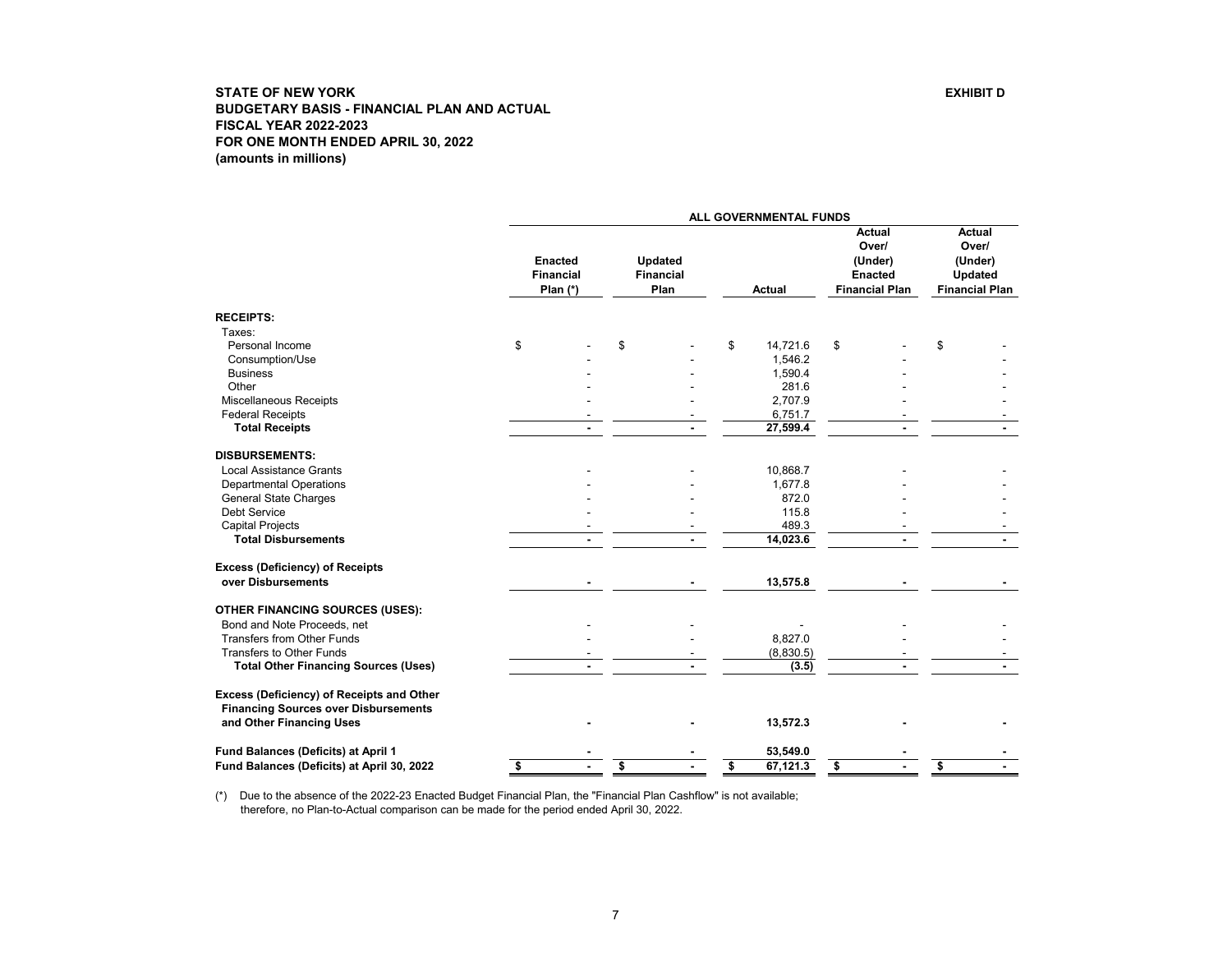<span id="page-8-0"></span>

|                                                              | <b>STATE OPERATING FUNDS (**)</b> |                                           |    |                                     |    |                   |    |                                                                       |    |                                                                |  |  |  |
|--------------------------------------------------------------|-----------------------------------|-------------------------------------------|----|-------------------------------------|----|-------------------|----|-----------------------------------------------------------------------|----|----------------------------------------------------------------|--|--|--|
|                                                              |                                   | Enacted<br><b>Financial</b><br>Plan $(*)$ |    | Updated<br><b>Financial</b><br>Plan |    | Actual            |    | Actual<br>Over/<br>(Under)<br><b>Enacted</b><br><b>Financial Plan</b> |    | Actual<br>Over/<br>(Under)<br>Updated<br><b>Financial Plan</b> |  |  |  |
| <b>RECEIPTS:</b>                                             |                                   |                                           |    |                                     |    |                   |    |                                                                       |    |                                                                |  |  |  |
| Taxes:                                                       |                                   |                                           |    |                                     |    |                   |    |                                                                       |    |                                                                |  |  |  |
| Personal Income                                              | \$                                |                                           | \$ |                                     | \$ | 14,721.6          | \$ |                                                                       | \$ |                                                                |  |  |  |
| Consumption/Use                                              |                                   |                                           |    |                                     |    | 1,503.4           |    |                                                                       |    |                                                                |  |  |  |
| <b>Business</b>                                              |                                   |                                           |    |                                     |    | 1,541.3           |    |                                                                       |    |                                                                |  |  |  |
| Other                                                        |                                   |                                           |    |                                     |    | 281.6             |    |                                                                       |    |                                                                |  |  |  |
| Miscellaneous Receipts                                       |                                   |                                           |    |                                     |    | 1,718.0           |    |                                                                       |    |                                                                |  |  |  |
| <b>Federal Receipts</b>                                      |                                   |                                           |    |                                     |    |                   |    |                                                                       |    |                                                                |  |  |  |
| <b>Total Receipts</b>                                        |                                   |                                           |    |                                     |    | 19,765.9          |    |                                                                       |    |                                                                |  |  |  |
| <b>DISBURSEMENTS:</b>                                        |                                   |                                           |    |                                     |    |                   |    |                                                                       |    |                                                                |  |  |  |
| <b>Local Assistance Grants</b>                               |                                   |                                           |    |                                     |    | 4,395.9           |    |                                                                       |    |                                                                |  |  |  |
| <b>Departmental Operations</b>                               |                                   |                                           |    |                                     |    | 1,544.0           |    |                                                                       |    |                                                                |  |  |  |
| <b>General State Charges</b>                                 |                                   |                                           |    |                                     |    | 847.4             |    |                                                                       |    |                                                                |  |  |  |
| Debt Service                                                 |                                   |                                           |    |                                     |    | 115.8             |    |                                                                       |    |                                                                |  |  |  |
| <b>Capital Projects</b>                                      |                                   |                                           |    |                                     |    |                   |    |                                                                       |    |                                                                |  |  |  |
| <b>Total Disbursements</b>                                   |                                   |                                           |    |                                     |    | 6,903.1           |    |                                                                       |    |                                                                |  |  |  |
|                                                              |                                   |                                           |    |                                     |    |                   |    |                                                                       |    |                                                                |  |  |  |
| <b>Excess (Deficiency) of Receipts</b><br>over Disbursements |                                   |                                           |    |                                     |    | 12,862.8          |    |                                                                       |    |                                                                |  |  |  |
| <b>OTHER FINANCING SOURCES (USES):</b>                       |                                   |                                           |    |                                     |    |                   |    |                                                                       |    |                                                                |  |  |  |
| <b>Transfers from Other Funds</b>                            |                                   |                                           |    |                                     |    | $9,446.5$ (***)   |    |                                                                       |    |                                                                |  |  |  |
| Transfers to Other Funds                                     |                                   |                                           |    |                                     |    | $(8,589.0)$ (***) |    |                                                                       |    |                                                                |  |  |  |
| <b>Total Other Financing Sources (Uses)</b>                  |                                   |                                           |    |                                     |    | 857.5             |    |                                                                       |    |                                                                |  |  |  |
|                                                              |                                   |                                           |    |                                     |    |                   |    |                                                                       |    |                                                                |  |  |  |
| Excess (Deficiency) of Receipts and Other                    |                                   |                                           |    |                                     |    |                   |    |                                                                       |    |                                                                |  |  |  |
| <b>Financing Sources over Disbursements</b>                  |                                   |                                           |    |                                     |    |                   |    |                                                                       |    |                                                                |  |  |  |
| and Other Financing Uses                                     |                                   |                                           |    |                                     |    | 13,720.3          |    |                                                                       |    |                                                                |  |  |  |
| Fund Balances (Deficits) at April 1                          |                                   |                                           |    |                                     |    | 40,767.2          |    |                                                                       |    |                                                                |  |  |  |
| Fund Balances (Deficits) at April 30, 2022                   | \$                                |                                           | \$ |                                     | \$ | 54,487.5          | \$ |                                                                       | \$ |                                                                |  |  |  |

(\*) Due to the absence of the 2022-23 Enacted Budget Financial Plan, the "Financial Plan Cashflow" is not available; therefore, no Plan-to-Actual comparison can be made for the period ended April 30, 2022.

(\*\*) State Operating Funds are comprised of the General Fund, State Special Revenue Funds supported

by activities from dedicated revenue sources (including operating transfers from Federal Funds) and Debt Service Funds.

(\*\*\*) Eliminations between Special Revenue - State and Federal Funds are not included.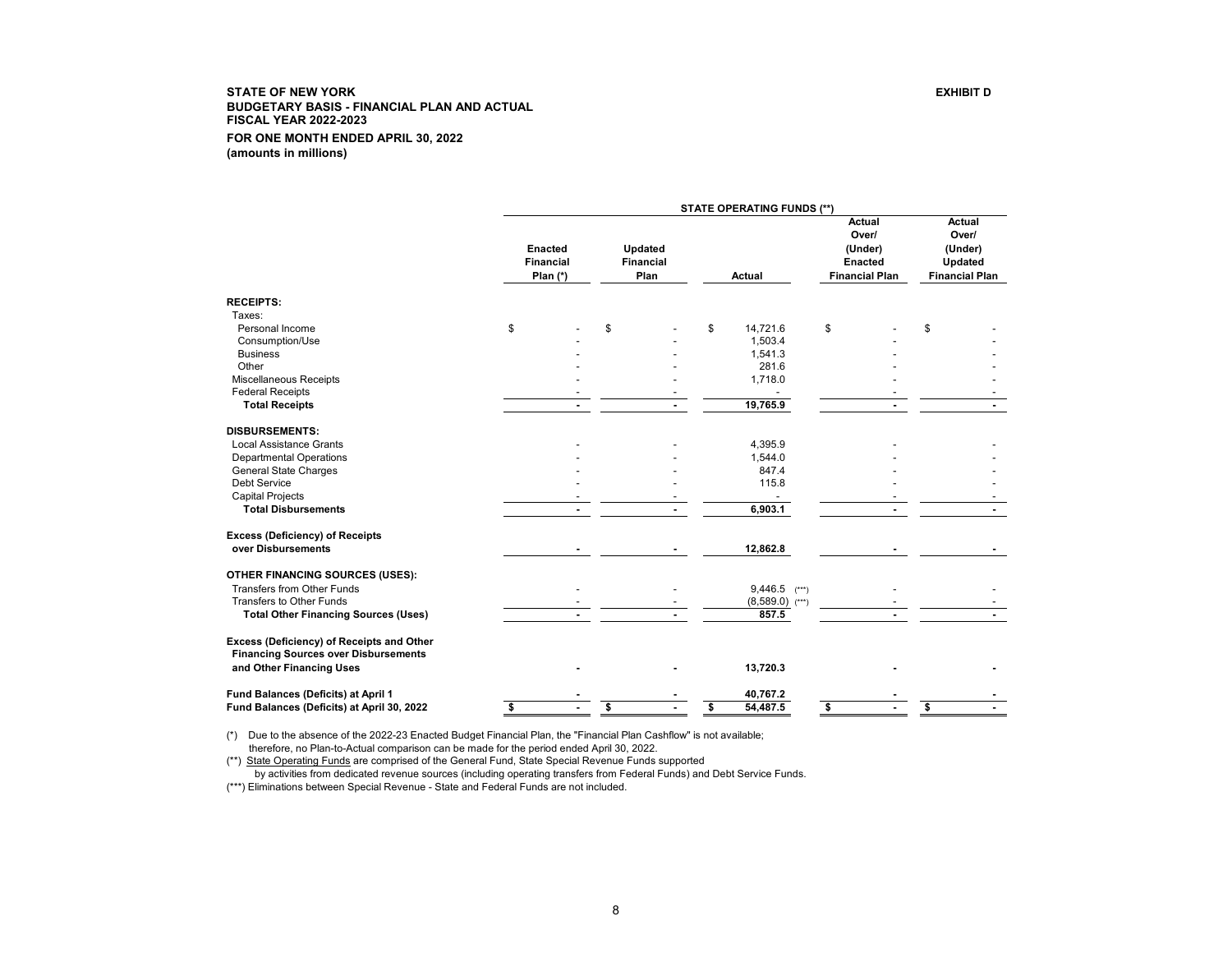<span id="page-9-0"></span>

|                                                                                          |                                                  |                                     | <b>GENERAL FUND</b> |        |                                                                              |                                                                              |
|------------------------------------------------------------------------------------------|--------------------------------------------------|-------------------------------------|---------------------|--------|------------------------------------------------------------------------------|------------------------------------------------------------------------------|
|                                                                                          | <b>Enacted</b><br><b>Financial</b><br>Plan $(*)$ | Updated<br><b>Financial</b><br>Plan | <b>Actual</b>       |        | <b>Actual</b><br>Over/<br>(Under)<br><b>Enacted</b><br><b>Financial Plan</b> | <b>Actual</b><br>Over/<br>(Under)<br><b>Updated</b><br><b>Financial Plan</b> |
| <b>RECEIPTS:</b>                                                                         |                                                  |                                     |                     |        |                                                                              |                                                                              |
| Taxes:                                                                                   |                                                  |                                     |                     |        |                                                                              |                                                                              |
| Personal Income                                                                          | \$                                               | \$                                  | \$<br>7,360.8       | \$     |                                                                              | \$                                                                           |
| Consumption/Use                                                                          |                                                  |                                     | 370.2               |        |                                                                              |                                                                              |
| <b>Business</b>                                                                          |                                                  |                                     | 1,159.8             |        |                                                                              |                                                                              |
| Other                                                                                    |                                                  |                                     | 129.0               |        |                                                                              |                                                                              |
| <b>Miscellaneous Receipts</b>                                                            |                                                  |                                     | 197.9               |        |                                                                              |                                                                              |
| <b>Federal Receipts</b>                                                                  |                                                  |                                     |                     |        |                                                                              |                                                                              |
| Transfers From:                                                                          |                                                  |                                     |                     |        |                                                                              |                                                                              |
| Revenue Bond Tax Fund                                                                    |                                                  |                                     | 7,451.6             |        |                                                                              |                                                                              |
| Sales Tax in excess of LGAC / STRBF Debt Service                                         |                                                  |                                     | 814.7               |        |                                                                              |                                                                              |
| Real Estate Taxes in excess of CW/CA Debt Service                                        |                                                  |                                     | 142.4               |        |                                                                              |                                                                              |
| All Other                                                                                |                                                  |                                     | 250.0               |        |                                                                              |                                                                              |
| <b>Total Receipts and Other Financing Sources</b>                                        |                                                  |                                     | 17,876.4            |        | $\blacksquare$                                                               |                                                                              |
| <b>DISBURSEMENTS:</b>                                                                    |                                                  |                                     |                     |        |                                                                              |                                                                              |
| <b>Local Assistance Grants</b>                                                           |                                                  |                                     | 3,645.7             |        |                                                                              |                                                                              |
| <b>Departmental Operations</b>                                                           |                                                  |                                     | 889.5               |        |                                                                              |                                                                              |
| General State Charges                                                                    |                                                  |                                     | 779.7               |        |                                                                              |                                                                              |
| Transfers To:                                                                            |                                                  |                                     |                     |        |                                                                              |                                                                              |
| Debt Service                                                                             |                                                  |                                     | 112.4               |        |                                                                              |                                                                              |
| <b>Capital Projects</b>                                                                  |                                                  |                                     | (611.7)             |        |                                                                              |                                                                              |
| State Share Medicaid                                                                     |                                                  |                                     | 4.0                 | $(**)$ |                                                                              |                                                                              |
| <b>SUNY Operations</b>                                                                   |                                                  |                                     | 222.6               |        |                                                                              |                                                                              |
| <b>Other Purposes</b>                                                                    |                                                  |                                     | 193.5               |        |                                                                              |                                                                              |
| <b>Total Disbursements and Other Financing Uses</b>                                      |                                                  |                                     | 5,235.7             |        |                                                                              |                                                                              |
| Excess (Deficiency) of Receipts and Other<br><b>Financing Sources over Disbursements</b> |                                                  |                                     |                     |        |                                                                              |                                                                              |
| and Other Financing Uses                                                                 |                                                  |                                     | 12,640.7            |        |                                                                              |                                                                              |
| Fund Balances (Deficits) at April 1                                                      |                                                  |                                     | 33,052.7            |        |                                                                              |                                                                              |
| Fund Balances (Deficits) at April 30, 2022                                               | \$                                               | \$                                  | \$<br>45,693.4      | \$     |                                                                              | \$                                                                           |

(\*) Due to the absence of the 2022-23 Enacted Budget Financial Plan, the "Financial Plan Cashflow" is not available;

therefore, no Plan-to-Actual comparison can be made for the period ended April 30, 2022.

(\*\*) Includes transfers to the Department of Health Income Fund and the State University Income Fund representing payments for patients residing in State-Operated Health and State University facilities.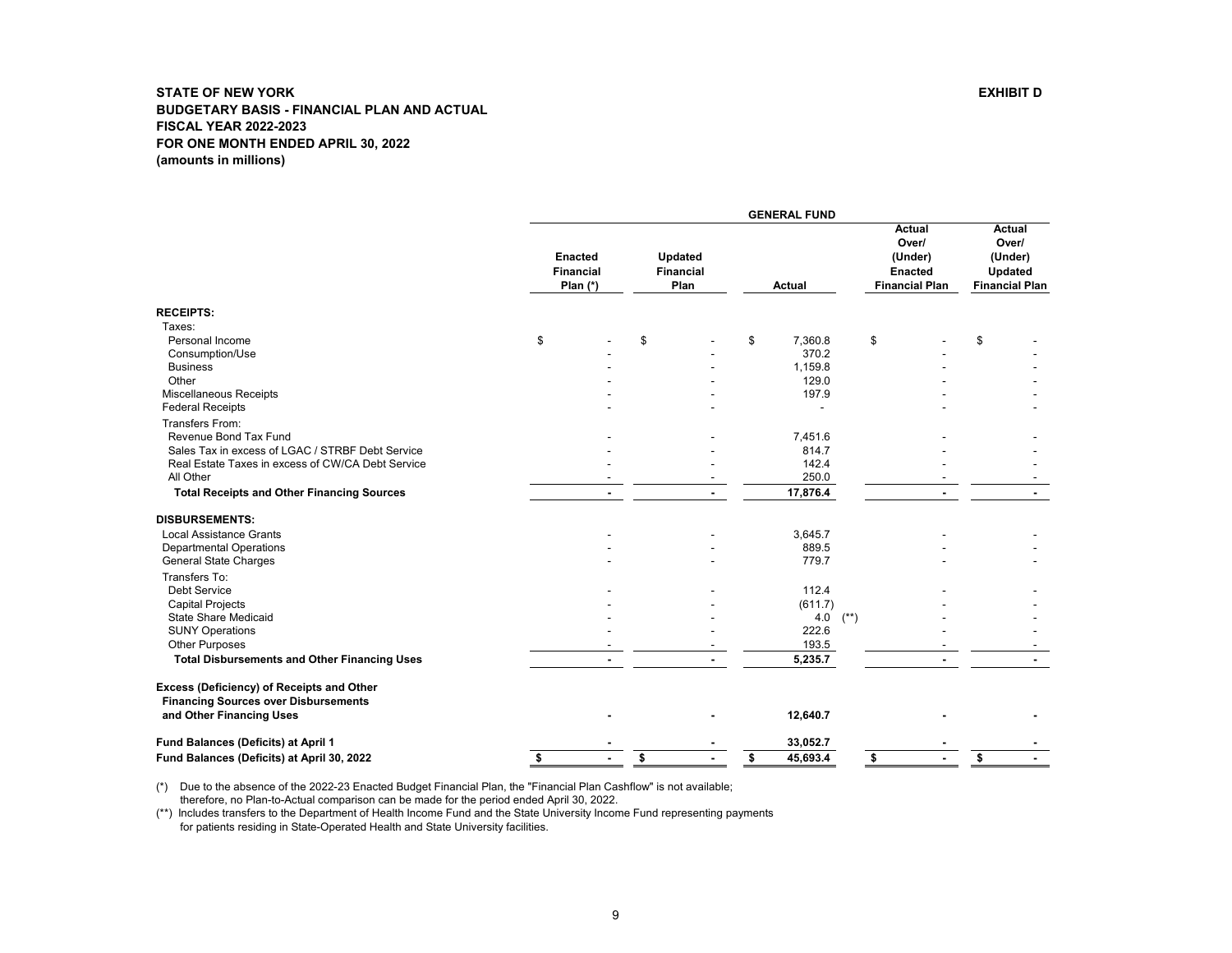<span id="page-10-0"></span>

|                                                                                          |                                                  |                                            |                | <b>SPECIAL REVENUE FUNDS</b> |                |                                                                              |                                                                       |
|------------------------------------------------------------------------------------------|--------------------------------------------------|--------------------------------------------|----------------|------------------------------|----------------|------------------------------------------------------------------------------|-----------------------------------------------------------------------|
|                                                                                          | <b>Enacted</b><br><b>Financial</b><br>Plan $(*)$ | <b>Updated</b><br><b>Financial</b><br>Plan | <b>Actual</b>  | <b>Eliminations</b>          | <b>Total</b>   | <b>Actual</b><br>Over/<br>(Under)<br><b>Enacted</b><br><b>Financial Plan</b> | Actual<br>Over/<br>(Under)<br><b>Updated</b><br><b>Financial Plan</b> |
| <b>RECEIPTS:</b>                                                                         |                                                  |                                            |                |                              |                |                                                                              |                                                                       |
| Taxes:                                                                                   |                                                  |                                            |                |                              |                |                                                                              |                                                                       |
| Personal Income                                                                          | \$                                               | \$                                         | \$             | \$                           | \$             | \$                                                                           | \$                                                                    |
| Consumption/Use                                                                          |                                                  |                                            | 201.6          |                              | 201.6          |                                                                              |                                                                       |
| <b>Business</b>                                                                          |                                                  |                                            | 290.9          |                              | 290.9          |                                                                              |                                                                       |
| Miscellaneous Receipts                                                                   |                                                  |                                            | 1,478.5        |                              | 1,478.5        |                                                                              |                                                                       |
| <b>Federal Receipts</b>                                                                  |                                                  |                                            | 6,617.3        |                              | 6,617.3        |                                                                              |                                                                       |
| Transfers from Other Funds (**)                                                          |                                                  | $\overline{\phantom{a}}$                   | 434.8          | (8.4)                        | 426.4          |                                                                              |                                                                       |
| <b>Total Receipts and Other Financing Sources</b>                                        |                                                  | $\blacksquare$                             | 9,023.1        | (8.4)                        | 9,014.7        |                                                                              |                                                                       |
| <b>DISBURSEMENTS:</b>                                                                    |                                                  |                                            |                |                              |                |                                                                              |                                                                       |
| <b>Local Assistance Grants</b>                                                           |                                                  |                                            | 7,033.5        |                              | 7,033.5        |                                                                              |                                                                       |
| <b>Departmental Operations</b>                                                           |                                                  |                                            | 788.3          |                              | 788.3          |                                                                              |                                                                       |
| <b>General State Charges</b>                                                             |                                                  |                                            | 92.3           |                              | 92.3           |                                                                              |                                                                       |
| <b>Debt Service</b>                                                                      |                                                  |                                            |                |                              |                |                                                                              |                                                                       |
| <b>Capital Projects</b>                                                                  |                                                  |                                            |                |                              |                |                                                                              |                                                                       |
| Transfers to Other Funds (**)                                                            |                                                  |                                            | 241.5          | (8.4)                        | 233.1          |                                                                              |                                                                       |
| <b>Total Disbursements and Other Financing Uses</b>                                      |                                                  |                                            | 8,155.6        | (8.4)                        | 8,147.2        |                                                                              |                                                                       |
| Excess (Deficiency) of Receipts and Other<br><b>Financing Sources over Disbursements</b> |                                                  |                                            |                |                              |                |                                                                              |                                                                       |
| and Other Financing Uses                                                                 |                                                  |                                            | 867.5          |                              | 867.5          |                                                                              |                                                                       |
| Fund Balances (Deficits) at April 1                                                      |                                                  |                                            | 21,938.2       |                              | 21,938.2       |                                                                              |                                                                       |
| Fund Balances (Deficits) at April 30, 2022                                               | \$                                               | \$                                         | \$<br>22,805.7 | \$                           | \$<br>22,805.7 | \$                                                                           | \$                                                                    |

(\*) Due to the absence of the 2022-23 Enacted Budget Financial Plan, the "Financial Plan Cashflow" is not available;

therefore, no Plan-to-Actual comparison can be made for the period ended April 30, 2022.

(\*\*) Actual reported transfer amounts include eliminations between Special Revenue - State and Federal Funds.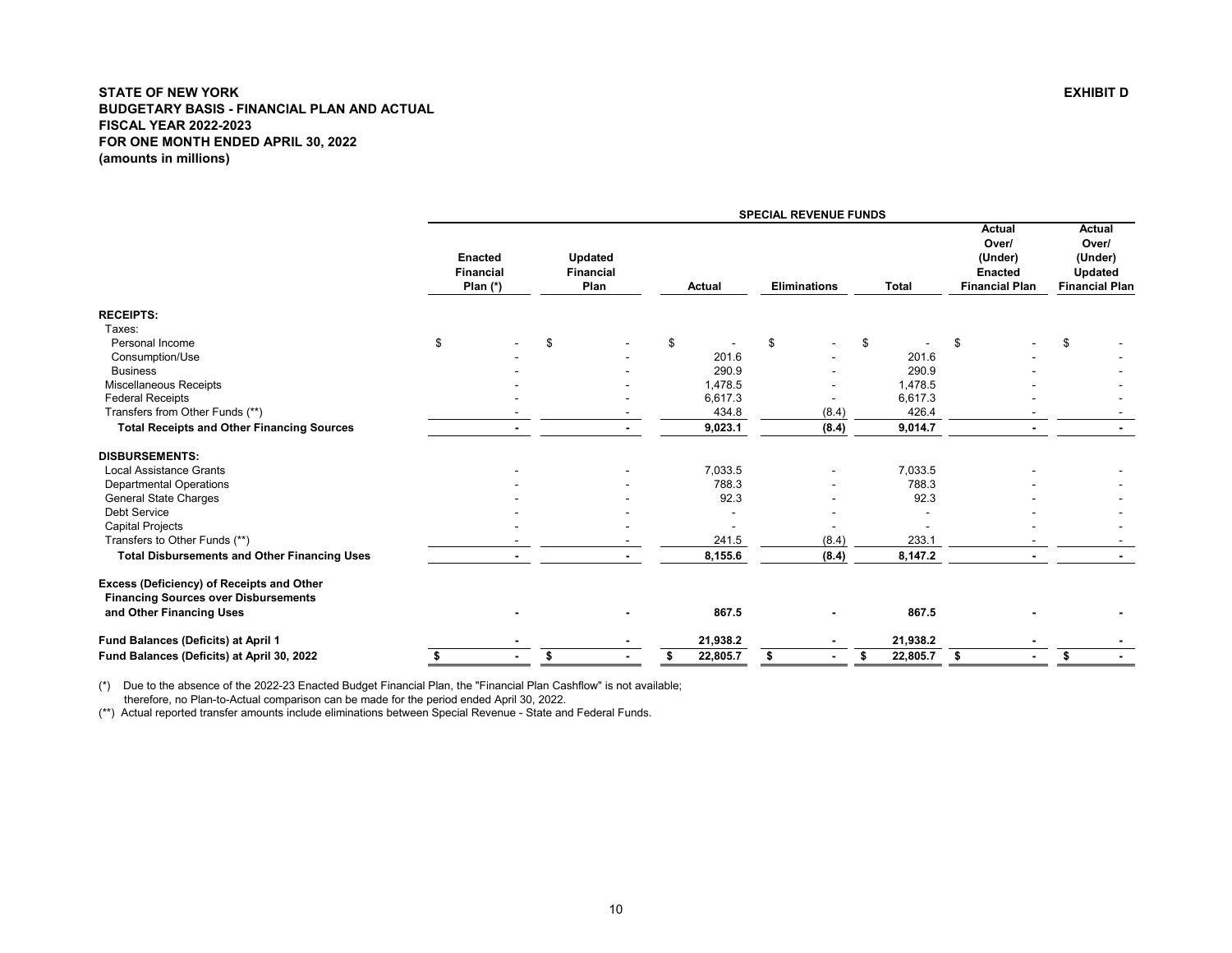<span id="page-11-0"></span>

|                                                                                          |                                         |                                     |                          | STATE SPECIAL REVENUE FUNDS |                                                                |    |                                                                |                                           |              | FEDERAL SPECIAL REVENUE FUNDS |      |               |                                                                |      |                                                                |
|------------------------------------------------------------------------------------------|-----------------------------------------|-------------------------------------|--------------------------|-----------------------------|----------------------------------------------------------------|----|----------------------------------------------------------------|-------------------------------------------|--------------|-------------------------------|------|---------------|----------------------------------------------------------------|------|----------------------------------------------------------------|
|                                                                                          | Enacted<br><b>Financial</b><br>Plan (*) | Updated<br><b>Financial</b><br>Plan |                          | Actual                      | Actual<br>Over/<br>(Under)<br>Enacted<br><b>Financial Plan</b> |    | Actual<br>Over/<br>(Under)<br>Updated<br><b>Financial Plan</b> | <b>Enacted</b><br>Financial<br>Plan $(*)$ |              | Updated<br>Financial<br>Plan  |      | Actual        | Actual<br>Over/<br>(Under)<br>Enacted<br><b>Financial Plan</b> |      | Actual<br>Over/<br>(Under)<br>Updated<br><b>Financial Plan</b> |
|                                                                                          |                                         |                                     |                          |                             |                                                                |    |                                                                |                                           |              |                               |      |               |                                                                |      |                                                                |
| <b>RECEIPTS:</b>                                                                         |                                         |                                     |                          |                             |                                                                |    |                                                                |                                           |              |                               |      |               |                                                                |      |                                                                |
| Taxes:                                                                                   |                                         |                                     |                          |                             |                                                                |    |                                                                |                                           |              |                               |      |               |                                                                |      |                                                                |
| Personal Income                                                                          | \$                                      | \$                                  | \$<br>$\sim$             |                             | \$<br>$\overline{\phantom{a}}$                                 | -S | ٠                                                              | \$                                        | \$<br>$\sim$ |                               | - \$ |               | - \$                                                           | \$   |                                                                |
| Consumption/Use                                                                          |                                         |                                     |                          | 201.6                       |                                                                |    |                                                                |                                           |              |                               |      |               |                                                                |      |                                                                |
| <b>Business</b>                                                                          |                                         |                                     |                          | 290.9                       |                                                                |    |                                                                |                                           |              |                               |      |               |                                                                |      |                                                                |
| Miscellaneous Receipts                                                                   |                                         |                                     |                          | 1,461.5                     |                                                                |    |                                                                |                                           |              |                               |      | 17.0          |                                                                |      |                                                                |
| <b>Federal Receipts</b>                                                                  |                                         |                                     |                          |                             |                                                                |    |                                                                |                                           |              |                               |      | 6,617.3       |                                                                |      |                                                                |
| Transfers from Other Funds                                                               |                                         |                                     | $\overline{a}$           | 434.8                       |                                                                |    |                                                                |                                           |              |                               |      |               |                                                                |      |                                                                |
| <b>Total Receipts and Other Financing Sources</b>                                        |                                         |                                     | $\overline{\phantom{a}}$ | 2,388.8                     |                                                                |    |                                                                |                                           |              |                               |      | 6,634.3       | $\overline{\phantom{a}}$                                       |      |                                                                |
| <b>DISBURSEMENTS:</b>                                                                    |                                         |                                     |                          |                             |                                                                |    |                                                                |                                           |              |                               |      |               |                                                                |      |                                                                |
| <b>Local Assistance Grants</b>                                                           |                                         |                                     |                          | 750.2                       |                                                                |    |                                                                |                                           |              |                               |      | 6,283.3       |                                                                |      |                                                                |
| <b>Departmental Operations</b>                                                           |                                         |                                     |                          | 654.5                       |                                                                |    |                                                                |                                           |              |                               |      | 133.8         |                                                                |      |                                                                |
| General State Charges                                                                    |                                         |                                     |                          | 67.7                        |                                                                |    |                                                                |                                           |              |                               |      | 24.6          |                                                                |      |                                                                |
| Debt Service                                                                             |                                         |                                     |                          | $\sim$                      |                                                                |    |                                                                |                                           |              |                               |      |               |                                                                |      |                                                                |
| Capital Projects                                                                         |                                         |                                     |                          |                             |                                                                |    |                                                                |                                           |              |                               |      |               |                                                                |      |                                                                |
| Transfers to Other Funds                                                                 |                                         |                                     |                          | 0.7                         |                                                                |    |                                                                |                                           |              |                               |      | 240.8         |                                                                |      |                                                                |
| <b>Total Disbursements and Other Financing Uses</b>                                      |                                         |                                     | $\sim$                   | 1,473.1                     |                                                                |    |                                                                |                                           |              |                               |      | 6.682.5       |                                                                |      |                                                                |
| Excess (Deficiency) of Receipts and Other<br><b>Financing Sources over Disbursements</b> |                                         |                                     |                          |                             |                                                                |    |                                                                |                                           |              |                               |      |               |                                                                |      |                                                                |
| and Other Financing Uses                                                                 |                                         |                                     | ٠                        | 915.7                       |                                                                |    |                                                                |                                           |              |                               |      | (48.2)        |                                                                |      |                                                                |
| Fund Balances (Deficits) at April 1                                                      |                                         |                                     | $\blacksquare$           | 7,612.5                     |                                                                |    |                                                                |                                           |              |                               |      | 14,325.7      |                                                                |      |                                                                |
| Fund Balances (Deficits) at April 30, 2022                                               |                                         | \$                                  | $\sim$                   | $8,528.2$ \$                | $\sim 100$                                                     | -S |                                                                | \$                                        | s.<br>$\sim$ | $\sim$                        | S.   | $14,277.5$ \$ | $\sim$                                                         | - \$ |                                                                |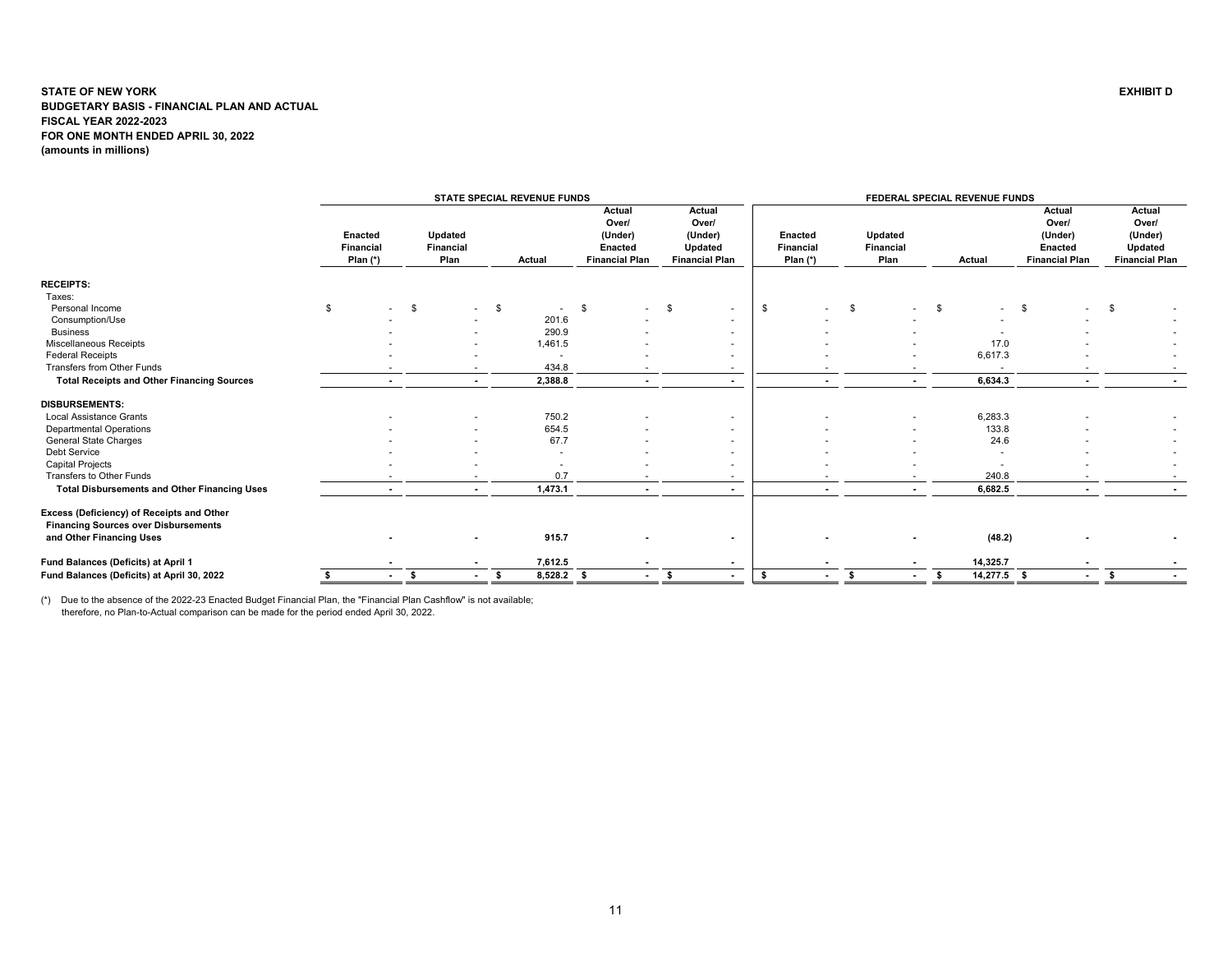<span id="page-12-0"></span>

|                                                     |    |                                                  |                                            | <b>DEBT SERVICE FUNDS</b> |                                                                              |                                              |                       |
|-----------------------------------------------------|----|--------------------------------------------------|--------------------------------------------|---------------------------|------------------------------------------------------------------------------|----------------------------------------------|-----------------------|
|                                                     |    | <b>Enacted</b><br><b>Financial</b><br>Plan $(*)$ | <b>Updated</b><br><b>Financial</b><br>Plan | <b>Actual</b>             | <b>Actual</b><br>Over/<br>(Under)<br><b>Enacted</b><br><b>Financial Plan</b> | <b>Actual</b><br>Over/<br>(Under)<br>Updated | <b>Financial Plan</b> |
| <b>RECEIPTS:</b>                                    |    |                                                  |                                            |                           |                                                                              |                                              |                       |
| Taxes:                                              |    |                                                  |                                            |                           |                                                                              |                                              |                       |
| Personal Income                                     | \$ |                                                  | \$                                         | \$<br>7,360.8             | \$                                                                           | \$                                           |                       |
| Consumption/Use                                     |    |                                                  |                                            | 931.6                     |                                                                              |                                              |                       |
| <b>Business</b>                                     |    |                                                  |                                            | 90.6                      |                                                                              |                                              |                       |
| Other                                               |    |                                                  |                                            | 152.6                     |                                                                              |                                              |                       |
| Miscellaneous Receipts                              |    |                                                  |                                            | 58.6                      |                                                                              |                                              |                       |
| <b>Federal Receipts</b>                             |    |                                                  |                                            |                           |                                                                              |                                              |                       |
| <b>Transfers from Other Funds</b>                   |    |                                                  |                                            | 353.0                     |                                                                              |                                              |                       |
| <b>Total Receipts and Other Financing Sources</b>   |    |                                                  |                                            | 8,947.2                   |                                                                              |                                              |                       |
| <b>DISBURSEMENTS:</b>                               |    |                                                  |                                            |                           |                                                                              |                                              |                       |
| <b>Departmental Operations</b>                      |    |                                                  |                                            |                           |                                                                              |                                              |                       |
| Debt Service                                        |    |                                                  |                                            | 115.8                     |                                                                              |                                              |                       |
| <b>Transfers to Other Funds</b>                     |    |                                                  |                                            | 8,667.5                   |                                                                              |                                              |                       |
| <b>Total Disbursements and Other Financing Uses</b> |    |                                                  |                                            | 8,783.3                   |                                                                              |                                              |                       |
| <b>Excess (Deficiency) of Receipts and Other</b>    |    |                                                  |                                            |                           |                                                                              |                                              |                       |
| <b>Financing Sources over Disbursements</b>         |    |                                                  |                                            |                           |                                                                              |                                              |                       |
| and Other Financing Uses                            |    |                                                  |                                            | 163.9                     |                                                                              |                                              |                       |
| Fund Balances (Deficits) at April 1                 |    |                                                  |                                            | 102.0                     |                                                                              |                                              |                       |
| Fund Balances (Deficits) at April 30, 2022          | S  |                                                  | \$                                         | \$<br>265.9               | \$                                                                           | \$                                           |                       |
|                                                     |    |                                                  |                                            |                           |                                                                              |                                              |                       |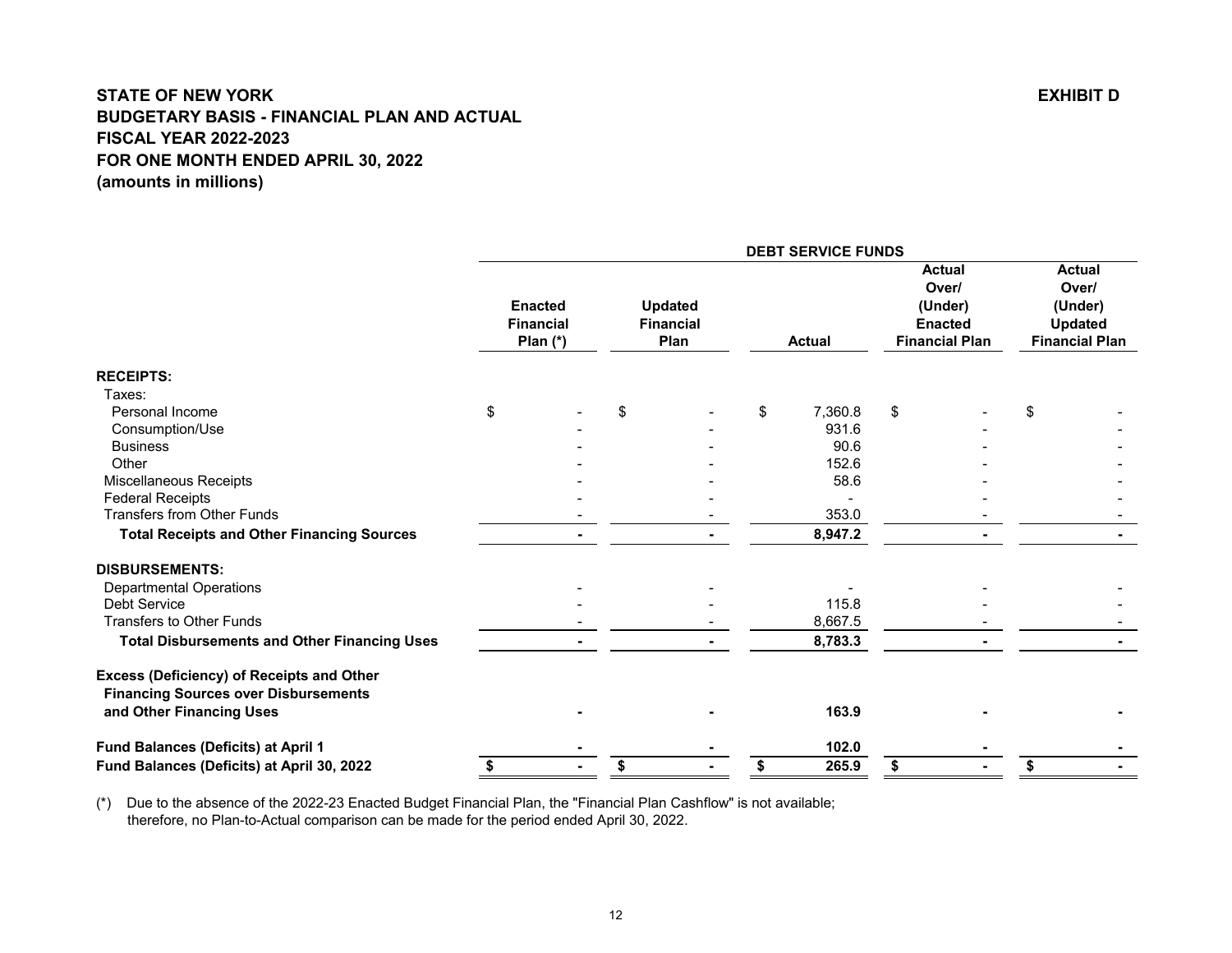<span id="page-13-0"></span>

|                                                                                          |                                                  |                                            |                  | <b>CAPITAL PROJECTS FUNDS</b> |                 |                                                                              |                                                                              |
|------------------------------------------------------------------------------------------|--------------------------------------------------|--------------------------------------------|------------------|-------------------------------|-----------------|------------------------------------------------------------------------------|------------------------------------------------------------------------------|
|                                                                                          | <b>Enacted</b><br><b>Financial</b><br>Plan $(*)$ | <b>Updated</b><br><b>Financial</b><br>Plan | Actual           | <b>Eliminations</b>           | <b>Total</b>    | <b>Actual</b><br>Over/<br>(Under)<br><b>Enacted</b><br><b>Financial Plan</b> | <b>Actual</b><br>Over/<br>(Under)<br><b>Updated</b><br><b>Financial Plan</b> |
| <b>RECEIPTS:</b>                                                                         |                                                  |                                            |                  |                               |                 |                                                                              |                                                                              |
| Taxes:                                                                                   |                                                  |                                            |                  |                               |                 |                                                                              |                                                                              |
| Consumption/Use                                                                          | \$                                               | \$                                         | \$<br>42.8       | \$                            | 42.8<br>\$      | - \$                                                                         | \$                                                                           |
| <b>Business</b>                                                                          |                                                  |                                            | 49.1             |                               | 49.1            |                                                                              |                                                                              |
| Other                                                                                    |                                                  |                                            |                  |                               |                 |                                                                              |                                                                              |
| Miscellaneous Receipts                                                                   |                                                  |                                            | 972.9            |                               | 972.9           |                                                                              |                                                                              |
| <b>Federal Receipts</b>                                                                  |                                                  |                                            | 134.4            |                               | 134.4           |                                                                              |                                                                              |
| Bond and Note Proceeds, net                                                              |                                                  |                                            |                  |                               |                 |                                                                              |                                                                              |
| <b>Transfers from Other Funds</b>                                                        |                                                  |                                            | (611.1)          |                               | (611.1)         |                                                                              |                                                                              |
| <b>Total Receipts and Other Financing Sources</b>                                        |                                                  | $\blacksquare$                             | 588.1            |                               | 588.1           |                                                                              |                                                                              |
| <b>DISBURSEMENTS:</b>                                                                    |                                                  |                                            |                  |                               |                 |                                                                              |                                                                              |
| <b>Local Assistance Grants</b>                                                           |                                                  |                                            | 189.5            |                               | 189.5           |                                                                              |                                                                              |
| <b>Capital Projects</b>                                                                  |                                                  | ۰                                          | 489.3            |                               | 489.3           |                                                                              |                                                                              |
| <b>Transfers to Other Funds</b>                                                          |                                                  |                                            | 9.1              |                               | 9.1             |                                                                              |                                                                              |
| <b>Total Disbursements and Other Financing Uses</b>                                      |                                                  |                                            | 687.9            |                               | 687.9           |                                                                              |                                                                              |
| Excess (Deficiency) of Receipts and Other<br><b>Financing Sources over Disbursements</b> |                                                  |                                            |                  |                               |                 |                                                                              |                                                                              |
| and Other Financing Uses                                                                 |                                                  |                                            | (99.8)           |                               | (99.8)          |                                                                              |                                                                              |
| Fund Balances (Deficits) at April 1                                                      |                                                  |                                            | (1, 543.9)       |                               | (1, 543.9)      |                                                                              |                                                                              |
| Fund Balances (Deficits) at April 30, 2022                                               | \$                                               | \$                                         | \$<br>(1, 643.7) | - \$                          | (1,643.7)<br>\$ | - \$                                                                         | \$                                                                           |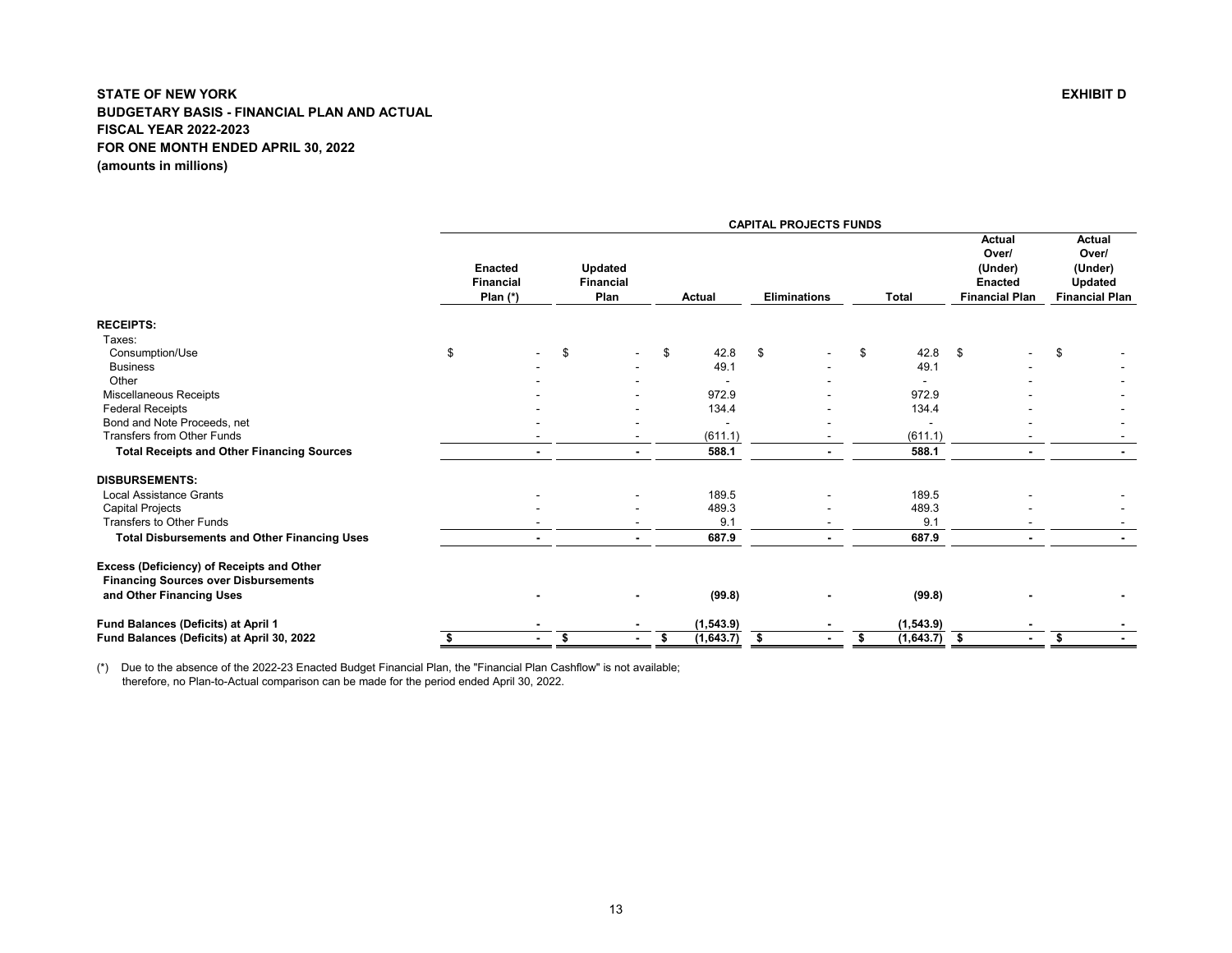<span id="page-14-0"></span>

|                                                                                                                      |                                           |                              |                          | STATE CAPITAL PROJECTS FUNDS |                                                                       |                                                                |                                           |                              | FEDERAL CAPITAL PROJECTS FUNDS |                                                                       |                                                                |
|----------------------------------------------------------------------------------------------------------------------|-------------------------------------------|------------------------------|--------------------------|------------------------------|-----------------------------------------------------------------------|----------------------------------------------------------------|-------------------------------------------|------------------------------|--------------------------------|-----------------------------------------------------------------------|----------------------------------------------------------------|
|                                                                                                                      | Enacted<br><b>Financial</b><br>Plan $(*)$ | Updated<br>Financial<br>Plan |                          | Actual                       | Actual<br>Over/<br>(Under)<br><b>Enacted</b><br><b>Financial Plan</b> | Actual<br>Over/<br>(Under)<br>Updated<br><b>Financial Plan</b> | <b>Enacted</b><br>Financial<br>Plan $(*)$ | Updated<br>Financial<br>Plan | Actual                         | Actual<br>Over/<br>(Under)<br><b>Enacted</b><br><b>Financial Plan</b> | Actual<br>Over/<br>(Under)<br>Updated<br><b>Financial Plan</b> |
| <b>RECEIPTS:</b>                                                                                                     |                                           |                              |                          |                              |                                                                       |                                                                |                                           |                              |                                |                                                                       |                                                                |
| Taxes:                                                                                                               |                                           |                              |                          |                              |                                                                       |                                                                |                                           |                              |                                |                                                                       |                                                                |
| Consumption/Use                                                                                                      | S.                                        | - \$                         | <b>S</b><br>$\sim$       | $42.8$ \$                    | $\sim$                                                                | \$<br>$\sim$                                                   | - \$<br>$\sim$                            | \$<br>$\sim$                 | \$                             | -\$                                                                   | \$                                                             |
| <b>Business</b>                                                                                                      |                                           |                              |                          | 49.1                         |                                                                       | $\sim$                                                         |                                           |                              |                                |                                                                       |                                                                |
| Other                                                                                                                |                                           |                              |                          | ٠                            |                                                                       | $\sim$                                                         |                                           |                              |                                |                                                                       |                                                                |
| Miscellaneous Receipts                                                                                               |                                           |                              | ٠                        | 972.9                        |                                                                       | $\overline{\phantom{a}}$                                       |                                           |                              |                                |                                                                       |                                                                |
| <b>Federal Receipts</b>                                                                                              |                                           |                              | ۰.                       | $\overline{\phantom{a}}$     |                                                                       | $\overline{\phantom{a}}$                                       |                                           | $\overline{\phantom{a}}$     | 134.4                          |                                                                       |                                                                |
| Bond and Note Proceeds, net                                                                                          |                                           |                              |                          | ٠                            |                                                                       | $\overline{\phantom{a}}$                                       |                                           |                              |                                |                                                                       |                                                                |
| Transfers from Other Funds                                                                                           |                                           |                              |                          | (611.1)                      |                                                                       | $\sim$                                                         | $\overline{\phantom{a}}$                  | $\overline{\phantom{a}}$     |                                |                                                                       |                                                                |
| <b>Total Receipts and Other Financing Sources</b>                                                                    |                                           |                              |                          | 453.7                        |                                                                       | $\sim$                                                         | $\blacksquare$                            |                              | 134.4                          |                                                                       |                                                                |
| <b>DISBURSEMENTS:</b>                                                                                                |                                           |                              |                          |                              |                                                                       |                                                                |                                           |                              |                                |                                                                       |                                                                |
| <b>Local Assistance Grants</b>                                                                                       |                                           |                              | $\overline{\phantom{a}}$ | 149.1                        |                                                                       | $\overline{\phantom{a}}$                                       |                                           | $\overline{\phantom{a}}$     | 40.4                           |                                                                       |                                                                |
| Capital Projects                                                                                                     |                                           |                              | ٠                        | 374.4                        |                                                                       | $\overline{\phantom{a}}$                                       |                                           |                              | 114.9                          |                                                                       |                                                                |
| Transfers to Other Funds                                                                                             |                                           |                              |                          | 9.1                          |                                                                       | $\overline{\phantom{a}}$                                       |                                           |                              |                                |                                                                       |                                                                |
| <b>Total Disbursements and Other Financing Uses</b>                                                                  |                                           |                              | $\overline{\phantom{a}}$ | 532.6                        | $\overline{\phantom{a}}$                                              | $\sim$                                                         | $\overline{\phantom{a}}$                  | $\sim$                       | 155.3                          |                                                                       |                                                                |
| Excess (Deficiency) of Receipts and Other<br><b>Financing Sources over Disbursements</b><br>and Other Financing Uses |                                           |                              | $\blacksquare$           | (78.9)                       |                                                                       | $\blacksquare$                                                 |                                           |                              | (20.9)                         |                                                                       |                                                                |
|                                                                                                                      |                                           |                              |                          |                              |                                                                       |                                                                |                                           |                              |                                |                                                                       |                                                                |
| Fund Balances (Deficits) at April 1                                                                                  |                                           |                              |                          | (756.8)                      |                                                                       | $\blacksquare$                                                 |                                           |                              | (787.1)                        |                                                                       |                                                                |
| Fund Balances (Deficits) at April 30, 2022                                                                           |                                           | - \$<br>$\sim$               | $\blacksquare$           | $(835.7)$ \$<br>S.           | $\sim$                                                                | \$<br>$\sim$                                                   | s<br>$\blacksquare$                       | -S<br>$\sim$                 | (808.0)<br>-S                  | - \$<br>$\sim$                                                        | \$                                                             |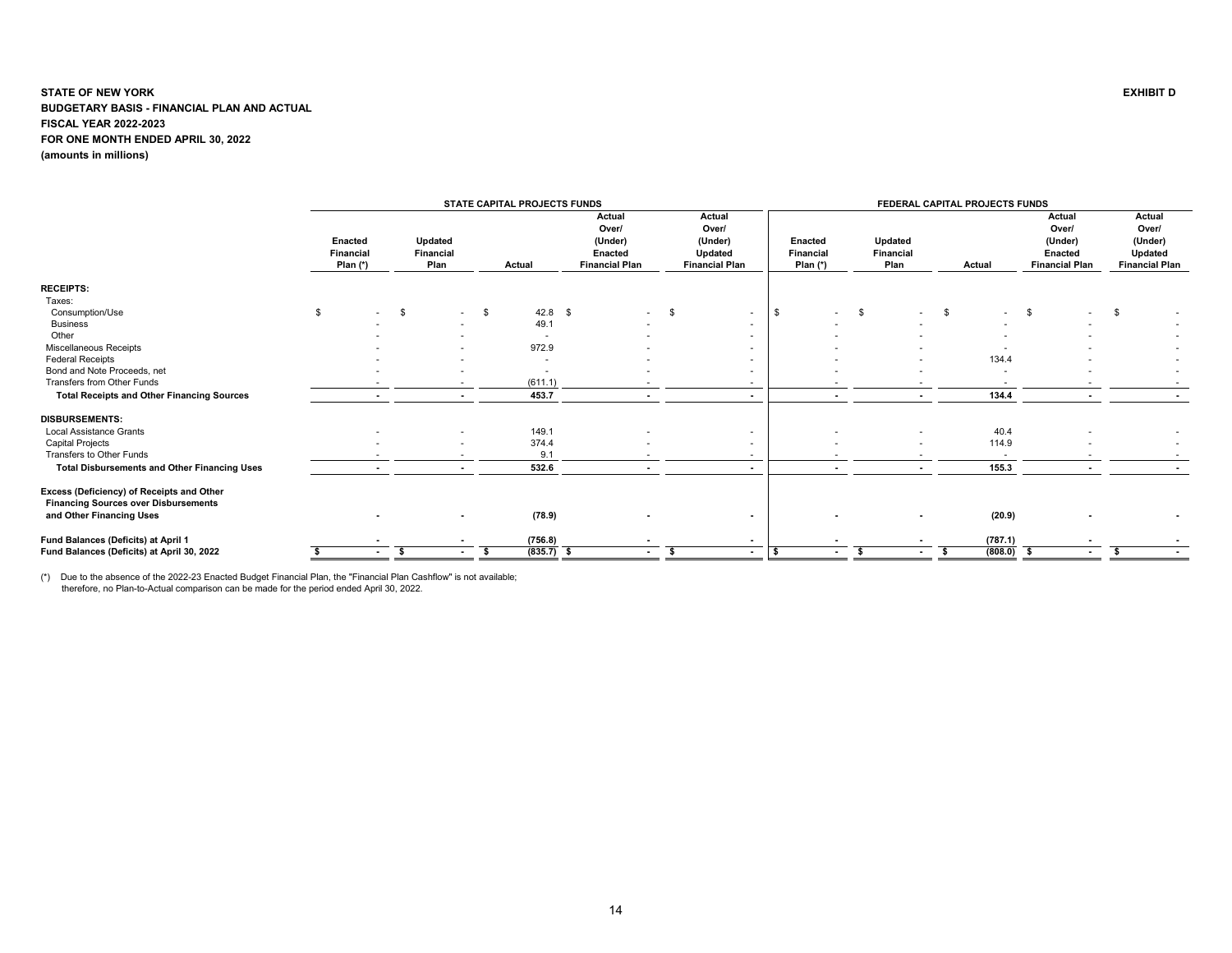#### <span id="page-15-0"></span>**STATE OF NEW YORK GOVERNMENTAL FUNDS COMPARATIVE SCHEDULE OF TAX RECEIPTS (amounts in millions)**

|                                     |                              | <b>GENERAL</b>               |                              | <b>SPECIAL REVENUE</b>       |                              | <b>DEBT SERVICE</b>          |                              | <b>CAPITAL PROJECTS</b>      |                              |                              | <b>TOTAL GOVERNMENTAL FUNDS</b> |                              | YEAR OVER YEAR              |                         |
|-------------------------------------|------------------------------|------------------------------|------------------------------|------------------------------|------------------------------|------------------------------|------------------------------|------------------------------|------------------------------|------------------------------|---------------------------------|------------------------------|-----------------------------|-------------------------|
|                                     | <b>MONTH OF</b><br>APR. 2022 | 1 MO. ENDED<br>APR. 30, 2022 | <b>MONTH OF</b><br>APR. 2022 | 1 MO. ENDED<br>APR. 30, 2022 | <b>MONTH OF</b><br>APR. 2022 | 1 MO. ENDED<br>APR. 30, 2022 | <b>MONTH OF</b><br>APR. 2022 | 1 MO. ENDED<br>APR. 30, 2022 | <b>MONTH OF</b><br>APR. 2022 | 1 MO. ENDED<br>APR. 30, 2022 | <b>MONTH OF</b><br>APR. 2021    | 1 MO. ENDED<br>APR. 30, 2021 | \$ Increase/<br>(Decrease)  | % Increase/<br>Decrease |
| PERSONAL INCOME TAX                 |                              |                              |                              |                              |                              |                              |                              |                              |                              |                              |                                 |                              |                             |                         |
| Withholding                         | $$3.733.2$ \$                | 3.733.2                      | - S                          |                              | s                            | - S                          | S                            | -S<br>$\sim$                 | $3,733.2$ \$<br><b>S</b>     | 3,733.2                      | S.<br>3.601.8                   | 3,601.8<br>$\mathbf{s}$      | 131.4<br>$\mathbf{\hat{S}}$ | 3.6%                    |
| <b>Estimated Payments</b>           | 10,927.5                     | 10,927.5                     |                              |                              |                              |                              |                              | $\sim$                       | 10,927.5                     | 10,927.5                     | 3,342.2                         | 3,342.2                      | 7.585.3                     | 227.0%                  |
| Returns                             | 3,269.8                      | 3,269.8                      |                              |                              |                              |                              |                              |                              | 3,269.8                      | 3,269.8                      | 913.6                           | 913.6                        | 2,356.2                     | 257.9%                  |
| State/City Offsets                  | (502.0)                      | (502.0)                      |                              |                              |                              |                              |                              |                              | (502.0)                      | (502.0)                      | (203.0)                         | (203.0)                      | 299.0                       | 147.3%                  |
| Other (Assessments/LLC)             | 220.6                        | 220.6                        | $\sim$                       | $\overline{\phantom{a}}$     | $\overline{\phantom{a}}$     | $\sim$                       | $\sim$                       | $\sim$                       | 220.6                        | 220.6                        | 154.1                           | 154.1                        | 66.5                        | 43.2%                   |
| <b>Gross Receipts</b>               | 17,649.1                     | 17,649.1                     | $\sim$                       | $\sim$                       | $\sim$                       | $\sim$                       | $\sim$                       | $\sim$                       | 17,649.1                     | 17,649.1                     | 7,808.7                         | 7,808.7                      | 9.840.4                     | 126.0%                  |
| Transfers to School Tax Relief Fund | $\sim$                       | ٠                            | $\overline{a}$               |                              |                              |                              |                              |                              |                              |                              |                                 |                              |                             | 0.0%                    |
| Transfers to Revenue Bond Tax Fund  | (7,360.8)                    | (7,360.8)                    |                              |                              | 7,360.8                      | 7,360.8                      |                              | $\sim$                       |                              |                              |                                 |                              |                             | 0.0%                    |
| Less: Refunds Issued                | (2,927.5)                    | (2,927.5)                    | $\sim$                       |                              |                              |                              |                              | $\sim$                       | (2,927.5)                    | (2,927.5)                    | (1,282.9)                       | (1,282.9)                    | 1,644.6                     | 128.2%                  |
| Total                               | 7,360.8                      | 7.360.8                      | $\overline{\phantom{a}}$     | $\sim$                       | 7,360.8                      | 7.360.8                      |                              |                              | 14,721.6                     | 14,721.6                     | 6.525.8                         | 6.525.8                      | 8.195.8                     | 125.6%                  |
| <b>CONSUMPTION/USE TAXES</b>        |                              |                              |                              |                              |                              |                              |                              |                              |                              |                              |                                 |                              |                             |                         |
| Sales and Use                       | 312.0                        | 312.0                        | 135.1                        | 135.1                        | 931.6                        | 931.6                        |                              | $\sim$                       | 1,378.7                      | 1,378.7                      | 1,297.4                         | 1,297.4                      | 81.3                        | 6.3%                    |
| Auto Rental                         | $\sim$                       | $\overline{\phantom{a}}$     | 1.8                          | 1.8                          | $\overline{\phantom{a}}$     | $\sim$                       | 9.4                          | 9.4                          | 11.2                         | 11.2                         | 1.9                             | 1.9                          | 9.3                         | 489.5%                  |
| Cigarette/Tobacco Products          | 27.0                         | 27.0                         | 57.7                         | 57.7                         |                              |                              | $\sim$                       | $\sim$                       | 84.7                         | 84.7                         | 98.3                            | 98.3                         | (13.6)                      | $-13.8%$                |
| Cannabis                            |                              | $\overline{\phantom{a}}$     | 1.0                          | 1.0                          |                              |                              | $\sim$                       |                              | 1.0                          | 1.0                          | 1.5                             | 1.5                          | (0.5)                       | $-33.3%$                |
| Motor Fuel                          |                              | ٠                            | 6.0                          | 6.0                          |                              |                              | 21.5                         | 21.5                         | 27.5                         | 27.5                         | 34.1                            | 34.1                         | (6.6)                       | $-19.4%$                |
| Alcoholic Beverage                  | 24.8                         | 24.8                         | $\sim$                       | $\sim$                       |                              |                              | $\sim$                       | $\sim$                       | 24.8                         | 24.8                         | 23.0                            | 23.0                         | 1.8                         | 7.8%                    |
| <b>Highway Use</b>                  | $\overline{\phantom{a}}$     | $\overline{a}$               | 0.1                          | 0.1                          |                              |                              | 11.9                         | 11.9                         | 12.0                         | 12.0                         | 14.6                            | 14.6                         | (2.6)                       | $-17.8%$                |
| Vapor Excise                        |                              | $\overline{\phantom{a}}$     | (0.1)                        | (0.1)                        |                              |                              | $\overline{\phantom{a}}$     | $\sim$                       | (0.1)                        | (0.1)                        | 0.2                             | 0.2                          | (0.3)                       | $-150.0%$               |
| Opioid Excise                       | 6.4                          | 6.4                          | $\overline{a}$               | $\sim$                       |                              |                              |                              | $\sim$                       | 6.4                          | 6.4                          | 6.7                             | 6.7                          | (0.3)                       | $-4.5%$                 |
| Total                               | 370.2                        | 370.2                        | 201.6                        | 201.6                        | 931.6                        | 931.6                        | 42.8                         | 42.8                         | 1.546.2                      | 1,546.2                      | 1,477.7                         | 1,477.7                      | 68.5                        | 4.6%                    |
| <b>BUSINESS TAXES</b>               |                              |                              |                              |                              |                              |                              |                              |                              |                              |                              |                                 |                              |                             |                         |
| <b>Corporation Franchise</b>        | 976.1                        | 976.1                        | 228.9                        | 228.9                        |                              |                              |                              | $\sim$                       | 1,205.0                      | 1,205.0                      | 768.4                           | 768.4                        | 436.6                       | 56.8%                   |
| <b>Corporation and Utilities</b>    | 1.6                          | 1.6                          | 6.6                          | 6.6                          |                              |                              | 1.6                          | 1.6                          | 9.8                          | 9.8                          | 51.0                            | 51.0                         | (41.2)                      | $-80.8%$                |
| Insurance                           | 91.5                         | 91.5                         | 18.2                         | 18.2                         |                              |                              |                              | $\sim$                       | 109.7                        | 109.7                        | 64.2                            | 64.2                         | 45.5                        | 70.9%                   |
| Bank                                | $\sim$                       | $\overline{\phantom{a}}$     | $\sim$                       | $\sim$                       | $\overline{\phantom{a}}$     | $\sim$                       |                              | $\sim$                       |                              |                              | 17.3                            | 17.3                         | (17.3)                      | $-100.0%$               |
| Pass-Through Entity                 | 90.6                         | 90.6                         | $\overline{a}$               | $\overline{\phantom{a}}$     | 90.6                         | 90.6                         | $\sim$                       | $\sim$                       | 181.2                        | 181.2                        |                                 |                              | 181.2                       | 100.0%                  |
| <b>Petroleum Business</b>           |                              |                              | 37.2                         | 37.2                         | . .                          | $\sim$                       | 47.5                         | 47.5                         | 84.7                         | 84.7                         | 68.9                            | 68.9                         | 15.8                        | 22.9%                   |
| Total                               | 1,159.8                      | 1.159.8                      | 290.9                        | 290.9                        | 90.6                         | 90.6                         | 49.1                         | 49.1                         | 1,590.4                      | 1,590.4                      | 969.8                           | 969.8                        | 620.6                       | 64.0%                   |
| <b>OTHER TAXES</b>                  |                              |                              |                              |                              |                              |                              |                              |                              |                              |                              |                                 |                              |                             |                         |
| <b>Real Property Gains</b>          |                              |                              |                              |                              |                              |                              |                              |                              |                              |                              |                                 |                              |                             | 0.0%                    |

 Real Property Gains - - - - - - - - - - - - - 0.0% Estate and Gift 127.3 127.3 - - - - - - 127.3 127.3 119.8 119.8 7.5 6.3%

Pari-Mutuel 1.5 1.5 - - - - - - 1.5 1.5 1.3 1.3 0.2 15.4%

Real Estate Transfer - - - - 152.4 152.4 - - 152.4 152.4 97.4 97.4 55.0 56.5%

 Racing and Combative Sports - - - - - - - - - - - - - 0.0% Employer Compensation Expense Tax 0.2 0.2 - - 0.2 0.2 - - 0.4 0.4 0.2 0.2 0.2 100.0%  **Total 129.0 129.0 - - 152.6 152.6 - - 281.6 281.6 218.7 218.7 62.9 28.8%**

Total Tax Receipts \$9,019.8\$ 9,019.8<mark>\$492.5\$492.5\$5.85.56\$8,535.6\$91.9\$1.9\$</mark> 18,139.8\$1.8,139.8\$1.8,139.8\$9,192.0\$9,192.0\$8,947.8<sub>8</sub>\$9,192.0\$9,192.0\$9,192.0\$9,192.0\$9,192.0\$9,192.0\$9,192.0\$9,192.0\$9,192.0\$9,192.0\$9,192.0\$

**EXHIBIT E**

6.3%<br>15.4%

56.5%

 $0.0%$ 

28.8%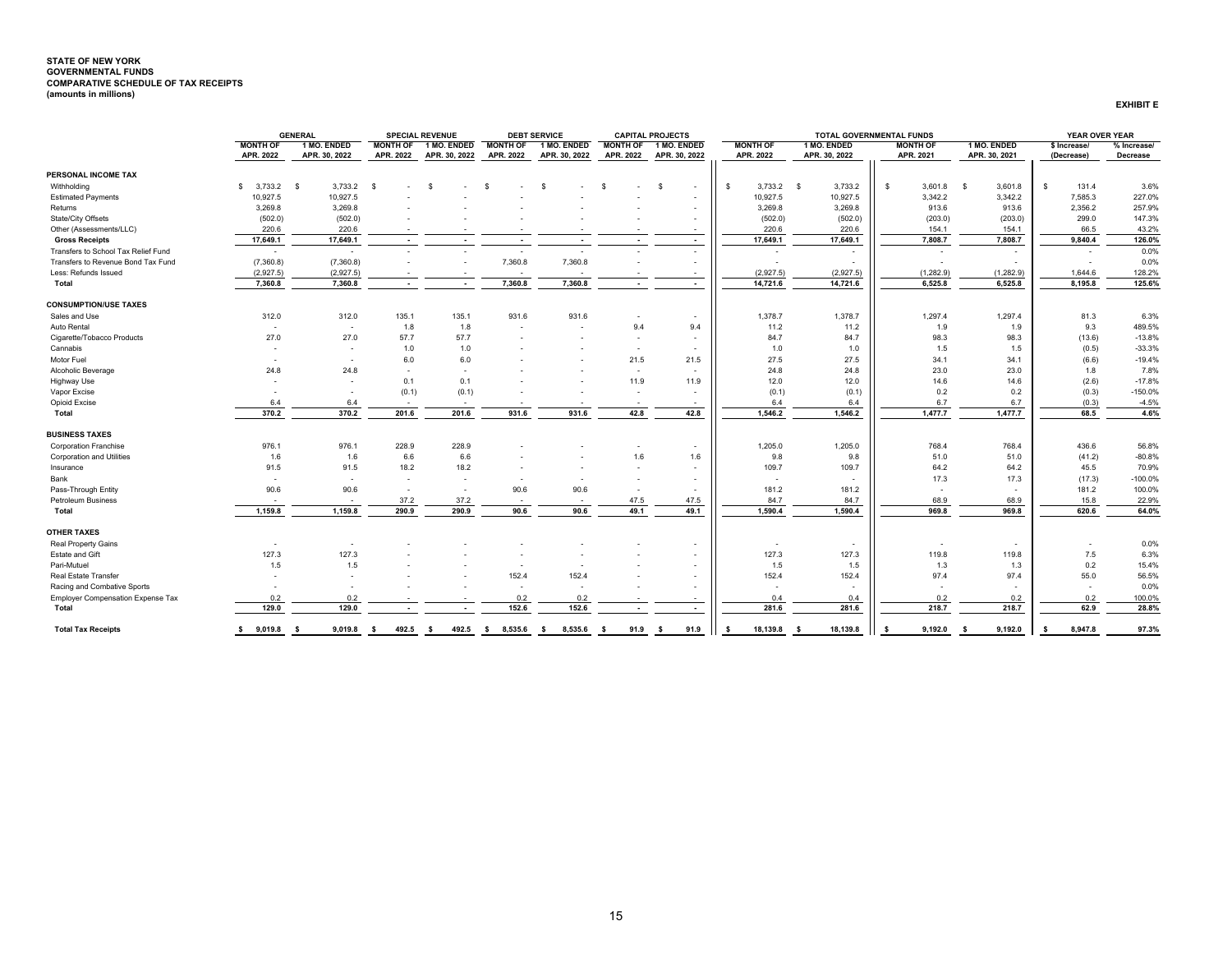# <span id="page-16-0"></span>**STATE OF NEW YORK GOVERNMENTAL FUNDS (\*) STATEMENT OF CASH FLOW FISCAL YEAR 2022-2023 (amounts in millions)**

|                                                                           |                      |        |             |             |               |                  |                |                 |                 |                        |                 |                |        |             | 1 Month Ended April 30 |                            |                         |
|---------------------------------------------------------------------------|----------------------|--------|-------------|-------------|---------------|------------------|----------------|-----------------|-----------------|------------------------|-----------------|----------------|--------|-------------|------------------------|----------------------------|-------------------------|
|                                                                           | 2022<br><b>APRIL</b> | MAY    | <b>JUNE</b> | <b>JULY</b> | <b>AUGUST</b> | <b>SEPTEMBER</b> | <b>OCTOBER</b> | <b>NOVEMBER</b> | <b>DECEMBER</b> | 2023<br><b>JANUARY</b> | <b>FEBRUARY</b> | <b>MARCH</b>   |        | 2022        | 2021                   | \$ Increase/<br>(Decrease) | % Increase/<br>Decrease |
| <b>Beginning Fund Balance</b>                                             | 53,549.0<br>s.       |        |             |             |               |                  |                |                 |                 |                        |                 |                | $\sim$ | 53,549.0    | $\sim$<br>18,751.1     | \$34,797.9                 | 185.6%                  |
| <b>RECEIPTS:</b>                                                          |                      |        |             |             |               |                  |                |                 |                 |                        |                 |                |        |             |                        |                            |                         |
| Taxes:                                                                    |                      |        |             |             |               |                  |                |                 |                 |                        |                 |                |        |             |                        |                            |                         |
| Personal Income Tax:                                                      |                      |        |             |             |               |                  |                |                 |                 |                        |                 |                |        |             |                        |                            |                         |
| Withholdings                                                              | 3,733.2              |        |             |             |               |                  |                |                 |                 |                        |                 |                |        | 3,733.2     | 3,601.8                | 131.4                      | 3.6%                    |
| <b>Estimated Payments</b>                                                 | 10,927.5             |        |             |             |               |                  |                |                 |                 |                        |                 |                |        | 10,927.5    | 3,342.2                | 7,585.3                    | 227.0%                  |
| Returns                                                                   | 3,269.8              |        |             |             |               |                  |                |                 |                 |                        |                 |                |        | 3,269.8     | 913.6                  | 2,356.2                    | 257.9%                  |
| State/City Offsets                                                        | (502.0)              |        |             |             |               |                  |                |                 |                 |                        |                 |                |        | (502.0)     | (203.0)                | 299.0                      | 147.3%                  |
| Other (Assessments/LLC)                                                   | 220.6                |        |             |             |               |                  |                |                 |                 |                        |                 |                |        | 220.6       | 154.1<br>7,808.7       | 66.5                       | 43.2%<br>126.0%         |
| <b>Gross Receipts</b>                                                     | 17,649.1             |        |             |             |               |                  |                |                 |                 |                        |                 | $\sim$         |        | 17,649.1    |                        | 9,840.4                    |                         |
| Transfers to School Tax Relief Fund<br>Transfers to Revenue Bond Tax Fund | $\sim$<br>- 11       |        |             |             |               |                  |                |                 |                 |                        |                 |                |        | $\sim$      | $\sim$                 | $\sim$                     | 0.0%<br>0.0%            |
| Refunds Issued                                                            | (2,927.5)            |        |             |             |               |                  |                |                 |                 |                        |                 |                |        | (2,927.5)   | (1.282.9)              | 1.644.6                    | 128.2%                  |
| <b>Total Personal Income Tax</b>                                          | 14,721.6             |        |             |             |               |                  |                |                 |                 |                        |                 |                |        | 14,721.6    | 6,525.8                | 8,195.8                    | 125.6%                  |
| Consumption/Use Taxes:                                                    |                      |        |             |             |               |                  |                |                 |                 |                        |                 |                |        |             |                        |                            |                         |
| Sales and Use                                                             | 1,378.7              |        |             |             |               |                  |                |                 |                 |                        |                 |                |        | 1,378.7     | 1,297.4                | 81.3                       | 6.3%                    |
| Auto Rental                                                               | 11.2                 |        |             |             |               |                  |                |                 |                 |                        |                 |                |        | 11.2        | 1.9                    | 9.3                        | 489.5%                  |
| Cigarette/Tobacco Products                                                | 84.7                 |        |             |             |               |                  |                |                 |                 |                        |                 |                |        | 84.7        | 98.3                   | (13.6)                     | $-13.8%$                |
| Cannabis                                                                  | 1.0                  |        |             |             |               |                  |                |                 |                 |                        |                 |                |        | 1.0         | 1.5                    | (0.5)                      | $-33.3%$                |
| Motor Fuel                                                                | 27.5                 |        |             |             |               |                  |                |                 |                 |                        |                 |                |        | 27.5        | 34.1                   | (6.6)                      | $-19.4%$                |
| Alcoholic Beverage                                                        | 24.8                 |        |             |             |               |                  |                |                 |                 |                        |                 |                |        | 24.8        | 23.0                   | 1.8                        | 7.8%                    |
| <b>Highway Use</b>                                                        | 12.0                 |        |             |             |               |                  |                |                 |                 |                        |                 |                |        | 12.0        | 14.6                   | (2.6)                      | $-17.8%$                |
| Vapor Excise                                                              | (0.1)                |        |             |             |               |                  |                |                 |                 |                        |                 |                |        | (0.1)       | 0.2                    | (0.3)                      | $-150.0%$               |
| Opioid Excise                                                             | 6.4                  |        |             |             |               |                  |                |                 |                 |                        |                 |                |        | 6.4         | 6.7                    | (0.3)                      | $-4.5%$                 |
| <b>Total Consumption/Use Taxes</b>                                        | 1,546.2              |        |             |             |               |                  |                |                 |                 |                        |                 | <b>Section</b> |        | 1,546.2     | 1,477.7                | 68.5                       | 4.6%                    |
| <b>Business Taxes:</b>                                                    |                      |        |             |             |               |                  |                |                 |                 |                        |                 |                |        |             |                        |                            |                         |
| <b>Corporation Franchise</b>                                              | 1,205.0              |        |             |             |               |                  |                |                 |                 |                        |                 |                |        | 1,205.0     | 768.4                  | 436.6                      | 56.8%                   |
| Corporation and Utilities                                                 | 9.8                  |        |             |             |               |                  |                |                 |                 |                        |                 |                |        | 9.8         | 51.0                   | (41.2)                     | $-80.8%$                |
| Insurance                                                                 | 109.7                |        |             |             |               |                  |                |                 |                 |                        |                 |                |        | 109.7       | 64.2                   | 45.5                       | 70.9%                   |
| Bank                                                                      | $\sim$               |        |             |             |               |                  |                |                 |                 |                        |                 |                |        |             | 17.3                   | (17.3)                     | $-100.0%$               |
| Pass-Through Entity                                                       | 181.2                |        |             |             |               |                  |                |                 |                 |                        |                 |                |        | 181.2       |                        | 181.2                      | 100.0%                  |
| Petroleum Business                                                        | 84.7                 |        |             |             |               |                  |                |                 |                 |                        |                 |                |        | 84.7        | 68.9                   | 15.8                       | 22.9%                   |
| <b>Total Business Taxes</b>                                               | 1,590.4              |        |             |             |               |                  |                |                 |                 |                        |                 | <b>COL</b>     |        | 1,590.4     | 969.8                  | 620.6                      | 64.0%                   |
| Other Taxes:<br>Real Property Gains                                       |                      |        |             |             |               |                  |                |                 |                 |                        |                 |                |        |             |                        |                            | 0.0%                    |
| Estate and Gift                                                           | 127.3                |        |             |             |               |                  |                |                 |                 |                        |                 |                |        | 127.3       | 119.8                  | 7.5                        | 6.3%                    |
| Pari-Mutuel                                                               | 1.5                  |        |             |             |               |                  |                |                 |                 |                        |                 |                |        | 1.5         | 1.3                    | 0.2                        | 15.4%                   |
| Real Estate Transfer                                                      | 152.4                |        |             |             |               |                  |                |                 |                 |                        |                 |                |        | 152.4       | 97.4                   | 55.0                       | 56.5%                   |
| Racing and Combative Sports                                               |                      |        |             |             |               |                  |                |                 |                 |                        |                 |                |        |             |                        |                            | 0.0%                    |
| Employer Compensation Expense Tax                                         | 0.4                  |        |             |             |               |                  |                |                 |                 |                        |                 |                |        | 0.4         | 0.2                    | 0.2                        | 100.0%                  |
| <b>Total Other Taxes</b>                                                  | 281.6                | $\sim$ | $\sim$      | $\sim$      | $\sim$        | $\sim$           |                | $\sim$          |                 |                        |                 | $\sim$         |        | 281.6       | 218.7                  | 62.9                       | 28.8%                   |
| <b>Total Taxes</b>                                                        | 18,139.8             |        |             |             |               |                  |                |                 |                 |                        |                 |                |        | 18,139.8    | 9,192.0                | 8,947.8                    | 97.3%                   |
|                                                                           |                      |        |             |             |               |                  |                |                 |                 |                        |                 |                |        |             |                        |                            |                         |
| <b>Miscellaneous Receipts:</b><br>Abandoned Property:                     |                      |        |             |             |               |                  |                |                 |                 |                        |                 |                |        |             |                        |                            |                         |
| Abandoned Property                                                        | 1.9                  |        |             |             |               |                  |                |                 |                 |                        |                 |                |        | 1.9         | 1.3                    | 0.6                        | 46.2%                   |
| <b>Bottle Bill</b>                                                        | 0.2                  |        |             |             |               |                  |                |                 |                 |                        |                 |                |        | 0.2         | 1.0                    | (0.8)                      | $-80.0%$                |
| Assessments:                                                              |                      |        |             |             |               |                  |                |                 |                 |                        |                 |                |        |             |                        |                            |                         |
| <b>Business</b>                                                           | 140.6                |        |             |             |               |                  |                |                 |                 |                        |                 |                |        | 140.6       | 79.2                   | 61.4                       | 77.5%                   |
| <b>Medical Care</b>                                                       | 536.9                |        |             |             |               |                  |                |                 |                 |                        |                 |                |        | 536.9       | 484.5                  | 52.4                       | 10.8%                   |
| <b>Public Utilities</b>                                                   | 4.6                  |        |             |             |               |                  |                |                 |                 |                        |                 |                |        | 4.6         | 1.5                    | 3.1                        | 206.7%                  |
| Other                                                                     | $\sim$               |        |             |             |               |                  |                |                 |                 |                        |                 |                |        | ٠           | $\sim$                 | $\sim$                     | 0.0%                    |
| Fees, Licenses and Permits:                                               |                      |        |             |             |               |                  |                |                 |                 |                        |                 |                |        |             |                        |                            |                         |
| Alcohol Beverage Control Licensing                                        | 5.4                  |        |             |             |               |                  |                |                 |                 |                        |                 |                |        | 5.4         | 5.3                    | 0.1                        | 1.9%                    |
| Audit Fees                                                                |                      |        |             |             |               |                  |                |                 |                 |                        |                 |                |        |             |                        | $\sim$                     | 0.0%                    |
| <b>Business/Professional</b>                                              | 50.4                 |        |             |             |               |                  |                |                 |                 |                        |                 |                |        | 50.4        | 53.9                   | (3.5)                      | $-6.5%$                 |
| Civil                                                                     | 8.1                  |        |             |             |               |                  |                |                 |                 |                        |                 |                |        | 8.1         | 25.9                   | (17.8)                     | $-68.7%$                |
| Criminal                                                                  | 0.7                  |        |             |             |               |                  |                |                 |                 |                        |                 |                |        | 0.7         | 1.0                    | (0.3)                      | $-30.0%$                |
| Motor Vehicle                                                             | 94.4                 |        |             |             |               |                  |                |                 |                 |                        |                 |                |        | 94.4        | 129.0                  | (34.6)                     | $-26.8%$                |
| Recreational/Consumer                                                     | 40.4                 |        |             |             |               |                  |                |                 |                 |                        |                 |                |        | 40.4        | 68.4                   | (28.0)                     | $-40.9%$                |
| Fines, Penalties and Forfeitures                                          | 31.0                 |        |             |             |               |                  |                |                 |                 |                        |                 |                |        | 31.0        | 50.4                   | (19.4)                     | $-38.5%$                |
| Gaming:                                                                   |                      |        |             |             |               |                  |                |                 |                 |                        |                 |                |        |             |                        |                            |                         |
| Casino                                                                    | 44.6                 |        |             |             |               |                  |                |                 |                 |                        |                 |                |        | 44.6        | 34.2                   | 10.4                       | 30.4%                   |
| Lottery                                                                   | 186.3                |        |             |             |               |                  |                |                 |                 |                        |                 |                |        | 186.3       | 199.5                  | (13.2)                     | $-6.6%$                 |
| Mobile Sports                                                             | 38.6                 |        |             |             |               |                  |                |                 |                 |                        |                 |                |        | 38.6        | $\sim$                 | 38.6                       | 100.0%                  |
| Video Lottery                                                             | 73.4                 |        |             |             |               |                  |                |                 |                 |                        |                 |                |        | 73.4        | 75.9                   | (2.5)                      | $-3.3%$                 |
| Interest Earnings<br>Receipts from Municipalities                         | 15.0                 |        |             |             |               |                  |                |                 |                 |                        |                 |                |        | 15.0<br>7.2 | 5.6<br>6.7             | 9.4<br>0.5                 | 167.9%<br>7.5%          |
| Receipts from Public Authorities:                                         | 7.2                  |        |             |             |               |                  |                |                 |                 |                        |                 |                |        |             |                        |                            |                         |
| <b>Bond Proceeds</b>                                                      | 882.7                |        |             |             |               |                  |                |                 |                 |                        |                 |                |        | 882.7       | 78.4                   | 804.3                      | 1,025.9%                |
|                                                                           |                      |        |             |             |               |                  |                |                 |                 |                        |                 |                |        |             |                        |                            |                         |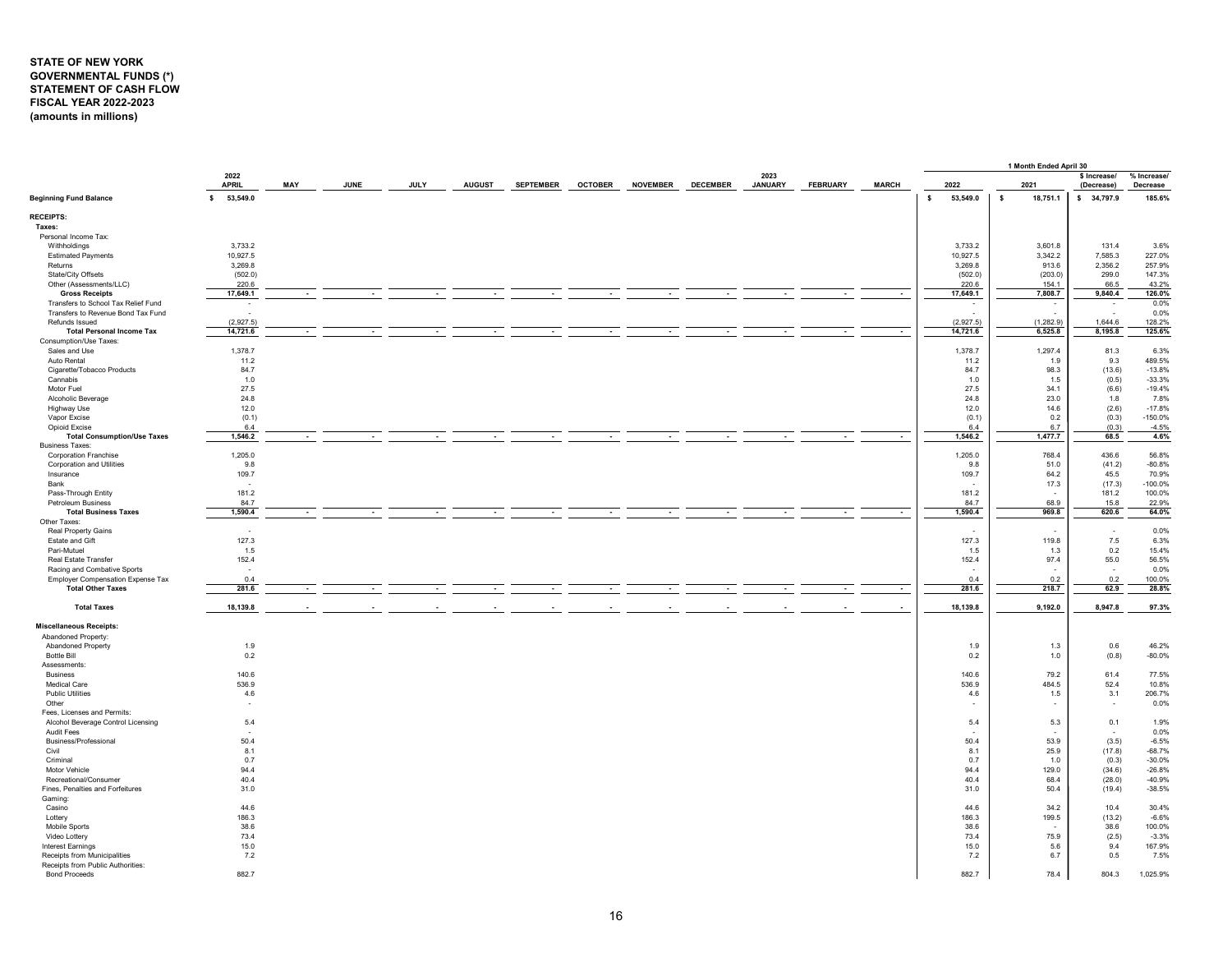# **STATE OF NEW YORK GOVERNMENTAL FUNDS (\*) STATEMENT OF CASH FLOW FISCAL YEAR 2022-2023 (amounts in millions)**

|                                                              |                      |                          |             |             |               |                  |                |                 |                 |                        |                 |              |                | 1 Month Ended April 30 |                            |                         |
|--------------------------------------------------------------|----------------------|--------------------------|-------------|-------------|---------------|------------------|----------------|-----------------|-----------------|------------------------|-----------------|--------------|----------------|------------------------|----------------------------|-------------------------|
|                                                              | 2022<br><b>APRIL</b> | MAY                      | <b>JUNE</b> | <b>JULY</b> | <b>AUGUST</b> | <b>SEPTEMBER</b> | <b>OCTOBER</b> | <b>NOVEMBER</b> | <b>DECEMBER</b> | 2023<br><b>JANUARY</b> | <b>FEBRUARY</b> | <b>MARCH</b> | 2022           | 2021                   | \$ Increase/<br>(Decrease) | % Increase/<br>Decrease |
| Cost Recovery Assessments                                    | 14.2                 |                          |             |             |               |                  |                |                 |                 |                        |                 |              | 14.2           |                        | 14.2                       | 100.0%                  |
| <b>Issuance Fees</b>                                         | 2.8                  |                          |             |             |               |                  |                |                 |                 |                        |                 |              | 2.8            | 2.7                    | 0.1                        | 3.7%                    |
| Non Bond Related                                             | 5.3                  |                          |             |             |               |                  |                |                 |                 |                        |                 |              | 5.3            | 0.7                    | 4.6                        | 657.1%                  |
| Rentals                                                      | 36.0                 |                          |             |             |               |                  |                |                 |                 |                        |                 |              | 36.0           | 45.3                   | (9.3)                      | $-20.5%$                |
| Revenues of State Departments:                               |                      |                          |             |             |               |                  |                |                 |                 |                        |                 |              |                |                        |                            |                         |
| Administrative Recoveries                                    | 32.4                 |                          |             |             |               |                  |                |                 |                 |                        |                 |              | 32.4           | 45.8                   | (13.4)                     | $-29.3%$                |
| Commissions                                                  | 6.9                  |                          |             |             |               |                  |                |                 |                 |                        |                 |              | 6.9            | 0.9                    | 6.0                        | 666.7%                  |
| Commissions - Asset Conversion                               | $\sim$               |                          |             |             |               |                  |                |                 |                 |                        |                 |              |                |                        | ٠                          | 0.0%                    |
| Gifts, Grants and Donations                                  | 2.3                  |                          |             |             |               |                  |                |                 |                 |                        |                 |              | 2.3            | 2.5                    | (0.2)                      | $-8.0%$                 |
| <b>Indirect Cost Recoveries</b>                              | 11.0                 |                          |             |             |               |                  |                |                 |                 |                        |                 |              | 11.0           | 4.9                    | 6.1                        | 124.5%                  |
| Patient/Client Care Reimbursement                            | 268.2                |                          |             |             |               |                  |                |                 |                 |                        |                 |              | 268.2          | 295.8                  | (27.6)                     | $-9.3%$                 |
| Rebates                                                      | 9.6                  |                          |             |             |               |                  |                |                 |                 |                        |                 |              | 9.6            | 11.3                   | (1.7)                      | $-15.0%$                |
| <b>Restitution and Settlements</b>                           | 8.0                  |                          |             |             |               |                  |                |                 |                 |                        |                 |              | 8.0            | 1.5                    | 6.5                        | 433.3%                  |
| Student Loans                                                | 1.9                  |                          |             |             |               |                  |                |                 |                 |                        |                 |              | 1.9            | 2.4                    | (0.5)                      | $-20.8%$                |
| All Other                                                    | 109.5                |                          |             |             |               |                  |                |                 |                 |                        |                 |              | 109.5          | 87.3                   | 22.2                       | 25.4%                   |
| Sales                                                        | 0.7                  |                          |             |             |               |                  |                |                 |                 |                        |                 |              | 0.7            | 2.4                    | (1.7)                      | $-70.8%$                |
| Tuition                                                      | 36.7                 |                          |             |             |               |                  |                |                 |                 |                        |                 |              | 36.7           | (75.7)                 | 112.4                      | 148.5%                  |
| <b>Total Miscellaneous Receipts</b>                          | 2,707.9              |                          |             |             |               |                  |                |                 |                 |                        |                 | $\sim$       | 2,707.9        | 1.729.5                | 978.4                      | 56.6%                   |
|                                                              |                      |                          |             |             |               |                  |                |                 |                 |                        |                 |              |                |                        |                            |                         |
| <b>Federal Receipts</b>                                      | 6,751.7              |                          |             |             |               |                  |                |                 |                 |                        |                 |              | 6,751.7        | 7,164.2                | (412.5)                    | $-5.8%$                 |
| <b>Total Receipts</b>                                        | 27,599.4             |                          |             |             |               |                  |                |                 |                 |                        |                 |              | 27,599.4       | 18,085.7               | 9,513.7                    | 52.6%                   |
| <b>DISBURSEMENTS:</b>                                        |                      |                          |             |             |               |                  |                |                 |                 |                        |                 |              |                |                        |                            |                         |
| Local Assistance Grants:                                     |                      |                          |             |             |               |                  |                |                 |                 |                        |                 |              |                |                        |                            |                         |
| Education                                                    | 2,000.1              |                          |             |             |               |                  |                |                 |                 |                        |                 |              | 2,000.1        | 810.6                  | 1,189.5                    | 146.7%                  |
| <b>Environment and Recreation</b>                            | 4.4                  |                          |             |             |               |                  |                |                 |                 |                        |                 |              | 4.4            | 29.4                   | (25.0)                     | $-85.0%$                |
| <b>General Government</b><br>Public Health:                  | 155.2                |                          |             |             |               |                  |                |                 |                 |                        |                 |              | 155.2          | 36.9                   | 118.3                      | 320.6%                  |
| Medicaid                                                     | 7,264.3              |                          |             |             |               |                  |                |                 |                 |                        |                 |              | 7,264.3        | 6,499.1                | 765.2                      | 11.8%                   |
| Other Public Health                                          | 637.8                |                          |             |             |               |                  |                |                 |                 |                        |                 |              | 637.8          | 651.9                  | (14.1)                     | $-2.2%$                 |
| Public Safety                                                | 93.1                 |                          |             |             |               |                  |                |                 |                 |                        |                 |              | 93.1           | 128.1                  | (35.0)                     | $-27.3%$                |
| Public Welfare                                               | 592.2                |                          |             |             |               |                  |                |                 |                 |                        |                 |              | 592.2          | 230.2                  | 362.0                      | 157.3%                  |
|                                                              |                      |                          |             |             |               |                  |                |                 |                 |                        |                 |              |                |                        |                            |                         |
| Support and Regulate Business                                | 25.6                 |                          |             |             |               |                  |                |                 |                 |                        |                 |              | 25.6           | 26.7                   | (1.1)                      | $-4.1%$                 |
| Transportation                                               | 96.0<br>10.868.7     |                          |             |             |               |                  |                |                 |                 |                        |                 |              | 96.0           | 392.6                  | (296.6)                    | $-75.5%$                |
| <b>Total Local Assistance Grants</b>                         |                      | $\overline{\phantom{a}}$ |             |             |               |                  |                |                 |                 |                        |                 | $\sim$       | 10,868.7       | 8,805.5                | 2,063.2                    | 23.4%                   |
| <b>Departmental Operations:</b>                              |                      |                          |             |             |               |                  |                |                 |                 |                        |                 |              |                |                        |                            |                         |
| <b>Personal Service</b>                                      | 1,209.1              |                          |             |             |               |                  |                |                 |                 |                        |                 |              | 1,209.1        | 1,158.2                | 50.9                       | 4.4%                    |
| Non-Personal Service                                         | 468.7                |                          |             |             |               |                  |                |                 |                 |                        |                 |              | 468.7          | 519.4                  | (50.7)                     | $-9.8%$                 |
| General State Charges                                        | 872.0                |                          |             |             |               |                  |                |                 |                 |                        |                 |              | 872.0          | 895.5                  | (23.5)                     | $-2.6%$                 |
| Debt Service, Including Payments on                          |                      |                          |             |             |               |                  |                |                 |                 |                        |                 |              |                |                        |                            |                         |
| <b>Financing Agreements</b>                                  | 115.8                |                          |             |             |               |                  |                |                 |                 |                        |                 |              | 115.8          | 122.4                  | (6.6)                      | $-5.4%$                 |
| Capital Projects                                             | 489.3                |                          |             |             |               |                  |                |                 |                 |                        |                 |              | 489.3          | 398.2                  | 91.1                       | 22.9%                   |
| <b>Total Disbursements</b>                                   | 14,023.6             |                          |             |             |               |                  |                |                 |                 |                        |                 |              | 14,023.6       | 11,899.2               | 2,124.4                    | 17.9%                   |
| <b>Excess (Deficiency) of Receipts</b><br>over Disbursements | 13,575.8             |                          |             |             |               |                  |                |                 |                 |                        |                 |              | 13,575.8       | 6,186.5                | 7,389.3                    | 119.4%                  |
|                                                              |                      |                          |             |             |               |                  |                |                 |                 |                        |                 |              |                |                        |                            |                         |
| OTHER FINANCING SOURCES (USES):                              |                      |                          |             |             |               |                  |                |                 |                 |                        |                 |              |                |                        |                            |                         |
| Bond and Note Proceeds (net)                                 |                      |                          |             |             |               |                  |                |                 |                 |                        |                 |              |                |                        |                            | 0.0%                    |
| Transfers from Other Funds                                   | 8,827.0              |                          |             |             |               |                  |                |                 |                 |                        |                 |              | 8,827.0        | 5,344.8                | 3,482.2                    | 65.2%                   |
| Transfers to Other Funds                                     | (8,830.5)            |                          |             |             |               |                  |                |                 |                 |                        |                 |              | (8,830.5)      | (5,350.2)              | 3,480.3                    | 65.0%                   |
| <b>Total Other Financing Sources (Uses)</b>                  | (3.5)                |                          |             |             |               |                  |                |                 |                 |                        |                 |              | (3.5)          | (5.4)                  | 1.9                        | 35.2%                   |
| <b>Excess (Deficiency) of Receipts</b>                       |                      |                          |             |             |               |                  |                |                 |                 |                        |                 |              |                |                        |                            |                         |
| and Other Financing Sources over                             |                      |                          |             |             |               |                  |                |                 |                 |                        |                 |              |                |                        |                            |                         |
| <b>Disbursements and Other Financing Uses</b>                | 13,572.3             |                          |             |             |               |                  |                |                 |                 |                        |                 |              | 13,572.3       | 6,181.1                | 7,391.2                    | 119.6%                  |
| <b>Ending Fund Balance</b>                                   | \$67,121.3           | $\mathbf{s}$             | - S         | - S         | - S           | - s              | -S             | - S             | -S              |                        | - \$            |              | 67,121.3<br>\$ | 24,932.2<br><b>S</b>   | 42,189.1<br>s              | 169.2%                  |
|                                                              |                      |                          |             |             |               |                  |                |                 |                 |                        |                 |              |                |                        |                            |                         |

(\*) Governmental Funds includes General, Special Revenue, Debt Service and Capital Projects Funds combined.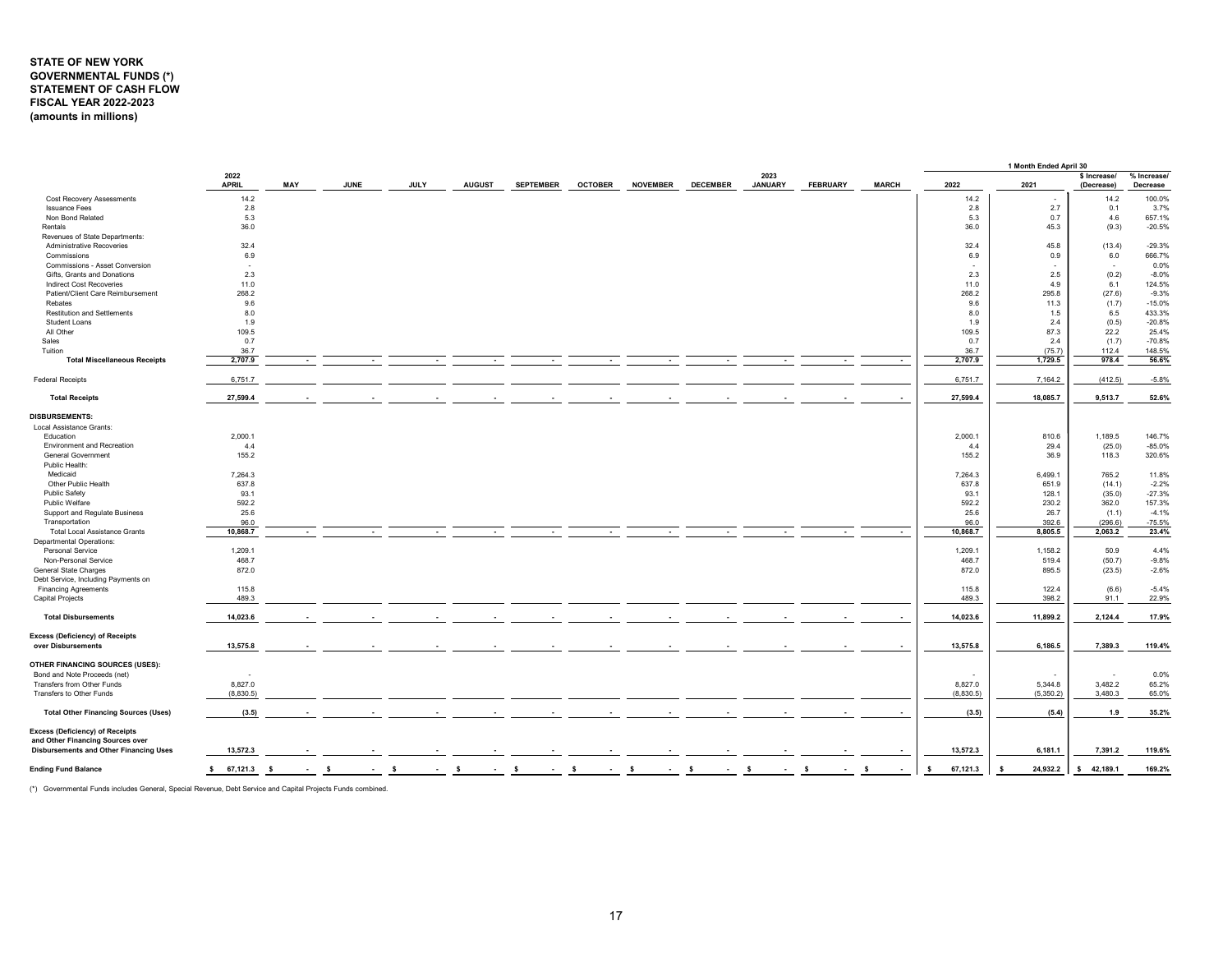# <span id="page-18-0"></span>**STATE OF NEW YORK GOVERNMENTAL FUNDS STATEMENT OF CASH FLOW - STATE OPERATING (\*) FISCAL YEAR 2022-2023 (amounts in millions)**

|                                                  |                          |            |             |             |               |                          |                |                 |                 |                        |                 |              |              |                   |              | 1 Month Ended April 30   |                            |                         |
|--------------------------------------------------|--------------------------|------------|-------------|-------------|---------------|--------------------------|----------------|-----------------|-----------------|------------------------|-----------------|--------------|--------------|-------------------|--------------|--------------------------|----------------------------|-------------------------|
|                                                  | 2022<br><b>APRIL</b>     | <b>MAY</b> | <b>JUNE</b> | <b>JULY</b> | <b>AUGUST</b> | <b>SEPTEMBER</b>         | <b>OCTOBER</b> | <b>NOVEMBER</b> | <b>DECEMBER</b> | 2023<br><b>JANUARY</b> | <b>FEBRUARY</b> | <b>MARCH</b> |              | 2022              | 2021         |                          | \$ Increase/<br>(Decrease) | % Increase/<br>Decrease |
| <b>Beginning Fund Balance</b>                    | 40,767.2<br>$\mathsf{s}$ |            |             |             |               |                          |                |                 |                 |                        |                 |              | $\mathsf{s}$ | 40,767.2          | $\mathsf{s}$ | 14,934.4                 | \$25,832.8                 | 173.0%                  |
| <b>RECEIPTS:</b>                                 |                          |            |             |             |               |                          |                |                 |                 |                        |                 |              |              |                   |              |                          |                            |                         |
| Taxes:                                           |                          |            |             |             |               |                          |                |                 |                 |                        |                 |              |              |                   |              |                          |                            |                         |
| Personal Income Tax:                             |                          |            |             |             |               |                          |                |                 |                 |                        |                 |              |              |                   |              |                          |                            |                         |
| Withholdings                                     | 3,733.2                  |            |             |             |               |                          |                |                 |                 |                        |                 |              |              | 3,733.2           |              | 3,601.8                  | 131.4                      | 3.6%                    |
| <b>Estimated Payments</b>                        | 10,927.5                 |            |             |             |               |                          |                |                 |                 |                        |                 |              |              | 10,927.5          |              | 3,342.2                  | 7,585.3                    | 227.0%                  |
| Returns                                          | 3,269.8                  |            |             |             |               |                          |                |                 |                 |                        |                 |              |              | 3,269.8           |              | 913.6                    | 2,356.2                    | 257.9%                  |
| State/City Offsets                               | (502.0)                  |            |             |             |               |                          |                |                 |                 |                        |                 |              |              | (502.0)           |              | (203.0)                  | 299.0                      | 147.3%                  |
| Other (Assessments/LLC)<br><b>Gross Receipts</b> | 220.6<br>17,649.1        |            |             |             |               |                          |                |                 |                 |                        |                 |              |              | 220.6<br>17,649.1 |              | 154.1<br>7,808.7         | 66.5<br>9,840.4            | 43.2%<br>126.0%         |
| Transfers to School Tax Relief Fund              | $\sim$                   | $\sim$     | ٠           | ٠           | $\sim$        | $\sim$                   | $\sim$         | $\sim$          | $\sim$          | $\sim$                 | $\sim$          | $\sim$       |              | $\sim$            |              | $\overline{\phantom{a}}$ | $\sim$                     | 0.0%                    |
| Transfers to Revenue Bond Tax Fund               | . .                      |            |             |             |               |                          |                |                 |                 |                        |                 |              |              | $\sim$            |              | $\sim$                   | . п.                       | 0.0%                    |
| Refunds Issued                                   | (2.927.5)                |            |             |             |               |                          |                |                 |                 |                        |                 |              |              | (2,927.5)         |              | (1.282.9)                | 1.644.6                    | 128.2%                  |
| <b>Total Personal Income Tax</b>                 | 14,721.6                 |            |             |             | ٠             | $\overline{\phantom{a}}$ |                | $\sim$          | ٠               |                        |                 | $\sim$       |              | 14,721.6          |              | 6,525.8                  | 8,195.8                    | 125.6%                  |
| Consumption/Use Taxes:                           |                          |            |             |             |               |                          |                |                 |                 |                        |                 |              |              |                   |              |                          |                            |                         |
| Sales and Use                                    | 1,378.7                  |            |             |             |               |                          |                |                 |                 |                        |                 |              |              | 1,378.7           |              | 1,297.4                  | 81.3                       | 6.3%                    |
| Auto Rental                                      | 1.8                      |            |             |             |               |                          |                |                 |                 |                        |                 |              |              | 1.8               |              | (0.2)                    | 2.0                        | 1,000.0%                |
| Cigarette/Tobacco Products                       | 84.7                     |            |             |             |               |                          |                |                 |                 |                        |                 |              |              | 84.7              |              | 98.3                     | (13.6)                     | $-13.8%$                |
| Cannabis                                         | 1.0                      |            |             |             |               |                          |                |                 |                 |                        |                 |              |              | 1.0               |              | 1.5                      | (0.5)                      | $-33.3%$                |
| Motor Fuel                                       | 6.0                      |            |             |             |               |                          |                |                 |                 |                        |                 |              |              | 6.0               |              | 7.2                      | (1.2)                      | $-16.7%$                |
| Alcoholic Beverage                               | 24.8                     |            |             |             |               |                          |                |                 |                 |                        |                 |              |              | 24.8              |              | 23.0                     | 1.8                        | 7.8%                    |
| Highway Use                                      | 0.1                      |            |             |             |               |                          |                |                 |                 |                        |                 |              |              | 0.1               |              | 0.1                      | $\sim$                     | 0.0%                    |
| Vapor Excise<br>Opioid Excise                    | (0.1)<br>6.4             |            |             |             |               |                          |                |                 |                 |                        |                 |              |              | (0.1)<br>6.4      |              | 0.2<br>6.7               | (0.3)<br>(0.3)             | $-150.0%$<br>$-4.5%$    |
| <b>Total Consumption/Use Taxes</b>               | 1,503.4                  |            |             |             |               |                          |                |                 |                 |                        |                 | $\sim$       |              | 1,503.4           |              | 1,434.2                  | 69.2                       | 4.8%                    |
| <b>Business Taxes:</b>                           |                          |            |             |             |               |                          |                |                 |                 |                        |                 |              |              |                   |              |                          |                            |                         |
| <b>Corporation Franchise</b>                     | 1,205.0                  |            |             |             |               |                          |                |                 |                 |                        |                 |              |              | 1,205.0           |              | 768.4                    | 436.6                      | 56.8%                   |
| Corporation and Utilities                        | 8.2                      |            |             |             |               |                          |                |                 |                 |                        |                 |              |              | 8.2               |              | 47.9                     | (39.7)                     | $-82.9%$                |
| Insurance                                        | 109.7                    |            |             |             |               |                          |                |                 |                 |                        |                 |              |              | 109.7             |              | 64.2                     | 45.5                       | 70.9%                   |
| Bank                                             |                          |            |             |             |               |                          |                |                 |                 |                        |                 |              |              |                   |              | 17.3                     | (17.3)                     | $-100.0%$               |
| Pass-Through Entity                              | 181.2                    |            |             |             |               |                          |                |                 |                 |                        |                 |              |              | 181.2             |              |                          | 181.2                      | 100.0%                  |
| Petroleum Business                               | 37.2                     |            |             |             |               |                          |                |                 |                 |                        |                 |              |              | 37.2              |              | 30.7                     | 6.5                        | 21.2%                   |
| <b>Total Business Taxes</b>                      | 1,541.3                  |            |             |             |               |                          |                |                 |                 |                        |                 | $\sim$       |              | 1,541.3           |              | 928.5                    | 612.8                      | 66.0%                   |
| Other Taxes:                                     |                          |            |             |             |               |                          |                |                 |                 |                        |                 |              |              |                   |              |                          |                            |                         |
| Real Property Gains                              | $\sim$                   |            |             |             |               |                          |                |                 |                 |                        |                 |              |              |                   |              |                          | $\sim$                     | 0.0%                    |
| Estate and Gift<br>Pari-Mutuel                   | 127.3                    |            |             |             |               |                          |                |                 |                 |                        |                 |              |              | 127.3             |              | 119.8<br>1.3             | 7.5<br>0.2                 | 6.3%<br>15.4%           |
| Real Estate Transfer                             | 1.5<br>152.4             |            |             |             |               |                          |                |                 |                 |                        |                 |              |              | 1.5<br>152.4      |              | 97.4                     | 55.0                       | 56.5%                   |
| Racing and Combative Sports                      | $\sim$                   |            |             |             |               |                          |                |                 |                 |                        |                 |              |              |                   |              |                          | $\sim$                     | 0.0%                    |
| Employer Compensation Expense Tax                | 0.4                      |            |             |             |               |                          |                |                 |                 |                        |                 |              |              | 0.4               |              | 0.2                      | 0.2                        | 100.0%                  |
| <b>Total Other Taxes</b>                         | 281.6                    |            |             |             |               |                          |                |                 |                 |                        |                 |              |              | 281.6             |              | 218.7                    | 62.9                       | 28.8%                   |
|                                                  |                          |            |             |             |               |                          |                |                 |                 |                        |                 |              |              |                   |              |                          |                            |                         |
| <b>Total Taxes</b>                               | 18,047.9                 |            |             |             |               |                          |                |                 |                 |                        |                 |              |              | 18,047.9          |              | 9,107.2                  | 8,940.7                    | 98.2%                   |
| <b>Miscellaneous Receipts:</b>                   |                          |            |             |             |               |                          |                |                 |                 |                        |                 |              |              |                   |              |                          |                            |                         |
| Abandoned Property:                              |                          |            |             |             |               |                          |                |                 |                 |                        |                 |              |              |                   |              |                          |                            |                         |
| Abandoned Property                               | 1.9                      |            |             |             |               |                          |                |                 |                 |                        |                 |              |              | 1.9               |              | 1.3                      | 0.6                        | 46.2%                   |
| <b>Bottle Bill</b>                               | 0.2                      |            |             |             |               |                          |                |                 |                 |                        |                 |              |              | 0.2               |              | 1.0                      | (0.8)                      | $-80.0%$                |
| Assessments:                                     |                          |            |             |             |               |                          |                |                 |                 |                        |                 |              |              |                   |              |                          |                            |                         |
| <b>Business</b>                                  | 128.2                    |            |             |             |               |                          |                |                 |                 |                        |                 |              |              | 128.2             |              | 63.7                     | 64.5                       | 101.3%                  |
| <b>Medical Care</b>                              | 536.9                    |            |             |             |               |                          |                |                 |                 |                        |                 |              |              | 536.9             |              | 484.5                    | 52.4<br>3.1                | 10.8%<br>206.7%         |
| <b>Public Utilities</b><br>Other                 | 4.6<br>$\sim$            |            |             |             |               |                          |                |                 |                 |                        |                 |              |              | 4.6               |              | 1.5<br>÷                 | $\sim$                     | 0.0%                    |
| Fees, Licenses and Permits:                      |                          |            |             |             |               |                          |                |                 |                 |                        |                 |              |              |                   |              |                          |                            |                         |
| Alcohol Beverage Control Licensing               | 5.4                      |            |             |             |               |                          |                |                 |                 |                        |                 |              |              | 5.4               |              | 5.3                      | 0.1                        | 1.9%                    |
| Audit Fees                                       | $\overline{\phantom{a}}$ |            |             |             |               |                          |                |                 |                 |                        |                 |              |              |                   |              |                          |                            | 0.0%                    |
| Business/Professional                            | 47.1                     |            |             |             |               |                          |                |                 |                 |                        |                 |              |              | 47.1              |              | 52.6                     | (5.5)                      | $-10.5%$                |
| Civil                                            | 8.1                      |            |             |             |               |                          |                |                 |                 |                        |                 |              |              | 8.1               |              | 25.9                     | (17.8)                     | $-68.7%$                |
| Criminal                                         | 0.7                      |            |             |             |               |                          |                |                 |                 |                        |                 |              |              | 0.7               |              | 1.0                      | (0.3)                      | $-30.0%$                |
| Motor Vehicle                                    | 34.4                     |            |             |             |               |                          |                |                 |                 |                        |                 |              |              | 34.4              |              | 49.8                     | (15.4)                     | $-30.9%$                |
| Recreational/Consumer                            | 39.0                     |            |             |             |               |                          |                |                 |                 |                        |                 |              |              | 39.0              |              | 66.9                     | (27.9)                     | $-41.7%$                |
| Fines, Penalties and Forfeitures                 | 28.5                     |            |             |             |               |                          |                |                 |                 |                        |                 |              |              | 28.5              |              | 47.5                     | (19.0)                     | $-40.0%$                |
| Gaming:                                          | 44.6                     |            |             |             |               |                          |                |                 |                 |                        |                 |              |              |                   |              |                          | 10.4                       |                         |
| Casino<br>Lottery                                | 186.3                    |            |             |             |               |                          |                |                 |                 |                        |                 |              |              | 44.6<br>186.3     |              | 34.2<br>199.5            | (13.2)                     | 30.4%<br>$-6.6%$        |
| Mobile Sports                                    | 38.6                     |            |             |             |               |                          |                |                 |                 |                        |                 |              |              | 38.6              |              | . .                      | 38.6                       | 100.0%                  |
| Video Lottery                                    | 73.4                     |            |             |             |               |                          |                |                 |                 |                        |                 |              |              | 73.4              |              | 75.9                     | (2.5)                      | $-3.3%$                 |
| <b>Interest Earnings</b>                         | 11.4                     |            |             |             |               |                          |                |                 |                 |                        |                 |              |              | 11.4              |              | 5.0                      | 6.4                        | 128.0%                  |
| Receipts from Municipalities                     | 7.2                      |            |             |             |               |                          |                |                 |                 |                        |                 |              |              | 7.2               |              | 6.7                      | 0.5                        | 7.5%                    |
| Receipts from Public Authorities:                |                          |            |             |             |               |                          |                |                 |                 |                        |                 |              |              |                   |              |                          |                            |                         |
| <b>Bond Proceeds</b>                             |                          |            |             |             |               |                          |                |                 |                 |                        |                 |              |              |                   |              |                          |                            | 0.0%                    |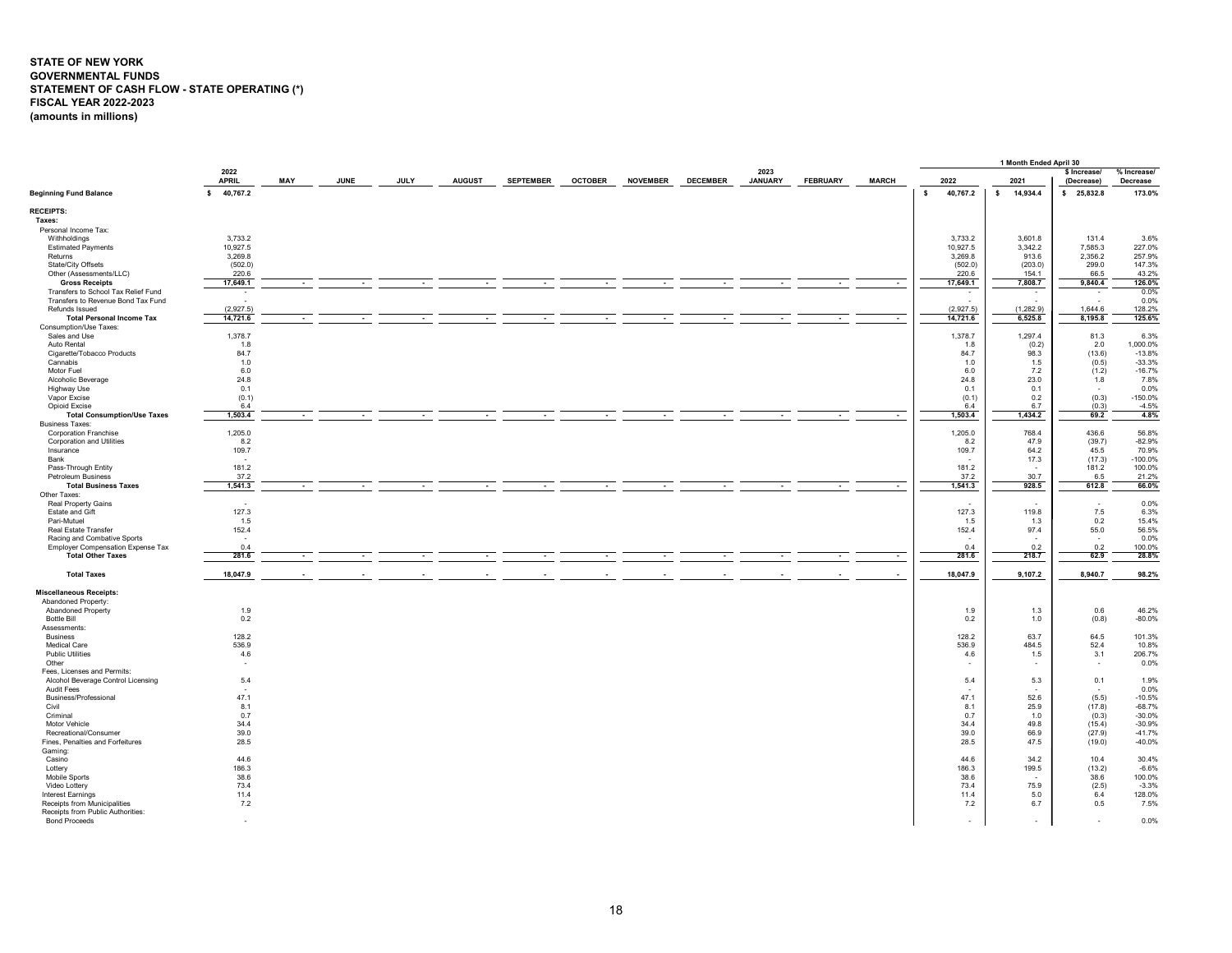# **STATE OF NEW YORK GOVERNMENTAL FUNDS STATEMENT OF CASH FLOW - STATE OPERATING (\*) FISCAL YEAR 2022-2023 (amounts in millions)**

|                                                                                   |                      |                |             |                |               |                  |                |                 |                 |                        |                 |              |                          | 1 Month Ended April 30 |                            |                                |
|-----------------------------------------------------------------------------------|----------------------|----------------|-------------|----------------|---------------|------------------|----------------|-----------------|-----------------|------------------------|-----------------|--------------|--------------------------|------------------------|----------------------------|--------------------------------|
|                                                                                   | 2022<br><b>APRIL</b> | MAY            | <b>JUNE</b> | <b>JULY</b>    | <b>AUGUST</b> | <b>SEPTEMBER</b> | <b>OCTOBER</b> | <b>NOVEMBER</b> | <b>DECEMBER</b> | 2023<br><b>JANUARY</b> | <b>FEBRUARY</b> | <b>MARCH</b> | 2022                     | 2021                   | \$ Increase/<br>(Decrease) | % Increase/<br><b>Decrease</b> |
| <b>Cost Recovery Assessments</b>                                                  | 14.2                 |                |             |                |               |                  |                |                 |                 |                        |                 |              | 14.2                     |                        | 14.2                       | 100.0%                         |
| <b>Issuance Fees</b>                                                              | 2.8                  |                |             |                |               |                  |                |                 |                 |                        |                 |              | 2.8                      | 2.7                    | 0.1                        | 3.7%                           |
| Non Bond Related                                                                  | 4.9                  |                |             |                |               |                  |                |                 |                 |                        |                 |              | 4.9                      | 0.2                    | 4.7                        | 2,350.0%                       |
| Rentals                                                                           | 33.4                 |                |             |                |               |                  |                |                 |                 |                        |                 |              | 33.4                     | 42.0                   | (8.6)                      | $-20.5%$                       |
| Revenues of State Departments:                                                    |                      |                |             |                |               |                  |                |                 |                 |                        |                 |              |                          |                        |                            |                                |
| Administrative Recoveries                                                         | 32.4                 |                |             |                |               |                  |                |                 |                 |                        |                 |              | 32.4                     | 45.8                   | (13.4)                     | $-29.3%$                       |
| Commissions                                                                       | 6.9                  |                |             |                |               |                  |                |                 |                 |                        |                 |              | 6.9                      | 0.9                    | 6.0                        | 666.7%                         |
| Commissions - Asset Conversion                                                    | $\sim$               |                |             |                |               |                  |                |                 |                 |                        |                 |              | $\overline{\phantom{a}}$ |                        | $\sim$                     | 0.0%                           |
| Gifts. Grants and Donations                                                       | 2.3                  |                |             |                |               |                  |                |                 |                 |                        |                 |              | 2.3                      | 0.7                    | 1.6                        | 228.6%                         |
| Indirect Cost Recoveries                                                          | 5.3                  |                |             |                |               |                  |                |                 |                 |                        |                 |              | 5.3                      | 4.9                    | 0.4                        | 8.2%                           |
| Patient/Client Care Reimbursement                                                 | 268.2                |                |             |                |               |                  |                |                 |                 |                        |                 |              | 268.2                    | 295.8                  | (27.6)                     | $-9.3%$                        |
| Rebates                                                                           | 2.4                  |                |             |                |               |                  |                |                 |                 |                        |                 |              | 2.4                      | 4.7                    | (2.3)                      | $-48.9%$                       |
| <b>Restitution and Settlements</b>                                                | 7.5                  |                |             |                |               |                  |                |                 |                 |                        |                 |              | 7.5                      | 1.2                    | 6.3                        | 525.0%                         |
| Student Loans                                                                     | 1.9                  |                |             |                |               |                  |                |                 |                 |                        |                 |              | 1.9                      | 2.4                    | (0.5)                      | $-20.8%$                       |
| All Other                                                                         | 101.9                |                |             |                |               |                  |                |                 |                 |                        |                 |              | 101.9                    | 84.7                   | 17.2                       | 20.3%                          |
| Sales                                                                             | 0.7                  |                |             |                |               |                  |                |                 |                 |                        |                 |              | 0.7                      | 2.3                    | (1.6)                      | $-69.6%$                       |
| Tuition                                                                           | 36.7                 |                |             |                |               |                  |                |                 |                 |                        |                 |              | 36.7                     | (75.7)                 | 112.4                      | 148.5%                         |
| <b>Total Miscellaneous Receipts</b>                                               | 1,718.0              |                |             |                |               |                  |                |                 |                 |                        |                 | $\sim$       | 1,718.0                  | 1,534.9                | 183.1                      | 11.9%                          |
| <b>Federal Receipts</b>                                                           |                      |                |             |                |               |                  |                |                 |                 |                        |                 |              |                          | 0.2                    | (0.2)                      | $-100.0%$                      |
| <b>Total Receipts</b>                                                             | 19,765.9             |                |             |                |               |                  |                |                 |                 |                        |                 | $\sim$       | 19,765.9                 | 10,642.3               | 9,123.6                    | 85.7%                          |
| <b>DISBURSEMENTS:</b>                                                             |                      |                |             |                |               |                  |                |                 |                 |                        |                 |              |                          |                        |                            |                                |
| Local Assistance Grants:                                                          |                      |                |             |                |               |                  |                |                 |                 |                        |                 |              |                          |                        |                            |                                |
| Education                                                                         | 1,436.0              |                |             |                |               |                  |                |                 |                 |                        |                 |              | 1,436.0                  | 524.3                  | 911.7                      | 173.9%                         |
| Environment and Recreation                                                        | 0.1                  |                |             |                |               |                  |                |                 |                 |                        |                 |              | 0.1                      | 0.1                    | $\sim$                     | 0.0%                           |
| General Government                                                                | 141.8                |                |             |                |               |                  |                |                 |                 |                        |                 |              | 141.8                    | 13.0                   | 128.8                      | 990.8%                         |
| Public Health:                                                                    |                      |                |             |                |               |                  |                |                 |                 |                        |                 |              |                          |                        |                            |                                |
| Medicaid                                                                          | 2,492.5              |                |             |                |               |                  |                |                 |                 |                        |                 |              | 2,492.5                  | 3,127.9                | (635.4)                    | $-20.3%$                       |
| Other Public Health                                                               | 134.3                |                |             |                |               |                  |                |                 |                 |                        |                 |              | 134.3                    | 85.2                   | 49.1                       | 57.6%                          |
| <b>Public Safety</b>                                                              | 23.5                 |                |             |                |               |                  |                |                 |                 |                        |                 |              | 23.5                     | 23.8                   | (0.3)                      | $-1.3%$                        |
| Public Welfare                                                                    | 102.1                |                |             |                |               |                  |                |                 |                 |                        |                 |              | 102.1                    | 43.5                   | 58.6                       | 134.7%                         |
| Support and Regulate Business                                                     | 8.5                  |                |             |                |               |                  |                |                 |                 |                        |                 |              | 8.5                      | 5.3                    | 3.2                        | 60.4%                          |
| Transportation                                                                    | 57.1                 |                |             |                |               |                  |                |                 |                 |                        |                 |              | 57.1                     | 208.5                  | (151.4)                    | $-72.6%$                       |
| <b>Total Local Assistance Grants</b>                                              | 4.395.9              | $\sim$         |             |                | $\sim$        |                  |                |                 |                 |                        | $\sim$          | $\sim$       | 4.395.9                  | 4,031.6                | 364.3                      | $9.0\%$                        |
| <b>Departmental Operations:</b>                                                   |                      |                |             |                |               |                  |                |                 |                 |                        |                 |              |                          |                        |                            |                                |
| Personal Service                                                                  | 1,155.5              |                |             |                |               |                  |                |                 |                 |                        |                 |              | 1,155.5                  | 1,107.2                | 48.3                       | 4.4%                           |
| Non-Personal Service                                                              | 388.5                |                |             |                |               |                  |                |                 |                 |                        |                 |              | 388.5                    | 362.5                  | 26.0                       | 7.2%                           |
| General State Charges                                                             | 847.4                |                |             |                |               |                  |                |                 |                 |                        |                 |              | 847.4                    | 870.1                  | (22.7)                     | $-2.6%$                        |
| Debt Service, Including Payments on                                               |                      |                |             |                |               |                  |                |                 |                 |                        |                 |              |                          |                        |                            |                                |
| <b>Financing Agreements</b>                                                       | 115.8                |                |             |                |               |                  |                |                 |                 |                        |                 |              | 115.8                    | 122.4                  | (6.6)                      | $-5.4%$                        |
| Capital Projects                                                                  |                      |                |             |                |               |                  |                |                 |                 |                        |                 |              |                          |                        | $\sim$                     | 0.0%                           |
| <b>Total Disbursements</b>                                                        | 6,903.1              |                |             |                |               |                  |                |                 |                 |                        |                 |              | 6,903.1                  | 6,493.8                | 409.3                      | 6.3%                           |
| <b>Excess (Deficiency) of Receipts</b>                                            |                      |                |             |                |               |                  |                |                 |                 |                        |                 |              |                          |                        |                            |                                |
| over Disbursements                                                                | 12,862.8             |                |             |                |               |                  |                |                 |                 |                        |                 |              | 12,862.8                 | 4,148.5                | 8,714.3                    | 210.1%                         |
| OTHER FINANCING SOURCES (USES):                                                   |                      |                |             |                |               |                  |                |                 |                 |                        |                 |              |                          |                        |                            |                                |
| Transfers from Other Funds (**)                                                   | 9,446.5              |                |             |                |               |                  |                |                 |                 |                        |                 |              | 9,446.5                  | 4,886.9                | 4,559.6                    | 93.3%                          |
| Transfers to Other Funds (**)                                                     | (8,589.0)            |                |             |                |               |                  |                |                 |                 |                        |                 |              | (8,589.0)                | (5,216.4)              | 3,372.6                    | 64.7%                          |
|                                                                                   |                      |                |             |                |               |                  |                |                 |                 |                        |                 |              |                          |                        |                            |                                |
| <b>Total Other Financing Sources (Uses)</b>                                       | 857.5                |                |             |                |               |                  |                |                 |                 |                        |                 |              | 857.5                    | (329.5)                | 1,187.0                    | 360.2%                         |
| Excess (Deficiency) of Receipts                                                   |                      |                |             |                |               |                  |                |                 |                 |                        |                 |              |                          |                        |                            |                                |
| and Other Financing Sources over<br><b>Disbursements and Other Financing Uses</b> | 13,720.3             |                |             |                |               |                  |                |                 |                 |                        |                 | $\sim$       | 13,720.3                 | 3,819.0                | 9,901.3                    | 259.3%                         |
| <b>Ending Fund Balance</b>                                                        | \$54,487.5           | - \$<br>$\sim$ | -S          | - \$<br>$\sim$ | - S<br>$\sim$ | - S<br>$\sim$    | <b>S</b>       | - \$            | - 5             | - S                    | - S             | -S           | 54,487.5<br>s.           | 18,753.4<br>-S         | \$35,734.1                 | 190.5%                         |
|                                                                                   |                      |                |             |                |               |                  |                |                 |                 |                        |                 |              |                          |                        |                            |                                |

(\*) <u>State Operating Funds</u> are comprised of the General Fund, State Special Revenue Funds supported by activities<br> from dedicated revenue sources (including operating transfers from Federal funds) and Debt Service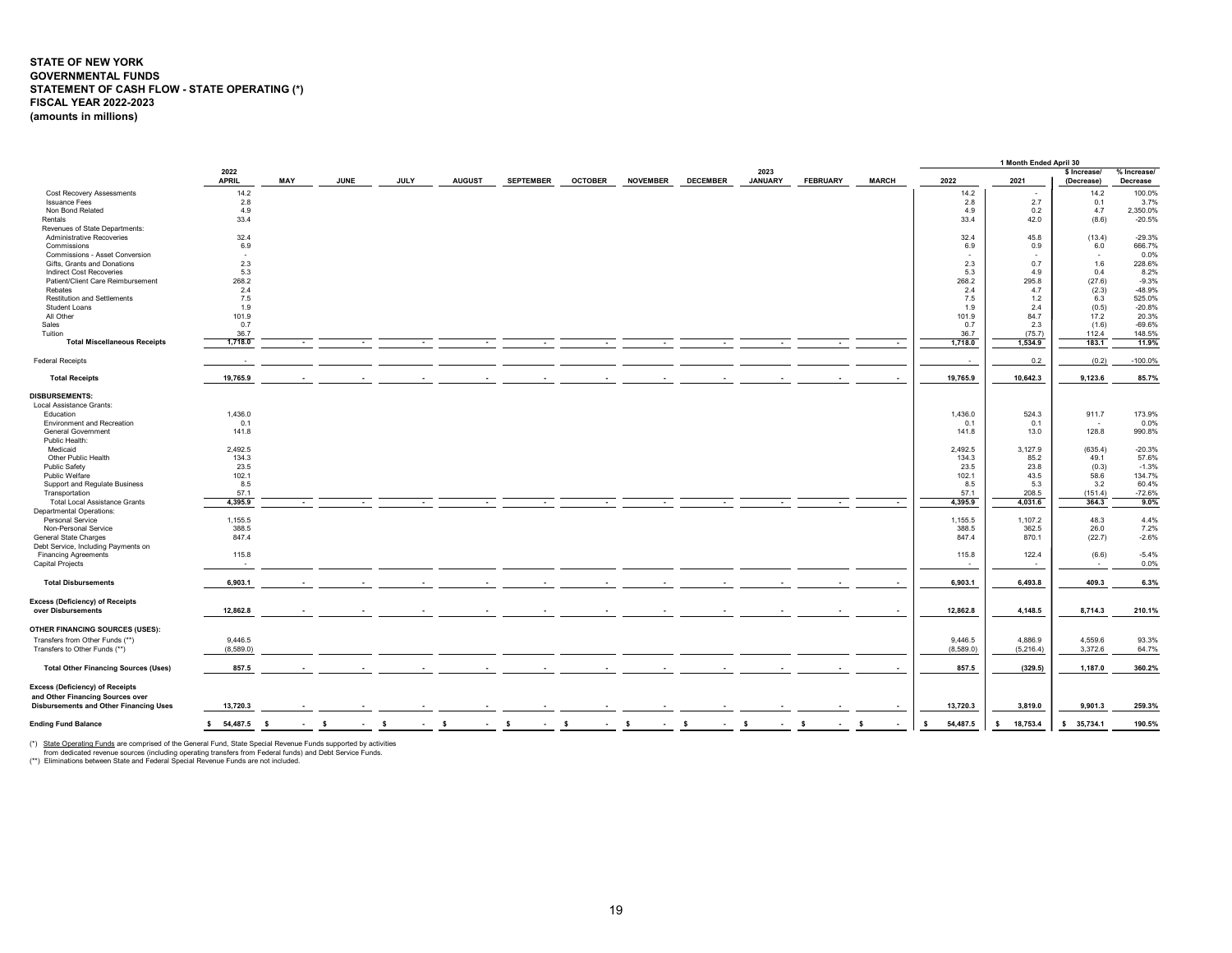<span id="page-20-0"></span>

| lamoanto in minionol                                      |                          |     |             |             |               |                  |                |                 |                 |                        |                 |              |                          | 1 Month Ended April 30   |                            |                         |
|-----------------------------------------------------------|--------------------------|-----|-------------|-------------|---------------|------------------|----------------|-----------------|-----------------|------------------------|-----------------|--------------|--------------------------|--------------------------|----------------------------|-------------------------|
|                                                           | 2022<br><b>APRIL</b>     | MAY | <b>JUNE</b> | <b>JULY</b> | <b>AUGUST</b> | <b>SEPTEMBER</b> | <b>OCTOBER</b> | <b>NOVEMBER</b> | <b>DECEMBER</b> | 2023<br><b>JANUARY</b> | <b>FEBRUARY</b> | <b>MARCH</b> | 2022                     | 2021                     | \$ Increase/<br>(Decrease) | % Increase/<br>Decrease |
| <b>Beginning Fund Balance</b>                             | s.<br>33,052.7           |     |             |             |               |                  |                |                 |                 |                        |                 |              | \$<br>33,052.7           | s.<br>9,160.8            | 23,891.9<br>s.             | 260.8%                  |
| <b>RECEIPTS:</b>                                          |                          |     |             |             |               |                  |                |                 |                 |                        |                 |              |                          |                          |                            |                         |
| Taxes:                                                    |                          |     |             |             |               |                  |                |                 |                 |                        |                 |              |                          |                          |                            |                         |
| Personal Income Tax:                                      |                          |     |             |             |               |                  |                |                 |                 |                        |                 |              |                          |                          |                            |                         |
| Withholdings                                              | 3,733.2                  |     |             |             |               |                  |                |                 |                 |                        |                 |              | 3,733.2                  | 3,601.8                  | 131.4                      | 3.6%                    |
| <b>Estimated Payments</b>                                 | 10,927.5                 |     |             |             |               |                  |                |                 |                 |                        |                 |              | 10,927.5                 | 3,342.2                  | 7,585.3                    | 227.0%<br>257.9%        |
| Returns<br>State/City Offsets                             | 3,269.8<br>(502.0)       |     |             |             |               |                  |                |                 |                 |                        |                 |              | 3,269.8<br>(502.0)       | 913.6<br>(203.0)         | 2,356.2<br>299.0           | 147.3%                  |
| Other (Assessments/LLC)                                   | 220.6                    |     |             |             |               |                  |                |                 |                 |                        |                 |              | 220.6                    | 154.1                    | 66.5                       | 43.2%                   |
| <b>Gross Receipts</b>                                     | 17,649.1                 |     |             |             |               |                  |                |                 |                 |                        |                 | $\sim$       | 17,649.1                 | 7,808.7                  | 9,840.4                    | 126.0%                  |
| Transfers to School Tax Relief Fund                       |                          |     |             |             |               |                  |                |                 |                 |                        |                 |              |                          |                          |                            | 0.0%                    |
| Transfers to Revenue Bond Tax Fund                        | (7,360.8)                |     |             |             |               |                  |                |                 |                 |                        |                 |              | (7,360.8)                | (3, 262.9)               | 4,097.9                    | 125.6%                  |
| Refunds Issued                                            | (2,927.5)                |     |             |             |               |                  |                |                 |                 |                        |                 |              | (2,927.5)                | (1, 282.9)               | 1,644.6                    | 128.2%                  |
| <b>Total Personal Income Tax</b>                          | 7,360.8                  |     | $\sim$      | $\sim$      | $\sim$        | $\sim$           | $\sim$         | $\sim$          | $\sim$          | $\sim$                 | $\sim$          | $\sim$       | 7,360.8                  | 3,262.9                  | 4,097.9                    | 125.6%                  |
| Consumption/Use Taxes:                                    |                          |     |             |             |               |                  |                |                 |                 |                        |                 |              |                          |                          |                            |                         |
| Sales and Use                                             | 312.0                    |     |             |             |               |                  |                |                 |                 |                        |                 |              | 312.0                    | 292.8                    | 19.2                       | 6.6%                    |
| Auto Rental                                               |                          |     |             |             |               |                  |                |                 |                 |                        |                 |              |                          |                          |                            | 0.0%                    |
| Cigarette/Tobacco Products                                | 27.0                     |     |             |             |               |                  |                |                 |                 |                        |                 |              | 27.0                     | 28.6                     | (1.6)                      | $-5.6%$<br>0.0%         |
| Motor Fuel<br>Alcoholic Beverage                          | 24.8                     |     |             |             |               |                  |                |                 |                 |                        |                 |              | 24.8                     | 23.0                     | 1.8                        | 7.8%                    |
| <b>Highway Use</b>                                        |                          |     |             |             |               |                  |                |                 |                 |                        |                 |              |                          |                          |                            | 0.0%                    |
| Vapor Excise                                              | $\overline{\phantom{a}}$ |     |             |             |               |                  |                |                 |                 |                        |                 |              | ÷.                       | $\sim$                   | $\sim$                     | 0.0%                    |
| Opioid Excise                                             | 6.4                      |     |             |             |               |                  |                |                 |                 |                        |                 |              | 6.4                      | 6.7                      | (0.3)                      | $-4.5%$                 |
| <b>Total Consumption/Use Taxes</b>                        | 370.2                    |     |             |             |               |                  |                |                 |                 |                        |                 |              | 370.2                    | 351.1                    | 19.1                       | 5.4%                    |
| <b>Business Taxes:</b>                                    |                          |     |             |             |               |                  |                |                 |                 |                        |                 |              |                          |                          |                            |                         |
| Corporation Franchise                                     | 976.1                    |     |             |             |               |                  |                |                 |                 |                        |                 |              | 976.1                    | 613.8                    | 362.3                      | 59.0%                   |
| Corporation and Utilities                                 | 1.6                      |     |             |             |               |                  |                |                 |                 |                        |                 |              | 1.6                      | 28.6                     | (27.0)                     | $-94.4%$                |
| Insurance<br>Bank                                         | 91.5                     |     |             |             |               |                  |                |                 |                 |                        |                 |              | 91.5                     | 73.0                     | 18.5                       | 25.3%<br>$-100.0%$      |
| Pass-Through Entity                                       | 90.6                     |     |             |             |               |                  |                |                 |                 |                        |                 |              | 90.6                     | 14.2<br>$\sim$           | (14.2)<br>90.6             | 100.0%                  |
| Petroleum Business                                        |                          |     |             |             |               |                  |                |                 |                 |                        |                 |              |                          |                          |                            | 0.0%                    |
| <b>Total Business Taxes</b>                               | 1,159.8                  |     |             |             |               |                  |                |                 |                 |                        |                 |              | 1,159.8                  | 729.6                    | 430.2                      | 59.0%                   |
| Other Taxes:                                              |                          |     |             |             |               |                  |                |                 |                 |                        |                 |              |                          |                          |                            |                         |
| Real Property Gains                                       |                          |     |             |             |               |                  |                |                 |                 |                        |                 |              |                          |                          | $\sim$                     | 0.0%                    |
| Estate and Gift                                           | 127.3                    |     |             |             |               |                  |                |                 |                 |                        |                 |              | 127.3                    | 119.8                    | 7.5                        | 6.3%                    |
| Pari-Mutuel                                               | 1.5                      |     |             |             |               |                  |                |                 |                 |                        |                 |              | 1.5                      | 1.3                      | $0.2\,$                    | 15.4%                   |
| Real Estate Transfer                                      | $\overline{\phantom{a}}$ |     |             |             |               |                  |                |                 |                 |                        |                 |              | ٠                        | $\sim$                   | $\sim$                     | 0.0%                    |
| Racing and Combative Sports                               |                          |     |             |             |               |                  |                |                 |                 |                        |                 |              |                          | $\sim$                   | $\sim$                     | 0.0%                    |
| <b>Employer Compensation Expense Tax</b>                  | 0.2                      |     |             |             |               |                  |                |                 |                 |                        |                 |              | 0.2                      | 0.1                      | 0.1                        | 100.0%                  |
| <b>Total Other Taxes</b>                                  | 129.0                    |     |             |             |               |                  |                |                 |                 |                        |                 | $\sim$       | 129.0                    | 121.2                    | 7.8                        | 6.4%                    |
| <b>Total Taxes</b>                                        | 9,019.8                  |     |             |             |               |                  |                |                 |                 |                        |                 | ÷            | 9,019.8                  | 4,464.8                  | 4,555.0                    | 102.0%                  |
|                                                           |                          |     |             |             |               |                  |                |                 |                 |                        |                 |              |                          |                          |                            |                         |
| <b>Miscellaneous Receipts:</b>                            |                          |     |             |             |               |                  |                |                 |                 |                        |                 |              |                          |                          |                            |                         |
| Abandoned Property:                                       |                          |     |             |             |               |                  |                |                 |                 |                        |                 |              |                          |                          |                            |                         |
| Abandoned Property                                        | 1.0                      |     |             |             |               |                  |                |                 |                 |                        |                 |              | 1.0                      | 0.4                      | $0.6\,$                    | 150.0%                  |
| <b>Bottle Bill</b>                                        | 0.2                      |     |             |             |               |                  |                |                 |                 |                        |                 |              | 0.2                      | 1.0                      | (0.8)                      | $-80.0%$                |
| Assessments:                                              |                          |     |             |             |               |                  |                |                 |                 |                        |                 |              |                          | ۰.                       | $\sim$                     | 0.0%                    |
| <b>Business</b><br>Medical Care                           | 1.6                      |     |             |             |               |                  |                |                 |                 |                        |                 |              | 1.6                      | 1.8                      | (0.2)                      | $-11.1%$                |
| <b>Public Utilities</b>                                   |                          |     |             |             |               |                  |                |                 |                 |                        |                 |              |                          |                          |                            | 0.0%                    |
| Other                                                     |                          |     |             |             |               |                  |                |                 |                 |                        |                 |              |                          | $\sim$                   | $\sim$                     | 0.0%                    |
| Fees, Licenses and Permits:                               |                          |     |             |             |               |                  |                |                 |                 |                        |                 |              |                          |                          |                            |                         |
| Alcohol Beverage Control Licensing                        | 5.4                      |     |             |             |               |                  |                |                 |                 |                        |                 |              | 5.4                      | 5.3                      | 0.1                        | 1.9%                    |
| Audit Fees                                                |                          |     |             |             |               |                  |                |                 |                 |                        |                 |              |                          |                          |                            | 0.0%                    |
| Business/Professional                                     | 14.2                     |     |             |             |               |                  |                |                 |                 |                        |                 |              | 14.2                     | 14.0                     | $0.2\,$                    | 1.4%                    |
| Civil                                                     | 3.1                      |     |             |             |               |                  |                |                 |                 |                        |                 |              | 3.1                      | 20.8                     | (17.7)                     | $-85.1%$                |
| Criminal                                                  | ٠.                       |     |             |             |               |                  |                |                 |                 |                        |                 |              |                          | 0.1                      | (0.1)                      | $-100.0%$               |
| Motor Vehicle                                             | 17.7                     |     |             |             |               |                  |                |                 |                 |                        |                 |              | 17.7                     | 20.2                     | (2.5)                      | $-12.4%$                |
| Recreational/Consumer<br>Fines, Penalties and Forfeitures | 24.1                     |     |             |             |               |                  |                |                 |                 |                        |                 |              | 24.1                     | 1.2<br>41.4              | (1.2)<br>(17.3)            | $-100.0%$<br>$-41.8%$   |
| Gaming:                                                   |                          |     |             |             |               |                  |                |                 |                 |                        |                 |              |                          |                          |                            |                         |
| Casino                                                    | 5.0                      |     |             |             |               |                  |                |                 |                 |                        |                 |              | 5.0                      | $\overline{\phantom{a}}$ | 5.0                        | 100.0%                  |
| <b>Interest Earnings</b>                                  | 6.7                      |     |             |             |               |                  |                |                 |                 |                        |                 |              | 6.7                      | 1.5                      | 5.2                        | 346.7%                  |
| Receipts from Municipalities                              | - 2                      |     |             |             |               |                  |                |                 |                 |                        |                 |              |                          |                          | $\sim$                     | 0.0%                    |
| Receipts from Public Authorities:                         |                          |     |             |             |               |                  |                |                 |                 |                        |                 |              |                          |                          |                            |                         |
| <b>Bond Proceeds</b>                                      |                          |     |             |             |               |                  |                |                 |                 |                        |                 |              |                          | ×                        |                            | 0.0%                    |
| <b>Cost Recovery Assessments</b>                          |                          |     |             |             |               |                  |                |                 |                 |                        |                 |              | $\overline{\phantom{a}}$ | $\sim$                   | $\sim$                     | 0.0%                    |
| <b>Issuance Fees</b>                                      |                          |     |             |             |               |                  |                |                 |                 |                        |                 |              | ٠                        | $\sim$                   | $\sim$                     | 0.0%                    |
| Non Bond Related                                          |                          |     |             |             |               |                  |                |                 |                 |                        |                 |              |                          | $\overline{\phantom{a}}$ |                            | 0.0%                    |
| Rentals                                                   | 0.1                      |     |             |             |               |                  |                |                 |                 |                        |                 |              | 0.1                      | 0.2                      | (0.1)                      | $-50.0%$                |
| Revenues of State Departments:                            |                          |     |             |             |               |                  |                |                 |                 |                        |                 |              |                          |                          |                            |                         |
| Administrative Recoveries                                 | 0.5                      |     |             |             |               |                  |                |                 |                 |                        |                 |              | 0.5                      | 0.8                      | (0.3)                      | $-37.5%$                |
| Commissions<br>Gifts, Grants and Donations                | 0.1<br>$\sim$            |     |             |             |               |                  |                |                 |                 |                        |                 |              | 0.1                      | 0.4                      | (0.3)<br>$\sim$            | $-75.0%$<br>0.0%        |
| Indirect Cost Recoveries                                  | 5.3                      |     |             |             |               |                  |                |                 |                 |                        |                 |              | 5.3                      | 4.9                      | 0.4                        | 8.2%                    |
|                                                           |                          |     |             |             |               |                  |                |                 |                 |                        |                 |              |                          |                          |                            |                         |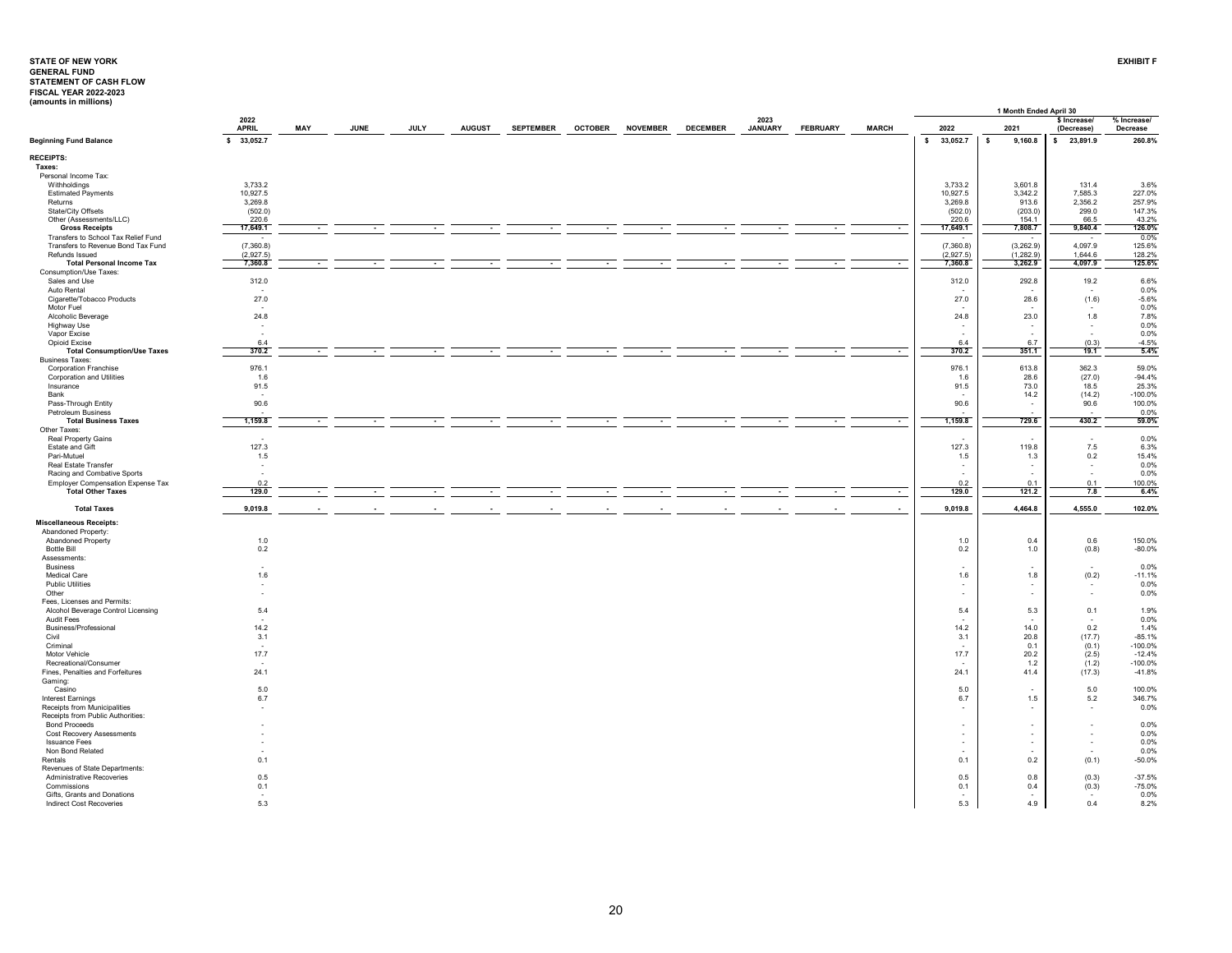| (amounts in millions)<br>1 Month Ended April 30                                                                                                                                                                                                                   |                                      |
|-------------------------------------------------------------------------------------------------------------------------------------------------------------------------------------------------------------------------------------------------------------------|--------------------------------------|
| 2022<br>2023<br>\$ Increase/<br><b>APRIL</b><br>MAY<br><b>JUNE</b><br><b>JULY</b><br><b>AUGUST</b><br><b>SEPTEMBER</b><br><b>OCTOBER</b><br><b>NOVEMBER</b><br><b>DECEMBER</b><br><b>JANUARY</b><br><b>FEBRUARY</b><br><b>MARCH</b><br>2022<br>2021<br>(Decrease) | % Increase/<br>Decrease              |
| Patient/Client Care Reimbursement<br>50.0<br>50.0<br>38.3                                                                                                                                                                                                         | 11.7<br>30.5%                        |
| Rebates<br>(0.5)<br>(0.5)                                                                                                                                                                                                                                         | (0.5)<br>0.0%                        |
| <b>Restitution and Settlements</b><br>$\sim$                                                                                                                                                                                                                      | 0.0%<br>$\sim$                       |
| Student Loans<br>ж.                                                                                                                                                                                                                                               | 0.0%<br>$\sim$                       |
| 63.5<br>All Other<br>63.5<br>20.1                                                                                                                                                                                                                                 | 43.4<br>215.9%                       |
| (0.1)<br>(0.1)<br>0.1<br>Sales                                                                                                                                                                                                                                    | (0.2)<br>$-200.0%$                   |
| 197.9<br>197.9<br>172.5<br><b>Total Miscellaneous Receipts</b><br>$\sim$<br>۰.<br>$\sim$                                                                                                                                                                          | 25.4<br>14.7%                        |
| 0.2<br><b>Federal Receipts</b>                                                                                                                                                                                                                                    | (0.2)<br>$-100.0%$                   |
| 4,637.5<br>4,580.2<br><b>Total Receipts</b><br>9,217.7<br>9,217.7                                                                                                                                                                                                 | 98.8%                                |
| <b>DISBURSEMENTS:</b>                                                                                                                                                                                                                                             |                                      |
| Local Assistance Grants:                                                                                                                                                                                                                                          |                                      |
| 1,436.0<br>1,436.0<br>523.4<br>Education                                                                                                                                                                                                                          | 912.6<br>174.4%                      |
| <b>Environment and Recreation</b><br>0.1<br>0.1<br>٠                                                                                                                                                                                                              | 0.1<br>100.0%                        |
| 9.9<br>2.9<br><b>General Government</b><br>9.9                                                                                                                                                                                                                    | 7.0<br>241.4%                        |
| Public Health:<br>Medicaid                                                                                                                                                                                                                                        |                                      |
| 2,018.4<br>2,741.0<br>2,018.4<br>Other Public Health<br>66.4                                                                                                                                                                                                      | (722.6)<br>$-26.4%$<br>38.6%<br>18.5 |
| 66.4<br>47.9<br><b>Public Safety</b><br>7.6<br>7.6<br>4.5                                                                                                                                                                                                         | 3.1<br>68.9%                         |
| 43.3<br>Public Welfare<br>101.1<br>101.1                                                                                                                                                                                                                          | 57.8<br>133.5%                       |
| Support and Regulate Business<br>6.2<br>5.0<br>6.2                                                                                                                                                                                                                | 1.2<br>24.0%                         |
| Transportation<br>9.5                                                                                                                                                                                                                                             | (9.5)<br>$-100.0%$                   |
| <b>Total Local Assistance Grants</b><br>3,645.7<br>3,645.7<br>3,377.5<br>$\sim$<br>. .<br>. .<br>. .<br>. .<br>$\sim$                                                                                                                                             | 268.2<br>7.9%                        |
| Departmental Operations:                                                                                                                                                                                                                                          |                                      |
| 740.5<br>Personal Service<br>740.5<br>707.6                                                                                                                                                                                                                       | 32.9<br>4.6%                         |
| 149.0<br>Non-Personal Service<br>149.0<br>136.7                                                                                                                                                                                                                   | 12.3<br>9.0%                         |
| General State Charges<br>779.7<br>779.7<br>810.3                                                                                                                                                                                                                  | (30.6)<br>$-3.8%$                    |
| 5.032.1<br><b>Total Disbursements</b><br>5,314.9<br>5,314.9<br>$\sim$                                                                                                                                                                                             | 5.6%<br>282.8                        |
| <b>Excess (Deficiency) of Receipts</b>                                                                                                                                                                                                                            |                                      |
| over Disbursements<br>3,902.8<br>3,902.8<br>(394.6)<br>4,297.4<br>$\sim$                                                                                                                                                                                          | 1,089.1%                             |
| OTHER FINANCING SOURCES (USES):                                                                                                                                                                                                                                   |                                      |
| 7,451.6<br>3,262.7<br>4,188.9<br>Transfers from Revenue Bond Tax Fund<br>7.451.6                                                                                                                                                                                  | 128.4%                               |
| 814.7<br>Transfers from LGAC / STRBTF<br>814.7<br>870.0                                                                                                                                                                                                           | (55.3)<br>$-6.4%$                    |
| Transfers from CW/CA Fund<br>142.4<br>142.4<br>86.8                                                                                                                                                                                                               | 55.6<br>64.1%                        |
| Transfers from Other Funds<br>250.0<br>250.0<br>108.0                                                                                                                                                                                                             | 142.0<br>131.5%                      |
| Transfers to State Capital Projects<br>611.7<br>(485.7)<br>611.7<br>(1,097.4)                                                                                                                                                                                     | $-225.9%$                            |
| Transfers to All Other Capital Projects<br>٠                                                                                                                                                                                                                      | 0.0%<br>$\sim$                       |
| (112.4)<br>Transfers to General Debt Service<br>(162.6)<br>(112.4)                                                                                                                                                                                                | (50.2)<br>$-30.9%$                   |
| Transfers to All Other State Funds<br>(420.1)<br>(227.8)<br>(420.1)                                                                                                                                                                                               | 192.3<br>84.4%                       |
| <b>Total Other Financing</b>                                                                                                                                                                                                                                      |                                      |
| 5,286.5<br>8,737.9<br>8,737.9<br>3.451.4<br>Sources (Uses)<br>$\sim$                                                                                                                                                                                              | 153.2%                               |
| Excess (Deficiency) of Receipts and                                                                                                                                                                                                                               |                                      |
| <b>Other Financing Sources over</b><br>3,056.8<br>9,583.9<br><b>Disbursements and Other Financing Uses</b><br>12,640.7<br>12,640.7                                                                                                                                | 313.5%                               |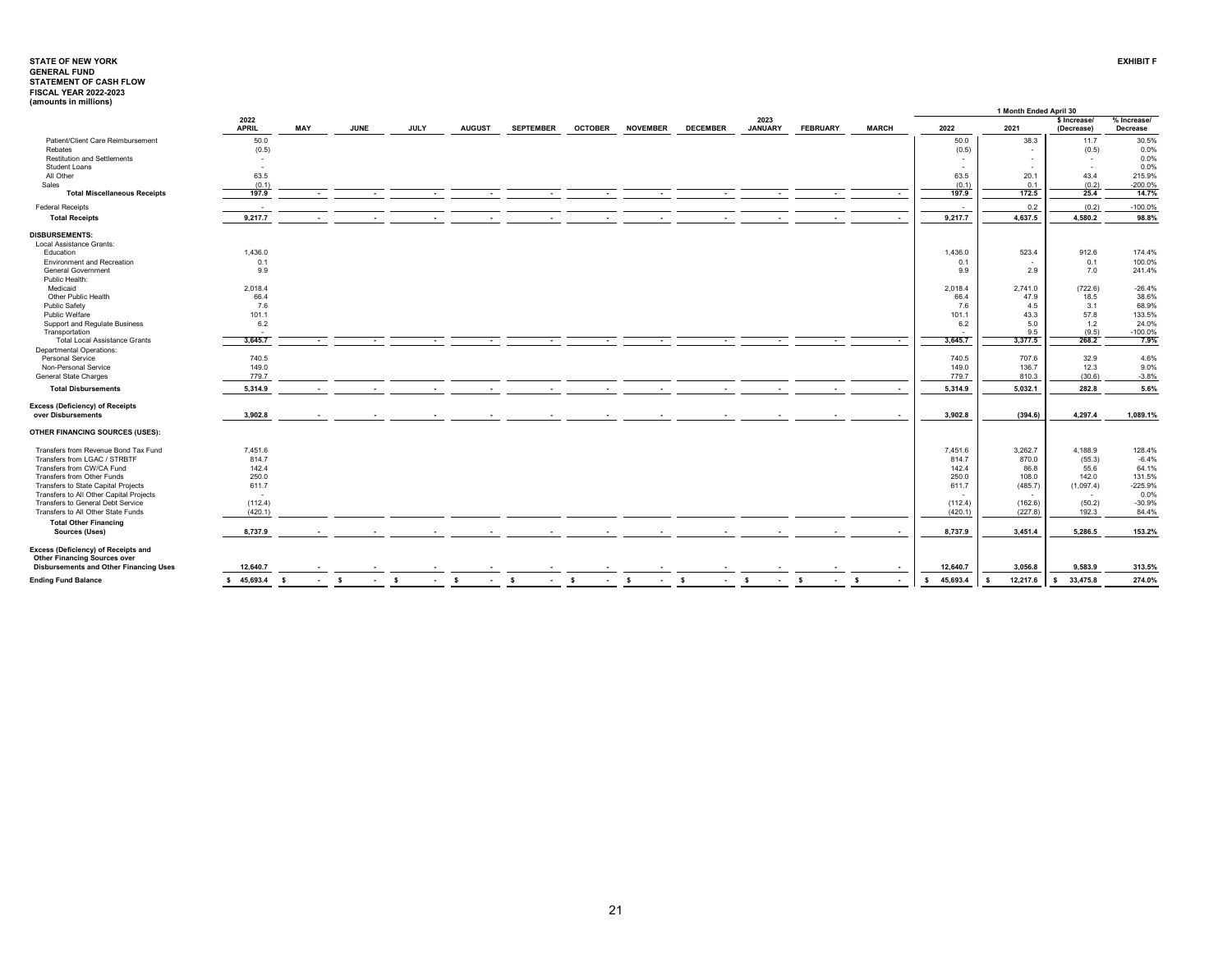# <span id="page-22-0"></span>STATE OF NEW YORK<br>SPECIAL REVENUE FUNDS - COMBINED<br>STATEMENT OF CASH FLOW<br>FISCAL YEAR 2022-2023 **EXHIBIT G(amounts in millions)**

|                                                         |                      |             |             |                          |                          |                          |                |                 |                 |                          |                 |              |    | Intra-Fund                   |              | 1 Month Ended April 30   |                                  |                         |
|---------------------------------------------------------|----------------------|-------------|-------------|--------------------------|--------------------------|--------------------------|----------------|-----------------|-----------------|--------------------------|-----------------|--------------|----|------------------------------|--------------|--------------------------|----------------------------------|-------------------------|
|                                                         | 2022<br><b>APRIL</b> | MAY         | <b>JUNE</b> | JULY                     | <b>AUGUST</b>            | <b>SEPTEMBER</b>         | <b>OCTOBER</b> | <b>NOVEMBER</b> | <b>DECEMBER</b> | 2023<br><b>JANUARY</b>   | <b>FEBRUARY</b> | <b>MARCH</b> |    | Transfer<br>Eliminations (*) | 2022         | 2021                     | \$ Increase/<br>(Decrease)       | % Increase/<br>Decrease |
| <b>Beginning Fund Balance</b>                           | \$21,938.2           |             |             |                          |                          |                          |                |                 |                 |                          |                 |              | s. |                              | \$21,938.2   | $\mathsf{s}$<br>10,669.3 | \$ 11,268.9                      | 105.6%                  |
| <b>RECEIPTS:</b>                                        |                      |             |             |                          |                          |                          |                |                 |                 |                          |                 |              |    |                              |              |                          |                                  |                         |
| Taxes:                                                  |                      |             |             |                          |                          |                          |                |                 |                 |                          |                 |              |    |                              |              |                          |                                  |                         |
| Personal Income Tax                                     |                      |             |             |                          |                          |                          |                |                 |                 |                          |                 |              |    |                              | $\mathbf{r}$ | $\sim$                   |                                  | 0.0%                    |
| Consumption/Use Taxes:                                  |                      |             |             |                          |                          |                          |                |                 |                 |                          |                 |              |    |                              |              |                          |                                  |                         |
| Sales and Use                                           | 135.1                |             |             |                          |                          |                          |                |                 |                 |                          |                 |              |    |                              | 135.1        | 109.2                    | 25.9                             | 23.7%                   |
| Auto Rental                                             | 1.8                  |             |             |                          |                          |                          |                |                 |                 |                          |                 |              |    |                              | 1.8          | (0.2)                    | 2.0                              | 1,000.0%                |
| Cigarette/Tobacco Products                              | 57.7                 |             |             |                          |                          |                          |                |                 |                 |                          |                 |              |    |                              | 57.7         | 69.7                     | (12.0)                           | $-17.2%$                |
| Cannabis                                                | 1.0                  |             |             |                          |                          |                          |                |                 |                 |                          |                 |              |    |                              | 1.0          | 1.5                      | (0.5)                            | $-33.3%$                |
| Motor Fuel                                              | $6.0\,$              |             |             |                          |                          |                          |                |                 |                 |                          |                 |              |    |                              | $6.0\,$      | 7.2                      | (1.2)                            | $-16.7%$                |
| Alcoholic Beverage                                      | $\sim$<br>0.1        |             |             |                          |                          |                          |                |                 |                 |                          |                 |              |    |                              | 0.1          | 0.1                      |                                  | 0.0%                    |
| Highway Use<br>Vapor Excise                             | (0.1)                |             |             |                          |                          |                          |                |                 |                 |                          |                 |              |    |                              | (0.1)        | 0.2                      | (0.3)                            | 0.0%<br>$-150.0%$       |
| <b>Total Consumption/Use Taxes</b>                      | 201.6                |             |             |                          |                          |                          |                |                 |                 |                          |                 |              |    |                              | 201.6        | 187.7                    | 13.9                             | 7.4%                    |
| <b>Business Taxes:</b>                                  |                      |             |             |                          |                          |                          |                |                 |                 |                          |                 |              |    |                              |              |                          |                                  |                         |
| Corporation Franchise                                   | 228.9                |             |             |                          |                          |                          |                |                 |                 |                          |                 |              |    |                              | 228.9        | 154.6                    | 74.3                             | 48.1%                   |
| Corporation and Utilities                               | 6.6                  |             |             |                          |                          |                          |                |                 |                 |                          |                 |              |    |                              | 6.6          | 19.3                     | (12.7)                           | $-65.8%$                |
| Insurance                                               | 18.2                 |             |             |                          |                          |                          |                |                 |                 |                          |                 |              |    |                              | 18.2         | (8.8)                    | 27.0                             | 306.8%                  |
| Bank<br>Petroleum Business                              | 37.2                 |             |             |                          |                          |                          |                |                 |                 |                          |                 |              |    |                              | 37.2         | 3.1<br>30.7              | (3.1)<br>6.5                     | $-100.0%$<br>21.2%      |
| <b>Total Business Taxes</b>                             | 290.9                | $\sim$      |             | $\overline{\phantom{a}}$ | $\overline{\phantom{a}}$ | $\overline{\phantom{a}}$ | $\sim$         | ۰.              | $\sim$          | $\overline{\phantom{a}}$ |                 | $\sim$       |    | $\sim$                       | 290.9        | 198.9                    | 92.0                             | 46.3%                   |
|                                                         |                      |             |             |                          |                          |                          |                |                 |                 |                          |                 |              |    |                              |              | 386.6                    |                                  |                         |
| <b>Total Taxes</b>                                      | 492.5                |             |             |                          |                          |                          |                |                 |                 |                          |                 |              |    | . .                          | 492.5        |                          | 105.9                            | 27.4%                   |
| <b>Miscellaneous Receipts:</b><br>Abandoned Property:   |                      |             |             |                          |                          |                          |                |                 |                 |                          |                 |              |    |                              |              |                          |                                  |                         |
| <b>Abandoned Property</b>                               | 0.9                  |             |             |                          |                          |                          |                |                 |                 |                          |                 |              |    |                              | 0.9          | 0.9                      |                                  | 0.0%                    |
| Assessments:                                            |                      |             |             |                          |                          |                          |                |                 |                 |                          |                 |              |    |                              |              |                          |                                  |                         |
| <b>Business</b>                                         | 133.5                |             |             |                          |                          |                          |                |                 |                 |                          |                 |              |    |                              | 133.5        | 69.2                     | 64.3                             | 92.9%                   |
| Medical Care                                            | 535.3                |             |             |                          |                          |                          |                |                 |                 |                          |                 |              |    |                              | 535.3        | 482.7                    | 52.6                             | 10.9%                   |
| <b>Public Utilities</b>                                 | 4.6                  |             |             |                          |                          |                          |                |                 |                 |                          |                 |              |    |                              | 4.6          | 1.5                      | 3.1                              | 206.7%                  |
| Other                                                   |                      |             |             |                          |                          |                          |                |                 |                 |                          |                 |              |    |                              |              |                          |                                  | 0.0%                    |
| Fees, Licenses and Permits:<br>Audit Fees               |                      |             |             |                          |                          |                          |                |                 |                 |                          |                 |              |    |                              |              |                          | $\sim$                           | 0.0%                    |
| Business/Professional                                   | 32.9                 |             |             |                          |                          |                          |                |                 |                 |                          |                 |              |    |                              | 32.9         | 38.6                     | (5.7)                            | $-14.8%$                |
| Civil                                                   | 5.0                  |             |             |                          |                          |                          |                |                 |                 |                          |                 |              |    |                              | 5.0          | 5.1                      | (0.1)                            | $-2.0%$                 |
| Criminal                                                | 0.7                  |             |             |                          |                          |                          |                |                 |                 |                          |                 |              |    |                              | 0.7          | 0.9                      | (0.2)                            | $-22.2%$                |
| Motor Vehicle                                           | 16.7                 |             |             |                          |                          |                          |                |                 |                 |                          |                 |              |    |                              | 16.7         | 29.6                     | (12.9)                           | $-43.6%$                |
| Recreational/Consumer                                   | 39.0                 |             |             |                          |                          |                          |                |                 |                 |                          |                 |              |    |                              | 39.0         | 65.7                     | (26.7)                           | $-40.6%$                |
| Fines, Penalties and Forfeitures                        | 5.1                  |             |             |                          |                          |                          |                |                 |                 |                          |                 |              |    |                              | 5.1          | 6.5                      | (1.4)                            | $-21.5%$                |
| Gaming:<br>Casino                                       | 39.6                 |             |             |                          |                          |                          |                |                 |                 |                          |                 |              |    |                              | 39.6         | 34.2                     | 5.4                              | 15.8%                   |
| Lottery                                                 | 186.3                |             |             |                          |                          |                          |                |                 |                 |                          |                 |              |    |                              | 186.3        | 199.5                    | (13.2)                           | $-6.6%$                 |
| Mobile Sports                                           | 38.6                 |             |             |                          |                          |                          |                |                 |                 |                          |                 |              |    |                              | 38.6         |                          | 38.6                             | 100.0%                  |
| Video Lottery                                           | 73.4                 |             |             |                          |                          |                          |                |                 |                 |                          |                 |              |    |                              | 73.4         | 75.9                     | (2.5)                            | $-3.3%$                 |
| Interest Earnings                                       | 8.2                  |             |             |                          |                          |                          |                |                 |                 |                          |                 |              |    |                              | 8.2          | 4.1                      | 4.1                              | 100.0%                  |
| Receipts from Municipalities                            | 7.2                  |             |             |                          |                          |                          |                |                 |                 |                          |                 |              |    |                              | $7.2\,$      | 6.7                      | 0.5                              | 7.5%                    |
| Receipts from Public Authorities:                       |                      |             |             |                          |                          |                          |                |                 |                 |                          |                 |              |    |                              |              |                          |                                  | 0.0%                    |
| <b>Bond Proceeds</b><br>Cost Recovery Assessments       | $\sim$<br>14.2       |             |             |                          |                          |                          |                |                 |                 |                          |                 |              |    |                              | 14.2         |                          | $\overline{\phantom{a}}$<br>14.2 | 100.0%                  |
| <b>Issuance Fees</b>                                    | 2.8                  |             |             |                          |                          |                          |                |                 |                 |                          |                 |              |    |                              | 2.8          | 2.7                      | 0.1                              | 3.7%                    |
| Non Bond Related                                        | 4.9                  |             |             |                          |                          |                          |                |                 |                 |                          |                 |              |    |                              | 4.9          | 0.2                      | 4.7                              | 2,350.0%                |
| Rentals                                                 | 33.3                 |             |             |                          |                          |                          |                |                 |                 |                          |                 |              |    |                              | 33.3         | 41.8                     | (8.5)                            | $-20.3%$                |
| Revenues of State Departments:                          |                      |             |             |                          |                          |                          |                |                 |                 |                          |                 |              |    |                              |              |                          |                                  |                         |
| Administrative Recoveries                               | 31.9                 |             |             |                          |                          |                          |                |                 |                 |                          |                 |              |    |                              | 31.9         | 45.0                     | (13.1)                           | $-29.1%$                |
| Commissions                                             | 6.8                  |             |             |                          |                          |                          |                |                 |                 |                          |                 |              |    |                              | 6.8          | 0.5                      | 6.3                              | 1,260.0%                |
| Commissions - Asset Conversion                          | $\sim$               |             |             |                          |                          |                          |                |                 |                 |                          |                 |              |    |                              |              |                          |                                  | 0.0%                    |
| Gifts, Grants and Donations<br>Indirect Cost Recoveries | 2.3                  |             |             |                          |                          |                          |                |                 |                 |                          |                 |              |    |                              | 2.3          | 0.7                      | 1.6                              | 228.6%<br>0.0%          |
| Patient/Client Care Reimbursement                       | 159.6                |             |             |                          |                          |                          |                |                 |                 |                          |                 |              |    |                              | 159.6        | 214.3                    | (54.7)                           | $-25.5%$                |
| Rebates                                                 | 10.1                 |             |             |                          |                          |                          |                |                 |                 |                          |                 |              |    |                              | 10.1         | 11.3                     | (1.2)                            | $-10.6%$                |
| <b>Restitution and Settlements</b>                      | 7.5                  |             |             |                          |                          |                          |                |                 |                 |                          |                 |              |    |                              | 7.5          | 1.2                      | 6.3                              | 525.0%                  |
| Student Loans                                           | 1.9                  |             |             |                          |                          |                          |                |                 |                 |                          |                 |              |    |                              | 1.9          | 2.4                      | (0.5)                            | $-20.8%$                |
| All Other                                               | 38.7                 |             |             |                          |                          |                          |                |                 |                 |                          |                 |              |    |                              | 38.7         | 64.8                     | (26.1)                           | $-40.3%$                |
| Sales                                                   | 0.8<br>36.7          |             |             |                          |                          |                          |                |                 |                 |                          |                 |              |    |                              | 0.8<br>36.7  | 2.2<br>(75.7)            | (1.4)<br>112.4                   | $-63.6%$<br>148.5%      |
| Tuition<br><b>Total Miscellaneous Receipts</b>          | 1,478.5              | <b>1999</b> |             |                          | $\overline{\phantom{a}}$ | $\sim$                   |                |                 | $\sim$          | $\overline{\phantom{a}}$ |                 |              |    | $\sim$                       | 1,478.5      | 1,332.5                  | 146.0                            | 11.0%                   |
| <b>Federal Receipts</b>                                 | 6,617.3              |             |             |                          |                          |                          |                |                 |                 |                          |                 |              |    |                              | 6,617.3      | 7,158.4                  | (541.1)                          | $-7.6%$                 |
|                                                         |                      |             |             |                          |                          |                          |                |                 |                 |                          |                 |              |    |                              |              |                          |                                  |                         |
| <b>Total Receipts</b>                                   | 8,588.3              |             |             |                          |                          |                          |                |                 |                 |                          |                 |              |    |                              | 8,588.3      | 8,877.5                  | (289.2)                          | $-3.3%$                 |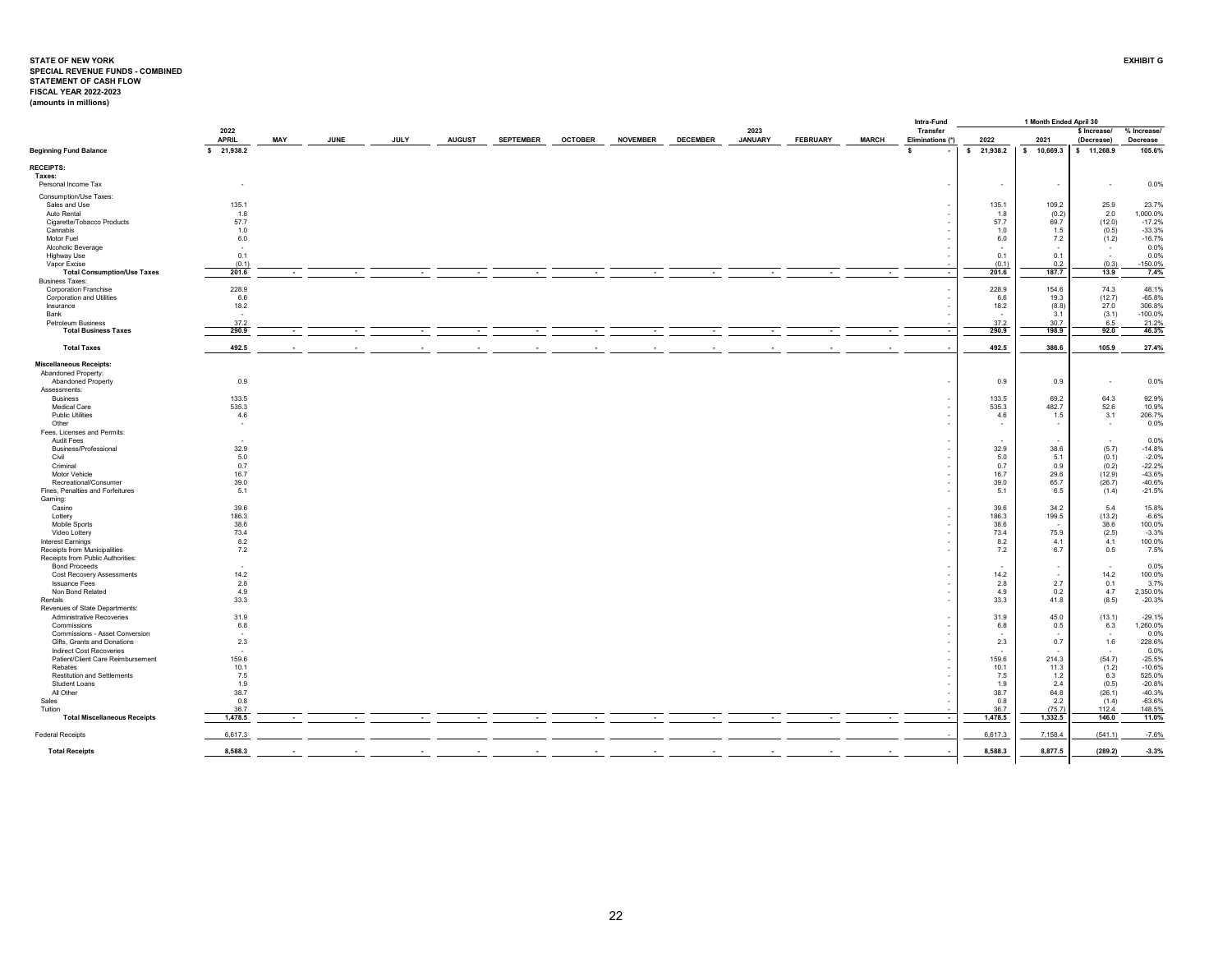|                                               |              |            |              |        |             |                    |                    |                |                    |                    |                |                 |              | Intra-Fund               |                | 1 Month Ended April 30 |              |             |
|-----------------------------------------------|--------------|------------|--------------|--------|-------------|--------------------|--------------------|----------------|--------------------|--------------------|----------------|-----------------|--------------|--------------------------|----------------|------------------------|--------------|-------------|
|                                               | 2022         |            |              |        |             |                    |                    |                |                    |                    | 2023           |                 |              | Transfer                 |                |                        | \$ Increase/ | % Increase/ |
|                                               | <b>APRIL</b> | <b>MAY</b> | JUNE         |        | <b>JULY</b> | <b>AUGUST</b>      | <b>SEPTEMBER</b>   | <b>OCTOBER</b> | <b>NOVEMBER</b>    | <b>DECEMBER</b>    | <b>JANUARY</b> | <b>FEBRUARY</b> | <b>MARCH</b> | Eliminations (*)         | 2022           | 2021                   | (Decrease)   | Decrease    |
| <b>DISBURSEMENTS:</b>                         |              |            |              |        |             |                    |                    |                |                    |                    |                |                 |              |                          |                |                        |              |             |
| Local Assistance Grants:                      |              |            |              |        |             |                    |                    |                |                    |                    |                |                 |              |                          |                |                        |              |             |
| Education                                     | 545.5        |            |              |        |             |                    |                    |                |                    |                    |                |                 |              |                          | 545.5          | 273.7                  | 271.8        | 99.3%       |
| Environment and Recreation                    | $\sim$       |            |              |        |             |                    |                    |                |                    |                    |                |                 |              |                          |                | 0.4                    | (0.4)        | $-100.0%$   |
| <b>General Government</b>                     | 133.0        |            |              |        |             |                    |                    |                |                    |                    |                |                 |              |                          | 133.0          | 21.3                   | 111.7        | 524.4%      |
| Public Health:                                |              |            |              |        |             |                    |                    |                |                    |                    |                |                 |              |                          |                |                        |              |             |
| Medicaid                                      | 5,245.9      |            |              |        |             |                    |                    |                |                    |                    |                |                 |              |                          | 5,245.9        | 3,758.1                | 1,487.8      | 39.6%       |
| Other Public Health                           | 527.5        |            |              |        |             |                    |                    |                |                    |                    |                |                 |              |                          | 527.5          | 558.9                  | (31.4)       | $-5.6%$     |
| Public Safety                                 | 73.8         |            |              |        |             |                    |                    |                |                    |                    |                |                 |              |                          | 73.8           | 123.2                  | (49.4)       | $-40.1%$    |
| Public Welfare                                | 442.4        |            |              |        |             |                    |                    |                |                    |                    |                |                 |              |                          | 442.4          | 158.7                  | 283.7        | 178.8%      |
| Support and Regulate Business                 | 2.3          |            |              |        |             |                    |                    |                |                    |                    |                |                 |              |                          | 2.3            | 0.5                    | 1.8          | 360.0%      |
| Transportation                                | 63.1         |            |              |        |             |                    |                    |                |                    |                    |                |                 |              |                          | 63.1           | 201.4                  | (138.3)      | $-68.7%$    |
| <b>Total Local Assistance Grants</b>          | 7,033.5      |            |              |        | . .         |                    |                    |                |                    |                    |                |                 |              |                          | 7,033.5<br>. . | 5.096.2                | 1.937.3      | 38.0%       |
| <b>Departmental Operations:</b>               |              |            |              |        |             |                    |                    |                |                    |                    |                |                 |              |                          |                |                        |              |             |
| Personal Service                              | 468.6        |            |              |        |             |                    |                    |                |                    |                    |                |                 |              |                          | 468.6          | 450.6                  | 18.0         | 4.0%        |
| Non-Personal Service                          | 319.7        |            |              |        |             |                    |                    |                |                    |                    |                |                 |              |                          | 319.7          | 382.5                  | (62.8)       | $-16.4%$    |
| General State Charges                         | 92.3         |            |              |        |             |                    |                    |                |                    |                    |                |                 |              |                          | 92.3           | 85.2                   | 7.1          | 8.3%        |
| Debt Service, Including Payments on           |              |            |              |        |             |                    |                    |                |                    |                    |                |                 |              |                          |                |                        |              |             |
| <b>Financing Agreements</b>                   |              |            |              |        |             |                    |                    |                |                    |                    |                |                 |              |                          |                |                        |              | 0.0%        |
| Capital Projects                              |              |            |              |        |             |                    |                    |                |                    |                    |                |                 |              |                          | . .            |                        |              | 0.0%        |
| <b>Total Disbursements</b>                    | 7,914.1      |            |              |        |             |                    |                    |                |                    |                    |                |                 |              |                          | 7,914.1        | 6,014.5                | 1,899.6      | 31.6%       |
| <b>Excess (Deficiency) of Receipts</b>        |              |            |              |        |             |                    |                    |                |                    |                    |                |                 |              |                          |                |                        |              |             |
| over Disbursements                            | 674.2        |            |              |        |             |                    |                    |                |                    |                    |                |                 |              |                          | 674.2          | 2,863.0                | (2, 188.8)   | $-76.5%$    |
|                                               |              |            |              |        |             |                    |                    |                |                    |                    |                |                 |              |                          |                |                        |              |             |
| OTHER FINANCING SOURCES (USES):               |              |            |              |        |             |                    |                    |                |                    |                    |                |                 |              |                          |                |                        |              |             |
| Transfers from Other Funds                    | 434.8        |            |              |        |             |                    |                    |                |                    |                    |                |                 |              |                          | (8.4)<br>426.4 | 232.5                  | 193.9        | 83.4%       |
| Transfers to Other Funds                      | (241.5)      |            |              |        |             |                    |                    |                |                    |                    |                |                 |              |                          | 8.4<br>(233.1) | (134.9)                | 98.2         | 72.8%       |
|                                               |              |            |              |        |             |                    |                    |                |                    |                    |                |                 |              |                          |                |                        |              |             |
| <b>Total Other Financing Sources (Uses)</b>   | 193.3        |            |              |        |             |                    |                    |                |                    |                    |                |                 |              |                          | 193.3          | 97.6                   | 95.7         | 98.1%       |
| Excess (Deficiency) of Receipts and           |              |            |              |        |             |                    |                    |                |                    |                    |                |                 |              |                          |                |                        |              |             |
| <b>Other Financing Sources over</b>           |              |            |              |        |             |                    |                    |                |                    |                    |                |                 |              |                          |                |                        |              |             |
| <b>Disbursements and Other Financing Uses</b> | 867.5        |            |              |        |             |                    |                    |                |                    |                    |                |                 |              |                          | 867.5          | 2,960.6                | (2,093.1)    | $-70.7%$    |
| <b>Ending Fund Balance</b>                    | \$22,805.7   | $\sim$     | $\mathbf{s}$ | $\sim$ | <b>S</b>    | $\sim$ s<br>$\sim$ | <b>S</b><br>$\sim$ | - \$<br>$\sim$ | <b>S</b><br>$\sim$ | <b>S</b><br>$\sim$ | -S<br>$\sim$   | - s<br>$\sim$   | <b>S</b>     | $\overline{\phantom{a}}$ | \$22,805.7     | 13,629.9<br>s.         | 9,175.8<br>s | 67.3%       |
|                                               |              |            |              |        |             |                    |                    |                |                    |                    |                |                 |              |                          |                |                        |              |             |

(\*) Intra-Fund transfer eliminations represent transfers between Special Revenue State and Federal Funds.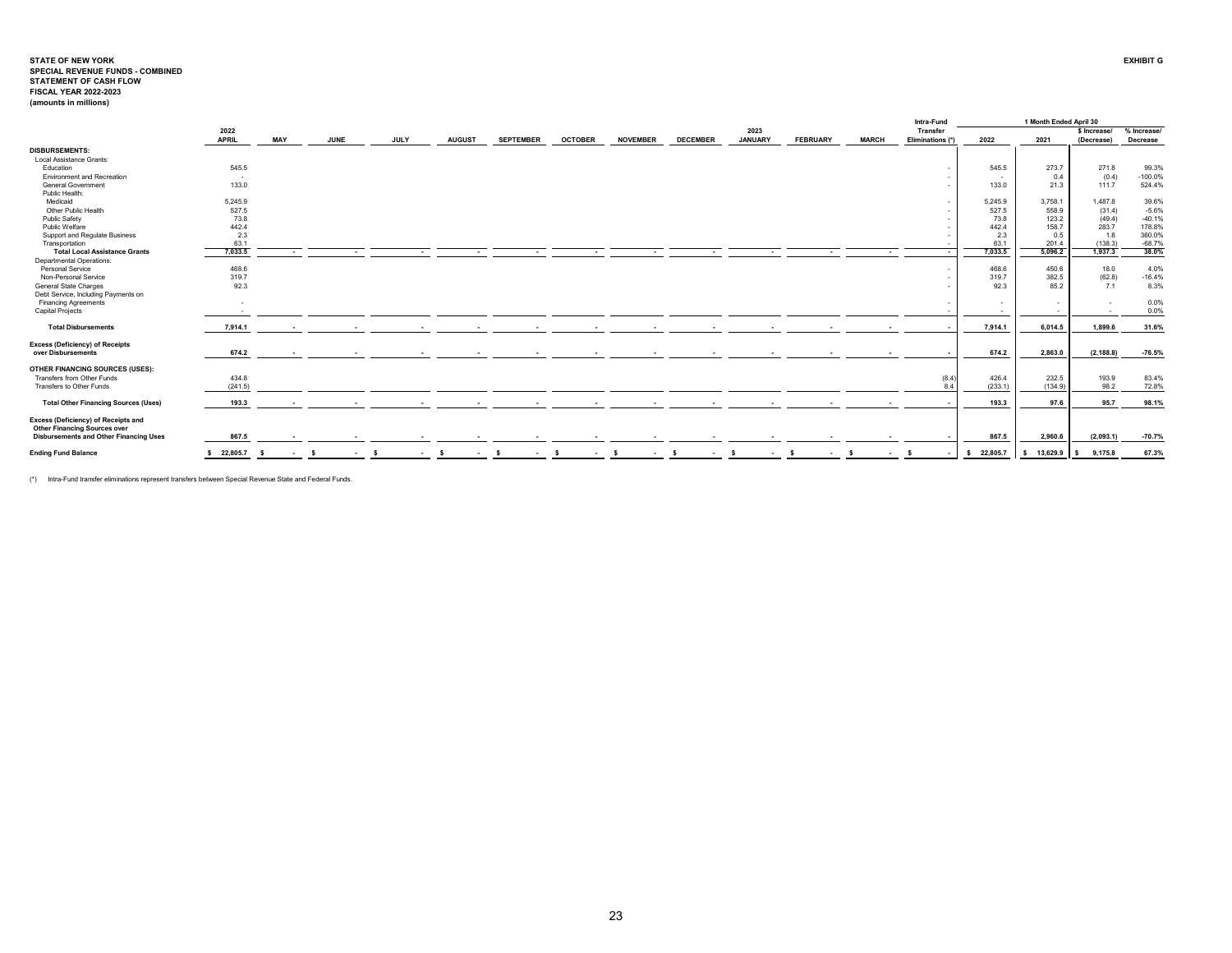# <span id="page-24-0"></span>**STATE OF NEW YORKSPECIAL REVENUE FUNDS - STATE STATEMENT OF CASH FLOW EXHIBIT GFISCAL YEAR 2022-2023 (amounts in millions)**

|                                                    |                |        |             |        |               |                  |                |                 |                 |                |                 |              |                | 1 Month Ended April 30 |    |                          |             |
|----------------------------------------------------|----------------|--------|-------------|--------|---------------|------------------|----------------|-----------------|-----------------|----------------|-----------------|--------------|----------------|------------------------|----|--------------------------|-------------|
|                                                    | 2022           |        |             |        |               |                  |                |                 |                 | 2023           |                 |              |                |                        |    | \$ Increase/             | % Increase/ |
|                                                    | <b>APRIL</b>   | MAY    | <b>JUNE</b> | JULY   | <b>AUGUST</b> | <b>SEPTEMBER</b> | <b>OCTOBER</b> | <b>NOVEMBER</b> | <b>DECEMBER</b> | <b>JANUARY</b> | <b>FEBRUARY</b> | <b>MARCH</b> | 2022           | 2021                   |    | (Decrease)               | Decrease    |
| <b>Beginning Fund Balance</b>                      | 7,612.5<br>\$  |        |             |        |               |                  |                |                 |                 |                |                 |              | \$<br>7,612.5  | \$<br>5,708.6          | -S | 1,903.9                  | 33.4%       |
| <b>RECEIPTS:</b>                                   |                |        |             |        |               |                  |                |                 |                 |                |                 |              |                |                        |    |                          |             |
| Taxes:                                             |                |        |             |        |               |                  |                |                 |                 |                |                 |              |                |                        |    |                          |             |
| Personal Income Tax                                |                |        |             |        |               |                  |                |                 |                 |                |                 |              | $\overline{a}$ | ÷.                     |    | $\sim$                   | 0.0%        |
| Consumption/Use Taxes:                             |                |        |             |        |               |                  |                |                 |                 |                |                 |              |                |                        |    |                          |             |
| Sales and Use                                      | 135.1          |        |             |        |               |                  |                |                 |                 |                |                 |              | 135.1          | 109.2                  |    | 25.9                     | 23.7%       |
| Auto Rental                                        | 1.8            |        |             |        |               |                  |                |                 |                 |                |                 |              | 1.8            | (0.2)                  |    | 2.0                      | 1,000.0%    |
| Cigarette/Tobacco Products                         | 57.7           |        |             |        |               |                  |                |                 |                 |                |                 |              | 57.7           | 69.7                   |    | (12.0)                   | $-17.2%$    |
| Cannabis                                           | 1.0            |        |             |        |               |                  |                |                 |                 |                |                 |              | 1.0            | 1.5                    |    | (0.5)                    | $-33.3%$    |
| Motor Fuel                                         | 6.0            |        |             |        |               |                  |                |                 |                 |                |                 |              | 6.0            | 7.2                    |    | (1.2)                    | $-16.7%$    |
|                                                    | $\sim$         |        |             |        |               |                  |                |                 |                 |                |                 |              |                |                        |    | $\overline{\phantom{a}}$ | 0.0%        |
| Alcoholic Beverage                                 | 0.1            |        |             |        |               |                  |                |                 |                 |                |                 |              | 0.1            | 0.1                    |    | $\sim$                   | 0.0%        |
| Highway Use                                        |                |        |             |        |               |                  |                |                 |                 |                |                 |              | (0.1)          |                        |    |                          | $-150.0%$   |
| Vapor Excise<br><b>Total Consumption/Use Taxes</b> | (0.1)<br>201.6 |        |             |        |               |                  |                |                 |                 |                |                 | $\sim$       | 201.6          | 0.2<br>187.7           |    | (0.3)<br>13.9            | 7.4%        |
| <b>Business Taxes</b>                              |                |        |             |        |               |                  |                |                 |                 |                |                 |              |                |                        |    |                          |             |
| <b>Corporation Franchise</b>                       | 228.9          |        |             |        |               |                  |                |                 |                 |                |                 |              | 228.9          | 154.6                  |    | 74.3                     | 48.1%       |
| <b>Corporation and Utilities</b>                   | 6.6            |        |             |        |               |                  |                |                 |                 |                |                 |              | 6.6            | 19.3                   |    | (12.7)                   | $-65.8%$    |
| Insurance                                          | 18.2           |        |             |        |               |                  |                |                 |                 |                |                 |              | 18.2           | (8.8)                  |    | 27.0                     | 306.8%      |
|                                                    |                |        |             |        |               |                  |                |                 |                 |                |                 |              |                | 3.1                    |    |                          | $-100.0%$   |
| Bank                                               | 37.2           |        |             |        |               |                  |                |                 |                 |                |                 |              | 37.2           |                        |    | (3.1)                    | 21.2%       |
| Petroleum Business<br><b>Total Business Taxes</b>  | 290.9          |        |             |        |               | $\sim$           |                |                 | $\sim$          |                |                 | $\sim$       | 290.9          | 30.7<br>198.9          |    | 6.5<br>92.0              | 46.3%       |
|                                                    |                | $\sim$ | $\sim$      | $\sim$ | $\sim$        |                  |                | $\blacksquare$  |                 |                |                 |              |                |                        |    |                          |             |
| <b>Total Taxes</b>                                 | 492.5          | $\sim$ |             |        |               | $\sim$           |                |                 |                 |                |                 | $\sim$       | 492.5          | 386.6                  |    | 105.9                    | 27.4%       |
| <b>Miscellaneous Receipts:</b>                     |                |        |             |        |               |                  |                |                 |                 |                |                 |              |                |                        |    |                          |             |
| Abandoned Property:                                |                |        |             |        |               |                  |                |                 |                 |                |                 |              |                |                        |    |                          |             |
| <b>Abandoned Property</b>                          | 0.9            |        |             |        |               |                  |                |                 |                 |                |                 |              | 0.9            | 0.9                    |    | $\sim$                   | 0.0%        |
| Assessments:                                       |                |        |             |        |               |                  |                |                 |                 |                |                 |              |                |                        |    |                          |             |
| <b>Business</b>                                    | 128.2          |        |             |        |               |                  |                |                 |                 |                |                 |              | 128.2          | 63.7                   |    | 64.5                     | 101.3%      |
| <b>Medical Care</b>                                | 535.3          |        |             |        |               |                  |                |                 |                 |                |                 |              | 535.3          | 482.7                  |    | 52.6                     | 10.9%       |
| <b>Public Utilities</b>                            | 4.6            |        |             |        |               |                  |                |                 |                 |                |                 |              | 4.6            | 1.5                    |    | 3.1                      | 206.7%      |
| Other                                              |                |        |             |        |               |                  |                |                 |                 |                |                 |              |                |                        |    | $\sim$                   | 0.0%        |
| Fees, Licenses and Permits:                        |                |        |             |        |               |                  |                |                 |                 |                |                 |              |                |                        |    |                          |             |
| Audit Fees                                         |                |        |             |        |               |                  |                |                 |                 |                |                 |              |                |                        |    | $\sim$                   | 0.0%        |
| Business/Professional                              | 32.9           |        |             |        |               |                  |                |                 |                 |                |                 |              | 32.9           | 38.6                   |    | (5.7)                    | $-14.8%$    |
| Civil                                              | 5.0            |        |             |        |               |                  |                |                 |                 |                |                 |              | 5.0            | 5.1                    |    | (0.1)                    | $-2.0%$     |
| Criminal                                           | 0.7            |        |             |        |               |                  |                |                 |                 |                |                 |              | 0.7            | 0.9                    |    | (0.2)                    | $-22.2%$    |
| Motor Vehicle                                      | 16.7           |        |             |        |               |                  |                |                 |                 |                |                 |              | 16.7           | 29.6                   |    | (12.9)                   | $-43.6%$    |
| Recreational/Consumer                              | 39.0           |        |             |        |               |                  |                |                 |                 |                |                 |              | 39.0           | 65.7                   |    | (26.7)                   | $-40.6%$    |
| Fines, Penalties and Forfeitures                   | 4.4            |        |             |        |               |                  |                |                 |                 |                |                 |              | 4.4            | 6.1                    |    | (1.7)                    | $-27.9%$    |
| Gaming:                                            |                |        |             |        |               |                  |                |                 |                 |                |                 |              |                |                        |    |                          |             |
| Casino                                             | 39.6           |        |             |        |               |                  |                |                 |                 |                |                 |              | 39.6           | 34.2                   |    | 5.4                      | 15.8%       |
| Lottery                                            | 186.3          |        |             |        |               |                  |                |                 |                 |                |                 |              | 186.3          | 199.5                  |    | (13.2)                   | $-6.6%$     |
| Mobile Sports                                      | 38.6           |        |             |        |               |                  |                |                 |                 |                |                 |              | 38.6           |                        |    | 38.6                     | 100.0%      |
| Video Lottery                                      | 73.4           |        |             |        |               |                  |                |                 |                 |                |                 |              | 73.4           | 75.9                   |    | (2.5)                    | $-3.3%$     |
| Interest Earnings                                  | 4.7            |        |             |        |               |                  |                |                 |                 |                |                 |              | 4.7            | 3.5                    |    | 1.2                      | 34.3%       |
| Receipts from Municipalities                       | 7.2            |        |             |        |               |                  |                |                 |                 |                |                 |              | 7.2            | 6.7                    |    | 0.5                      | 7.5%        |
| Receipts from Public Authorities:                  |                |        |             |        |               |                  |                |                 |                 |                |                 |              |                |                        |    |                          |             |
| <b>Bond Proceeds</b>                               |                |        |             |        |               |                  |                |                 |                 |                |                 |              |                |                        |    | $\sim$                   | 0.0%        |
| <b>Cost Recovery Assessments</b>                   | 14.2           |        |             |        |               |                  |                |                 |                 |                |                 |              | 14.2           |                        |    | 14.2                     | 100.0%      |
| <b>Issuance Fees</b>                               | 2.8            |        |             |        |               |                  |                |                 |                 |                |                 |              | 2.8            | 2.7                    |    | 0.1                      | 3.7%        |
| Non Bond Related                                   | 4.9            |        |             |        |               |                  |                |                 |                 |                |                 |              | 4.9            | 0.2                    |    | 4.7                      | 2,350.0%    |
| Rentals                                            | 33.3           |        |             |        |               |                  |                |                 |                 |                |                 |              | 33.3           | 41.8                   |    | (8.5)                    | $-20.3%$    |
| Revenues of State Departments:                     |                |        |             |        |               |                  |                |                 |                 |                |                 |              |                |                        |    |                          |             |
| Administrative Recoveries                          | 31.9           |        |             |        |               |                  |                |                 |                 |                |                 |              | 31.9           | 45.0                   |    | (13.1)                   | $-29.1%$    |
| Commissions                                        | 6.8            |        |             |        |               |                  |                |                 |                 |                |                 |              | 6.8            | 0.5                    |    | 6.3                      | 1,260.0%    |
| Commissions - Asset Conversion                     |                |        |             |        |               |                  |                |                 |                 |                |                 |              |                |                        |    | $\sim$                   | 0.0%        |
| Gifts, Grants and Donations                        | 2.3            |        |             |        |               |                  |                |                 |                 |                |                 |              | 2.3            | 0.7                    |    | 1.6                      | 228.6%      |
| Indirect Cost Recoveries                           | $\sim$         |        |             |        |               |                  |                |                 |                 |                |                 |              |                |                        |    | $\sim$                   | 0.0%        |
| Patient/Client Care Reimbursement                  | 159.6          |        |             |        |               |                  |                |                 |                 |                |                 |              | 159.6          | 214.3                  |    | (54.7)                   | $-25.5%$    |
| Rebates                                            | 2.9            |        |             |        |               |                  |                |                 |                 |                |                 |              | 2.9            | 4.7                    |    | (1.8)                    | $-38.3%$    |
| <b>Restitution and Settlements</b>                 | 7.5            |        |             |        |               |                  |                |                 |                 |                |                 |              | 7.5            | 1.2                    |    | 6.3                      | 525.0%      |
| <b>Student Loans</b>                               | 1.9            |        |             |        |               |                  |                |                 |                 |                |                 |              | 1.9            | 2.4                    |    | (0.5)                    | $-20.8%$    |
| All Other                                          | 38.4           |        |             |        |               |                  |                |                 |                 |                |                 |              | 38.4           | 64.6                   |    | (26.2)                   | -40.6%      |
| Sales                                              | 0.8            |        |             |        |               |                  |                |                 |                 |                |                 |              | 0.8            | 2.2                    |    | (1.4)                    | $-63.6%$    |
| Tuition                                            | 36.7           |        |             |        |               |                  |                |                 |                 |                |                 |              | 36.7           | (75.7)                 |    | 112.4                    | 148.5%      |
| <b>Total Miscellaneous Receipts</b>                | 1,461.5        | $\sim$ |             |        |               |                  |                |                 |                 |                |                 | $\sim$       | 1,461.5        | 1,319.2                |    | 142.3                    | 10.8%       |
| <b>Federal Receipts</b>                            |                |        |             |        |               |                  |                |                 |                 |                |                 |              |                |                        |    | $\overline{\phantom{a}}$ | 0.0%        |
| <b>Total Receipts</b>                              | 1,954.0        |        |             |        |               |                  |                |                 |                 |                |                 |              | 1,954.0        | 1,705.8                |    | 248.2                    | 14.6%       |
|                                                    |                |        |             |        |               |                  |                |                 |                 |                |                 |              |                |                        |    |                          |             |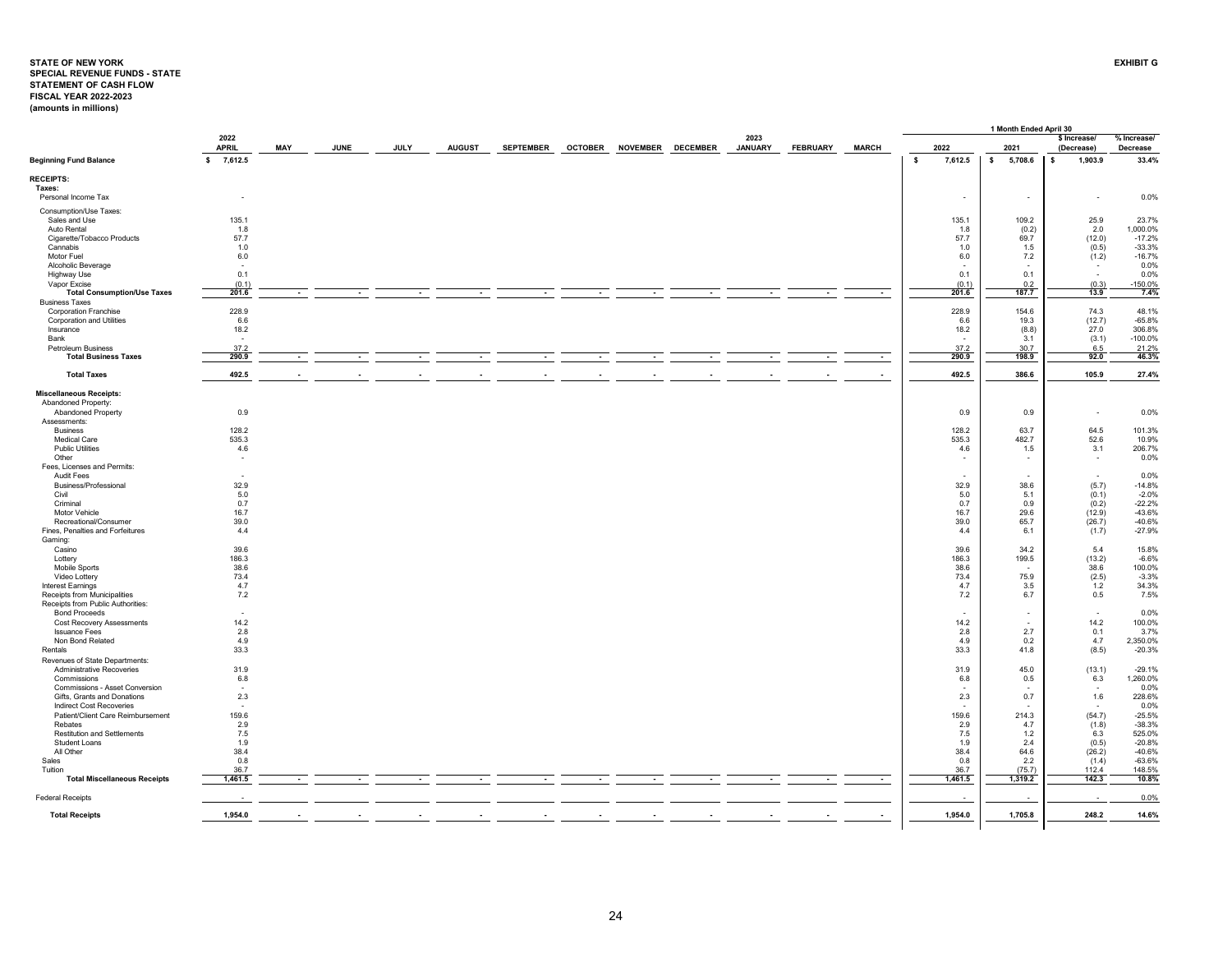# **STATE OF NEW YORKSPECIAL REVENUE FUNDS - STATE STATEMENT OF CASH FLOW EXHIBIT GFISCAL YEAR 2022-2023 (amounts in millions)**

|                                                                                                                             |                      |            |    |             |                  |                          |                          |                |                              |                       |                          |                          |               |                          | 1 Month Ended April 30 |                            |                                |
|-----------------------------------------------------------------------------------------------------------------------------|----------------------|------------|----|-------------|------------------|--------------------------|--------------------------|----------------|------------------------------|-----------------------|--------------------------|--------------------------|---------------|--------------------------|------------------------|----------------------------|--------------------------------|
|                                                                                                                             | 2022<br><b>APRIL</b> | <b>MAY</b> |    | <b>JUNE</b> | <b>JULY</b>      | <b>AUGUST</b>            | <b>SEPTEMBER</b>         | <b>OCTOBER</b> | <b>NOVEMBER</b>              | <b>DECEMBER</b>       | 2023<br><b>JANUARY</b>   | <b>FEBRUARY</b>          | <b>MARCH</b>  | 2022                     | 2021                   | \$ Increase/<br>(Decrease) | % Increase/<br><b>Decrease</b> |
| <b>DISBURSEMENTS:</b>                                                                                                       |                      |            |    |             |                  |                          |                          |                |                              |                       |                          |                          |               |                          |                        |                            |                                |
| Local Assistance Grants:                                                                                                    |                      |            |    |             |                  |                          |                          |                |                              |                       |                          |                          |               |                          |                        |                            |                                |
| Education                                                                                                                   |                      |            |    |             |                  |                          |                          |                |                              |                       |                          |                          |               | $\overline{\phantom{a}}$ | 0.9                    | (0.9)                      | $-100.0%$                      |
| <b>Environment and Recreation</b>                                                                                           | $\sim$               |            |    |             |                  |                          |                          |                |                              |                       |                          |                          |               | $\overline{\phantom{a}}$ | 0.1                    | (0.1)                      | $-100.0%$                      |
| <b>General Government</b>                                                                                                   | 131.9                |            |    |             |                  |                          |                          |                |                              |                       |                          |                          |               | 131.9                    | 10.1                   | 121.8                      | 1,205.9%                       |
| Public Health:                                                                                                              |                      |            |    |             |                  |                          |                          |                |                              |                       |                          |                          |               |                          |                        |                            |                                |
| Medicaid                                                                                                                    | 474.1                |            |    |             |                  |                          |                          |                |                              |                       |                          |                          |               | 474.1                    | 386.9                  | 87.2                       | 22.5%                          |
| Other Public Health                                                                                                         | 67.9                 |            |    |             |                  |                          |                          |                |                              |                       |                          |                          |               | 67.9                     | 37.3                   | 30.6                       | 82.0%                          |
| Public Safety                                                                                                               | 15.9                 |            |    |             |                  |                          |                          |                |                              |                       |                          |                          |               | 15.9                     | 19.3                   | (3.4)                      | $-17.6%$                       |
| Public Welfare                                                                                                              | 1.0                  |            |    |             |                  |                          |                          |                |                              |                       |                          |                          |               | 1.0                      | 0.2                    | 0.8                        | 400.0%                         |
| Support and Regulate Business                                                                                               | 2.3                  |            |    |             |                  |                          |                          |                |                              |                       |                          |                          |               | 2.3                      | 0.3                    | 2.0                        | 666.7%                         |
| Transportation                                                                                                              | 57.1                 |            |    |             |                  |                          |                          |                |                              |                       |                          |                          |               | 57.1                     | 199.0                  | (141.9)                    | $-71.3%$                       |
| <b>Total Local Assistance Grants</b>                                                                                        | 750.2                | $\sim$     |    | $\sim$      | $\sim$           | $\sim$                   | $\sim$                   | $\sim$         | $\overline{a}$               | $\sim$                | $\overline{\phantom{a}}$ | $\overline{\phantom{a}}$ |               | 750.2                    | 654.1                  | 96.1                       | 14.7%                          |
| <b>Departmental Operations:</b>                                                                                             |                      |            |    |             |                  |                          |                          |                |                              |                       |                          |                          |               |                          |                        |                            |                                |
| Personal Service                                                                                                            | 415.0                |            |    |             |                  |                          |                          |                |                              |                       |                          |                          |               | 415.0                    | 399.6                  | 15.4                       | 3.9%                           |
| Non-Personal Service                                                                                                        | 239.5                |            |    |             |                  |                          |                          |                |                              |                       |                          |                          |               | 239.5                    | 225.6                  | 13.9                       | 6.2%                           |
| <b>General State Charges</b>                                                                                                | 67.7                 |            |    |             |                  |                          |                          |                |                              |                       |                          |                          |               | 67.7                     | 59.8                   | 7.9                        | 13.2%                          |
| <b>Capital Projects</b>                                                                                                     | $\sim$               |            |    |             |                  |                          |                          |                |                              |                       |                          |                          |               | $\sim$                   | $\sim$                 | $\sim$                     | 0.0%                           |
| <b>Total Disbursements</b>                                                                                                  | 1,472.4              |            |    |             |                  |                          | $\sim$                   |                | $\overline{\phantom{a}}$     |                       |                          |                          | $\sim$        | 1,472.4                  | 1,339.1                | 133.3                      | 10.0%                          |
| <b>Excess (Deficiency) of Receipts</b><br>over Disbursements                                                                | 481.6                |            |    |             |                  |                          | $\sim$                   |                |                              |                       |                          |                          |               | 481.6                    | 366.7                  | 114.9                      | 31.3%                          |
| OTHER FINANCING SOURCES (USES):                                                                                             |                      |            |    |             |                  |                          |                          |                |                              |                       |                          |                          |               |                          |                        |                            |                                |
| Transfers from Other Funds                                                                                                  | 434.8                |            |    |             |                  |                          |                          |                |                              |                       |                          |                          |               | 434.8                    | 263.5                  | 171.3                      | 65.0%                          |
| Transfers to Other Funds                                                                                                    | (0.7)                |            |    |             |                  |                          |                          |                |                              |                       |                          |                          |               | (0.7)                    | (9.5)                  | (8.8)                      | $-92.6%$                       |
|                                                                                                                             |                      |            |    |             |                  |                          |                          |                |                              |                       |                          |                          |               |                          |                        |                            |                                |
| <b>Total Other Financing Sources (Uses)</b>                                                                                 | 434.1                |            |    |             | $\sim$           |                          | $\overline{\phantom{a}}$ |                |                              |                       |                          |                          |               | 434.1                    | 254.0                  | 180.1                      | 70.9%                          |
| Excess (Deficiency) of Receipts and<br><b>Other Financing Sources over</b><br><b>Disbursements and Other Financing Uses</b> | 915.7                |            |    |             |                  | $\overline{\phantom{a}}$ | $\sim$                   |                |                              |                       |                          |                          | . .           | 915.7                    | 620.7                  | 295.0                      | 47.5%                          |
|                                                                                                                             |                      |            |    |             |                  |                          |                          |                |                              |                       |                          |                          |               |                          |                        |                            |                                |
| <b>Ending Fund Balance</b>                                                                                                  | $8,528.2$ \$<br>s.   | $\sim 100$ | -S | $\sim 100$  | s.<br>$\sim 100$ | s.<br>$\sim 100$         | -S                       | $\sim$ s       | $\sim$ s<br>$\sim$ 100 $\mu$ | -S<br>$\sim 10^{-11}$ | $\mathbf{s}$<br>$\sim$   | -S<br>$\sim 100$         | - S<br>$\sim$ | 8,528.2                  | 6,329.3<br>- \$        | 2,198.9                    | 34.7%                          |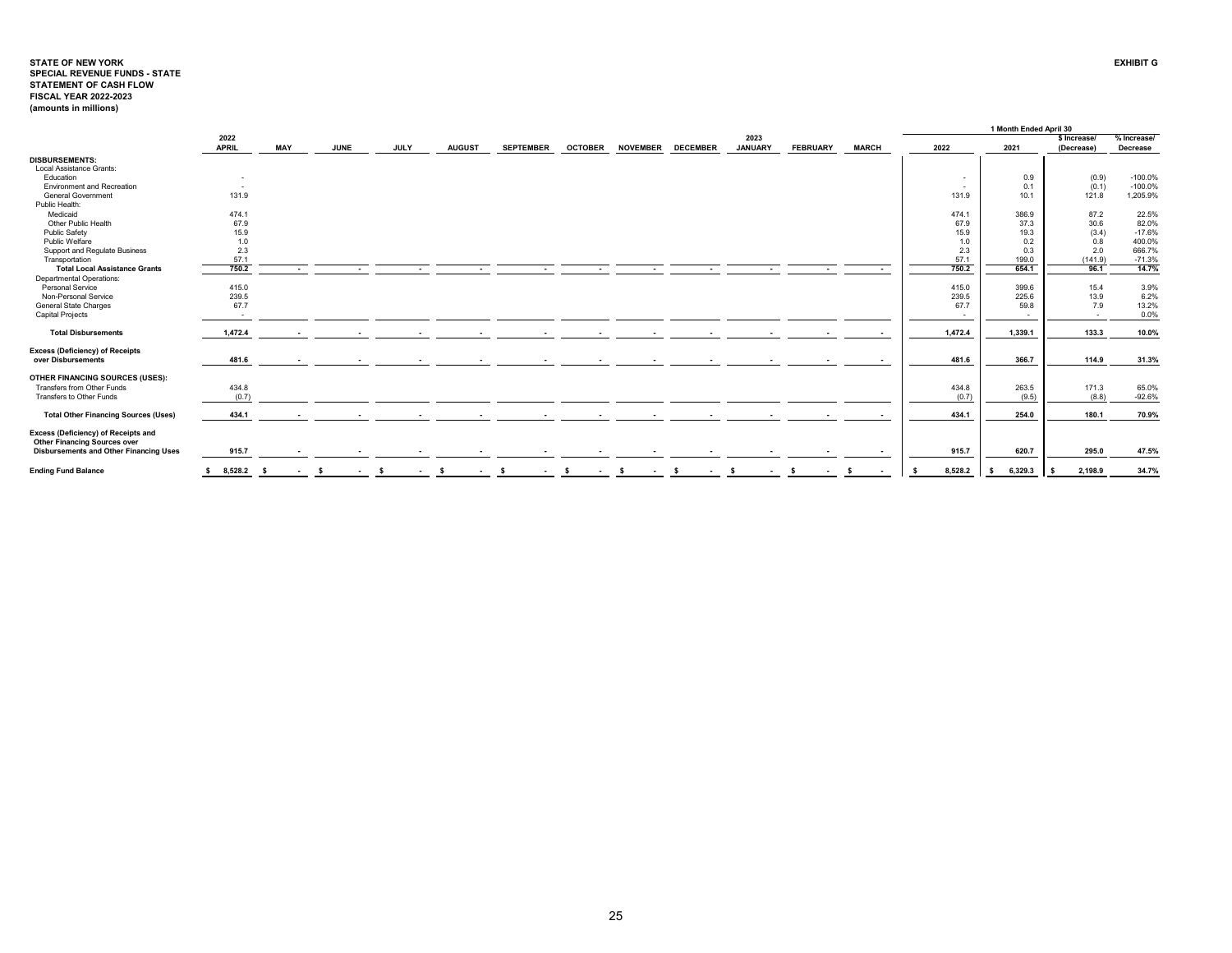#### <span id="page-26-0"></span>**STATE OF NEW YORK EXHIBIT GSPECIAL REVENUE FUNDS - FEDERALSTATEMENT OF CASH FLOWFISCAL YEAR 2022-2023 (amounts in millions)**

|                                     |    |                          |                          |             |             |               |                  |                |                 |                 |                        |                 |              |              |                          | 1 Month Ended April 30   |                                                      |                         |
|-------------------------------------|----|--------------------------|--------------------------|-------------|-------------|---------------|------------------|----------------|-----------------|-----------------|------------------------|-----------------|--------------|--------------|--------------------------|--------------------------|------------------------------------------------------|-------------------------|
|                                     |    | 2022<br><b>APRIL</b>     | <b>MAY</b>               | <b>JUNE</b> | <b>JULY</b> | <b>AUGUST</b> | <b>SEPTEMBER</b> | <b>OCTOBER</b> | <b>NOVEMBER</b> | <b>DECEMBER</b> | 2023<br><b>JANUARY</b> | <b>FEBRUARY</b> | <b>MARCH</b> | 2022         |                          | 2021                     | \$ Increase/<br>(Decrease)                           | % Increase/<br>Decrease |
| <b>Beginning Fund Balance</b>       | s. | 14,325.7                 |                          |             |             |               |                  |                |                 |                 |                        |                 |              | $\mathbf{s}$ | 14,325.7                 | 4,960.7<br>s.            | 9,365.0<br>-S                                        | $-188.8%$               |
| <b>RECEIPTS:</b>                    |    |                          |                          |             |             |               |                  |                |                 |                 |                        |                 |              |              |                          |                          |                                                      |                         |
| <b>Miscellaneous Receipts:</b>      |    |                          |                          |             |             |               |                  |                |                 |                 |                        |                 |              |              |                          |                          |                                                      |                         |
| Abandoned Property:                 |    |                          |                          |             |             |               |                  |                |                 |                 |                        |                 |              |              |                          |                          |                                                      |                         |
| <b>Abandoned Property</b>           |    | $\overline{\phantom{a}}$ |                          |             |             |               |                  |                |                 |                 |                        |                 |              |              | $\sim$                   | $\overline{\phantom{a}}$ | $\sim$                                               | 0.0%                    |
| Assessments:                        |    |                          |                          |             |             |               |                  |                |                 |                 |                        |                 |              |              |                          |                          |                                                      |                         |
| <b>Business</b>                     |    | 5.3                      |                          |             |             |               |                  |                |                 |                 |                        |                 |              |              | 5.3                      | 5.5                      | (0.2)                                                | $-3.6%$                 |
| Medical Care                        |    |                          |                          |             |             |               |                  |                |                 |                 |                        |                 |              |              | $\sim$                   | $\overline{\phantom{a}}$ | $\sim$                                               | 0.0%                    |
| <b>Public Utilities</b>             |    |                          |                          |             |             |               |                  |                |                 |                 |                        |                 |              |              |                          | $\overline{\phantom{a}}$ | $\sim$                                               | 0.0%                    |
| Other                               |    |                          |                          |             |             |               |                  |                |                 |                 |                        |                 |              |              |                          | $\overline{\phantom{a}}$ | $\sim$                                               | 0.0%                    |
| Fees, Licenses and Permits:         |    |                          |                          |             |             |               |                  |                |                 |                 |                        |                 |              |              |                          |                          |                                                      |                         |
| Business/Professional               |    |                          |                          |             |             |               |                  |                |                 |                 |                        |                 |              |              | $\sim$                   | $\overline{\phantom{a}}$ |                                                      | 0.0%                    |
| Civil                               |    |                          |                          |             |             |               |                  |                |                 |                 |                        |                 |              |              | $\sim$                   | $\overline{\phantom{a}}$ |                                                      | 0.0%                    |
| Criminal                            |    |                          |                          |             |             |               |                  |                |                 |                 |                        |                 |              |              | $\sim$                   | $\overline{\phantom{a}}$ | $\overline{\phantom{a}}$                             | 0.0%                    |
| Motor Vehicle                       |    |                          |                          |             |             |               |                  |                |                 |                 |                        |                 |              |              | $\sim$                   | $\overline{a}$           | $\overline{\phantom{a}}$                             | 0.0%                    |
| Recreational/Consumer               |    |                          |                          |             |             |               |                  |                |                 |                 |                        |                 |              |              | $\sim$                   | $\overline{a}$           | $\sim$                                               | 0.0%                    |
| Fines, Penalties and Forfeitures    |    | 0.7                      |                          |             |             |               |                  |                |                 |                 |                        |                 |              |              | 0.7                      | 0.4                      | 0.3                                                  | 75.0%                   |
| Interest Earnings                   |    | 3.5                      |                          |             |             |               |                  |                |                 |                 |                        |                 |              |              | 3.5                      | 0.6                      | 2.9                                                  | 483.3%                  |
| Receipts from Municipalities        |    | $\overline{\phantom{a}}$ |                          |             |             |               |                  |                |                 |                 |                        |                 |              |              |                          | $\overline{\phantom{a}}$ | $\sim$                                               | 0.0%                    |
| Receipts from Public Authorities:   |    |                          |                          |             |             |               |                  |                |                 |                 |                        |                 |              |              |                          |                          |                                                      |                         |
| <b>Bond Proceeds</b>                |    |                          |                          |             |             |               |                  |                |                 |                 |                        |                 |              |              |                          |                          |                                                      | 0.0%                    |
| <b>Cost Recovery Assessments</b>    |    |                          |                          |             |             |               |                  |                |                 |                 |                        |                 |              |              | $\overline{\phantom{a}}$ | $\sim$                   | $\sim$                                               | 0.0%                    |
| <b>Issuance Fees</b>                |    |                          |                          |             |             |               |                  |                |                 |                 |                        |                 |              |              | $\sim$<br>$\sim$         | $\overline{\phantom{a}}$ | $\overline{\phantom{a}}$<br>$\overline{\phantom{a}}$ | 0.0%                    |
| Non Bond Related                    |    |                          |                          |             |             |               |                  |                |                 |                 |                        |                 |              |              |                          | $\overline{\phantom{a}}$ |                                                      | 0.0%                    |
| Rentals                             |    |                          |                          |             |             |               |                  |                |                 |                 |                        |                 |              |              | $\sim$                   | $\overline{\phantom{a}}$ | $\overline{\phantom{a}}$                             |                         |
| Revenues of State Departments:      |    |                          |                          |             |             |               |                  |                |                 |                 |                        |                 |              |              | $\sim$                   | $\overline{a}$           | $\overline{\phantom{a}}$                             | 0.0%                    |
| Administrative Recoveries           |    |                          |                          |             |             |               |                  |                |                 |                 |                        |                 |              |              |                          |                          |                                                      |                         |
|                                     |    |                          |                          |             |             |               |                  |                |                 |                 |                        |                 |              |              | $\sim$                   | $\overline{a}$           |                                                      | 0.0%                    |
| Commissions                         |    |                          |                          |             |             |               |                  |                |                 |                 |                        |                 |              |              |                          | $\overline{\phantom{a}}$ |                                                      | 0.0%                    |
| Gifts, Grants and Donations         |    |                          |                          |             |             |               |                  |                |                 |                 |                        |                 |              |              | $\sim$                   | $\overline{\phantom{a}}$ |                                                      | 0.0%                    |
| Indirect Cost Recoveries            |    |                          |                          |             |             |               |                  |                |                 |                 |                        |                 |              |              | $\sim$                   | $\overline{\phantom{a}}$ | $\overline{\phantom{a}}$                             | 0.0%                    |
| Patient/Client Care Reimbursement   |    |                          |                          |             |             |               |                  |                |                 |                 |                        |                 |              |              | $\sim$                   | $\overline{\phantom{a}}$ | $\overline{\phantom{a}}$                             | 0.0%                    |
| Rebates                             |    | 7.2                      |                          |             |             |               |                  |                |                 |                 |                        |                 |              |              | 7.2                      | 6.6                      | 0.6                                                  | 9.1%                    |
| <b>Restitution and Settlements</b>  |    | $\overline{\phantom{a}}$ |                          |             |             |               |                  |                |                 |                 |                        |                 |              |              | $\sim$                   | $\overline{\phantom{a}}$ | $\sim$                                               | 0.0%                    |
| Student Loans                       |    | $\overline{a}$           |                          |             |             |               |                  |                |                 |                 |                        |                 |              |              | $\sim$                   | $\overline{a}$           | $\sim$                                               | 0.0%                    |
| All Other                           |    | 0.3                      |                          |             |             |               |                  |                |                 |                 |                        |                 |              |              | 0.3                      | 0.2                      | 0.1                                                  | 50.0%                   |
| Sales                               |    | $\overline{\phantom{a}}$ |                          |             |             |               |                  |                |                 |                 |                        |                 |              |              | $\sim$                   | $\sim$                   | $\sim$                                               | 0.0%                    |
| Tuition                             |    |                          |                          |             |             |               |                  |                |                 |                 |                        |                 |              |              |                          |                          | $\sim$                                               | 0.0%                    |
| <b>Total Miscellaneous Receipts</b> |    | 17.0                     | $\sim$                   | $\sim$      | $\sim$      | $\sim$        | $\sim$           | $\sim$         | $\sim$          | $\sim$          | $\sim$                 | $\sim$          | $\sim$       |              | 17.0                     | 13.3                     | 3.7                                                  | 27.8%                   |
| <b>Federal Receipts</b>             |    | 6,617.3                  |                          |             |             |               |                  |                |                 |                 |                        |                 |              |              | 6,617.3                  | 7,158.4                  | (541.1)                                              | $-7.6%$                 |
| <b>Total Receipts</b>               |    | 6.634.3                  | $\overline{\phantom{a}}$ |             |             |               |                  |                |                 |                 |                        |                 |              |              | 6,634.3                  | 7,171.7                  | (537.4)                                              | $-7.5%$                 |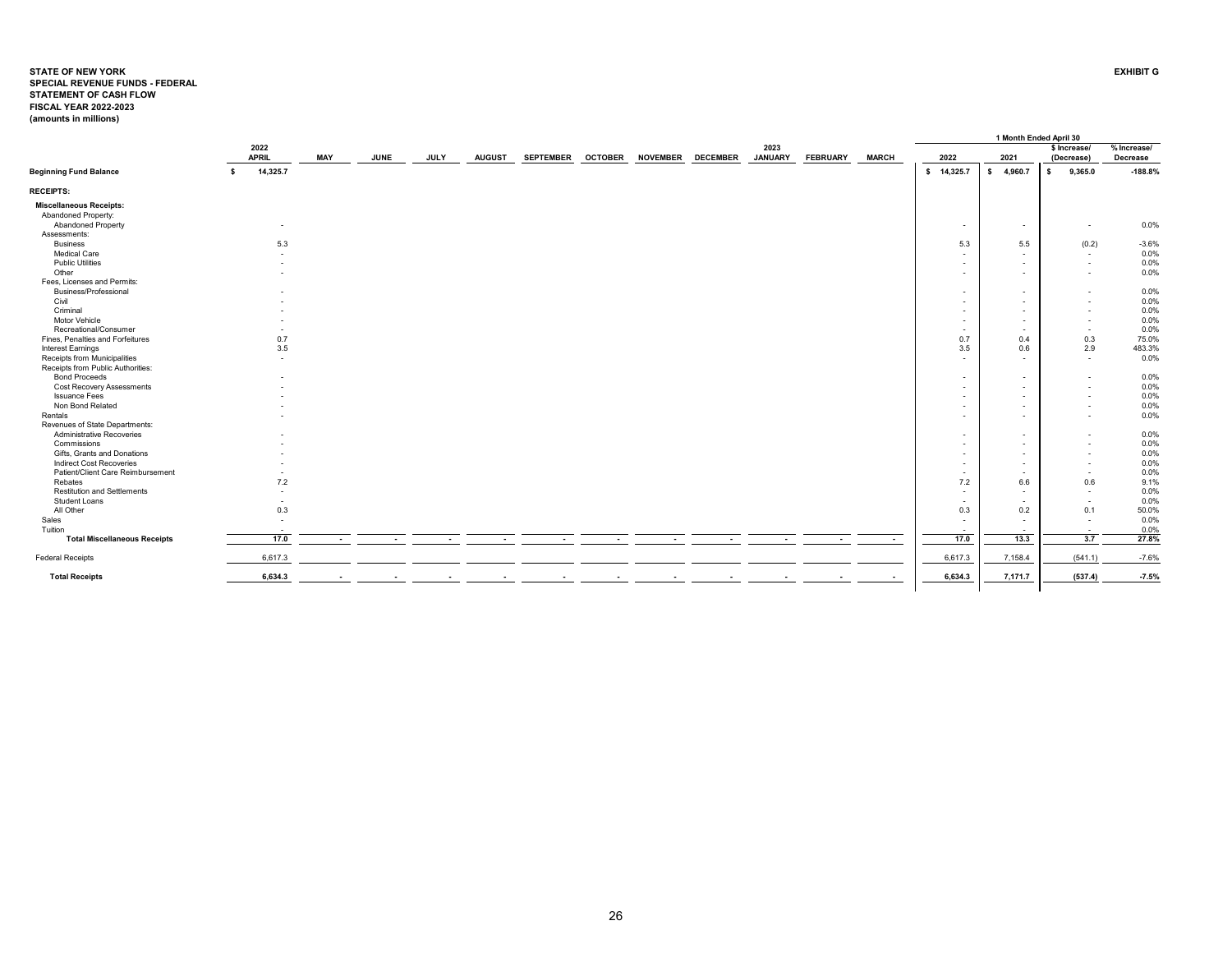#### **STATE OF NEW YORK EXHIBIT GSPECIAL REVENUE FUNDS - FEDERAL STATEMENT OF CASH FLOW FISCAL YEAR 2022-2023 (amounts in millions)**

|                                               |                          |                          |             |             |               |                  |                |                 |                 |                |                 |              |            | 1 Month Ended April 30   |                          |             |
|-----------------------------------------------|--------------------------|--------------------------|-------------|-------------|---------------|------------------|----------------|-----------------|-----------------|----------------|-----------------|--------------|------------|--------------------------|--------------------------|-------------|
|                                               | 2022<br><b>APRIL</b>     | <b>MAY</b>               | <b>JUNE</b> |             | <b>AUGUST</b> | <b>SEPTEMBER</b> | <b>OCTOBER</b> | <b>NOVEMBER</b> | <b>DECEMBER</b> | 2023           | <b>FEBRUARY</b> |              | 2022       |                          | \$ Increase/             | % Increase/ |
|                                               |                          |                          |             | <b>JULY</b> |               |                  |                |                 |                 | <b>JANUARY</b> |                 | <b>MARCH</b> |            | 2021                     | (Decrease)               | Decrease    |
| <b>DISBURSEMENTS:</b>                         |                          |                          |             |             |               |                  |                |                 |                 |                |                 |              |            |                          |                          |             |
| Local Assistance Grants:                      |                          |                          |             |             |               |                  |                |                 |                 |                |                 |              |            |                          |                          |             |
| Education                                     | 545.5                    |                          |             |             |               |                  |                |                 |                 |                |                 |              | 545.5      | 272.8                    | 272.7                    | 100.0%      |
| <b>Environment and Recreation</b>             | $\sim$                   |                          |             |             |               |                  |                |                 |                 |                |                 |              |            | 0.3                      | (0.3)                    | $-100.0%$   |
| <b>General Government</b>                     | 1.1                      |                          |             |             |               |                  |                |                 |                 |                |                 |              | 1.1        | 11.2                     | (10.1)                   | $-90.2%$    |
| Public Health:                                |                          |                          |             |             |               |                  |                |                 |                 |                |                 |              |            |                          |                          |             |
| Medicaid                                      | 4,771.8                  |                          |             |             |               |                  |                |                 |                 |                |                 |              | 4,771.8    | 3,371.2                  | 1,400.6                  | 41.5%       |
| Other Public Health                           | 459.6                    |                          |             |             |               |                  |                |                 |                 |                |                 |              | 459.6      | 521.6                    | (62.0)                   | $-11.9%$    |
| <b>Public Safety</b>                          | 57.9                     |                          |             |             |               |                  |                |                 |                 |                |                 |              | 57.9       | 103.9                    | (46.0)                   | $-44.3%$    |
| Public Welfare                                | 441.4                    |                          |             |             |               |                  |                |                 |                 |                |                 |              | 441.4      | 158.5                    | 282.9                    | 178.5%      |
| Support and Regulate Business                 | $\overline{\phantom{a}}$ |                          |             |             |               |                  |                |                 |                 |                |                 |              |            | 0.2                      | (0.2)                    | $-100.0%$   |
| Transportation                                | 6.0                      |                          |             |             |               |                  |                |                 |                 |                |                 |              | 6.0        | 2.4                      | 3.6                      | 150.0%      |
| <b>Total Local Assistance Grants</b>          | 6,283.3                  |                          |             |             |               |                  |                |                 |                 |                |                 |              | 6,283.3    | 4.442.1                  | 1,841.2                  | 41.4%       |
| <b>Departmental Operations:</b>               |                          |                          |             |             |               |                  |                |                 |                 |                |                 |              |            |                          |                          |             |
| Personal Service                              | 53.6                     |                          |             |             |               |                  |                |                 |                 |                |                 |              | 53.6       | 51.0                     | 2.6                      | 5.1%        |
| Non-Personal Service                          | 80.2                     |                          |             |             |               |                  |                |                 |                 |                |                 |              | 80.2       | 156.9                    | (76.7)                   | $-48.9%$    |
| General State Charges                         | 24.6                     |                          |             |             |               |                  |                |                 |                 |                |                 |              | 24.6       | 25.4                     | (0.8)                    | $-3.1%$     |
| Debt Service, Including Payments on           |                          |                          |             |             |               |                  |                |                 |                 |                |                 |              |            |                          |                          |             |
| <b>Financing Agreements</b>                   | $\overline{\phantom{a}}$ |                          |             |             |               |                  |                |                 |                 |                |                 |              |            |                          |                          | 0.0%        |
| <b>Capital Projects</b>                       |                          |                          |             |             |               |                  |                |                 |                 |                |                 |              |            | $\overline{a}$           | $\overline{\phantom{a}}$ | 0.0%        |
|                                               |                          |                          |             |             |               |                  |                |                 |                 |                |                 |              |            |                          |                          |             |
| <b>Total Disbursements</b>                    | 6.441.7                  | $\overline{\phantom{a}}$ |             |             |               |                  |                |                 |                 |                |                 |              | 6,441.7    | 4.675.4                  | 1.766.3                  | 37.8%       |
| <b>Excess (Deficiency) of Receipts</b>        |                          |                          |             |             |               |                  |                |                 |                 |                |                 |              |            |                          |                          |             |
| over Disbursements                            | 192.6                    |                          |             |             |               |                  |                |                 |                 |                |                 |              | 192.6      | 2.496.3                  | (2, 303.7)               | $-92.3%$    |
| OTHER FINANCING SOURCES (USES):               |                          |                          |             |             |               |                  |                |                 |                 |                |                 |              |            |                          |                          |             |
| Transfers from Other Funds                    | $\overline{\phantom{a}}$ |                          |             |             |               |                  |                |                 |                 |                |                 |              | $\sim$     | $\overline{\phantom{a}}$ | $\overline{\phantom{a}}$ | 0.0%        |
| Transfers to Other Funds                      | (240.8)                  |                          |             |             |               |                  |                |                 |                 |                |                 |              | (240.8)    | (156.4)                  | 84.4                     | 54.0%       |
|                                               |                          |                          |             |             |               |                  |                |                 |                 |                |                 |              |            |                          |                          |             |
| <b>Total Other Financing Sources (Uses)</b>   | (240.8)                  |                          |             |             |               |                  |                |                 |                 |                |                 |              | (240.8)    | (156.4)                  | 84.4                     | 54.0%       |
| Excess (Deficiency) of Receipts and           |                          |                          |             |             |               |                  |                |                 |                 |                |                 |              |            |                          |                          |             |
| <b>Other Financing Sources over</b>           |                          |                          |             |             |               |                  |                |                 |                 |                |                 |              |            |                          |                          |             |
| <b>Disbursements and Other Financing Uses</b> | (48.2)                   |                          |             |             |               |                  |                |                 |                 |                |                 |              | (48.2)     | 2,339.9                  | (2,388.1)                | $-102.1%$   |
| <b>Ending Fund Balance</b>                    | 14,277.5                 | - S                      |             |             |               |                  |                |                 |                 |                |                 |              | \$14,277.5 | \$7,300.6                | 6,976.9<br>- S           | 95.6%       |
|                                               |                          |                          |             |             |               |                  |                |                 |                 |                |                 |              |            |                          |                          |             |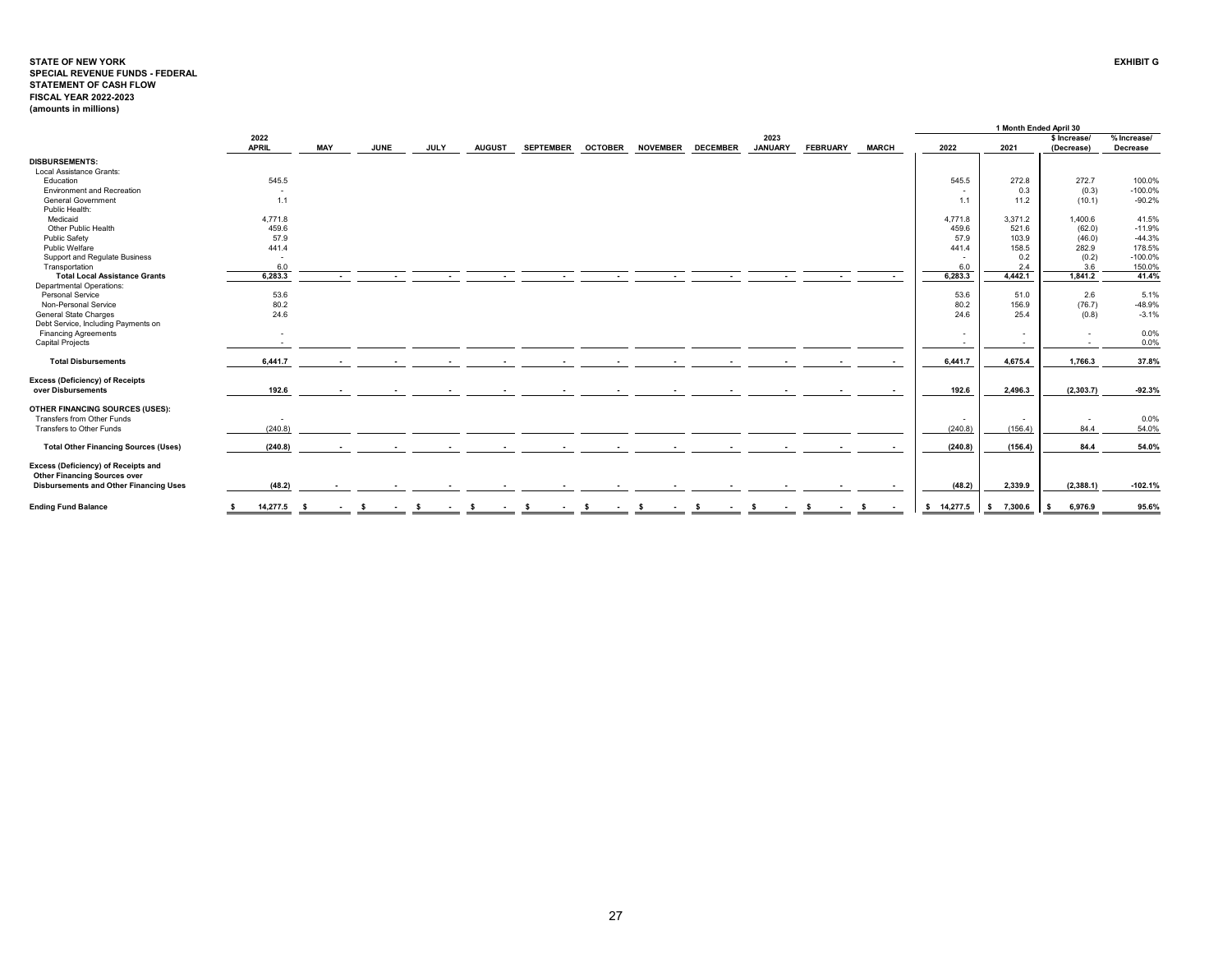## <span id="page-28-0"></span>**STATE OF NEW YORKDEBT SERVICE FUNDS STATEMENT OF CASH FLOW FISCAL YEAR 2022-2023 (amounts in millions)**

|                                                                     |                      |     |             |             |               |                   |    |                           |      |                          |                          |                          | 1 Month Ended April 30 |                            |                         |
|---------------------------------------------------------------------|----------------------|-----|-------------|-------------|---------------|-------------------|----|---------------------------|------|--------------------------|--------------------------|--------------------------|------------------------|----------------------------|-------------------------|
|                                                                     | 2022<br><b>APRIL</b> | MAY | <b>JUNE</b> | <b>JULY</b> | <b>AUGUST</b> | SEPTEMBER OCTOBER |    | NOVEMBER DECEMBER JANUARY | 2023 | <b>FEBRUARY</b>          | <b>MARCH</b>             | 2022                     | 2021                   | \$ Increase/<br>(Decrease) | % Increase/<br>Decrease |
| <b>Beginning Fund Balance</b>                                       | s.<br>102.0          |     |             |             |               |                   |    |                           |      |                          |                          | 102.0<br>\$              | s.<br>65.0             | 37.0<br>\$                 | 56.9%                   |
| <b>RECEIPTS:</b>                                                    |                      |     |             |             |               |                   |    |                           |      |                          |                          |                          |                        |                            |                         |
| Taxes:                                                              | 7,360.8              |     |             |             |               |                   |    |                           |      |                          |                          | 7,360.8                  | 3,262.9                | 4,097.9                    | 125.6%                  |
| Personal Income Tax<br>Consumption/Use Taxes:                       |                      |     |             |             |               |                   |    |                           |      |                          |                          |                          |                        |                            |                         |
| Sales and Use                                                       | 931.6                |     |             |             |               |                   |    |                           |      |                          |                          | 931.6                    | 895.4                  | 36.2                       | 4.0%                    |
| <b>Total Consumption/Use Taxes</b>                                  | 931.6                |     |             |             |               |                   |    |                           |      |                          |                          | 931.6                    | 895.4                  | 36.2                       | 4.0%                    |
| <b>Business Taxes:</b><br>Pass-Through Entity                       | 90.6                 |     |             |             |               |                   |    |                           |      |                          |                          | 90.6                     |                        | 90.6                       | 100.0%                  |
| <b>Total Business Taxes</b>                                         | 90.6                 |     |             |             |               |                   |    |                           |      | $\overline{\phantom{a}}$ | $\overline{\phantom{a}}$ | 90.6                     | $\sim$                 | 90.6                       | 100.0%                  |
| Other Taxes:                                                        |                      |     |             |             |               |                   |    |                           |      |                          |                          |                          |                        |                            |                         |
| Real Estate Transfer<br><b>Employer Compensation Expense Tax</b>    | 152.4<br>0.2         |     |             |             |               |                   |    |                           |      |                          |                          | 152.4<br>0.2             | 97.4<br>0.1            | 55.0<br>0.1                | 56.5%<br>100.0%         |
| <b>Total Other Taxes</b>                                            | 152.6                |     |             |             |               |                   |    |                           |      |                          | $\blacksquare$           | 152.6                    | 97.5                   | 55.1                       | 56.5%                   |
|                                                                     |                      |     |             |             |               |                   |    |                           |      |                          |                          |                          |                        |                            |                         |
| <b>Total Taxes</b>                                                  | 8,535.6              |     |             |             |               |                   |    |                           |      |                          |                          | 8,535.6                  | 4,255.8                | 4,279.8                    | 100.6%                  |
| <b>Miscellaneous Receipts:</b>                                      |                      |     |             |             |               |                   |    |                           |      |                          |                          |                          |                        |                            |                         |
| Assessments:<br><b>Medical Care</b>                                 |                      |     |             |             |               |                   |    |                           |      |                          |                          |                          |                        |                            | 0.0%                    |
| Fees, Licenses and Permits:                                         |                      |     |             |             |               |                   |    |                           |      |                          |                          |                          |                        |                            |                         |
| Alcohol Beverage Control Licensing                                  |                      |     |             |             |               |                   |    |                           |      |                          |                          |                          |                        |                            | 0.0%                    |
| <b>Business/Professional</b>                                        |                      |     |             |             |               |                   |    |                           |      |                          |                          |                          |                        |                            | 0.0%                    |
| Civil<br>Criminal                                                   |                      |     |             |             |               |                   |    |                           |      |                          |                          |                          |                        |                            | 0.0%<br>0.0%            |
| Motor Vehicle                                                       |                      |     |             |             |               |                   |    |                           |      |                          |                          |                          |                        |                            | 0.0%                    |
| Recreational/Consumer                                               |                      |     |             |             |               |                   |    |                           |      |                          |                          |                          |                        |                            | 0.0%                    |
| Interest Earnings<br>Receipts from Municipalities                   |                      |     |             |             |               |                   |    |                           |      |                          |                          |                          |                        |                            | 0.0%<br>0.0%            |
| Receipts from Public Authorities:                                   |                      |     |             |             |               |                   |    |                           |      |                          |                          |                          |                        |                            |                         |
| <b>Bond Proceeds</b>                                                |                      |     |             |             |               |                   |    |                           |      |                          |                          |                          |                        |                            | 0.0%                    |
| Rentals                                                             |                      |     |             |             |               |                   |    |                           |      |                          |                          |                          |                        |                            | 0.0%                    |
| Revenues of State Departments:<br>Patient/Client Care Reimbursement | 58.6                 |     |             |             |               |                   |    |                           |      |                          |                          | 58.6                     | 43.2                   | 15.4                       | 35.6%                   |
| All Other                                                           |                      |     |             |             |               |                   |    |                           |      |                          |                          |                          |                        |                            | 0.0%                    |
| Sales                                                               |                      |     |             |             |               |                   |    |                           |      |                          |                          |                          |                        | ÷.                         | 0.0%                    |
| <b>Total Miscellaneous Receipts</b>                                 | 58.6                 |     |             |             |               |                   |    |                           |      |                          | $\sim$                   | 58.6                     | 43.2                   | 15.4                       | 35.6%                   |
| <b>Federal Receipts</b>                                             |                      |     |             |             |               |                   |    |                           |      |                          |                          |                          |                        |                            | 0.0%                    |
| <b>Total Receipts</b>                                               | 8,594.2              |     |             |             |               |                   |    |                           |      |                          |                          | 8,594.2                  | 4,299.0                | 4,295.2                    | 99.9%                   |
|                                                                     |                      |     |             |             |               |                   |    |                           |      |                          |                          |                          |                        |                            |                         |
| DISBURSEMENTS:                                                      |                      |     |             |             |               |                   |    |                           |      |                          |                          |                          |                        |                            |                         |
| <b>Departmental Operations:</b>                                     |                      |     |             |             |               |                   |    |                           |      |                          |                          |                          |                        |                            |                         |
| Non-Personal Service                                                |                      |     |             |             |               |                   |    |                           |      |                          |                          | $\overline{\phantom{a}}$ | 0.2                    | (0.2)                      | $-100.0%$               |
| Debt Service, Including Payments on<br><b>Financing Agreements</b>  | 115.8                |     |             |             |               |                   |    |                           |      |                          |                          | 115.8                    | 122.4                  | (6.6)                      | $-5.4%$                 |
|                                                                     |                      |     |             |             |               |                   |    |                           |      |                          |                          |                          |                        |                            |                         |
| <b>Total Disbursements</b>                                          | 115.8                |     |             |             |               |                   |    |                           |      |                          |                          | 115.8                    | 122.6                  | (6.8)                      | $-5.5%$                 |
| <b>Excess (Deficiency) of Receipts</b>                              |                      |     |             |             |               |                   |    |                           |      |                          |                          |                          |                        |                            |                         |
| over Disbursements                                                  | 8,478.4              |     |             |             |               |                   |    |                           |      |                          |                          | 8,478.4                  | 4,176.4                | 4,302.0                    | 103.0%                  |
|                                                                     |                      |     |             |             |               |                   |    |                           |      |                          |                          |                          |                        |                            |                         |
| OTHER FINANCING SOURCES (USES):<br>Transfers from Other Funds       | 353.0                |     |             |             |               |                   |    |                           |      |                          |                          | 353.0                    | 295.9                  | 57.1                       | 19.3%                   |
| Transfers to Other Funds                                            | (8,667.5)            |     |             |             |               |                   |    |                           |      |                          |                          | (8,667.5)                | (4,330.8)              | 4,336.7                    | 100.1%                  |
|                                                                     |                      |     |             |             |               |                   |    |                           |      |                          |                          |                          |                        |                            |                         |
| <b>Total Other Financing Sources (Uses)</b>                         | (8,314.5)            |     |             |             |               |                   |    |                           |      |                          |                          | (8,314.5)                | (4,034.9)              | (4, 279.6)                 | $-106.1%$               |
| Excess (Deficiency) of Receipts and                                 |                      |     |             |             |               |                   |    |                           |      |                          |                          |                          |                        |                            |                         |
| <b>Other Financing Sources over</b>                                 |                      |     |             |             |               |                   |    |                           |      |                          |                          |                          |                        |                            |                         |
| <b>Disbursements and Other Financing Uses</b>                       | 163.9                |     |             |             |               |                   |    |                           |      |                          |                          | 163.9                    | 141.5                  | 22.4                       | 15.8%                   |
|                                                                     |                      |     |             |             |               |                   |    |                           |      |                          |                          |                          |                        |                            |                         |
| <b>Ending Fund Balance</b>                                          | 265.9                | - S |             |             |               |                   | \$ |                           |      |                          |                          | 265.9<br>S               | 206.5<br>\$            | 59.4                       | 28.8%                   |
|                                                                     |                      |     |             |             |               |                   | 28 |                           |      |                          |                          |                          |                        |                            |                         |
|                                                                     |                      |     |             |             |               |                   |    |                           |      |                          |                          |                          |                        |                            |                         |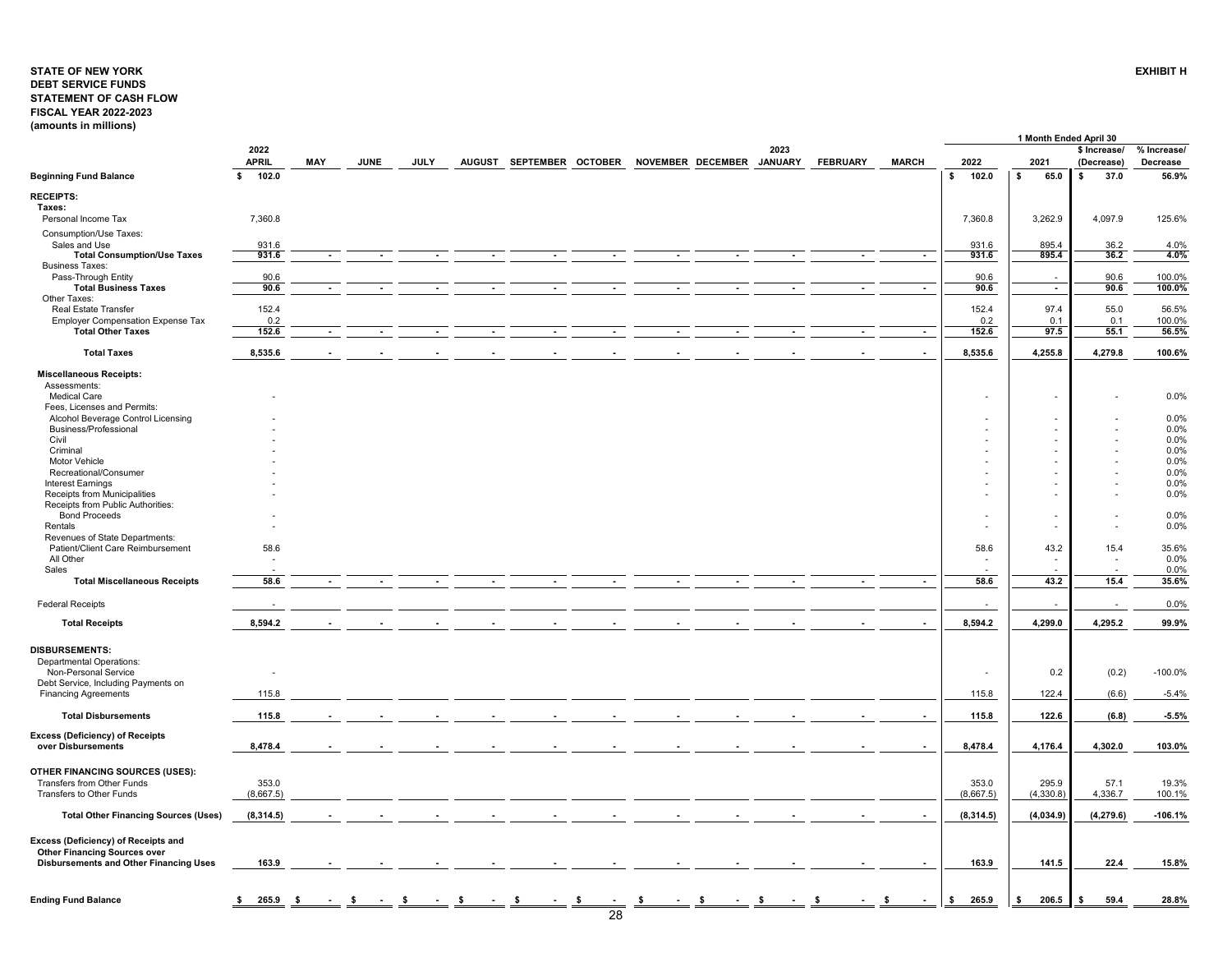#### <span id="page-29-0"></span>**STATE OF NEW YORK EXHIBIT I CAPITAL PROJECTS FUNDS - COMBINED STATEMENT OF CASH FLOW FISCAL YEAR 2022-2023 (amounts in millions)**

|                                     |                          |                          |             |             |                          |                  |                |        |                   |                        |                          |                          | Intra-Fund                          |                                 | 1 Month Ended April 30   |                            |                         |
|-------------------------------------|--------------------------|--------------------------|-------------|-------------|--------------------------|------------------|----------------|--------|-------------------|------------------------|--------------------------|--------------------------|-------------------------------------|---------------------------------|--------------------------|----------------------------|-------------------------|
|                                     | 2022<br><b>APRIL</b>     | MAY                      | <b>JUNE</b> | <b>JULY</b> | <b>AUGUST</b>            | <b>SEPTEMBER</b> | <b>OCTOBER</b> |        | NOVEMBER DECEMBER | 2023<br><b>JANUARY</b> | <b>FEBRUARY</b>          | <b>MARCH</b>             | <b>Transfer</b><br>Eliminations (*) | 2022                            | 2021                     | \$ Increase/<br>(Decrease) | % Increase/<br>Decrease |
| <b>Beginning Fund Balance</b>       | \$(1,543.9)              |                          |             |             |                          |                  |                |        |                   |                        |                          |                          | s                                   | \$(1,543.9)                     | \$(1,144.0)              | (399.9)<br>$\mathbf{s}$    | $-35.0%$                |
| <b>RECEIPTS:</b>                    |                          |                          |             |             |                          |                  |                |        |                   |                        |                          |                          |                                     |                                 |                          |                            |                         |
| Taxes:                              |                          |                          |             |             |                          |                  |                |        |                   |                        |                          |                          |                                     |                                 |                          |                            |                         |
| Consumption/Use Taxes:              |                          |                          |             |             |                          |                  |                |        |                   |                        |                          |                          |                                     |                                 |                          |                            |                         |
| Auto Rental                         | 9.4                      |                          |             |             |                          |                  |                |        |                   |                        |                          |                          | $\overline{a}$                      | 9.4                             | 2.1                      | 7.3                        | 347.6%                  |
| Motor Fuel                          | 21.5                     |                          |             |             |                          |                  |                |        |                   |                        |                          |                          | $\overline{\phantom{a}}$            | 21.5                            | 26.9                     | (5.4)                      | $-20.1%$                |
| Highway Use                         | 11.9                     |                          |             |             |                          |                  |                |        |                   |                        |                          |                          |                                     | 11.9                            | 14.5                     | (2.6)                      | $-17.9%$                |
| <b>Total Consumption/Use Taxes</b>  | 42.8                     | $\sim$                   | $\sim$      | $\sim$      | $\sim$                   | $\sim$           | $\sim$         | $\sim$ | $\sim$            | $\sim$                 | $\overline{\phantom{a}}$ | $\overline{\phantom{a}}$ | $\sim$                              | 42.8                            | 43.5                     | (0.7)                      | $-1.6%$                 |
| <b>Business Taxes:</b>              |                          |                          |             |             |                          |                  |                |        |                   |                        |                          |                          |                                     |                                 |                          |                            |                         |
| <b>Corporation Franchise</b>        | $\overline{\phantom{a}}$ |                          |             |             |                          |                  |                |        |                   |                        |                          |                          | ٠                                   | $\sim$                          | $\overline{\phantom{a}}$ | $\overline{\phantom{a}}$   | 0.0%                    |
| Corporation and Utilities           | 1.6                      |                          |             |             |                          |                  |                |        |                   |                        |                          |                          | $\overline{a}$                      | 1.6                             | 3.1                      | (1.5)                      | $-48.4%$                |
| Petroleum Business                  | 47.5                     |                          |             |             |                          |                  |                |        |                   |                        |                          |                          | $\overline{\phantom{a}}$            | 47.5                            | 38.2                     | 9.3                        | 24.3%                   |
| <b>Total Business Taxes</b>         | 49.1                     |                          |             | $\sim$      | $\overline{\phantom{a}}$ | $\sim$           | $\sim$         | $\sim$ | $\sim$            |                        | $\overline{\phantom{a}}$ | $\overline{\phantom{a}}$ | $\overline{\phantom{a}}$            | 49.1                            | 41.3                     | 7.8                        | 18.9%                   |
| Other Taxes:                        |                          |                          |             |             |                          |                  |                |        |                   |                        |                          |                          |                                     |                                 |                          |                            |                         |
| Real Estate Transfer                |                          |                          |             |             |                          |                  |                |        |                   |                        |                          |                          | $\overline{a}$                      | $\sim$                          | $\sim$                   | $\overline{\phantom{a}}$   | 0.0%                    |
| <b>Total Other Taxes</b>            | $\sim$                   |                          |             | $\sim$      |                          |                  |                |        |                   |                        |                          | $\overline{\phantom{a}}$ | $\sim$                              | $\sim$                          | $\overline{\phantom{a}}$ | $\sim$                     | 0.0%                    |
|                                     |                          |                          |             |             |                          |                  |                |        |                   |                        |                          |                          |                                     |                                 |                          |                            |                         |
| <b>Total Taxes</b>                  | 91.9                     | $\overline{\phantom{a}}$ |             | $\sim$      | $\blacksquare$           |                  |                |        |                   |                        |                          | $\blacksquare$           | $\sim$                              | 91.9                            | 84.8                     | 7.1                        | 8.4%                    |
| <b>Miscellaneous Receipts:</b>      |                          |                          |             |             |                          |                  |                |        |                   |                        |                          |                          |                                     |                                 |                          |                            |                         |
| Abandoned Property:                 |                          |                          |             |             |                          |                  |                |        |                   |                        |                          |                          |                                     |                                 |                          |                            |                         |
| <b>Bottle Bill</b>                  | $\sim$                   |                          |             |             |                          |                  |                |        |                   |                        |                          |                          | ٠                                   | $\sim$                          | $\sim$                   | $\overline{\phantom{a}}$   | 0.0%                    |
| Assessments:                        |                          |                          |             |             |                          |                  |                |        |                   |                        |                          |                          |                                     |                                 |                          |                            |                         |
| <b>Business</b>                     | 7.1                      |                          |             |             |                          |                  |                |        |                   |                        |                          |                          | $\sim$                              | 7.1                             | 10.0                     | (2.9)                      | $-29.0%$                |
| Fees, Licenses and Permits:         |                          |                          |             |             |                          |                  |                |        |                   |                        |                          |                          |                                     |                                 |                          |                            |                         |
| Business/Professional               | 3.3                      |                          |             |             |                          |                  |                |        |                   |                        |                          |                          | ٠                                   | 3.3                             | 1.3                      | 2.0                        | 153.8%                  |
| Civil                               | $\sim$                   |                          |             |             |                          |                  |                |        |                   |                        |                          |                          |                                     | $\overline{\phantom{a}}$        | $\sim$                   | $\overline{\phantom{a}}$   | 0.0%                    |
| Motor Vehicle                       | 60.0                     |                          |             |             |                          |                  |                |        |                   |                        |                          |                          | $\overline{\phantom{a}}$            | 60.0                            | 79.2                     | (19.2)                     | $-24.2%$                |
| Recreational/Consumer               | 1.4                      |                          |             |             |                          |                  |                |        |                   |                        |                          |                          |                                     | 1.4                             | 1.5                      | (0.1)                      | $-6.7%$                 |
| Fines, Penalties and Forfeitures    | 1.8                      |                          |             |             |                          |                  |                |        |                   |                        |                          |                          | $\sim$                              | 1.8                             | 2.5                      | (0.7)                      | $-28.0%$                |
| Interest Earnings                   | 0.1                      |                          |             |             |                          |                  |                |        |                   |                        |                          |                          | ٠                                   | 0.1                             | $\sim$                   | 0.1                        | 100.0%                  |
| Receipts from Municipalities        | $\sim$                   |                          |             |             |                          |                  |                |        |                   |                        |                          |                          | $\overline{a}$                      | $\overline{a}$                  |                          | $\overline{a}$             | 0.0%                    |
| Receipts from Public Authorities:   |                          |                          |             |             |                          |                  |                |        |                   |                        |                          |                          |                                     |                                 | $\sim$                   |                            |                         |
| <b>Bond Proceeds</b>                | 882.7                    |                          |             |             |                          |                  |                |        |                   |                        |                          |                          | $\overline{a}$                      | 882.7                           | 78.4                     | 804.3                      | 1,025.9%                |
| <b>Issuance Fees</b>                |                          |                          |             |             |                          |                  |                |        |                   |                        |                          |                          |                                     |                                 |                          |                            | 0.0%                    |
| Non Bond Related                    | $\sim$                   |                          |             |             |                          |                  |                |        |                   |                        |                          |                          |                                     | $\overline{\phantom{a}}$<br>0.4 | $\sim$                   | $\sim$                     |                         |
|                                     | 0.4                      |                          |             |             |                          |                  |                |        |                   |                        |                          |                          | ٠                                   |                                 | 0.5                      | (0.1)                      | $-20.0%$                |
| Rentals                             | 2.6                      |                          |             |             |                          |                  |                |        |                   |                        |                          |                          | $\overline{a}$                      | 2.6                             | 3.3                      | (0.7)                      | $-21.2%$                |
| Revenues of State Departments:      |                          |                          |             |             |                          |                  |                |        |                   |                        |                          |                          |                                     |                                 |                          |                            |                         |
| Administrative Recoveries           |                          |                          |             |             |                          |                  |                |        |                   |                        |                          |                          | $\sim$                              | $\sim$                          | $\sim$                   | $\sim$                     | 0.0%                    |
| Gifts, Grants and Donations         | $\sim$                   |                          |             |             |                          |                  |                |        |                   |                        |                          |                          |                                     | $\overline{a}$                  | 1.8                      | (1.8)                      | $-100.0%$               |
| <b>Indirect Cost Recoveries</b>     | 5.7                      |                          |             |             |                          |                  |                |        |                   |                        |                          |                          | ٠                                   | 5.7                             | $\sim$                   | 5.7                        | 100.0%                  |
| Rebates                             | $\overline{\phantom{a}}$ |                          |             |             |                          |                  |                |        |                   |                        |                          |                          | ٠                                   | $\sim$                          | $\sim$                   | $\overline{\phantom{a}}$   | 0.0%                    |
| <b>Restitution and Settlements</b>  | 0.5                      |                          |             |             |                          |                  |                |        |                   |                        |                          |                          | $\sim$                              | 0.5                             | 0.3                      | 0.2                        | 66.7%                   |
| All Other                           | 7.3                      |                          |             |             |                          |                  |                |        |                   |                        |                          |                          | ٠                                   | 7.3                             | 2.4                      | 4.9                        | 204.2%                  |
| Sales                               |                          |                          |             |             |                          |                  |                |        |                   |                        |                          |                          |                                     | $\overline{\phantom{a}}$        | 0.1                      | (0.1)                      | $-100.0%$               |
| <b>Total Miscellaneous Receipts</b> | 972.9                    | $\overline{\phantom{a}}$ |             | $\sim$      | $\overline{\phantom{a}}$ | $\sim$           | $\sim$         | $\sim$ | $\sim$            |                        | $\overline{\phantom{a}}$ | $\overline{\phantom{a}}$ | $\sim$                              | 972.9                           | 181.3                    | 791.6                      | 436.6%                  |
| <b>Federal Receipts</b>             | 134.4                    |                          |             |             |                          |                  |                |        |                   |                        |                          |                          |                                     | 134.4                           | 5.6                      | 128.8                      | 2,300.0%                |
| <b>Total Receipts</b>               | 1,199.2                  |                          |             |             |                          |                  |                |        |                   |                        |                          |                          |                                     | 1,199.2                         | 271.7                    | 927.5                      | 341.4%                  |
|                                     |                          |                          |             |             |                          |                  |                |        |                   |                        |                          |                          |                                     |                                 |                          |                            |                         |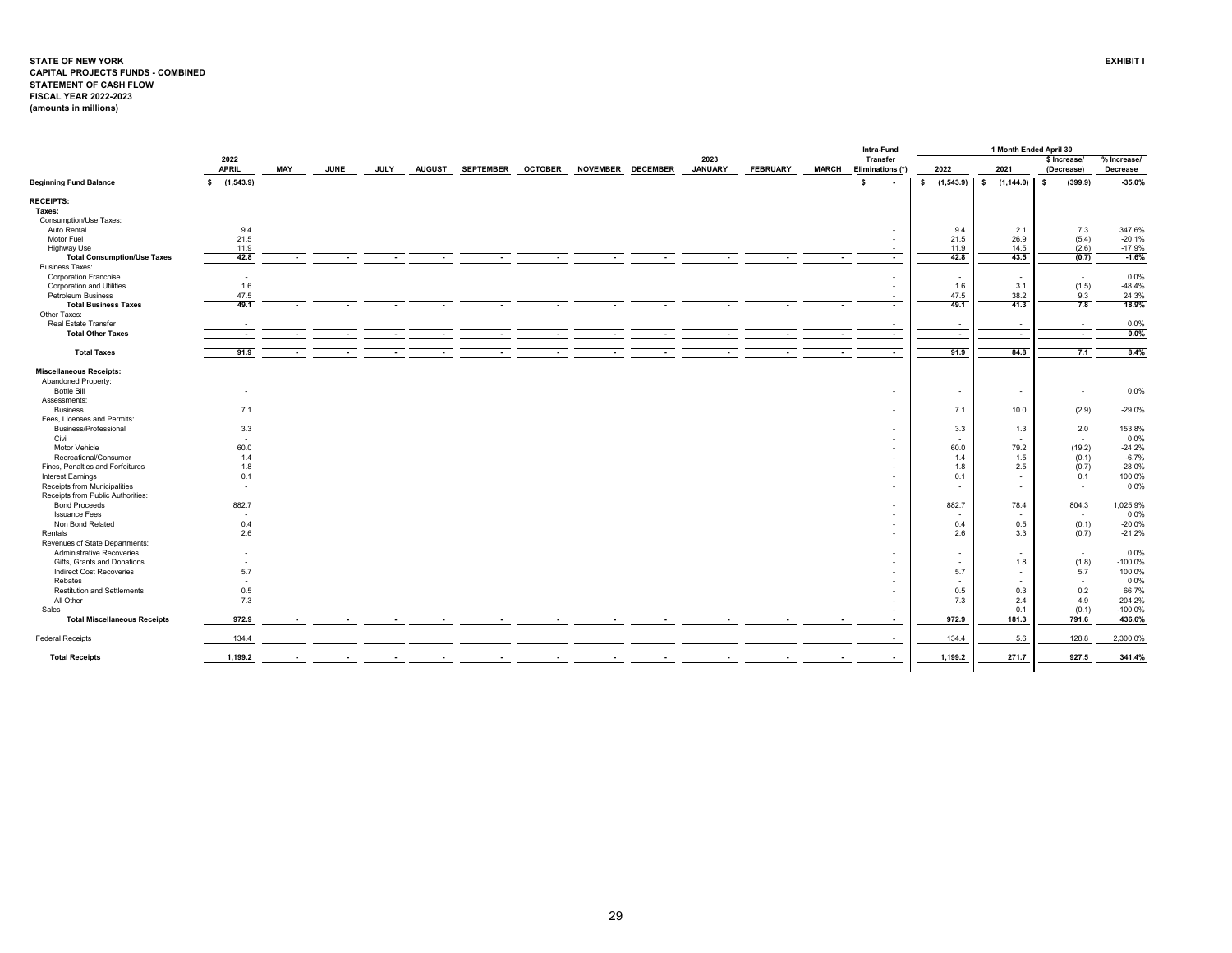#### **STATE OF NEW YORK EXHIBIT I CAPITAL PROJECTS FUNDS - COMBINED STATEMENT OF CASH FLOW FISCAL YEAR 2022-2023 (amounts in millions)**

| 2022<br>2023<br><b>Transfer</b><br>% Increase/<br>\$ Increase/<br><b>APRIL</b><br><b>MAY</b><br><b>JUNE</b><br><b>JANUARY</b><br><b>JULY</b><br><b>AUGUST</b><br><b>SEPTEMBER</b><br><b>OCTOBER</b><br><b>NOVEMBER</b><br><b>DECEMBER</b><br><b>FEBRUARY</b><br><b>MARCH</b><br>2022<br>2021<br>Eliminations (*<br>Decrease<br>(Decrease)<br><b>DISBURSEMENTS:</b><br>Local Assistance Grants:<br>Education<br>18.6<br>18.6<br>5.1<br>37.8%<br>13.5<br>$\overline{\phantom{a}}$<br>4.3<br>4.3<br>29.0<br>(24.7)<br>$-85.2%$<br><b>Environment and Recreation</b><br>12.3<br><b>General Government</b><br>12.3<br>12.7<br>(0.4)<br>$-3.1%$<br>Public Health:<br>Medicaid<br>0.0%<br>$\overline{\phantom{a}}$<br>$\sim$<br>$\sim$<br>$\overline{\phantom{a}}$<br>$\overline{\phantom{a}}$<br>Other Public Health<br>43.9<br>$-2.7%$<br>43.9<br>45.1<br>(1.2)<br>Public Safety<br>11.7<br>11.3<br>11.7<br>2,825.0%<br>0.4<br>48.7<br>48.7<br>20.5<br>72.7%<br>Public Welfare<br>28.2<br>17.1<br>$-19.3%$<br>Support and Regulate Business<br>17.1<br>21.2<br>(4.1)<br>32.9<br>32.9<br>181.7<br>Transportation<br>(148.8)<br>$-81.9%$<br>189.5<br>189.5<br>$-42.9%$<br><b>Total Local Assistance Grants</b><br>331.8<br>(142.3)<br>Departmental Operations:<br>Personal Service<br>0.0%<br>$\overline{a}$<br>$\sim$<br>$\overline{\phantom{a}}$<br>Non-Personal Service<br>0.0%<br>$\overline{\phantom{a}}$<br>$\sim$<br>$\overline{a}$<br><b>General State Charges</b><br>0.0%<br>$\overline{\phantom{a}}$<br>$\sim$<br>$\overline{\phantom{a}}$<br>489.3<br>489.3<br>91.1<br>22.9%<br><b>Capital Projects</b><br>398.2<br>678.8<br><b>Total Disbursements</b><br>678.8<br>(51.2)<br>$-7.0%$<br>730.0<br><b>Excess (Deficiency) of Receipts</b><br>520.4<br>520.4<br>978.7<br>213.6%<br>over Disbursements<br>(458.3)<br>$\sim$<br>$\blacksquare$<br>$\sim$<br>$\sim$<br>$\sim$<br>$\sim$<br>$\sim$<br>$\sim$<br>$\sim$<br>OTHER FINANCING SOURCES (USES):<br>0.0%<br>Bond and Note Proceeds (net)<br>$\overline{a}$<br>$\sim$<br>$\sim$<br>$\overline{\phantom{a}}$<br>(1,100.0)<br>$-225.0%$<br>Transfers from Other Funds<br>(611.1)<br>488.9<br>(611.1)<br>$\overline{a}$<br>Transfers to Other Funds<br>(9.1)<br>0.7<br>8.3%<br>(9.1)<br>(8.4)<br>$\overline{\phantom{a}}$<br>(620.2)<br>(620.2)<br>480.5<br>(1, 100.7)<br>$-229.1%$<br><b>Total Other Financing Sources (Uses)</b><br>$\sim$<br>$\overline{a}$<br>$\sim$<br>Excess (Deficiency) of Receipts and<br><b>Other Financing Sources over</b><br>22.2<br>(122.0)<br>$-549.5%$<br><b>Disbursements and Other Financing Uses</b><br>(99.8)<br>(99.8)<br>$\sim$<br>$\sim$<br><b>Ending Fund Balance</b><br>\$(1,643.7)<br>\$(1,643.7)<br>(1, 121.8)<br>(521.9)<br>$-46.5%$<br>$\mathbf{s}$<br>$\mathbf{s}$<br>$\mathbf{s}$<br>s.<br>$\sim$ s<br>$\sim$ s<br><b>S</b><br><b>S</b><br>- \$<br>-S<br>- \$<br>- \$<br>-S<br>$\sim$<br>$\sim$<br>$\sim$<br><b>Service</b><br>$\sim$<br>$\sim$<br>$\sim$ |  |  |  |  |  |  |  | Intra-Fund | 1 Month Ended April 30 |  |
|-------------------------------------------------------------------------------------------------------------------------------------------------------------------------------------------------------------------------------------------------------------------------------------------------------------------------------------------------------------------------------------------------------------------------------------------------------------------------------------------------------------------------------------------------------------------------------------------------------------------------------------------------------------------------------------------------------------------------------------------------------------------------------------------------------------------------------------------------------------------------------------------------------------------------------------------------------------------------------------------------------------------------------------------------------------------------------------------------------------------------------------------------------------------------------------------------------------------------------------------------------------------------------------------------------------------------------------------------------------------------------------------------------------------------------------------------------------------------------------------------------------------------------------------------------------------------------------------------------------------------------------------------------------------------------------------------------------------------------------------------------------------------------------------------------------------------------------------------------------------------------------------------------------------------------------------------------------------------------------------------------------------------------------------------------------------------------------------------------------------------------------------------------------------------------------------------------------------------------------------------------------------------------------------------------------------------------------------------------------------------------------------------------------------------------------------------------------------------------------------------------------------------------------------------------------------------------------------------------------------------------------------------------------------------------------------------------------------------------------------------------------------------------------------------------------------------------------------------------------------------------------------------------------------------------------------------------------|--|--|--|--|--|--|--|------------|------------------------|--|
|                                                                                                                                                                                                                                                                                                                                                                                                                                                                                                                                                                                                                                                                                                                                                                                                                                                                                                                                                                                                                                                                                                                                                                                                                                                                                                                                                                                                                                                                                                                                                                                                                                                                                                                                                                                                                                                                                                                                                                                                                                                                                                                                                                                                                                                                                                                                                                                                                                                                                                                                                                                                                                                                                                                                                                                                                                                                                                                                                             |  |  |  |  |  |  |  |            |                        |  |
|                                                                                                                                                                                                                                                                                                                                                                                                                                                                                                                                                                                                                                                                                                                                                                                                                                                                                                                                                                                                                                                                                                                                                                                                                                                                                                                                                                                                                                                                                                                                                                                                                                                                                                                                                                                                                                                                                                                                                                                                                                                                                                                                                                                                                                                                                                                                                                                                                                                                                                                                                                                                                                                                                                                                                                                                                                                                                                                                                             |  |  |  |  |  |  |  |            |                        |  |
|                                                                                                                                                                                                                                                                                                                                                                                                                                                                                                                                                                                                                                                                                                                                                                                                                                                                                                                                                                                                                                                                                                                                                                                                                                                                                                                                                                                                                                                                                                                                                                                                                                                                                                                                                                                                                                                                                                                                                                                                                                                                                                                                                                                                                                                                                                                                                                                                                                                                                                                                                                                                                                                                                                                                                                                                                                                                                                                                                             |  |  |  |  |  |  |  |            |                        |  |
|                                                                                                                                                                                                                                                                                                                                                                                                                                                                                                                                                                                                                                                                                                                                                                                                                                                                                                                                                                                                                                                                                                                                                                                                                                                                                                                                                                                                                                                                                                                                                                                                                                                                                                                                                                                                                                                                                                                                                                                                                                                                                                                                                                                                                                                                                                                                                                                                                                                                                                                                                                                                                                                                                                                                                                                                                                                                                                                                                             |  |  |  |  |  |  |  |            |                        |  |
|                                                                                                                                                                                                                                                                                                                                                                                                                                                                                                                                                                                                                                                                                                                                                                                                                                                                                                                                                                                                                                                                                                                                                                                                                                                                                                                                                                                                                                                                                                                                                                                                                                                                                                                                                                                                                                                                                                                                                                                                                                                                                                                                                                                                                                                                                                                                                                                                                                                                                                                                                                                                                                                                                                                                                                                                                                                                                                                                                             |  |  |  |  |  |  |  |            |                        |  |
|                                                                                                                                                                                                                                                                                                                                                                                                                                                                                                                                                                                                                                                                                                                                                                                                                                                                                                                                                                                                                                                                                                                                                                                                                                                                                                                                                                                                                                                                                                                                                                                                                                                                                                                                                                                                                                                                                                                                                                                                                                                                                                                                                                                                                                                                                                                                                                                                                                                                                                                                                                                                                                                                                                                                                                                                                                                                                                                                                             |  |  |  |  |  |  |  |            |                        |  |
|                                                                                                                                                                                                                                                                                                                                                                                                                                                                                                                                                                                                                                                                                                                                                                                                                                                                                                                                                                                                                                                                                                                                                                                                                                                                                                                                                                                                                                                                                                                                                                                                                                                                                                                                                                                                                                                                                                                                                                                                                                                                                                                                                                                                                                                                                                                                                                                                                                                                                                                                                                                                                                                                                                                                                                                                                                                                                                                                                             |  |  |  |  |  |  |  |            |                        |  |
|                                                                                                                                                                                                                                                                                                                                                                                                                                                                                                                                                                                                                                                                                                                                                                                                                                                                                                                                                                                                                                                                                                                                                                                                                                                                                                                                                                                                                                                                                                                                                                                                                                                                                                                                                                                                                                                                                                                                                                                                                                                                                                                                                                                                                                                                                                                                                                                                                                                                                                                                                                                                                                                                                                                                                                                                                                                                                                                                                             |  |  |  |  |  |  |  |            |                        |  |
|                                                                                                                                                                                                                                                                                                                                                                                                                                                                                                                                                                                                                                                                                                                                                                                                                                                                                                                                                                                                                                                                                                                                                                                                                                                                                                                                                                                                                                                                                                                                                                                                                                                                                                                                                                                                                                                                                                                                                                                                                                                                                                                                                                                                                                                                                                                                                                                                                                                                                                                                                                                                                                                                                                                                                                                                                                                                                                                                                             |  |  |  |  |  |  |  |            |                        |  |
|                                                                                                                                                                                                                                                                                                                                                                                                                                                                                                                                                                                                                                                                                                                                                                                                                                                                                                                                                                                                                                                                                                                                                                                                                                                                                                                                                                                                                                                                                                                                                                                                                                                                                                                                                                                                                                                                                                                                                                                                                                                                                                                                                                                                                                                                                                                                                                                                                                                                                                                                                                                                                                                                                                                                                                                                                                                                                                                                                             |  |  |  |  |  |  |  |            |                        |  |
|                                                                                                                                                                                                                                                                                                                                                                                                                                                                                                                                                                                                                                                                                                                                                                                                                                                                                                                                                                                                                                                                                                                                                                                                                                                                                                                                                                                                                                                                                                                                                                                                                                                                                                                                                                                                                                                                                                                                                                                                                                                                                                                                                                                                                                                                                                                                                                                                                                                                                                                                                                                                                                                                                                                                                                                                                                                                                                                                                             |  |  |  |  |  |  |  |            |                        |  |
|                                                                                                                                                                                                                                                                                                                                                                                                                                                                                                                                                                                                                                                                                                                                                                                                                                                                                                                                                                                                                                                                                                                                                                                                                                                                                                                                                                                                                                                                                                                                                                                                                                                                                                                                                                                                                                                                                                                                                                                                                                                                                                                                                                                                                                                                                                                                                                                                                                                                                                                                                                                                                                                                                                                                                                                                                                                                                                                                                             |  |  |  |  |  |  |  |            |                        |  |
|                                                                                                                                                                                                                                                                                                                                                                                                                                                                                                                                                                                                                                                                                                                                                                                                                                                                                                                                                                                                                                                                                                                                                                                                                                                                                                                                                                                                                                                                                                                                                                                                                                                                                                                                                                                                                                                                                                                                                                                                                                                                                                                                                                                                                                                                                                                                                                                                                                                                                                                                                                                                                                                                                                                                                                                                                                                                                                                                                             |  |  |  |  |  |  |  |            |                        |  |
|                                                                                                                                                                                                                                                                                                                                                                                                                                                                                                                                                                                                                                                                                                                                                                                                                                                                                                                                                                                                                                                                                                                                                                                                                                                                                                                                                                                                                                                                                                                                                                                                                                                                                                                                                                                                                                                                                                                                                                                                                                                                                                                                                                                                                                                                                                                                                                                                                                                                                                                                                                                                                                                                                                                                                                                                                                                                                                                                                             |  |  |  |  |  |  |  |            |                        |  |
|                                                                                                                                                                                                                                                                                                                                                                                                                                                                                                                                                                                                                                                                                                                                                                                                                                                                                                                                                                                                                                                                                                                                                                                                                                                                                                                                                                                                                                                                                                                                                                                                                                                                                                                                                                                                                                                                                                                                                                                                                                                                                                                                                                                                                                                                                                                                                                                                                                                                                                                                                                                                                                                                                                                                                                                                                                                                                                                                                             |  |  |  |  |  |  |  |            |                        |  |
|                                                                                                                                                                                                                                                                                                                                                                                                                                                                                                                                                                                                                                                                                                                                                                                                                                                                                                                                                                                                                                                                                                                                                                                                                                                                                                                                                                                                                                                                                                                                                                                                                                                                                                                                                                                                                                                                                                                                                                                                                                                                                                                                                                                                                                                                                                                                                                                                                                                                                                                                                                                                                                                                                                                                                                                                                                                                                                                                                             |  |  |  |  |  |  |  |            |                        |  |
|                                                                                                                                                                                                                                                                                                                                                                                                                                                                                                                                                                                                                                                                                                                                                                                                                                                                                                                                                                                                                                                                                                                                                                                                                                                                                                                                                                                                                                                                                                                                                                                                                                                                                                                                                                                                                                                                                                                                                                                                                                                                                                                                                                                                                                                                                                                                                                                                                                                                                                                                                                                                                                                                                                                                                                                                                                                                                                                                                             |  |  |  |  |  |  |  |            |                        |  |
|                                                                                                                                                                                                                                                                                                                                                                                                                                                                                                                                                                                                                                                                                                                                                                                                                                                                                                                                                                                                                                                                                                                                                                                                                                                                                                                                                                                                                                                                                                                                                                                                                                                                                                                                                                                                                                                                                                                                                                                                                                                                                                                                                                                                                                                                                                                                                                                                                                                                                                                                                                                                                                                                                                                                                                                                                                                                                                                                                             |  |  |  |  |  |  |  |            |                        |  |
|                                                                                                                                                                                                                                                                                                                                                                                                                                                                                                                                                                                                                                                                                                                                                                                                                                                                                                                                                                                                                                                                                                                                                                                                                                                                                                                                                                                                                                                                                                                                                                                                                                                                                                                                                                                                                                                                                                                                                                                                                                                                                                                                                                                                                                                                                                                                                                                                                                                                                                                                                                                                                                                                                                                                                                                                                                                                                                                                                             |  |  |  |  |  |  |  |            |                        |  |
|                                                                                                                                                                                                                                                                                                                                                                                                                                                                                                                                                                                                                                                                                                                                                                                                                                                                                                                                                                                                                                                                                                                                                                                                                                                                                                                                                                                                                                                                                                                                                                                                                                                                                                                                                                                                                                                                                                                                                                                                                                                                                                                                                                                                                                                                                                                                                                                                                                                                                                                                                                                                                                                                                                                                                                                                                                                                                                                                                             |  |  |  |  |  |  |  |            |                        |  |
|                                                                                                                                                                                                                                                                                                                                                                                                                                                                                                                                                                                                                                                                                                                                                                                                                                                                                                                                                                                                                                                                                                                                                                                                                                                                                                                                                                                                                                                                                                                                                                                                                                                                                                                                                                                                                                                                                                                                                                                                                                                                                                                                                                                                                                                                                                                                                                                                                                                                                                                                                                                                                                                                                                                                                                                                                                                                                                                                                             |  |  |  |  |  |  |  |            |                        |  |
|                                                                                                                                                                                                                                                                                                                                                                                                                                                                                                                                                                                                                                                                                                                                                                                                                                                                                                                                                                                                                                                                                                                                                                                                                                                                                                                                                                                                                                                                                                                                                                                                                                                                                                                                                                                                                                                                                                                                                                                                                                                                                                                                                                                                                                                                                                                                                                                                                                                                                                                                                                                                                                                                                                                                                                                                                                                                                                                                                             |  |  |  |  |  |  |  |            |                        |  |
|                                                                                                                                                                                                                                                                                                                                                                                                                                                                                                                                                                                                                                                                                                                                                                                                                                                                                                                                                                                                                                                                                                                                                                                                                                                                                                                                                                                                                                                                                                                                                                                                                                                                                                                                                                                                                                                                                                                                                                                                                                                                                                                                                                                                                                                                                                                                                                                                                                                                                                                                                                                                                                                                                                                                                                                                                                                                                                                                                             |  |  |  |  |  |  |  |            |                        |  |
|                                                                                                                                                                                                                                                                                                                                                                                                                                                                                                                                                                                                                                                                                                                                                                                                                                                                                                                                                                                                                                                                                                                                                                                                                                                                                                                                                                                                                                                                                                                                                                                                                                                                                                                                                                                                                                                                                                                                                                                                                                                                                                                                                                                                                                                                                                                                                                                                                                                                                                                                                                                                                                                                                                                                                                                                                                                                                                                                                             |  |  |  |  |  |  |  |            |                        |  |
|                                                                                                                                                                                                                                                                                                                                                                                                                                                                                                                                                                                                                                                                                                                                                                                                                                                                                                                                                                                                                                                                                                                                                                                                                                                                                                                                                                                                                                                                                                                                                                                                                                                                                                                                                                                                                                                                                                                                                                                                                                                                                                                                                                                                                                                                                                                                                                                                                                                                                                                                                                                                                                                                                                                                                                                                                                                                                                                                                             |  |  |  |  |  |  |  |            |                        |  |
|                                                                                                                                                                                                                                                                                                                                                                                                                                                                                                                                                                                                                                                                                                                                                                                                                                                                                                                                                                                                                                                                                                                                                                                                                                                                                                                                                                                                                                                                                                                                                                                                                                                                                                                                                                                                                                                                                                                                                                                                                                                                                                                                                                                                                                                                                                                                                                                                                                                                                                                                                                                                                                                                                                                                                                                                                                                                                                                                                             |  |  |  |  |  |  |  |            |                        |  |
|                                                                                                                                                                                                                                                                                                                                                                                                                                                                                                                                                                                                                                                                                                                                                                                                                                                                                                                                                                                                                                                                                                                                                                                                                                                                                                                                                                                                                                                                                                                                                                                                                                                                                                                                                                                                                                                                                                                                                                                                                                                                                                                                                                                                                                                                                                                                                                                                                                                                                                                                                                                                                                                                                                                                                                                                                                                                                                                                                             |  |  |  |  |  |  |  |            |                        |  |
|                                                                                                                                                                                                                                                                                                                                                                                                                                                                                                                                                                                                                                                                                                                                                                                                                                                                                                                                                                                                                                                                                                                                                                                                                                                                                                                                                                                                                                                                                                                                                                                                                                                                                                                                                                                                                                                                                                                                                                                                                                                                                                                                                                                                                                                                                                                                                                                                                                                                                                                                                                                                                                                                                                                                                                                                                                                                                                                                                             |  |  |  |  |  |  |  |            |                        |  |
|                                                                                                                                                                                                                                                                                                                                                                                                                                                                                                                                                                                                                                                                                                                                                                                                                                                                                                                                                                                                                                                                                                                                                                                                                                                                                                                                                                                                                                                                                                                                                                                                                                                                                                                                                                                                                                                                                                                                                                                                                                                                                                                                                                                                                                                                                                                                                                                                                                                                                                                                                                                                                                                                                                                                                                                                                                                                                                                                                             |  |  |  |  |  |  |  |            |                        |  |
|                                                                                                                                                                                                                                                                                                                                                                                                                                                                                                                                                                                                                                                                                                                                                                                                                                                                                                                                                                                                                                                                                                                                                                                                                                                                                                                                                                                                                                                                                                                                                                                                                                                                                                                                                                                                                                                                                                                                                                                                                                                                                                                                                                                                                                                                                                                                                                                                                                                                                                                                                                                                                                                                                                                                                                                                                                                                                                                                                             |  |  |  |  |  |  |  |            |                        |  |

(\*) Intra-Fund transfer eliminations represent transfers from Capital Projects State and Federal Funds.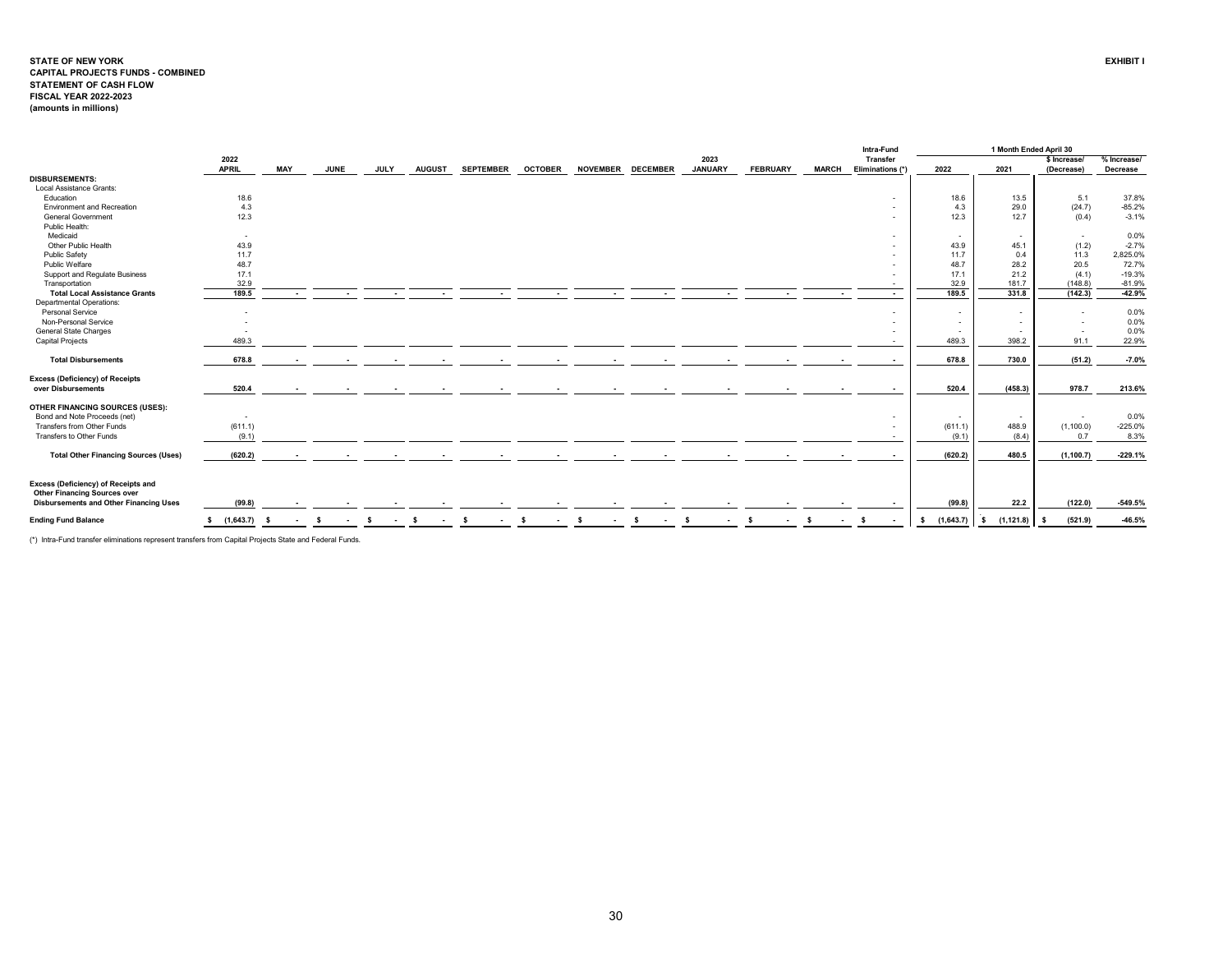#### <span id="page-31-0"></span>**STATE OF NEW YORK EXHIBIT I CAPITAL PROJECTS FUNDS - STATE STATEMENT OF CASH FLOW FISCAL YEAR 2022-2023 (amounts in millions)**

|                                     |                                 |                          |             |                          |                          |                          |                          |                          |                          |                          |                          |              |                          |               | 1 Month Ended April 30     |                         |
|-------------------------------------|---------------------------------|--------------------------|-------------|--------------------------|--------------------------|--------------------------|--------------------------|--------------------------|--------------------------|--------------------------|--------------------------|--------------|--------------------------|---------------|----------------------------|-------------------------|
|                                     | 2022<br><b>APRIL</b>            | MAY                      | <b>JUNE</b> | <b>JULY</b>              |                          | AUGUST SEPTEMBER         | <b>OCTOBER</b>           |                          | NOVEMBER DECEMBER        | 2023<br><b>JANUARY</b>   | <b>FEBRUARY</b>          | <b>MARCH</b> | 2022                     | 2021          | \$ Increase/<br>(Decrease) | % Increase/<br>Decrease |
| <b>Beginning Fund Balance</b>       | (756.8)<br>s.                   |                          |             |                          |                          |                          |                          |                          |                          |                          |                          |              | $\bullet$<br>(756.8)     | (563.7)<br>s. | \$<br>(193.1)              | $-34.3%$                |
| <b>RECEIPTS:</b>                    |                                 |                          |             |                          |                          |                          |                          |                          |                          |                          |                          |              |                          |               |                            |                         |
| Taxes:                              |                                 |                          |             |                          |                          |                          |                          |                          |                          |                          |                          |              |                          |               |                            |                         |
| Consumption/Use Taxes               |                                 |                          |             |                          |                          |                          |                          |                          |                          |                          |                          |              |                          |               |                            |                         |
| Auto Rental                         | 9.4                             |                          |             |                          |                          |                          |                          |                          |                          |                          |                          |              | 9.4                      | 2.1           | 7.3                        | 347.6%                  |
| Motor Fuel                          | 21.5                            |                          |             |                          |                          |                          |                          |                          |                          |                          |                          |              | 21.5                     | 26.9          | (5.4)                      | $-20.1%$                |
| <b>Highway Use</b>                  | 11.9                            |                          |             |                          |                          |                          |                          |                          |                          |                          |                          |              | 11.9                     | 14.5          | (2.6)                      | $-17.9%$                |
| <b>Total Consumption/Use Taxes</b>  | 42.8                            | $\blacksquare$           |             |                          | $\overline{\phantom{a}}$ | $\blacksquare$           | $\overline{\phantom{a}}$ | $\blacksquare$           | $\blacksquare$           | $\blacksquare$           | $\overline{\phantom{a}}$ | $\sim$       | 42.8                     | 43.5          | (0.7)                      | $-1.6%$                 |
| <b>Business Taxes</b>               |                                 |                          |             |                          |                          |                          |                          |                          |                          |                          |                          |              |                          |               |                            |                         |
| <b>Corporation Franchise</b>        |                                 |                          |             |                          |                          |                          |                          |                          |                          |                          |                          |              | $\overline{\phantom{a}}$ | $\sim$        | $\sim$                     | 0.0%                    |
|                                     | $\overline{\phantom{a}}$<br>1.6 |                          |             |                          |                          |                          |                          |                          |                          |                          |                          |              |                          | 3.1           |                            |                         |
| <b>Corporation and Utilities</b>    |                                 |                          |             |                          |                          |                          |                          |                          |                          |                          |                          |              | 1.6                      |               | (1.5)                      | $-48.4%$                |
| Petroleum Business                  | 47.5                            |                          |             |                          |                          |                          |                          |                          |                          |                          |                          |              | 47.5                     | 38.2          | 9.3                        | 24.3%                   |
| <b>Total Business Taxes</b>         | 49.1                            |                          |             |                          |                          |                          | $\blacksquare$           | $\blacksquare$           | $\blacksquare$           | $\blacksquare$           |                          |              | 49.1                     | 41.3          | 7.8                        | 18.9%                   |
| Other Taxes                         |                                 |                          |             |                          |                          |                          |                          |                          |                          |                          |                          |              |                          |               |                            |                         |
| Real Estate Transfer                | $\overline{\phantom{a}}$        |                          |             |                          |                          |                          |                          |                          |                          |                          |                          |              | $\overline{\phantom{a}}$ | $\sim$        | $\sim$                     | 0.0%                    |
| <b>Total Other Taxes</b>            | $\blacksquare$                  |                          |             |                          |                          |                          |                          |                          | $\overline{\phantom{a}}$ |                          |                          |              | $\sim$                   | $\sim$        | $\overline{\phantom{a}}$   | 0.0%                    |
| <b>Total Taxes</b>                  | 91.9                            | $\overline{\phantom{a}}$ |             | $\overline{\phantom{a}}$ |                          | $\overline{\phantom{a}}$ |                          | $\overline{\phantom{a}}$ | $\overline{\phantom{a}}$ | $\overline{\phantom{a}}$ |                          |              | 91.9                     | 84.8          | 7.1                        | 8.4%                    |
| <b>Miscellaneous Receipts:</b>      |                                 |                          |             |                          |                          |                          |                          |                          |                          |                          |                          |              |                          |               |                            |                         |
| Abandoned Property:                 |                                 |                          |             |                          |                          |                          |                          |                          |                          |                          |                          |              |                          |               |                            |                         |
| <b>Bottle Bill</b>                  |                                 |                          |             |                          |                          |                          |                          |                          |                          |                          |                          |              | $\overline{\phantom{a}}$ | $\sim$        | $\sim$                     | 0.0%                    |
| Assessments:                        |                                 |                          |             |                          |                          |                          |                          |                          |                          |                          |                          |              |                          |               |                            |                         |
| <b>Business</b>                     | 7.1                             |                          |             |                          |                          |                          |                          |                          |                          |                          |                          |              | 7.1                      | 10.0          | (2.9)                      | $-29.0%$                |
| Fees, Licenses and Permits:         |                                 |                          |             |                          |                          |                          |                          |                          |                          |                          |                          |              |                          |               |                            |                         |
| Business/Professional               | 3.3                             |                          |             |                          |                          |                          |                          |                          |                          |                          |                          |              | 3.3                      | 1.3           | 2.0                        | 153.8%                  |
| Civil                               | $\sim$                          |                          |             |                          |                          |                          |                          |                          |                          |                          |                          |              | $\sim$                   | $\sim$        | $\sim$                     | 0.0%                    |
| Motor Vehicle                       | 60.0                            |                          |             |                          |                          |                          |                          |                          |                          |                          |                          |              | 60.0                     | 79.2          | (19.2)                     | $-24.2%$                |
| Recreational/Consumer               | 1.4                             |                          |             |                          |                          |                          |                          |                          |                          |                          |                          |              | 1.4                      | 1.5           | (0.1)                      | $-6.7%$                 |
| Fines, Penalties and Forfeitures    | 1.8                             |                          |             |                          |                          |                          |                          |                          |                          |                          |                          |              |                          | 2.5           |                            | $-28.0%$                |
|                                     |                                 |                          |             |                          |                          |                          |                          |                          |                          |                          |                          |              | 1.8                      |               | (0.7)                      |                         |
| <b>Interest Earnings</b>            | 0.1                             |                          |             |                          |                          |                          |                          |                          |                          |                          |                          |              | 0.1                      | $\sim$        | 0.1                        | 100.0%                  |
| Receipts from Municipalities        | $\sim$                          |                          |             |                          |                          |                          |                          |                          |                          |                          |                          |              | $\overline{\phantom{a}}$ | $\sim$        | $\blacksquare$             | 0.0%                    |
| Receipts from Public Authorities:   |                                 |                          |             |                          |                          |                          |                          |                          |                          |                          |                          |              |                          |               |                            |                         |
| <b>Bond Proceeds</b>                | 882.7                           |                          |             |                          |                          |                          |                          |                          |                          |                          |                          |              | 882.7                    | 78.4          | 804.3                      | 1,025.9%                |
| <b>Issuance Fees</b>                | $\overline{\phantom{a}}$        |                          |             |                          |                          |                          |                          |                          |                          |                          |                          |              | $\tilde{\phantom{a}}$    | $\sim$        | $\sim$                     | 0.0%                    |
| Non Bond Related                    | 0.4                             |                          |             |                          |                          |                          |                          |                          |                          |                          |                          |              | 0.4                      | 0.5           | (0.1)                      | $-20.0%$                |
| Rentals                             | 2.6                             |                          |             |                          |                          |                          |                          |                          |                          |                          |                          |              | 2.6                      | 3.3           | (0.7)                      | $-21.2%$                |
| Revenues of State Departments:      |                                 |                          |             |                          |                          |                          |                          |                          |                          |                          |                          |              |                          |               |                            |                         |
| <b>Administrative Recoveries</b>    |                                 |                          |             |                          |                          |                          |                          |                          |                          |                          |                          |              |                          | $\sim$        | $\sim$                     | 0.0%                    |
| Gifts, Grants and Donations         | $\overline{\phantom{a}}$        |                          |             |                          |                          |                          |                          |                          |                          |                          |                          |              | $\tilde{\phantom{a}}$    | 1.8           | (1.8)                      | $-100.0%$               |
| <b>Indirect Cost Recoveries</b>     | 5.7                             |                          |             |                          |                          |                          |                          |                          |                          |                          |                          |              | 5.7                      | $\sim$        | 5.7                        | 100.0%                  |
| Rebates                             | $\sim$                          |                          |             |                          |                          |                          |                          |                          |                          |                          |                          |              | $\overline{\phantom{a}}$ | $\sim$        | $\blacksquare$             | 0.0%                    |
| <b>Restitution and Settlements</b>  | 0.5                             |                          |             |                          |                          |                          |                          |                          |                          |                          |                          |              | 0.5                      | 0.3           | 0.2                        | 66.7%                   |
| All Other                           | 7.3                             |                          |             |                          |                          |                          |                          |                          |                          |                          |                          |              | 7.3                      | 2.4           | 4.9                        | 204.2%                  |
| Sales                               |                                 |                          |             |                          |                          |                          |                          |                          |                          |                          |                          |              | $\overline{\phantom{a}}$ | 0.1           | (0.1)                      | $-100.0%$               |
| <b>Total Miscellaneous Receipts</b> | 972.9                           |                          |             |                          |                          |                          |                          |                          |                          |                          |                          |              | 972.9                    | 181.3         | 791.6                      | 436.6%                  |
| <b>Federal Receipts</b>             |                                 |                          |             |                          |                          |                          |                          |                          |                          |                          |                          |              | $\sim$                   | $\sim$        | $\overline{\phantom{a}}$   | 0.0%                    |
|                                     |                                 |                          |             |                          |                          |                          |                          |                          |                          |                          |                          |              |                          |               |                            |                         |
| <b>Total Receipts</b>               | 1,064.8                         |                          |             |                          |                          |                          |                          |                          |                          |                          |                          |              | 1,064.8                  | 266.1         | 798.7                      | 300.2%                  |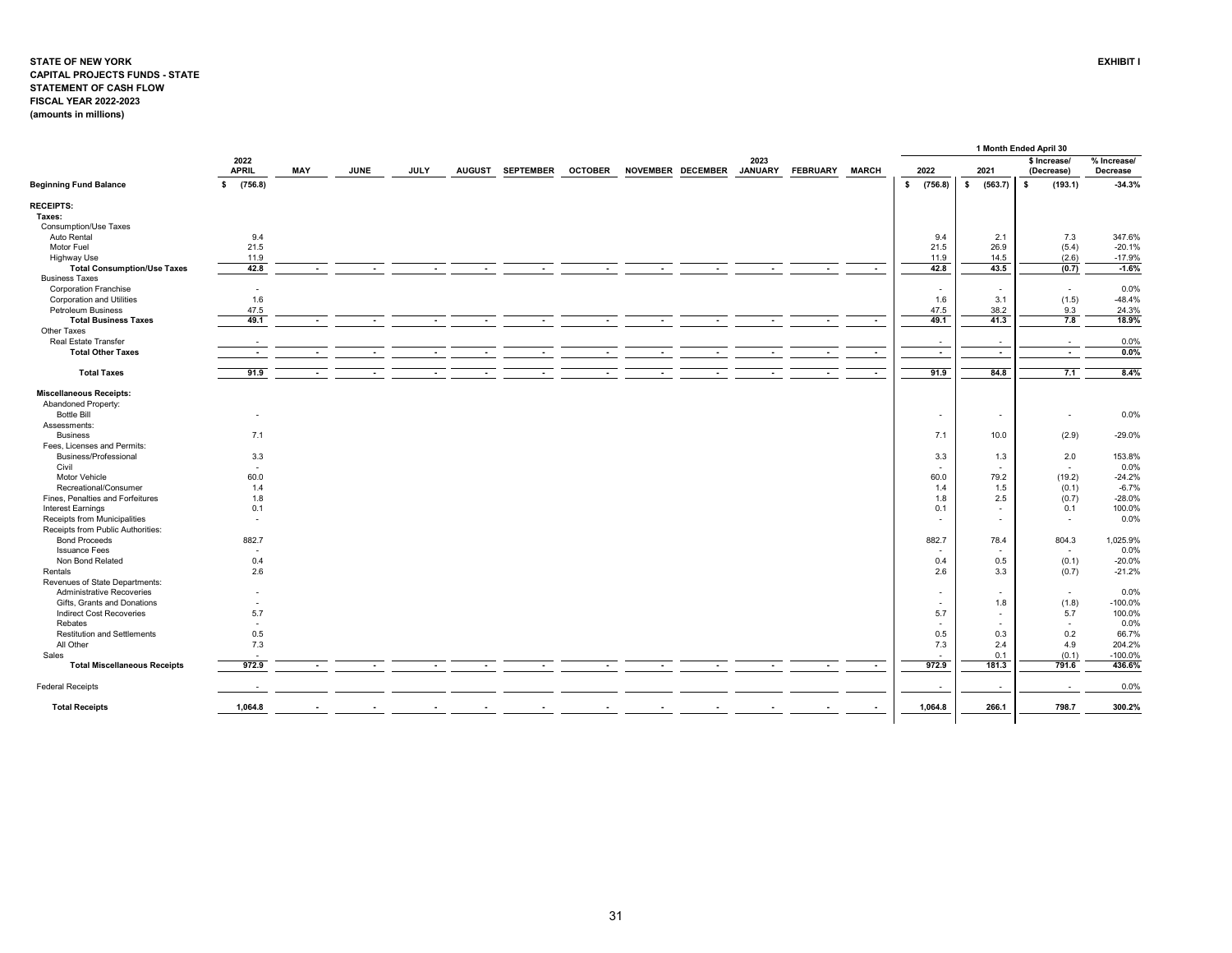#### **STATE OF NEW YORK EXHIBIT I CAPITAL PROJECTS FUNDS - STATE STATEMENT OF CASH FLOW FISCAL YEAR 2022-2023 (amounts in millions)**

|                                                                            |                      |      |             |             |               |                  |                |    |                   |                        |                 |              |                          |               | 1 Month Ended April 30     |                         |
|----------------------------------------------------------------------------|----------------------|------|-------------|-------------|---------------|------------------|----------------|----|-------------------|------------------------|-----------------|--------------|--------------------------|---------------|----------------------------|-------------------------|
|                                                                            | 2022<br><b>APRIL</b> | MAY  | <b>JUNE</b> | <b>JULY</b> | <b>AUGUST</b> | <b>SEPTEMBER</b> | <b>OCTOBER</b> |    | NOVEMBER DECEMBER | 2023<br><b>JANUARY</b> | <b>FEBRUARY</b> | <b>MARCH</b> | 2022                     | 2021          | \$ Increase/<br>(Decrease) | % Increase/<br>Decrease |
| <b>DISBURSEMENTS:</b>                                                      |                      |      |             |             |               |                  |                |    |                   |                        |                 |              |                          |               |                            |                         |
| Local Assistance Grants:                                                   |                      |      |             |             |               |                  |                |    |                   |                        |                 |              |                          |               |                            |                         |
| Education                                                                  | 18.6                 |      |             |             |               |                  |                |    |                   |                        |                 |              | 18.6                     | 13.5          | 5.1                        | 37.8%                   |
| <b>Environment and Recreation</b>                                          | 4.3                  |      |             |             |               |                  |                |    |                   |                        |                 |              | 4.3                      | 29.0          | (24.7)                     | $-85.2%$                |
| <b>General Government</b>                                                  | 12.3                 |      |             |             |               |                  |                |    |                   |                        |                 |              | 12.3                     | 12.7          | (0.4)                      | $-3.1%$                 |
| Public Health:                                                             |                      |      |             |             |               |                  |                |    |                   |                        |                 |              |                          |               |                            |                         |
| Medicaid                                                                   | $\sim$               |      |             |             |               |                  |                |    |                   |                        |                 |              | $\overline{\phantom{a}}$ | $\sim$        | $\overline{\phantom{a}}$   | 0.0%                    |
| Other Public Health                                                        | 43.9                 |      |             |             |               |                  |                |    |                   |                        |                 |              | 43.9                     | 45.1          | (1.2)                      | $-2.7%$                 |
| <b>Public Safety</b>                                                       | 0.1                  |      |             |             |               |                  |                |    |                   |                        |                 |              | 0.1                      | 0.4           | (0.3)                      | $-75.0%$                |
| Public Welfare                                                             | 48.7                 |      |             |             |               |                  |                |    |                   |                        |                 |              | 48.7                     | 28.2          | 20.5                       | 72.7%                   |
| Support and Regulate Business                                              | 17.1                 |      |             |             |               |                  |                |    |                   |                        |                 |              | 17.1                     | 21.2          | (4.1)                      | $-19.3%$                |
| Transportation                                                             | 4.1                  |      |             |             |               |                  |                |    |                   |                        |                 |              | 4.1                      | 175.8         | (171.7)                    | $-97.7%$                |
| <b>Total Local Assistance Grants</b>                                       | 149.1                |      |             |             |               |                  |                |    |                   |                        |                 |              | 149.1                    | 325.9         | (176.8)                    | $-54.2%$                |
| <b>Departmental Operations:</b>                                            |                      |      |             |             |               |                  |                |    |                   |                        |                 |              |                          |               |                            |                         |
| <b>Personal Service</b>                                                    |                      |      |             |             |               |                  |                |    |                   |                        |                 |              | $\overline{\phantom{a}}$ | $\sim$        |                            | 0.0%                    |
| Non-Personal Service                                                       |                      |      |             |             |               |                  |                |    |                   |                        |                 |              | $\overline{\phantom{a}}$ | $\sim$        |                            | 0.0%                    |
| General State Charges                                                      |                      |      |             |             |               |                  |                |    |                   |                        |                 |              | $\overline{\phantom{a}}$ |               |                            | 0.0%                    |
| <b>Capital Projects</b>                                                    | 374.4                |      |             |             |               |                  |                |    |                   |                        |                 |              | 374.4                    | 351.1         | 23.3                       | 6.6%                    |
| <b>Total Disbursements</b>                                                 | 523.5                |      |             |             |               |                  |                |    |                   |                        |                 |              | 523.5                    | 677.0         | (153.5)                    | $-22.7%$                |
| <b>Excess (Deficiency) of Receipts</b>                                     |                      |      |             |             |               |                  |                |    |                   |                        |                 |              |                          |               |                            |                         |
| over Disbursements                                                         | 541.3                |      |             |             |               |                  |                |    |                   |                        |                 |              | 541.3                    | (410.9)       | 952.2                      | 231.7%                  |
| OTHER FINANCING SOURCES (USES):                                            |                      |      |             |             |               |                  |                |    |                   |                        |                 |              |                          |               |                            |                         |
| Bond and Note Proceeds (net)                                               | $\sim$               |      |             |             |               |                  |                |    |                   |                        |                 |              | $\overline{\phantom{a}}$ | $\sim$        | $\sim$                     | 0.0%                    |
| Transfers from Other Funds                                                 | (611.1)              |      |             |             |               |                  |                |    |                   |                        |                 |              | (611.1)                  | 488.9         | (1,100.0)                  | $-225.0%$               |
| Transfers to Other Funds                                                   | (9.1)                |      |             |             |               |                  |                |    |                   |                        |                 |              | (9.1)                    | (8.4)         | 0.7                        | 8.3%                    |
| <b>Total Other Financing Sources (Uses)</b>                                | (620.2)              |      |             |             |               |                  |                |    |                   |                        |                 |              | (620.2)                  | 480.5         | (1, 100.7)                 | $-229.1%$               |
|                                                                            |                      |      |             |             |               |                  |                |    |                   |                        |                 |              |                          |               |                            |                         |
| Excess (Deficiency) of Receipts and<br><b>Other Financing Sources over</b> |                      |      |             |             |               |                  |                |    |                   |                        |                 |              |                          |               |                            |                         |
| Disbursements and Other Financing Uses                                     | (78.9)               |      |             |             |               |                  |                |    |                   |                        |                 |              | (78.9)                   | 69.6          | (148.5)                    | $-213.4%$               |
| <b>Ending Fund Balance</b>                                                 | (835.7)<br>s.        | - \$ | s.          | - \$        | -S            |                  |                | -S |                   |                        |                 | -S           | (835.7)<br>\$            | (494.1)<br>s. | (341.6)<br>-S              | $-69.1%$                |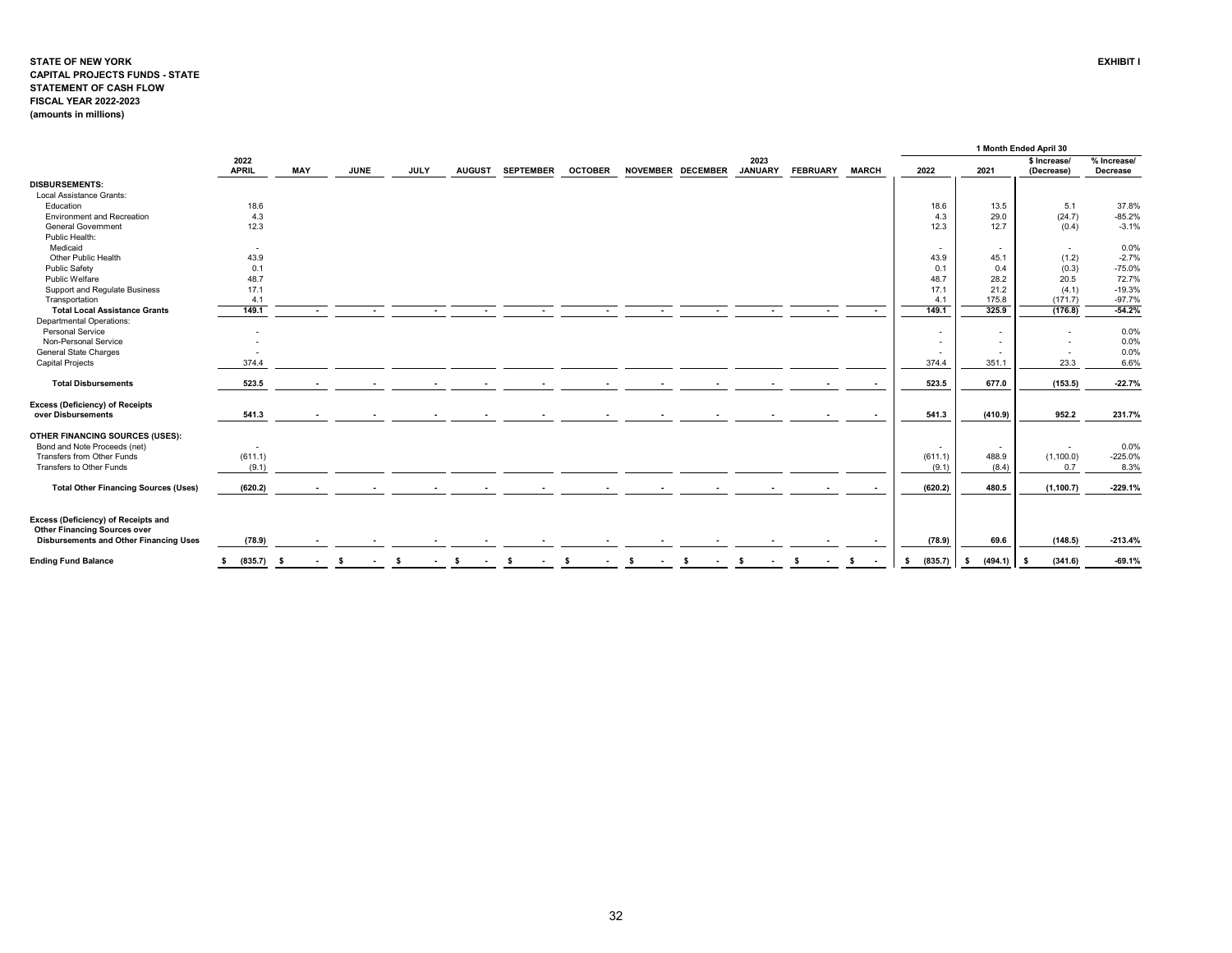#### <span id="page-33-0"></span>**STATE OF NEW YORK EXHIBIT I CAPITAL PROJECTS FUNDS - FEDERAL STATEMENT OF CASH FLOW FISCAL YEAR 2022-2023 (amounts in millions)**

|                                                                |                          |            |             |             |               |                  |                |    |                   |                        |                 |              |                          | 1 Month Ended April 30   |                                    |                      |
|----------------------------------------------------------------|--------------------------|------------|-------------|-------------|---------------|------------------|----------------|----|-------------------|------------------------|-----------------|--------------|--------------------------|--------------------------|------------------------------------|----------------------|
|                                                                | 2022<br><b>APRIL</b>     |            |             |             |               |                  |                |    |                   | 2023<br><b>JANUARY</b> |                 |              |                          |                          | \$ Increase/                       | % Increase/          |
| <b>Beginning Fund Balance</b>                                  | $\mathbf{s}$<br>(787.1)  | <b>MAY</b> | <b>JUNE</b> | <b>JULY</b> | <b>AUGUST</b> | <b>SEPTEMBER</b> | <b>OCTOBER</b> |    | NOVEMBER DECEMBER |                        | <b>FEBRUARY</b> | <b>MARCH</b> | 2022<br>\$ (787.1)       | 2021<br>s.<br>(580.3)    | (Decrease)<br>(206.8)<br>s         | Decrease<br>$-35.6%$ |
|                                                                |                          |            |             |             |               |                  |                |    |                   |                        |                 |              |                          |                          |                                    |                      |
| <b>RECEIPTS:</b>                                               |                          |            |             |             |               |                  |                |    |                   |                        |                 |              |                          |                          |                                    |                      |
| Miscellaneous Receipts:<br>Abandoned Property:                 |                          |            |             |             |               |                  |                |    |                   |                        |                 |              |                          |                          |                                    |                      |
| <b>Bottle Bill</b>                                             |                          |            |             |             |               |                  |                |    |                   |                        |                 |              |                          |                          |                                    | 0.0%                 |
| Assessments:                                                   |                          |            |             |             |               |                  |                |    |                   |                        |                 |              |                          |                          |                                    |                      |
| <b>Business</b>                                                |                          |            |             |             |               |                  |                |    |                   |                        |                 |              |                          |                          |                                    | 0.0%                 |
| Fees, Licenses and Permits:                                    |                          |            |             |             |               |                  |                |    |                   |                        |                 |              |                          |                          |                                    |                      |
| Business/Professional                                          |                          |            |             |             |               |                  |                |    |                   |                        |                 |              |                          |                          |                                    | 0.0%                 |
| Civil                                                          |                          |            |             |             |               |                  |                |    |                   |                        |                 |              |                          |                          |                                    | 0.0%                 |
| Motor Vehicle                                                  |                          |            |             |             |               |                  |                |    |                   |                        |                 |              |                          |                          |                                    | 0.0%                 |
| Recreational/Consumer<br>Fines, Penalties and Forfeitures      |                          |            |             |             |               |                  |                |    |                   |                        |                 |              |                          |                          |                                    | 0.0%<br>0.0%         |
| <b>Interest Earnings</b>                                       |                          |            |             |             |               |                  |                |    |                   |                        |                 |              |                          |                          |                                    | 0.0%                 |
| Receipts from Municipalities                                   |                          |            |             |             |               |                  |                |    |                   |                        |                 |              |                          |                          |                                    | 0.0%                 |
| Receipts from Public Authorities:                              |                          |            |             |             |               |                  |                |    |                   |                        |                 |              |                          |                          |                                    |                      |
| <b>Bond Proceeds</b>                                           |                          |            |             |             |               |                  |                |    |                   |                        |                 |              |                          |                          |                                    | 0.0%                 |
| <b>Issuance Fees</b>                                           |                          |            |             |             |               |                  |                |    |                   |                        |                 |              | $\sim$                   |                          |                                    | 0.0%                 |
| Non Bond Related                                               |                          |            |             |             |               |                  |                |    |                   |                        |                 |              |                          |                          |                                    | 0.0%                 |
| Rentals                                                        |                          |            |             |             |               |                  |                |    |                   |                        |                 |              |                          |                          |                                    | 0.0%                 |
| Revenues of State Departments:                                 |                          |            |             |             |               |                  |                |    |                   |                        |                 |              |                          |                          |                                    |                      |
| <b>Administrative Recoveries</b>                               |                          |            |             |             |               |                  |                |    |                   |                        |                 |              |                          |                          |                                    | 0.0%                 |
| Gifts, Grants and Donations                                    |                          |            |             |             |               |                  |                |    |                   |                        |                 |              |                          |                          |                                    | 0.0%                 |
| Indirect Cost Recoveries<br><b>Restitution and Settlements</b> |                          |            |             |             |               |                  |                |    |                   |                        |                 |              |                          |                          |                                    | 0.0%<br>0.0%         |
| All Other                                                      |                          |            |             |             |               |                  |                |    |                   |                        |                 |              |                          |                          |                                    | 0.0%                 |
| Sales                                                          |                          |            |             |             |               |                  |                |    |                   |                        |                 |              | $\sim$                   | $\sim$                   |                                    | 0.0%                 |
| <b>Total Miscellaneous Receipts</b>                            | $\overline{\phantom{a}}$ |            |             |             |               |                  |                |    |                   |                        |                 | $\sim$       | $\sim$                   | $\overline{\phantom{a}}$ | $\sim$                             | $0.0\%$              |
|                                                                |                          |            |             |             |               |                  |                |    |                   |                        |                 |              |                          |                          |                                    |                      |
| <b>Federal Receipts</b>                                        | 134.4                    |            |             |             |               |                  |                |    |                   |                        |                 |              | 134.4                    | 5.6                      | 128.8                              | 2,300.0%             |
| <b>Total Receipts</b>                                          | 134.4                    |            |             |             |               |                  |                |    |                   |                        |                 |              | 134.4                    | 5.6                      | 128.8                              | 2,300.0%             |
| <b>DISBURSEMENTS:</b>                                          |                          |            |             |             |               |                  |                |    |                   |                        |                 |              |                          |                          |                                    |                      |
| Local Assistance Grants:                                       |                          |            |             |             |               |                  |                |    |                   |                        |                 |              |                          |                          |                                    |                      |
| Education                                                      |                          |            |             |             |               |                  |                |    |                   |                        |                 |              |                          |                          |                                    | 0.0%                 |
| <b>Environment and Recreation</b>                              |                          |            |             |             |               |                  |                |    |                   |                        |                 |              | $\sim$                   |                          |                                    | 0.0%                 |
| <b>General Government</b><br>Public Health:                    |                          |            |             |             |               |                  |                |    |                   |                        |                 |              |                          |                          |                                    | 0.0%                 |
| Medicaid                                                       |                          |            |             |             |               |                  |                |    |                   |                        |                 |              | $\sim$                   |                          | $\overline{\phantom{a}}$           | 0.0%                 |
| Other Public Health                                            |                          |            |             |             |               |                  |                |    |                   |                        |                 |              |                          |                          | $\sim$                             | 0.0%                 |
| <b>Public Safety</b>                                           | 11.6                     |            |             |             |               |                  |                |    |                   |                        |                 |              | 11.6                     |                          | 11.6                               | 100.0%               |
| Public Welfare                                                 |                          |            |             |             |               |                  |                |    |                   |                        |                 |              | $\overline{\phantom{a}}$ |                          | $\overline{\phantom{a}}$           | 0.0%                 |
| Support and Regulate Business                                  |                          |            |             |             |               |                  |                |    |                   |                        |                 |              | $\sim$                   |                          | $\sim$                             | 0.0%                 |
| Transportation                                                 | 28.8                     |            |             |             |               |                  |                |    |                   |                        |                 |              | 28.8                     | 5.9                      | 22.9                               | 388.1%               |
| <b>Total Local Assistance Grants</b>                           | 40.4                     |            |             |             |               |                  |                |    |                   |                        |                 |              | 40.4                     | 5.9                      | 34.5                               | 584.7%               |
| <b>Departmental Operations:</b>                                |                          |            |             |             |               |                  |                |    |                   |                        |                 |              |                          |                          |                                    |                      |
| <b>Personal Service</b>                                        |                          |            |             |             |               |                  |                |    |                   |                        |                 |              |                          |                          | $\overline{\phantom{a}}$           | 0.0%                 |
| Non-Personal Service<br><b>General State Charges</b>           |                          |            |             |             |               |                  |                |    |                   |                        |                 |              | $\sim$                   |                          | $\sim$<br>$\overline{\phantom{a}}$ | 0.0%<br>0.0%         |
| <b>Capital Projects</b>                                        | 114.9                    |            |             |             |               |                  |                |    |                   |                        |                 |              | 114.9                    | 47.1                     | 67.8                               | 143.9%               |
|                                                                |                          |            |             |             |               |                  |                |    |                   |                        |                 |              |                          |                          |                                    |                      |
| <b>Total Disbursements</b>                                     | 155.3                    |            |             |             |               |                  |                |    |                   |                        |                 |              | 155.3                    | 53.0                     | 102.3                              | 193.0%               |
| <b>Excess (Deficiency) of Receipts</b>                         |                          |            |             |             |               |                  |                |    |                   |                        |                 |              |                          |                          |                                    |                      |
| over Disbursements                                             | (20.9)                   |            |             |             |               |                  |                |    |                   |                        |                 |              | (20.9)                   | (47.4)                   | 26.5                               | 55.9%                |
| OTHER FINANCING SOURCES (USES):                                |                          |            |             |             |               |                  |                |    |                   |                        |                 |              |                          |                          |                                    |                      |
| Transfers from Other Funds                                     |                          |            |             |             |               |                  |                |    |                   |                        |                 |              |                          |                          | $\overline{\phantom{a}}$           | 0.0%                 |
| Transfers to Other Funds                                       |                          |            |             |             |               |                  |                |    |                   |                        |                 |              | $\sim$                   | $\sim$                   | $\sim$                             | 0.0%                 |
|                                                                |                          |            |             |             |               |                  |                |    |                   |                        |                 |              |                          |                          |                                    |                      |
| <b>Total Other Financing Sources (Uses)</b>                    |                          |            |             |             |               |                  |                |    |                   |                        |                 |              | $\overline{\phantom{a}}$ | $\overline{\phantom{a}}$ |                                    | 0.0%                 |
| Excess (Deficiency) of Receipts and                            |                          |            |             |             |               |                  |                |    |                   |                        |                 |              |                          |                          |                                    |                      |
| <b>Other Financing Sources over</b>                            |                          |            |             |             |               |                  |                |    |                   |                        |                 |              |                          |                          |                                    |                      |
| Disbursements and Other Financing Uses                         | (20.9)                   |            |             |             |               |                  |                |    |                   |                        |                 |              | (20.9)                   | (47.4)                   | 26.5                               | 55.9%                |
|                                                                |                          |            |             |             |               |                  |                |    |                   |                        |                 |              |                          |                          |                                    |                      |
| <b>Ending Fund Balance</b>                                     | (808.0)<br>\$            | - \$       | -S          | -S          | -S            | - \$             | -S             | S. | s.                | -S                     | -\$             | \$           | (808.0)<br>s.            | (627.7)<br>\$            | (180.3)<br>-S                      | $-28.7%$             |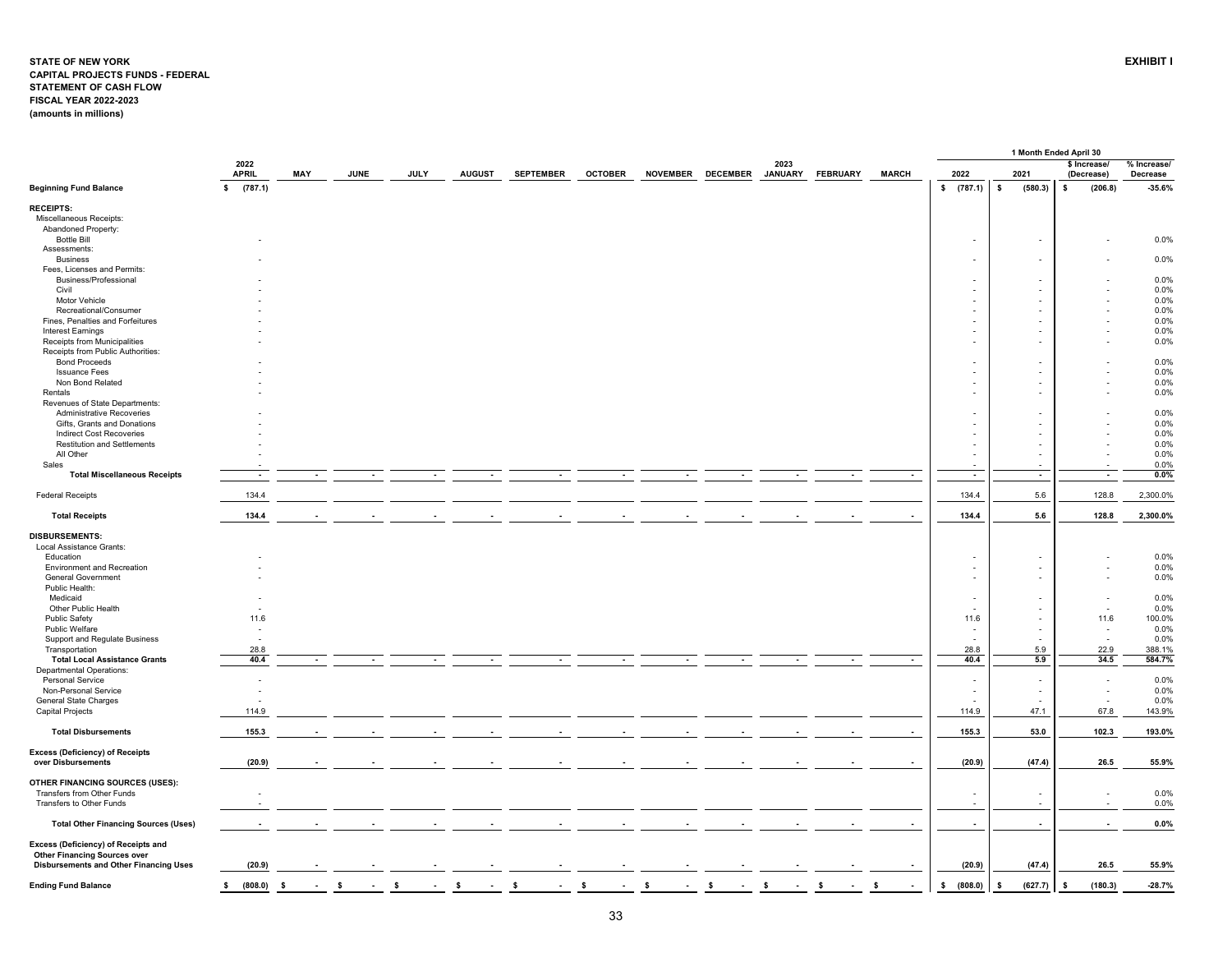## <span id="page-34-0"></span>**STATE OF NEW YORKENTERPRISE FUNDS STATEMENT OF CASH FLOW FISCAL YEAR 2022-2023 (amounts in millions)**

|                                                                            |                      |                |             |             |               |                                     |    |      |    |                        |                 |              |             |                          | 1 Month Ended April 30     |                         |
|----------------------------------------------------------------------------|----------------------|----------------|-------------|-------------|---------------|-------------------------------------|----|------|----|------------------------|-----------------|--------------|-------------|--------------------------|----------------------------|-------------------------|
|                                                                            | 2022<br><b>APRIL</b> | <b>MAY</b>     | <b>JUNE</b> | <b>JULY</b> | <b>AUGUST</b> | SEPTEMBER OCTOBER NOVEMBER DECEMBER |    |      |    | 2023<br><b>JANUARY</b> | <b>FEBRUARY</b> | <b>MARCH</b> | 2022        | 2021                     | \$ Increase/<br>(Decrease) | % Increase/<br>Decrease |
| <b>Beginning Fund Balance</b>                                              | \$357.7              |                |             |             |               |                                     |    |      |    |                        |                 |              | 357.7<br>s. | 328.0<br>s.              | 29.7<br>s.                 | 9.1%                    |
| <b>RECEIPTS:</b>                                                           |                      |                |             |             |               |                                     |    |      |    |                        |                 |              |             |                          |                            |                         |
| Miscellaneous Receipts                                                     | 191.2                |                |             |             |               |                                     |    |      |    |                        |                 |              | 191.2       | 261.8                    | (70.6)                     | $-27.0%$                |
| <b>Federal Receipts</b>                                                    | 14.2                 |                |             |             |               |                                     |    |      |    |                        |                 |              | 14.2        | 4,691.4                  | (4,677.2)                  | $-99.7%$                |
| Unemployment Taxes                                                         | 162.8                |                |             |             |               |                                     |    |      |    |                        |                 |              | 162.8       | 218.5                    | (55.7)                     | $-25.5%$                |
| <b>Total Receipts</b>                                                      | 368.2                | $\sim$         | $\sim$      |             |               |                                     |    |      |    |                        |                 |              | 368.2       | 5,171.7                  | (4,803.5)                  | $-92.9%$                |
| <b>DISBURSEMENTS:</b>                                                      |                      |                |             |             |               |                                     |    |      |    |                        |                 |              |             |                          |                            |                         |
| <b>Departmental Operations:</b>                                            |                      |                |             |             |               |                                     |    |      |    |                        |                 |              |             |                          |                            |                         |
| Personal Service                                                           | 134.4                |                |             |             |               |                                     |    |      |    |                        |                 |              | 134.4       | 128.3                    | 6.1                        | 4.8%                    |
| Non-Personal Service                                                       | 26.3                 |                |             |             |               |                                     |    |      |    |                        |                 |              | 26.3        | 22.1                     | 4.2                        | 19.0%                   |
| <b>General State Charges</b>                                               | 59.0                 |                |             |             |               |                                     |    |      |    |                        |                 |              | 59.0        | 54.3                     | 4.7                        | 8.7%                    |
| Unemployment Benefits                                                      | 175.9                |                |             |             |               |                                     |    |      |    |                        |                 |              | 175.9       | 4,967.1                  | (4,791.2)                  | $-96.5%$                |
| <b>Total Disbursements</b>                                                 | 395.6                |                |             |             |               |                                     |    |      |    |                        |                 |              | 395.6       | 5,171.8                  | (4,776.2)                  | $-92.4%$                |
| <b>Excess (Deficiency) of Receipts</b><br>over Disbursements               | (27.4)               |                |             |             |               |                                     |    |      |    |                        |                 |              | (27.4)      | (0.1)                    | (27.3)                     | $-27,300.0%$            |
|                                                                            |                      |                |             |             |               |                                     |    |      |    |                        |                 |              |             |                          |                            |                         |
| <b>OTHER FINANCING SOURCES (USES):</b>                                     |                      |                |             |             |               |                                     |    |      |    |                        |                 |              |             |                          |                            |                         |
| Transfers from Other Funds                                                 | 1.0                  |                |             |             |               |                                     |    |      |    |                        |                 |              | 1.0         | 3.0                      | (2.0)                      | $-66.7%$                |
| Transfers to Other Funds                                                   |                      |                |             |             |               |                                     |    |      |    |                        |                 |              |             | $\overline{\phantom{a}}$ | $\sim$                     | 0.0%                    |
| <b>Total Other Financing Sources (Uses)</b>                                | 1.0                  | $\sim$         | $\sim$      |             |               |                                     |    |      |    |                        |                 | $\sim$       | 1.0         | 3.0                      | (2.0)                      | $-66.7%$                |
| Excess (Deficiency) of Receipts and<br><b>Other Financing Sources Over</b> |                      |                |             |             |               |                                     |    |      |    |                        |                 |              |             |                          |                            |                         |
| <b>Disbursements and Other Financing Uses</b>                              | (26.4)               |                |             |             |               |                                     |    |      |    |                        |                 |              | (26.4)      | 2.9                      | (29.3)                     | $-1,010.3%$             |
| <b>Ending Fund Balance</b>                                                 | \$331.3              | - \$<br>$\sim$ | -S          | S.          | -S            | -96                                 | -S | - \$ | s. |                        | s.              | s.<br>$\sim$ | 331.3<br>s. | 330.9                    | 0.4<br>-S                  | 0.1%                    |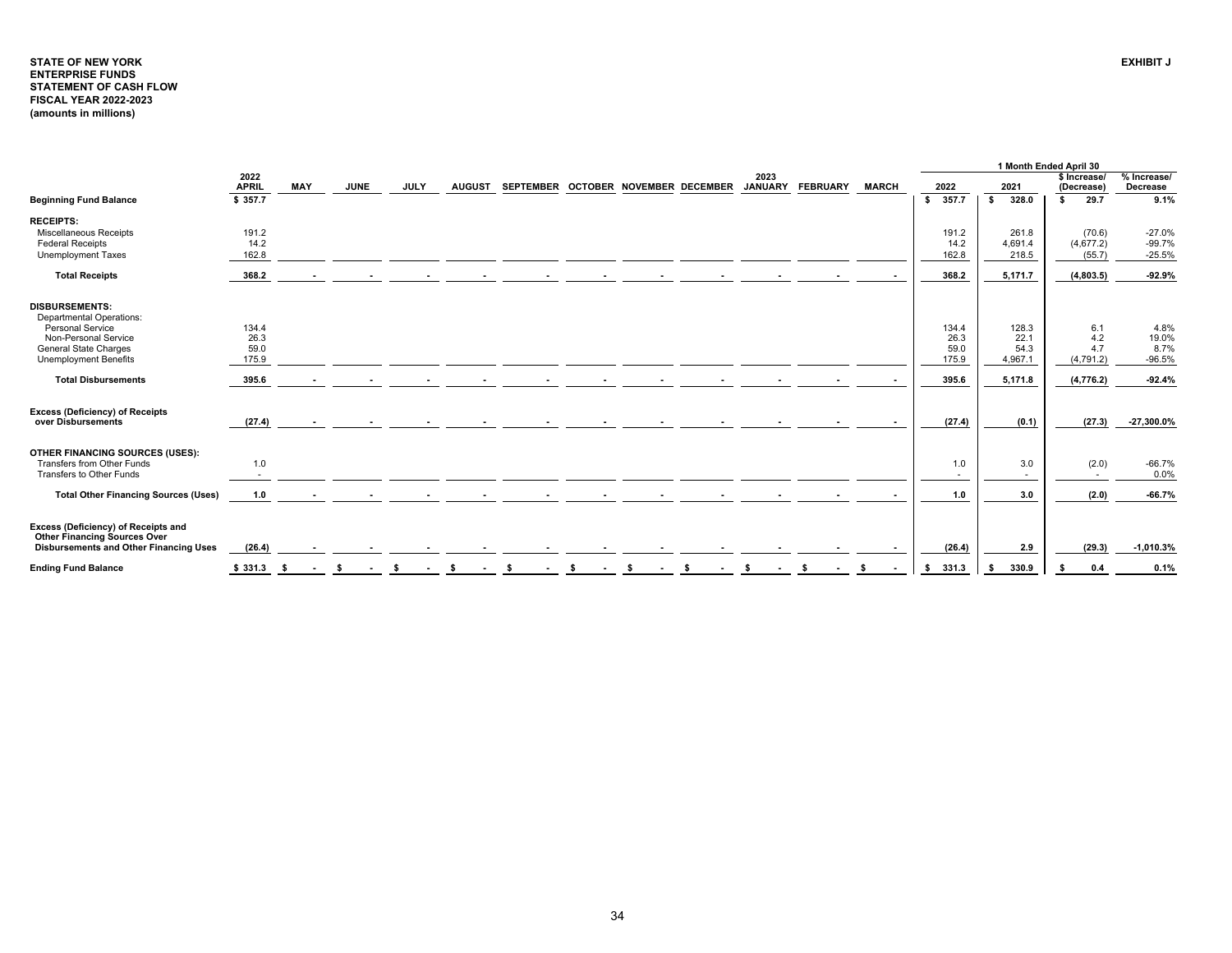# <span id="page-35-0"></span>**STATE OF NEW YORK INTERNAL SERVICE FUNDS STATEMENT OF CASH FLOW FISCAL YEAR 2022-2023 (amounts in millions)**

|                                                                                                                                      |                      |            |             |             |                          |               |                                     |        |  |                        |                 |              |                     | 1 Month Ended April 30 |                                        |                       |
|--------------------------------------------------------------------------------------------------------------------------------------|----------------------|------------|-------------|-------------|--------------------------|---------------|-------------------------------------|--------|--|------------------------|-----------------|--------------|---------------------|------------------------|----------------------------------------|-----------------------|
|                                                                                                                                      | 2022<br><b>APRIL</b> | <b>MAY</b> | <b>JUNE</b> | <b>JULY</b> |                          | <b>AUGUST</b> | SEPTEMBER OCTOBER NOVEMBER DECEMBER |        |  | 2023<br><b>JANUARY</b> | <b>FEBRUARY</b> | <b>MARCH</b> | 2022                | 2021                   | \$ Increase/ % Increase/<br>(Decrease) | Decrease              |
| <b>Beginning Fund Balance</b>                                                                                                        | \$(136.7)            |            |             |             |                          |               |                                     |        |  |                        |                 |              | \$(136.7)           | \$(363.5)              | \$226.8                                | 62.4%                 |
| <b>RECEIPTS:</b><br><b>Miscellaneous Receipts</b>                                                                                    | 31.8                 |            |             |             |                          |               |                                     |        |  |                        |                 |              | 31.8                | 55.2                   | (23.4)                                 | $-42.4%$              |
| <b>Total Receipts</b>                                                                                                                | 31.8                 |            |             |             | $\sim$                   | $\sim$        | <b>Section</b>                      | $\sim$ |  |                        |                 |              | 31.8                | 55.2                   | (23.4)                                 | $-42.4%$              |
| <b>DISBURSEMENTS:</b><br><b>Departmental Operations:</b><br>Personal Service<br>Non-Personal Service<br><b>General State Charges</b> | 10.4<br>33.8<br>3.3  |            |             |             |                          |               |                                     |        |  |                        |                 |              | 10.4<br>33.8<br>3.3 | 9.7<br>31.1<br>2.7     | 0.7<br>2.7<br>0.6                      | 7.2%<br>8.7%<br>22.2% |
| <b>Total Disbursements</b>                                                                                                           | 47.5                 |            |             |             |                          |               |                                     |        |  |                        |                 |              | 47.5                | 43.5                   | 4.0                                    | 9.2%                  |
| <b>Excess (Deficiency) of Receipts</b><br>over Disbursements                                                                         | (15.7)               |            |             |             |                          |               |                                     |        |  |                        |                 |              | (15.7)              | 11.7                   | (27.4)                                 | -234.2%               |
| OTHER FINANCING SOURCES (USES):<br>Transfers from Other Funds<br>Transfers to Other Funds                                            | 2.5<br>$\sim$        |            |             |             |                          |               |                                     |        |  |                        |                 |              | 2.5<br>$\sim$       | 2.5<br>(0.1)           | $\sim$<br>(0.1)                        | 0.0%<br>$-100.0%$     |
| <b>Total Other Financing Sources (Uses)</b>                                                                                          | 2.5                  |            |             |             | $\overline{\phantom{a}}$ |               |                                     |        |  |                        |                 |              | 2.5                 | 2.4                    | 0.1                                    | 4.2%                  |
| Excess (Deficiency) of Receipts and<br><b>Other Financing Sources Over</b><br>Disbursements and Other Financing Uses                 | (13.2)               |            |             |             |                          |               |                                     |        |  |                        |                 |              | (13.2)              | 14.1                   | (27.3)                                 | $-193.6%$             |
| <b>Ending Fund Balance</b>                                                                                                           | \$(149.9)            | - S        |             |             |                          |               |                                     |        |  |                        |                 |              | \$(149.9)           | (349.4)<br>- 56        | \$199.5                                | 57.1%                 |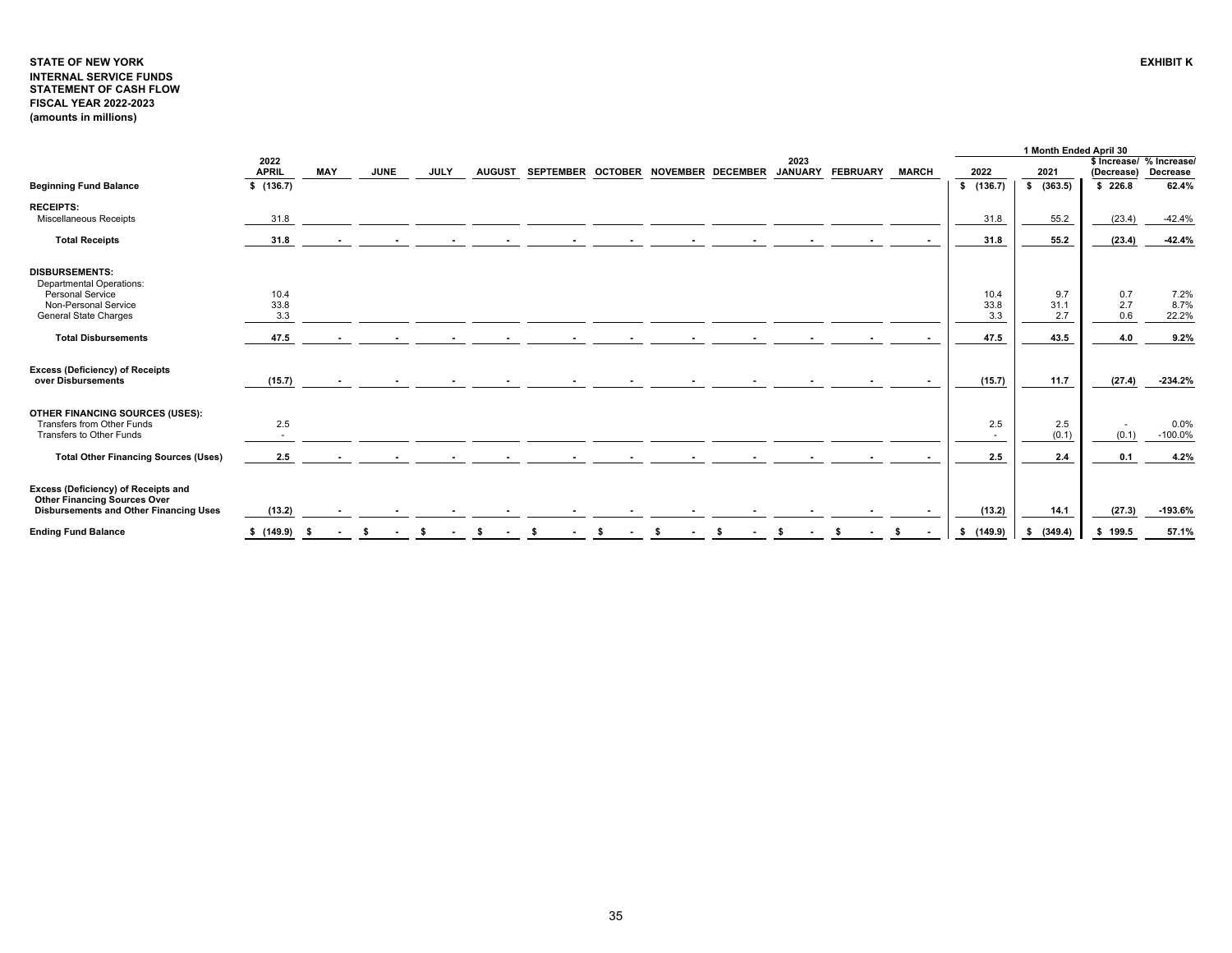## <span id="page-36-0"></span>**STATE OF NEW YORKTRUST FUNDS STATEMENT OF CASH FLOW FISCAL YEAR 2022-2023 (amounts in millions)**

|                                                                            |              |                                |             |             |               |                  |                |                 |                 |                |                 |              |           | 1 Month Ended April 30 |            |                         |
|----------------------------------------------------------------------------|--------------|--------------------------------|-------------|-------------|---------------|------------------|----------------|-----------------|-----------------|----------------|-----------------|--------------|-----------|------------------------|------------|-------------------------|
|                                                                            | 2022         |                                |             |             |               |                  |                |                 |                 | 2023           |                 |              |           |                        |            | \$ Increase/ % Increase |
|                                                                            | <b>APRIL</b> | <b>MAY</b>                     | <b>JUNE</b> | <b>JULY</b> | <b>AUGUST</b> | <b>SEPTEMBER</b> | <b>OCTOBER</b> | <b>NOVEMBER</b> | <b>DECEMBER</b> | <b>JANUARY</b> | <b>FEBRUARY</b> | <b>MARCH</b> | 2022      | 2021                   | (Decrease) | Decrease                |
| <b>Beginning Fund Balance</b>                                              | \$318.9      |                                |             |             |               |                  |                |                 |                 |                |                 |              | \$318.9   | \$<br>$\sim$ $\sim$    | \$318.9    | 100.0%                  |
| <b>RECEIPTS:</b>                                                           |              |                                |             |             |               |                  |                |                 |                 |                |                 |              |           |                        |            |                         |
| Miscellaneous Receipts                                                     | 11.4         |                                |             |             |               |                  |                |                 |                 |                |                 |              | 11.4      | 5.9                    | 5.5        | 93.2%                   |
| <b>Total Receipts</b>                                                      | 11.4         |                                |             |             |               |                  |                |                 |                 |                |                 |              | 11.4      | 5.9                    | 5.5        | 93.2%                   |
| <b>DISBURSEMENTS:</b>                                                      |              |                                |             |             |               |                  |                |                 |                 |                |                 |              |           |                        |            |                         |
| <b>Departmental Operations:</b>                                            |              |                                |             |             |               |                  |                |                 |                 |                |                 |              |           |                        |            |                         |
| <b>Personal Service</b>                                                    | 5.9          |                                |             |             |               |                  |                |                 |                 |                |                 |              | 5.9       | 5.9                    |            | 0.0%                    |
| Non-Personal Service                                                       | 0.6          |                                |             |             |               |                  |                |                 |                 |                |                 |              | 0.6       | 0.6                    |            | 0.0%                    |
| General State Charges                                                      | 3.7          |                                |             |             |               |                  |                |                 |                 |                |                 |              | 3.7       | 1.8                    | 1.9        | 105.6%                  |
| <b>Total Disbursements</b>                                                 | 10.2         |                                |             |             |               |                  |                |                 |                 |                |                 |              | 10.2      | 8.3                    | 1.9        | 22.9%                   |
| <b>Excess (Deficiency) of Receipts</b>                                     |              |                                |             |             |               |                  |                |                 |                 |                |                 |              |           |                        |            |                         |
| over Disbursements                                                         | 1.2          |                                |             |             |               |                  |                |                 |                 |                |                 |              | $1.2$     | (2.4)                  | 3.6        | 150.0%                  |
| OTHER FINANCING SOURCES (USES):                                            |              |                                |             |             |               |                  |                |                 |                 |                |                 |              |           |                        |            |                         |
| Transfers from Other Funds                                                 |              |                                |             |             |               |                  |                |                 |                 |                |                 |              | <b>м.</b> |                        |            | 0.0%                    |
| Transfers to Other Funds                                                   |              |                                |             |             |               |                  |                |                 |                 |                |                 |              |           |                        |            | 0.0%                    |
| <b>Total Other Financing Sources (Uses)</b>                                |              |                                |             |             |               |                  | $\sim$         |                 |                 |                |                 |              |           |                        |            | 0.0%                    |
| Excess (Deficiency) of Receipts and<br><b>Other Financing Sources Over</b> |              |                                |             |             |               |                  |                |                 |                 |                |                 |              |           |                        |            |                         |
| <b>Disbursements and Other Financing Uses</b>                              | $1.2$        |                                |             |             |               |                  |                |                 |                 |                |                 |              | $1.2$     | (2.4)                  | 3.6        | 150.0%                  |
| <b>Ending Fund Balance</b>                                                 | 320.1        | s.<br>$\overline{\phantom{a}}$ | s.          | - \$        |               | -\$              |                |                 |                 |                |                 |              | \$320.1   | (2.4)                  | 322.5      | 13,437.5%               |

**EXHIBIT L**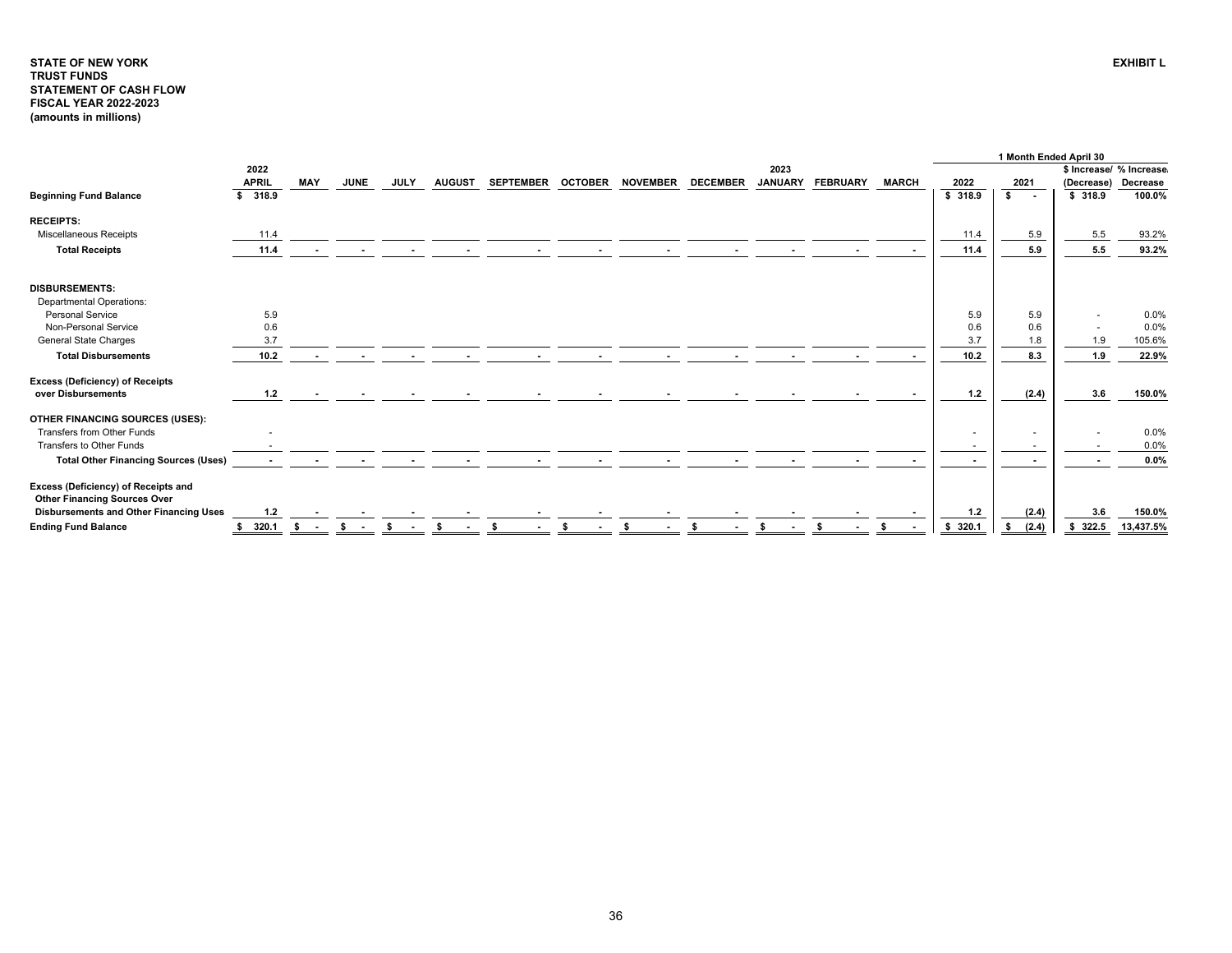#### <span id="page-37-0"></span>**STATE OF NEW YORK EXHIBIT MPRIVATE PURPOSE TRUST FUNDS STATEMENT OF CASH FLOW FISCAL YEAR 2022-2023 (amounts in millions)**

|                                                                            |              |            |    |             |             |               |                  |                |                 |                 |                |                 |              |                          | 1 Month Ended April 30 |            |                          |
|----------------------------------------------------------------------------|--------------|------------|----|-------------|-------------|---------------|------------------|----------------|-----------------|-----------------|----------------|-----------------|--------------|--------------------------|------------------------|------------|--------------------------|
|                                                                            | 2022         |            |    |             |             |               |                  |                |                 |                 | 2023           |                 |              |                          |                        |            | \$ Increase/ % Increase/ |
|                                                                            | <b>APRIL</b> | <b>MAY</b> |    | <b>JUNE</b> | <b>JULY</b> | <b>AUGUST</b> | <b>SEPTEMBER</b> | <b>OCTOBER</b> | <b>NOVEMBER</b> | <b>DECEMBER</b> | <b>JANUARY</b> | <b>FEBRUARY</b> | <b>MARCH</b> | 2022                     | 2021                   | (Decrease) | Decrease                 |
| <b>Beginning Fund Balance</b>                                              | \$45.9       |            |    |             |             |               |                  |                |                 |                 |                |                 |              | \$45.9                   | \$40.2                 | \$ 5.7     | 14.2%                    |
| <b>RECEIPTS:</b>                                                           |              |            |    |             |             |               |                  |                |                 |                 |                |                 |              |                          |                        |            |                          |
| Miscellaneous Receipts                                                     | 1.5          |            |    |             |             |               |                  |                |                 |                 |                |                 |              | 1.5                      | 0.1                    | 1.4        | 1,400.0%                 |
| <b>Total Receipts</b>                                                      | 1.5          |            |    |             |             |               |                  |                |                 |                 |                |                 |              | 1.5                      | 0.1                    | 1.4        | 1,400.0%                 |
| <b>DISBURSEMENTS:</b>                                                      |              |            |    |             |             |               |                  |                |                 |                 |                |                 |              |                          |                        |            |                          |
| <b>Departmental Operations:</b>                                            |              |            |    |             |             |               |                  |                |                 |                 |                |                 |              |                          |                        |            |                          |
| <b>Personal Service</b>                                                    |              |            |    |             |             |               |                  |                |                 |                 |                |                 |              | $\overline{\phantom{a}}$ | <b>м.</b>              |            | 0.0%                     |
| Non-Personal Service                                                       |              |            |    |             |             |               |                  |                |                 |                 |                |                 |              | $\overline{\phantom{a}}$ |                        |            | 0.0%                     |
| <b>General State Charges</b>                                               |              |            |    |             |             |               |                  |                |                 |                 |                |                 |              | $\overline{\phantom{a}}$ |                        |            | 0.0%                     |
| <b>Total Disbursements</b>                                                 |              |            |    |             |             |               |                  |                |                 |                 |                |                 |              |                          |                        |            | 0.0%                     |
| <b>Excess (Deficiency) of Receipts</b>                                     |              |            |    |             |             |               |                  |                |                 |                 |                |                 |              |                          |                        |            |                          |
| over Disbursements                                                         | 1.5          |            |    |             |             |               |                  |                |                 |                 |                |                 |              | 1.5                      | 0.1                    | 1.4        | 1,400.0%                 |
| OTHER FINANCING SOURCES (USES):                                            |              |            |    |             |             |               |                  |                |                 |                 |                |                 |              |                          |                        |            |                          |
| Transfers from Other Funds                                                 |              |            |    |             |             |               |                  |                |                 |                 |                |                 |              | $\sim$                   |                        |            | 0.0%                     |
| Transfers to Other Funds                                                   |              |            |    |             |             |               |                  |                |                 |                 |                |                 |              | $\sim$                   |                        |            | 0.0%                     |
| <b>Total Other Financing Sources (Uses)</b>                                |              |            |    |             |             |               |                  |                |                 |                 |                |                 |              |                          |                        |            | 0.0%                     |
| Excess (Deficiency) of Receipts and<br><b>Other Financing Sources Over</b> |              |            |    |             |             |               |                  |                |                 |                 |                |                 |              |                          |                        |            |                          |
| Disbursements and Other Financing Uses                                     | 1.5          |            |    |             |             |               |                  |                |                 |                 |                |                 |              | 1.5                      | 0.1                    | 1.4        | 1,400.0%                 |
| <b>Ending Fund Balance</b>                                                 | 47.4<br>s.   | - \$       | S. |             | s.          |               | -S               | S.             | -S              | - \$            |                |                 | \$           | \$ 47.4                  | 40.3<br>s.             | 7.1<br>s.  | 17.6%                    |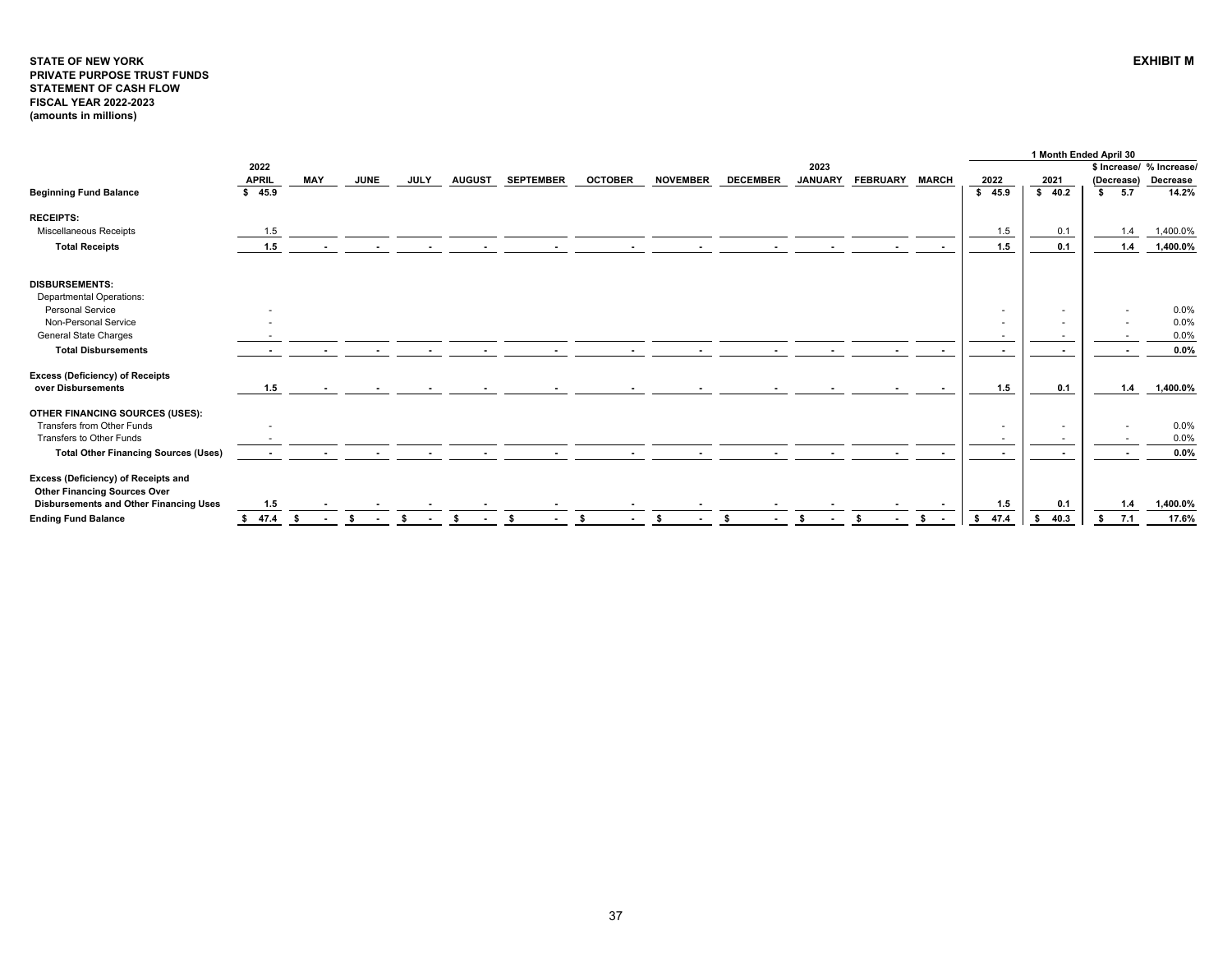## <span id="page-38-0"></span>**STATE OF NEW YORK SCHEDULE 1 GOVERNMENTAL FUNDS SUMMARY OF CASH RECEIPTS, DISBURSEMENTS AND CHANGES IN FUND BALANCES FISCAL YEAR 2022-2023 FOR THE MONTH OF APRIL 2022 (amounts in millions)**

|                                                                 | <b>BALANCE</b>           |                          |                          | OTHER FINANCING          | <b>BALANCE</b> |
|-----------------------------------------------------------------|--------------------------|--------------------------|--------------------------|--------------------------|----------------|
|                                                                 | <b>APRIL 1, 2022</b>     | <b>RECEIPTS</b>          | <b>DISBURSEMENTS</b>     | <b>SOURCES (USES)</b>    | APRIL 30, 2022 |
| <b>GENERAL FUND</b>                                             |                          |                          |                          |                          |                |
| 10000-10049-Local Assistance Account                            | \$                       | \$<br>7.211              | \$<br>3,645.593          | \$<br>3,638.382          | \$             |
| 10050-10099-State Operations Account                            |                          | 9,210.437                | 1,669.075                | 38,125.687               | 45,667.049     |
| 10100-10149-Tax Stabilization Reserve                           | 1,434.763                |                          |                          | (1,434.763)              |                |
| 10150-10199-Contingency Reserve                                 | 20.624                   |                          |                          | (20.624)                 |                |
| 10200-10249-Universal Pre-K Reserve                             | $\overline{a}$           |                          |                          |                          |                |
| 10250-10299-Community Projects                                  | 26.491                   |                          | 0.094                    |                          | 26.397         |
| 10300-10349-Rainy Day Reserve Fund                              | 1,883.544                |                          |                          | (1,883.544)              |                |
| 10400-10449-Refund Reserve Account                              | 29,687.301               |                          |                          | (29,687.301)             |                |
| 10500-10549-Fringe Benefits Escrow                              |                          |                          |                          |                          |                |
| 10550-10599-Tobacco Revenue Guarantee                           | $\overline{\phantom{a}}$ |                          |                          | $\overline{\phantom{a}}$ | ٠              |
| <b>TOTAL GENERAL FUND</b>                                       | 33,052.723               | 9,217.648                | 5,314.762                | 8,737.837                | 45,693.446     |
|                                                                 |                          |                          |                          |                          |                |
|                                                                 |                          |                          |                          |                          |                |
| <b>SPECIAL REVENUE FUNDS-STATE</b>                              |                          |                          |                          |                          |                |
| 20000-20099-Mental Health Gifts and Donations                   | 0.807                    |                          |                          |                          | 0.807          |
| 20100-20299-Combined Expendable Trust                           | 61.937                   | 0.870                    | 0.492                    | 0.631                    | 62.946         |
| 20300-20349-New York Interest on Lawyer Account                 | 122.804                  | 2.556                    | 0.769                    | $\overline{\phantom{a}}$ | 124.591        |
| 20350-20399-NYS Archives Partnership Trust                      | 0.025                    |                          | 0.036                    | $\blacksquare$           | (0.011)        |
| 20400-20449-Child Performer's Protection                        | 0.100                    | 0.011                    | 0.033                    | 0.600                    | 0.678          |
| 20450-20499-Tuition Reimbursement                               | 8.628                    | 0.229                    | 0.309                    | $\blacksquare$           | 8.548          |
| 20500-20549-New York State Local Government Records             |                          |                          |                          |                          |                |
| Management Improvement                                          | 9.341                    | 0.810                    | 0.240                    |                          | 9.911          |
| 20550-20599-School Tax Relief                                   |                          |                          |                          |                          |                |
| 20600-20649-Charter Schools Stimulus                            | 6.049                    | 0.001                    |                          |                          | 6.050          |
| 20650-20699-Not-For-Profit Short Term Revolving Loan            |                          |                          |                          |                          |                |
| 20800-20849-HCRA Resources                                      | 87.932                   | 522.602                  | 469.024                  | (0.422)                  | 141.088        |
| 20850-20899-Dedicated Mass Transportation Trust                 | 63.926                   | 45.628                   | 44.400                   |                          | 65.154         |
| 20900-20949-State Lottery                                       | 568.760                  | 259.857                  | 2.058                    |                          | 826.559        |
| 20950-20999-Combined Student Loan                               | 9.405                    | 2.379                    | 0.416                    |                          | 11.368         |
| 21000-21049-Sewage Treatment Program Mgmt. & Administration     | (0.018)                  | $\overline{\phantom{a}}$ | 0.051                    |                          | (0.069)        |
| 21050-21149-Encon Special Revenue                               | 20.479                   | 6.320                    | 5.463                    |                          | 21.336         |
| 21150-21199-Conservation                                        | 106.892                  | 1.595                    | 2.856                    |                          | 105.631        |
| 21200-21249-Environmental Protection and Oil Spill Compensation | 14.801                   | 3.368                    | 1.418                    | (0.647)                  | 16.104         |
| 21250-21299-Training and Education Program on OSHA              | 4.931                    | 8.001                    | 2.258                    |                          | 10.674         |
| 21300-21349-Lawyers' Fund for Client Protection                 | 14.382                   | 0.026                    | 2.529                    | $\blacksquare$           | 11.879         |
| 21350-21399-Equipment Loan for the Disabled                     | 0.511                    | 0.005                    | $\overline{\phantom{a}}$ |                          | 0.516          |
| 21400-21449-Mass Transportation Operating Assistance            | 753.641                  | 404.443                  | 0.175                    | 7.104                    | 1,165.013      |
| 21450-21499-Clean Air                                           | (38.518)                 | 5.435                    | 2.639                    |                          | (35.722)       |
| 21500-21549-New York State Infrastructure Trust                 | 0.071                    | $\overline{\phantom{a}}$ | ÷,                       |                          | 0.071          |
| 21550-21599-Legislative Computer Services                       | 12.662                   | 0.168                    | 0.216                    |                          | 12.614         |
| 21600-21649-Biodiversity Stewardship and Research               | $\blacksquare$           |                          |                          |                          |                |
| 21650-21699-Combined Non-Expendable Trust                       | 0.467                    |                          |                          |                          | 0.467          |
| 21700-21749-Winter Sports Education Trust                       | $\overline{a}$           |                          |                          |                          |                |
| 21750-21799-Musical Instrument Revolving                        |                          |                          |                          |                          |                |
| 21850-21899-Arts Capital Grants                                 | 0.619                    | 0.002                    |                          |                          | 0.621          |
| 21900-22499-Miscellaneous State Special Revenue                 | 2.035.089                | 325.456                  | 345.458                  | 31.423                   | 2,046.510      |
| 22500-22549-Court Facilities Incentive Aid                      | 9.149                    | 0.002                    | 2.311                    | 60.208                   | 67.048         |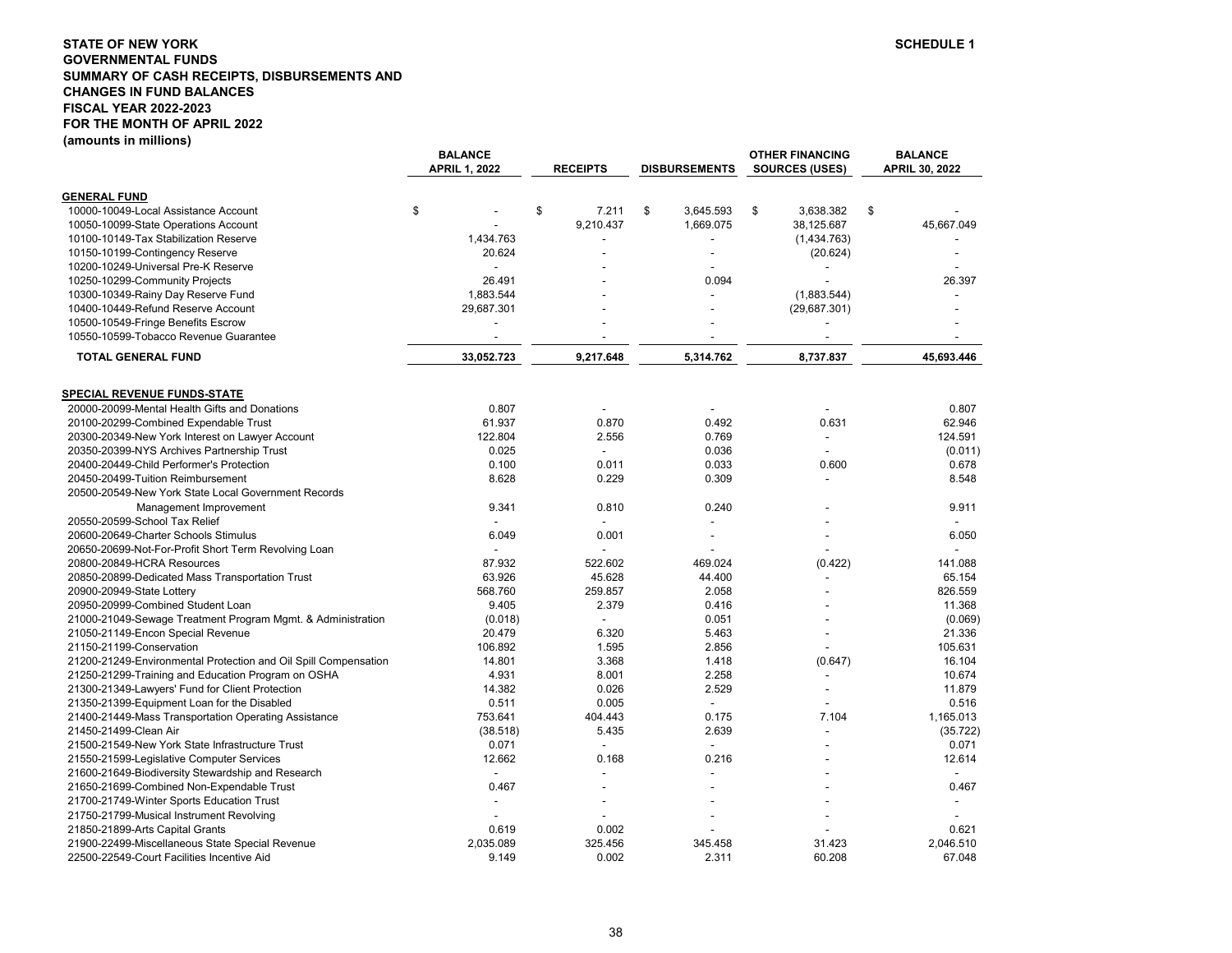## **STATE OF NEW YORK SCHEDULE 1 GOVERNMENTAL FUNDS SUMMARY OF CASH RECEIPTS, DISBURSEMENTS AND CHANGES IN FUND BALANCES FISCAL YEAR 2022-2023 FOR THE MONTH OF APRIL 2022(amounts in millions)**

|                                                                 | <b>BALANCE</b>       |                 |                      | <b>OTHER FINANCING</b>  | <b>BALANCE</b> |
|-----------------------------------------------------------------|----------------------|-----------------|----------------------|-------------------------|----------------|
|                                                                 | <b>APRIL 1, 2022</b> | <b>RECEIPTS</b> | <b>DISBURSEMENTS</b> | <b>SOURCES (USES)</b>   | APRIL 30, 2022 |
| <b>SPECIAL REVENUE FUNDS-STATE (CONTINUED)</b>                  |                      |                 |                      |                         |                |
| 22550-22599-Employment Training                                 | 0.053                |                 |                      |                         | 0.053          |
| 22650-22699-State University Income                             | 1,831.036            | 267.006         | 549.567              | 235.296                 | 1.783.771      |
| 22700-22749-Chemical Dependence Service                         | 4.380                | 0.433           | 0.135                |                         | 4.678          |
| 22750-22799-Lake George Park Trust                              | 0.456                | $\overline{a}$  | 0.139                |                         | 0.317          |
| 22800-22849-State Police Motor Vehicle Law Enforcement and      |                      |                 |                      |                         |                |
| Motor Vehicle Theft and Insurance Fraud Prevention              | 33.168               | 0.007           | 0.254                |                         | 32.921         |
| 22850-22899-New York Great Lakes Protection                     | 0.429                | 0.236           | 0.012                |                         | 0.653          |
| 22900-22949-Federal Revenue Maximization                        | 0.024                |                 |                      |                         | 0.024          |
| 22950-22999-Housing Development                                 | 10.469               | 0.002           | 0.962                |                         | 9.509          |
| 23000-23049-NYS/DOT Highway Safety Program                      | (19.325)             | 0.156           | 0.188                |                         | (19.357)       |
| 23050-23099-Vocational Rehabilitation                           | 0.049                | (0.002)         | $\overline{a}$       |                         | 0.047          |
| 23100-23149-Drinking Water Program Management and               |                      |                 |                      |                         |                |
| Administration                                                  | 0.001                |                 |                      |                         | 0.001          |
| 23150-23199-NYC County Clerks' Operations Offset                | (29.789)             |                 | 5.902                | 2.381                   | (33.310)       |
| 23200-23249-Judiciary Data Processing Offset                    | 95.265               |                 | 11.145               | $\overline{a}$          | 84.120         |
| 23500-23549-USOC Lake Placid Training                           | 0.265                | 0.005           |                      |                         | 0.270          |
|                                                                 |                      |                 | 5.654                |                         | 692.881        |
| 23550-23599-Indigent Legal Services                             | 697.839<br>14.721    | 0.696<br>0.549  | 0.021                |                         | 15.249         |
| 23600-23649-Unemployment Insurance Interest and Penalty         |                      |                 |                      |                         | 164.282        |
| 23650-23699-MTA Financial Assistance Fund                       | 115.413              | 0.019           | 12.751               | 61.601                  |                |
| 23700-23749-New York State Commercial Gaming Fund               | 11.658               | 19.813          | 1.161                |                         | 30.310         |
| 23750-23799-Medical Cannabis Trust Fund                         | 12.363               | 0.566           | 0.495                | 5.467<br>$\overline{a}$ | 17.901         |
| 23800-23899-Dedicated Miscellaneous State Special Revenue       | 53.918               | 0.525           | 0.047                |                         | 54.396         |
| 24800-24849-NYS Cannabis Revenue                                | 12.140               | 0.463           | 0.858                | 50.000                  | 61.745         |
| 24850-24899-Health Care Transformation                          | 146.211              | 6.741           |                      |                         | 152.952        |
| 24900-24949-Charitable Gifts Trust Fund                         | 0.058                | 0.002           |                      |                         | 0.060          |
| 24950-24954-Interactive Fantasy Sports                          | 21.841               | 0.282           |                      |                         | 22.123         |
| 24955-24959-Mobile Sports Wagering                              | 259.477              | 38.675          |                      |                         | 298.152        |
| 40350-40399-State University Dormitory Income                   | 465.509              | 28.042          |                      | (19.487)                | 474.064        |
| TOTAL SPECIAL REVENUE FUNDS-STATE                               | 7,612.501            | 1,953.980       | 1.472.442            | 434.155                 | 8.528.194      |
| SPECIAL REVENUE FUNDS-FEDERAL                                   |                      |                 |                      |                         |                |
| 25000-25099-Federal USDA/Food and Consumer Services             | (41.786)             | 88.411          | 109.256              | (0.031)                 | (62.662)       |
| 25100-25199-Federal Health and Human Services                   | 5,277.262            | 5,755.412       | 5,411.969            | (240.825)               | 5,379.880      |
| 25200-25249-Federal Education                                   | (40.590)             | 535.869         | 558.224              |                         | (62.945)       |
| 25300-25899, 25951-Federal Miscellaneous Operating Grants       | 9,016.479            | 217.789         | 313.762              |                         | 8.920.506      |
| 25900-25949-Unemployment Insurance Administration               | 116.547              | 27.322          | 27.802               |                         | 116.067        |
| 25950, 25952-25999-Unemployment Insurance Occupational Training | (0.635)              | 0.573           | 0.421                |                         | (0.483)        |
| 26000-26049-Federal Employment and Training Grants              | (1.543)              | 8.934           | 20.203               |                         | (12.812)       |
| TOTAL SPECIAL REVENUE FUNDS-FEDERAL                             | 14,325.734           | 6,634.310       | 6,441.637            | (240.856)               | 14,277.551     |
| TOTAL SPECIAL REVENUE FUNDS                                     | 21,938.235           | 8,588.290       | 7,914.079            | 193.299                 | 22,805.745     |
| <b>DEBT SERVICE FUNDS</b>                                       |                      |                 |                      |                         |                |
| 40000-40049-Debt Reduction Reserve                              |                      |                 |                      |                         |                |
| 40100-40149-Mental Health Services                              | 65.223               | 43.190          |                      | (16.961)                | 91.452         |
| 40150-40199-General Debt Service                                | $\overline{a}$       | 8,072.657       | 115.803              | (7,825.280)             | 131.574        |
| 40250-40299-State Housing Debt Service                          |                      |                 |                      |                         |                |
| 40300-40349-Department of Health Income                         | 36.723               | 15.416          |                      | (9.312)                 | 42.827         |
| 40400-40449-Clean Water/Clean Air                               |                      | 152.374         |                      | (152.374)               |                |
| 40450-40499-Local Government Assistance Tax                     |                      | 310.544         |                      | (310.544)               |                |
| <b>TOTAL DEBT SERVICE FUNDS</b>                                 | 101.946              | 8,594.181       | 115.803              | (8,314.471)             | 265.853        |
|                                                                 |                      |                 |                      |                         |                |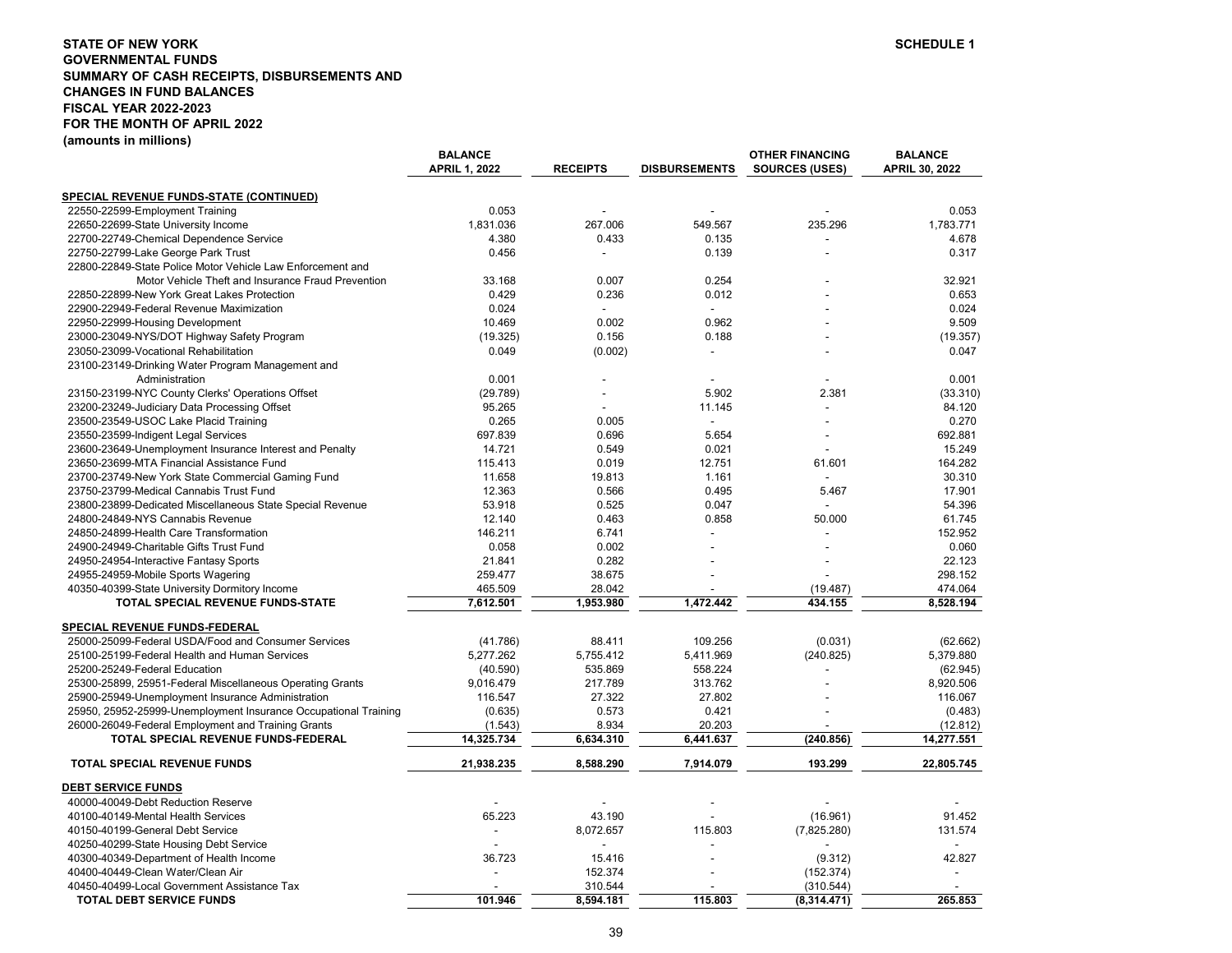# **STATE OF NEW YORKGOVERNMENTAL FUNDS SUMMARY OF CASH RECEIPTS, DISBURSEMENTS AND CHANGES IN FUND BALANCES FISCAL YEAR 2022-2023 FOR THE MONTH OF APRIL 2022 (amounts in millions)**

|                                                                   | <b>BALANCE</b>       |                  |                          | <b>OTHER FINANCING</b> | <b>BALANCE</b>           |
|-------------------------------------------------------------------|----------------------|------------------|--------------------------|------------------------|--------------------------|
|                                                                   | <b>APRIL 1, 2022</b> | <b>RECEIPTS</b>  | <b>DISBURSEMENTS</b>     | <b>SOURCES (USES)</b>  | APRIL 30, 2022           |
| <b>CAPITAL PROJECTS FUNDS</b>                                     |                      |                  |                          |                        |                          |
| 30000-30049-State Capital Projects                                |                      | 883.454          | 271.704                  | (611.750)              |                          |
| 30050-30099-Dedicated Highway and Bridge Trust                    | 32.318               | 168.719          | 115.375                  | (7.985)                | 77.677                   |
| 30100-30299-SUNY Residence Halls Rehabilitation and Repair        | 138.253              | 0.024            | 0.843                    |                        | 137.434                  |
| 30300-30349-New York State Canal System Development               | 16.227               | 1.503            | $\overline{\phantom{a}}$ |                        | 17.730                   |
| 30350-30399-Parks Infrastructure                                  | (52.463)             | 0.629            | 4.388                    |                        | (56.222)                 |
| 30400-30449-Passenger Facility Charge                             | 0.015                |                  |                          |                        | 0.015                    |
| 30450-30499-Environmental Protection                              | 49.691               | 2.093            | 4.756                    |                        | 47.028                   |
| 30500-30549-Clean Water/Clean Air Implementation                  |                      |                  |                          |                        |                          |
| 30600-30609-Energy Conservation Thru Improved Transportation Bond | 0.164                |                  |                          |                        | 0.164                    |
| 30610-30619-Park and Recreation Land Acquisition Bond             | L,                   |                  |                          |                        | $\overline{\phantom{a}}$ |
| 30620-30629-Pure Waters Bond                                      | 0.668                |                  |                          |                        | 0.668                    |
| 30630-30639-Transportation Capital Facilities Bond                | 3.328                |                  |                          |                        | 3.328                    |
| 30640-30649-Environmental Quality Protection Bond                 | 1.419                |                  |                          |                        | 1.419                    |
| 30650-30659-Rebuild and Renew New York Transportation Bond        | 17.210               |                  |                          |                        | 17.210                   |
| 30660-30669-Transportation Infrastructure Renewal Bond            | 4.255                |                  |                          |                        | 4.255                    |
| 30670-30679-1986 Environmental Quality Bond Act                   | 5.550                |                  |                          |                        | 5.550                    |
| 30680-30689-Accelerated Capacity and Transportation               |                      |                  |                          |                        |                          |
| <b>Improvement Bond</b>                                           | 2.778                |                  |                          |                        | 2.778                    |
| 30690-30699-Clean Water/Clean Air Bond                            | 1.428                |                  |                          |                        | 1.428                    |
| 30700-30709-State Housing Bond                                    |                      |                  |                          |                        |                          |
| 30710-30719-Smart Schools Bond                                    |                      |                  |                          |                        |                          |
| 30750-30799-Outdoor Recreation Development Bond                   |                      |                  |                          |                        |                          |
| 30900-30949-Rail Preservation and Development Bond                |                      |                  |                          |                        |                          |
| 31350-31449-Federal Capital Projects                              | (787.087)            | 134.356          | 155.334                  |                        | (808.065)                |
| 31450-31499-Forest Preserve Expansion                             | 1.083                |                  |                          |                        | 1.083                    |
| 31500-31549-Hazardous Waste Remedial                              | (93.496)             | 1.369            | 6.057                    | (0.851)                | (99.035)                 |
| 31650-31699-Suburban Transportation                               | 0.540                |                  |                          |                        | 0.540                    |
| 31700-31749-Division for Youth Facilities Improvement             | (16.351)             |                  | 0.071                    |                        | (16.422)                 |
| 31800-31849-Housing Assistance                                    | (12.942)             |                  | $\blacksquare$           |                        | (12.942)                 |
| 31850-31899-Housing Program                                       | (418.757)            |                  | 46.485                   |                        | (465.242)                |
| 31900-31949-Natural Resource Damage                               | 17.893               | 0.032            | 0.033                    |                        | 17.892                   |
| 31950-31999-DOT Engineering Services                              | (12.016)             |                  |                          |                        | (12.016)                 |
| 32200-32249-Miscellaneous Capital Projects                        | 154.003              | 1.301            | 1.697                    | 0.409                  | 154.016                  |
| 32250-32299-CUNY Capital Projects                                 | 0.064                | 0.008            | $\overline{a}$           |                        | 0.072                    |
| 32300-32349-Mental Hygiene Facilities Capital Improvement         | (425.166)            | 0.001            | 37.251                   |                        | (462.416)                |
| 32350-32399-Correction Facilities Capital Improvement             | (239.538)            |                  | 14.233                   |                        | (253.771)                |
| 32400-32999-State University Capital Projects                     | 68.000               | 0.054            | 2.013                    |                        | 66.041                   |
| 33000-33049-NYS Storm Recovery Fund                               | (65.824)             | 5.741            | 0.565                    |                        | (60.648)                 |
| 33050-33099 Dedicated Infrastructure Investment Fund              | 64.843               |                  | 18.144                   |                        | 46.699                   |
| <b>TOTAL CAPITAL PROJECTS FUNDS</b>                               | (1,543.910)          | 1,199.284        | 678.949                  | (620.177)              | (1,643.752)              |
|                                                                   |                      |                  |                          |                        |                          |
| <b>TOTAL GOVERNMENTAL FUNDS</b><br>\$                             | 53,548.994           | 27,599.403<br>\$ | 14,023.593<br>\$         | -\$<br>(3.512)         | 67,121.292<br>- \$       |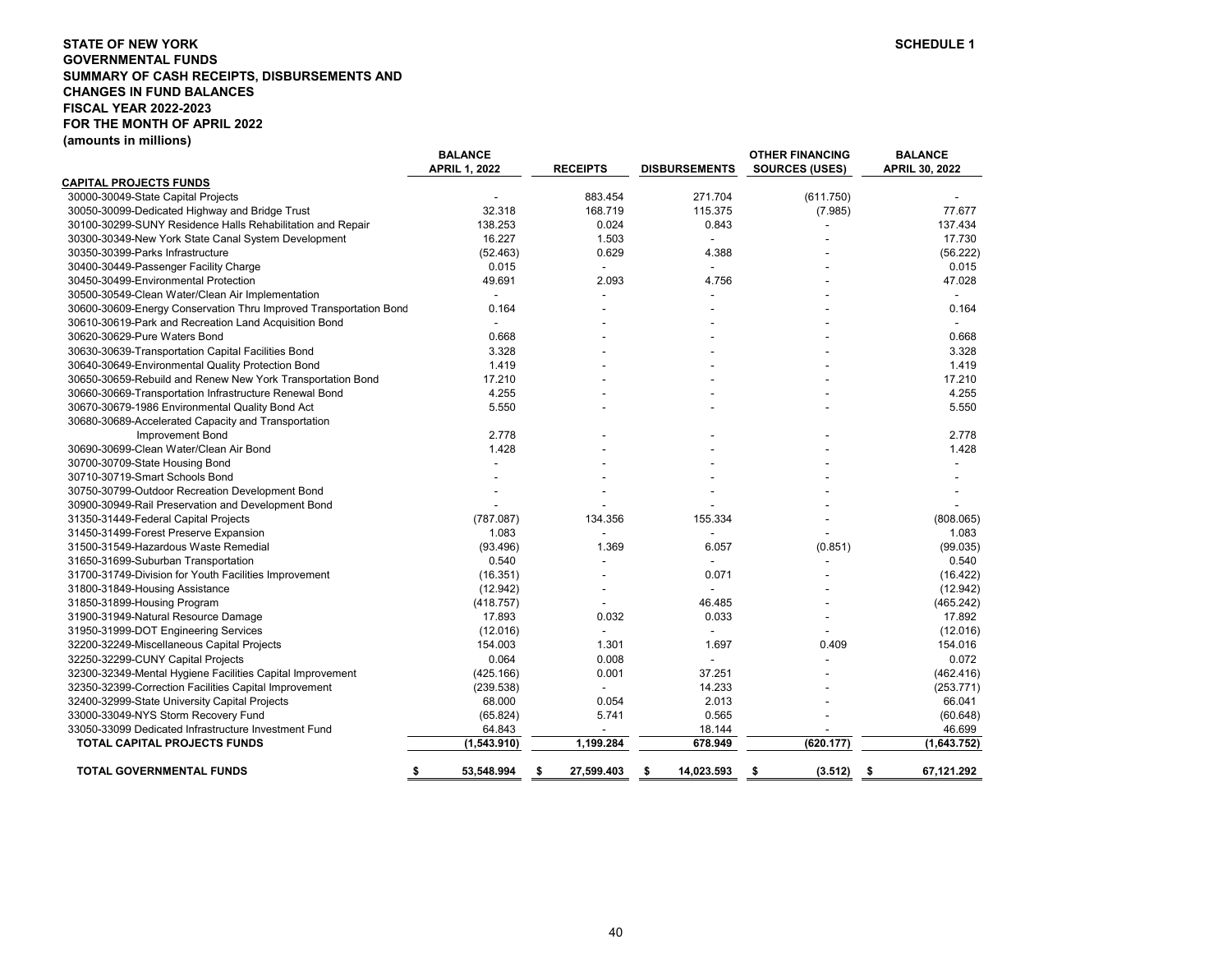# <span id="page-41-0"></span>**STATE OF NEW YORK SCHEDULE 2 PROPRIETARY FUNDS SUMMARY OF CASH RECEIPTS, DISBURSEMENTS AND CHANGES IN FUND BALANCES FISCAL YEAR 2022-2023 FOR THE MONTH OF APRIL 2022(amounts in millions)**

| <b>FUND TYPE</b>                                                                                                                                                                                                                                                                                                                                                                                                                 | <b>BALANCE</b><br><b>APRIL 1, 2022</b>                                                            | <b>RECEIPTS</b>                                      | <b>DISBURSEMENTS</b>                                                             | <b>OTHER</b><br><b>FINANCING</b><br><b>SOURCES (USES)</b> | <b>BALANCE</b><br><b>APRIL 30, 2022</b>                                                            |
|----------------------------------------------------------------------------------------------------------------------------------------------------------------------------------------------------------------------------------------------------------------------------------------------------------------------------------------------------------------------------------------------------------------------------------|---------------------------------------------------------------------------------------------------|------------------------------------------------------|----------------------------------------------------------------------------------|-----------------------------------------------------------|----------------------------------------------------------------------------------------------------|
| <b>ENTERPRISE FUNDS</b>                                                                                                                                                                                                                                                                                                                                                                                                          |                                                                                                   |                                                      |                                                                                  |                                                           |                                                                                                    |
| 23250-23449-CUNY Senior College Program                                                                                                                                                                                                                                                                                                                                                                                          | \$<br>246.567                                                                                     | \$<br>2.065                                          | \$<br>4.995                                                                      | \$                                                        | \$<br>243.637                                                                                      |
| 50000-50049-Youth Commissary                                                                                                                                                                                                                                                                                                                                                                                                     | 0.101                                                                                             | 0.001                                                | 0.001                                                                            |                                                           | 0.101                                                                                              |
| 50050-50099-State Exposition Special                                                                                                                                                                                                                                                                                                                                                                                             | 0.555                                                                                             | 0.336                                                | 0.321                                                                            | 1.000                                                     | 1.570                                                                                              |
| 50100-50299-Correctional Services Commissary                                                                                                                                                                                                                                                                                                                                                                                     | 2.571                                                                                             | 3.004                                                | 2.280                                                                            |                                                           | 3.295                                                                                              |
| 50300-50399-Agencies Enterprise                                                                                                                                                                                                                                                                                                                                                                                                  | 16.578                                                                                            | 0.831                                                | 1.197                                                                            |                                                           | 16.212                                                                                             |
| 50400-50449-Sheltered Workshop                                                                                                                                                                                                                                                                                                                                                                                                   | 2.100                                                                                             | 0.001                                                | 0.004                                                                            |                                                           | 2.097                                                                                              |
| 50450-50499-Patient Workshop                                                                                                                                                                                                                                                                                                                                                                                                     | 2.181                                                                                             | 0.005                                                | 0.013                                                                            |                                                           | 2.173                                                                                              |
| 50500-50599-Mental Hygiene Community Stores                                                                                                                                                                                                                                                                                                                                                                                      | 4.734                                                                                             | 0.065                                                | 0.012                                                                            |                                                           | 4.787                                                                                              |
| 50650-50699-Unemployment Insurance                                                                                                                                                                                                                                                                                                                                                                                               | 12.848<br>69.432                                                                                  | 176.926                                              | 175.909                                                                          |                                                           | 13.865<br>43.516                                                                                   |
| 60850-60899-CUNY Senior College Operating                                                                                                                                                                                                                                                                                                                                                                                        |                                                                                                   | 184.925                                              | 210.841                                                                          |                                                           |                                                                                                    |
| <b>TOTAL ENTERPRISE FUNDS</b>                                                                                                                                                                                                                                                                                                                                                                                                    | 357.667                                                                                           | 368.159                                              | 395.573                                                                          | 1.000                                                     | 331.253                                                                                            |
| <b>INTERNAL SERVICE FUNDS</b><br>55000-55049-Centralized Services<br>55050-55099-Agency Internal Service<br>55100-55149-Mental Hygiene Revolving<br>55150-55199-Youth Vocational Education<br>55200-55249-Joint Labor and Management Administration<br>55250-55299-Audit and Control Revolving<br>55300-55349-Health Insurance Revolving<br>55350-55399-Correctional Industries Revolving<br><b>TOTAL INTERNAL SERVICE FUNDS</b> | (30.190)<br>(31.124)<br>(0.223)<br>0.046<br>1.086<br>(49.796)<br>(9.514)<br>(17.014)<br>(136.729) | 26.493<br>2.798<br>0.035<br>0.267<br>2.227<br>31.820 | 27.088<br>13.943<br>0.059<br>0.001<br>0.068<br>2.693<br>0.810<br>2.802<br>47.464 | 0.395<br>2.134<br>(0.016)<br>(0.001)<br>2.512             | (30.390)<br>(40.135)<br>(0.247)<br>0.045<br>1.018<br>(52.238)<br>(10.325)<br>(17.589)<br>(149.861) |
| <b>TOTAL PROPRIETARY FUNDS</b>                                                                                                                                                                                                                                                                                                                                                                                                   | 220.938                                                                                           | \$<br>399.979                                        | \$<br>443.037                                                                    | \$<br>3.512                                               | 181.392                                                                                            |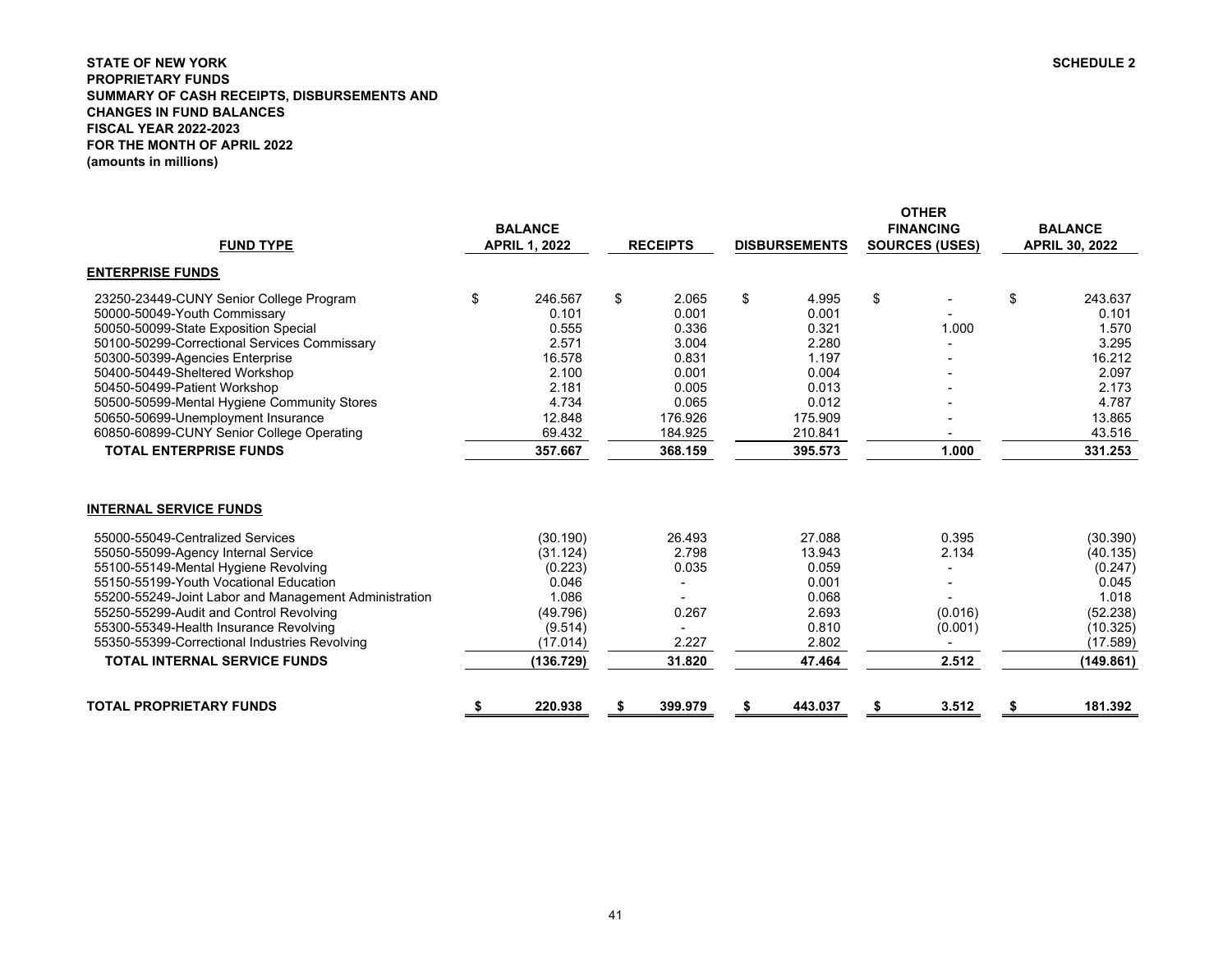## <span id="page-42-0"></span>**STATE OF NEW YORK SCHEDULE 3 FIDUCIARY FUNDS SUMMARY OF CASH RECEIPTS, DISBURSEMENTS AND CHANGES IN FUND BALANCES FISCAL YEAR 2022-2023 FOR THE MONTH OF APRIL 2022 (amounts in millions)**

| <b>FUND TYPE</b>                                                                                                                                                                                                                                                                                                                                                                                                                                                                                                                                                                                                                                                                                                                                                                                                     | <b>BALANCE</b><br><b>APRIL 1, 2022</b>                                                                                                | <b>RECEIPTS</b>                                                                                                                    | <b>DISBURSEMENTS</b>                                                                                            | <b>OTHER</b><br><b>FINANCING</b><br><b>SOURCES (USES)</b> | <b>BALANCE</b><br><b>APRIL 30, 2022</b>                                                                                            |
|----------------------------------------------------------------------------------------------------------------------------------------------------------------------------------------------------------------------------------------------------------------------------------------------------------------------------------------------------------------------------------------------------------------------------------------------------------------------------------------------------------------------------------------------------------------------------------------------------------------------------------------------------------------------------------------------------------------------------------------------------------------------------------------------------------------------|---------------------------------------------------------------------------------------------------------------------------------------|------------------------------------------------------------------------------------------------------------------------------------|-----------------------------------------------------------------------------------------------------------------|-----------------------------------------------------------|------------------------------------------------------------------------------------------------------------------------------------|
| <b>TRUST FUNDS</b>                                                                                                                                                                                                                                                                                                                                                                                                                                                                                                                                                                                                                                                                                                                                                                                                   |                                                                                                                                       |                                                                                                                                    |                                                                                                                 |                                                           |                                                                                                                                    |
| 65000-65049-Common Retirement Administration<br>65050-65099-Retiree Health Benefit Trust                                                                                                                                                                                                                                                                                                                                                                                                                                                                                                                                                                                                                                                                                                                             | \$<br>(1.095)<br>320.000                                                                                                              | \$<br>11.382<br>0.025                                                                                                              | \$<br>10.208                                                                                                    | \$                                                        | \$<br>0.079<br>320.025                                                                                                             |
| <b>TOTAL TRUST FUNDS</b>                                                                                                                                                                                                                                                                                                                                                                                                                                                                                                                                                                                                                                                                                                                                                                                             | 318.905                                                                                                                               | 11.407                                                                                                                             | 10.208                                                                                                          |                                                           | 320.104                                                                                                                            |
| <b>PRIVATE PURPOSE TRUST FUNDS</b>                                                                                                                                                                                                                                                                                                                                                                                                                                                                                                                                                                                                                                                                                                                                                                                   |                                                                                                                                       |                                                                                                                                    |                                                                                                                 |                                                           |                                                                                                                                    |
| 22022-College Savings Account<br>66000-66049-Agriculture Producers' Security<br>66050-66099-Milk Producers' Security                                                                                                                                                                                                                                                                                                                                                                                                                                                                                                                                                                                                                                                                                                 | 30.788<br>3.201<br>11.874                                                                                                             | 1.384<br>0.124<br>0.072                                                                                                            | 0.014<br>0.020                                                                                                  |                                                           | 32.158<br>3.325<br>11.926                                                                                                          |
| <b>TOTAL PRIVATE PURPOSE TRUST FUNDS</b>                                                                                                                                                                                                                                                                                                                                                                                                                                                                                                                                                                                                                                                                                                                                                                             | 45.863                                                                                                                                | 1.580                                                                                                                              | 0.034                                                                                                           |                                                           | 47.409                                                                                                                             |
| <b>AGENCY FUNDS</b>                                                                                                                                                                                                                                                                                                                                                                                                                                                                                                                                                                                                                                                                                                                                                                                                  |                                                                                                                                       |                                                                                                                                    |                                                                                                                 |                                                           |                                                                                                                                    |
| 60050-60149-School Capital Facilities Financing Reserve<br>60150-60199-Child Performer's Holding<br>60200-60249-Employees Health Insurance<br>60250-60299-Social Security Contribution<br>60300-60399-Employee Payroll Withholding<br>60400-60449-Employees Dental Insurance<br>60450-60499-Management Confidential Group Insurance<br>60500-60549-Lottery Prize<br>60550-60599-Health Insurance Reserve Receipts<br>60600-60799-Miscellaneous New York State Agency<br>60800-60849-Elderly Pharmaceutical Insurance Coverage (EPIC) Escrow<br>60900-60949-Medicaid Management Information System (MMIS) Escrow<br>60950-60999-Special Education<br>61000-61099-State University of New York Revenue Collection<br>61100-61999-State University Federal Direct Lending Program<br>62000-62049-SSI SSP Payment Escrow | 6.307<br>0.606<br>1,881.696<br>15.127<br>69.858<br>30.705<br>0.884<br>665.874<br>907.378<br>32.103<br>2,436.087<br>153.600<br>(0.618) | 0.128<br>0.003<br>916.286<br>106.461<br>393.412<br>11.880<br>0.710<br>86.701<br>801.128<br>1.550<br>8,582.962<br>(60.726)<br>0.880 | 0.001<br>1,373.416<br>106.451<br>417.340<br>5.573<br>0.793<br>87.390<br>842.227<br>5.305<br>10,795.258<br>8.380 |                                                           | 6.435<br>0.608<br>1,424.566<br>15.137<br>45.930<br>37.012<br>0.801<br>665.185<br>866.279<br>28.348<br>223.791<br>92.874<br>(8.118) |
| <b>TOTAL AGENCY FUNDS</b>                                                                                                                                                                                                                                                                                                                                                                                                                                                                                                                                                                                                                                                                                                                                                                                            | 6,199.607                                                                                                                             | 10,841.375                                                                                                                         | 13,642.134                                                                                                      |                                                           | 3,398.848                                                                                                                          |
| <b>TOTAL FIDUCIARY FUNDS</b>                                                                                                                                                                                                                                                                                                                                                                                                                                                                                                                                                                                                                                                                                                                                                                                         | \$<br>6,564.375                                                                                                                       | 10,854.362                                                                                                                         | 13,652.376                                                                                                      |                                                           | 3,766.361                                                                                                                          |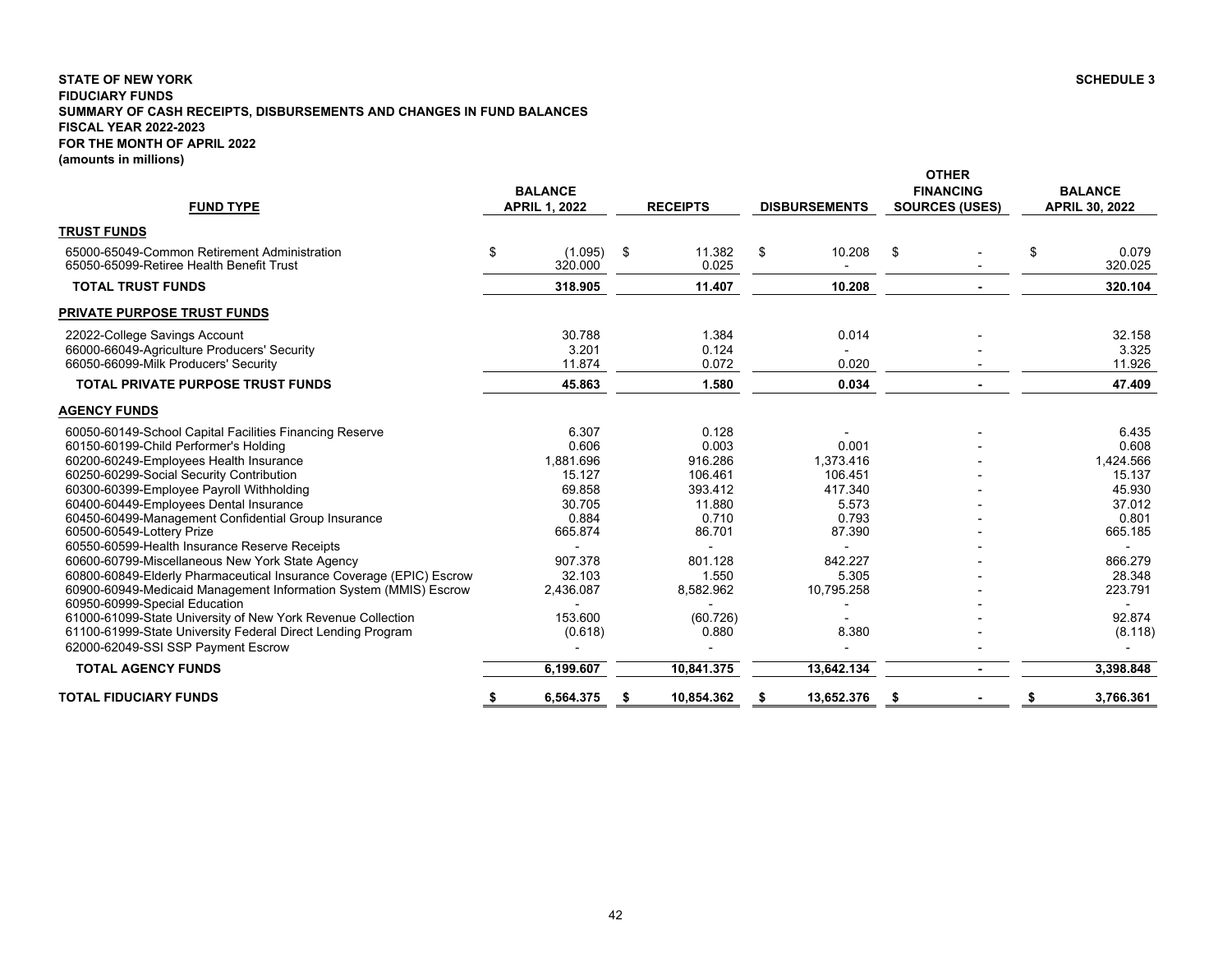# <span id="page-43-0"></span>**STATE OF NEW YORK SCHEDULE 4 SOLE CUSTODY AND INVESTMENT ACCOUNTSSTATEMENT OF CASH RECEIPTS AND DISBURSEMENTS FISCAL YEAR 2022-2023FOR THE MONTH OF APRIL 2022(amounts in millions)**

| <b>FUND TYPE</b>                               | <b>BALANCE</b><br><b>APRIL 1, 2022</b> | <b>RECEIPTS</b> | <b>DISBURSEMENTS</b>     | <b>BALANCE</b><br><b>APRIL 30, 2022</b> |
|------------------------------------------------|----------------------------------------|-----------------|--------------------------|-----------------------------------------|
| <b>ACCOUNTS</b>                                |                                        |                 |                          |                                         |
| 70000-70049-Tobacco Settlement                 | \$<br>2.891                            | \$<br>0.001     | $\overline{\phantom{0}}$ | \$<br>2.892                             |
| 70093, 70095, 70300-70301-MTA State Assistance | 236.861                                | 270.880         | 229.291                  | 278.450                                 |
| 70050-70149-Sole Custody Investment (*)        | 3.099.882                              | 5.053.428       | 5,263.700                | 2,889.610                               |
| 70200-Comptroller's Refund Account             |                                        | 318.210         | 318.210                  | $\,$                                    |
| <b>TOTAL ACCOUNTS</b>                          | 3,339.634                              | 5,642.519       | 5,811.201                | 3,170.952                               |

# **(\*) Includes Public Asset Fund resources:**

Chapter 1 of the Laws of 2002 authorized the conversion of Empire Health Choice, d/b/a Empire Blue Cross and Blue Shield from a not-for-profit corporation to a for-profit corporation. Chapter 1 requires, in part, that upon such conversion, assets representing 95 percent of the fair market value of the not-for-profit corporation be transferred to a fund designated as the "Public Asset Fund" and 5 percent transferred to a Charitable Foundation - as set forth in Section 7317 of the Insurance Law. On December 28, 2005, WellChoice, Inc. (previously known as Empire Blue Cross, Blue Shield) approved a takeover by WellPoint, Inc. This conversion was also subject to the same Chapter 1 requirements of assigning assets representing 95 percent of the fair market value of the not-for-profit corporation be transferred to the "Public Asset Fund".

As of April 30, 2022, \$9,554,319.29 (representing the remaining balance of the State's 95 percent share of the fair market value of the not-for-profit corporation plus interest) is on deposit in the sole custody account titled Public Asset Fund. In accordance with Section 4301(j)(4)(F) and (O) of the Insurance Law and at the direction of the Director of the Budget, these funds are available for transfer to HCRA Resources Fund (20800-20849).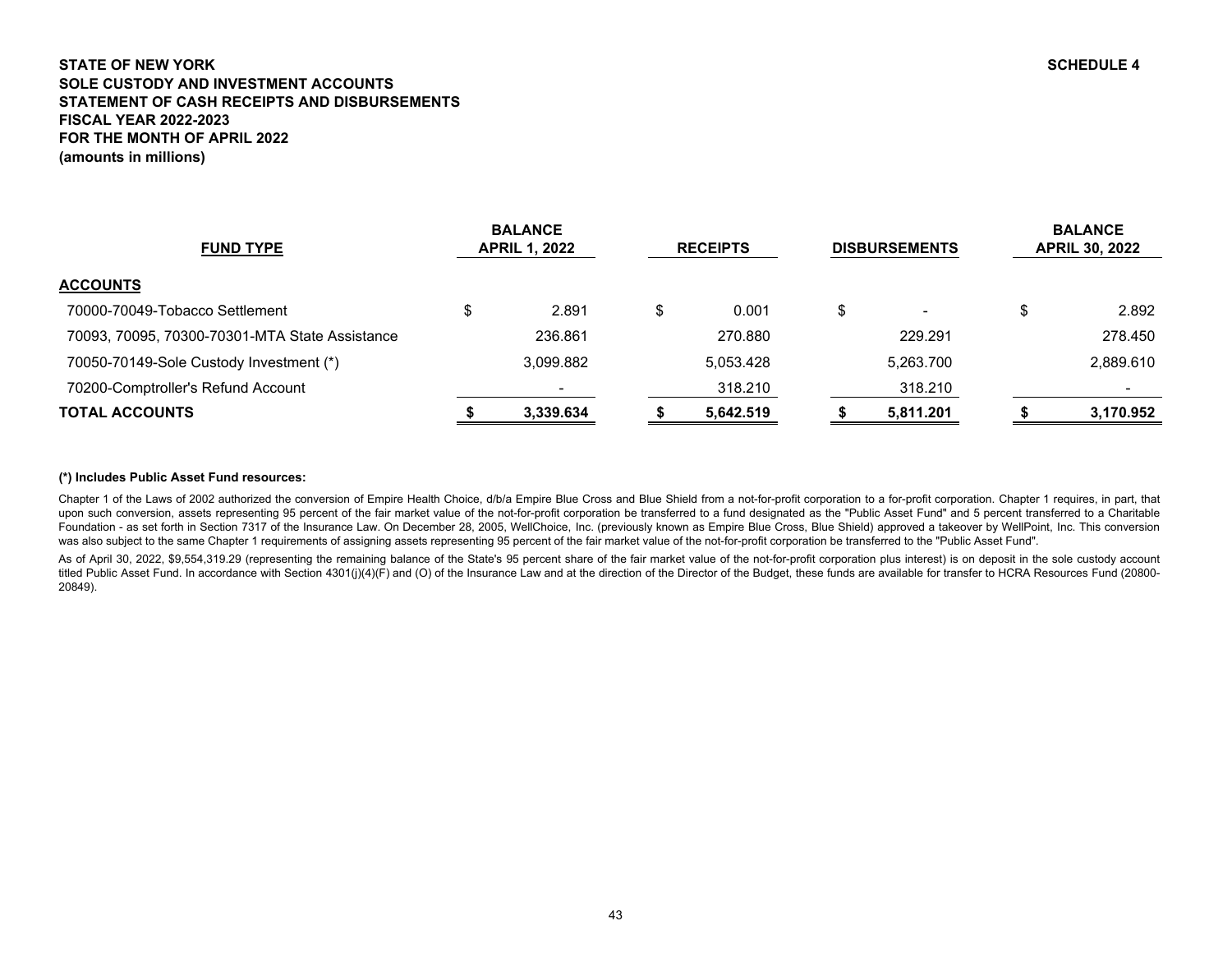#### <span id="page-44-0"></span>**STATE OF NEW YORK SCHEDULE 5 DEBT SERVICE FUNDS STATEMENT OF DIRECT STATE DEBT ACTIVITYFISCAL YEAR 2022-2023**

|                                                                                        |                                   |                 | <b>DEBT ISSUED</b>             |                  | <b>DEBT MATURED</b>   |                                   |                         |                                                   |
|----------------------------------------------------------------------------------------|-----------------------------------|-----------------|--------------------------------|------------------|-----------------------|-----------------------------------|-------------------------|---------------------------------------------------|
|                                                                                        | <b>DEBT</b><br><b>OUTSTANDING</b> | <b>MONTH OF</b> | <b>1 MONTH ENDED</b>           | <b>MONTH OF</b>  | <b>1 MONTH ENDED</b>  | <b>DEBT</b><br><b>OUTSTANDING</b> | <b>MONTH OF</b>         | <b>INTEREST DISBURSED</b><br><b>1 MONTH ENDED</b> |
| <b>PURPOSE</b>                                                                         | <b>APRIL 1, 2022</b>              | <b>APRIL</b>    | <b>APRIL 30, 2022</b>          | <b>APRIL</b>     | <b>APRIL 30, 2022</b> | APRIL 30, 2022                    | <b>APRIL</b>            | <b>APRIL 30, 2022</b>                             |
| <b>GENERAL OBLIGATION BONDED DEBT:</b>                                                 |                                   |                 |                                |                  |                       |                                   |                         |                                                   |
| Accelerated Capacity and Transportation Improvements                                   | \$<br>8,461,004                   | \$              | \$<br>$\overline{\phantom{a}}$ | \$<br>812,409    | \$<br>812,409         | \$<br>7,648,595                   | 62,504<br>\$            | 62,504<br>\$                                      |
| Clean Water/Clean Air:                                                                 |                                   |                 |                                |                  |                       |                                   |                         |                                                   |
| Air Quality                                                                            | 1,118,878                         |                 |                                |                  |                       | 1,118,878                         |                         |                                                   |
| Safe Drinking Water                                                                    |                                   |                 |                                |                  |                       |                                   |                         |                                                   |
| Clean Water                                                                            | 253,245,477                       |                 |                                | 8,764,261        | 8,764,261             | 244,481,216                       | 905,136                 | 905,136                                           |
| Solid Waste                                                                            | 7,194,313                         |                 |                                | 123,426          | 123,426               | 7,070,887                         | 19,483                  | 19,483                                            |
| <b>Environmental Restoration</b>                                                       | 32,751,773                        |                 |                                | 170,000          | 170,000               | 32,581,773                        | 4,250                   | 4,250                                             |
| Energy Conservation Through Improved Transportation:<br>Rapid Transit and Rail Freight | 758,743                           |                 |                                | 171,238          | 171,238               | 587,505                           | 15,957                  | 15,957                                            |
| Environmental Quality (1972):                                                          |                                   |                 |                                |                  |                       |                                   |                         |                                                   |
| Air                                                                                    |                                   |                 |                                |                  |                       |                                   |                         |                                                   |
| Land and Wetlands                                                                      | 3,565,402                         |                 |                                | 25,000           | 25,000                | 3,540,402                         | 625                     | 625                                               |
| Water                                                                                  | 3,665,711                         |                 |                                | 650,000          | 650,000               | 3,015,711                         | 25,000                  | 25,000                                            |
| Environmental Quality (1986):                                                          |                                   |                 |                                |                  |                       |                                   |                         |                                                   |
| Land Acquisition/Development/Restoration/Forests                                       | 2,056,950                         |                 |                                | 124,993          | 124,993               | 1,931,957                         | 6,501                   | 6,501                                             |
| Solid Waste Management                                                                 | 67,959,839                        |                 |                                | 7,709,455        | 7,709,455             | 60,250,384                        | 481,901                 | 481,901                                           |
|                                                                                        |                                   |                 |                                |                  |                       |                                   |                         |                                                   |
| Housing:                                                                               |                                   |                 |                                |                  |                       |                                   |                         |                                                   |
| Low Income<br>Middle Income                                                            | 3,005,000<br>515,000              |                 |                                |                  |                       | 3,005,000<br>515,000              |                         |                                                   |
|                                                                                        |                                   |                 |                                |                  |                       |                                   |                         |                                                   |
| Park and Recreation Land Acquisition                                                   |                                   |                 |                                |                  |                       |                                   |                         |                                                   |
| Pure Waters                                                                            | 12,359,481                        |                 |                                | 834,926          | 834,926               | 11,524,555                        | 86,686                  | 86,686                                            |
| Rail Preservation Development                                                          |                                   |                 |                                |                  |                       |                                   |                         |                                                   |
| Rebuild and Renew New York Transportation:                                             |                                   |                 |                                |                  |                       |                                   |                         |                                                   |
| <b>Highway Facilities</b>                                                              | 514,054,113                       |                 |                                |                  |                       | 514,054,113                       |                         |                                                   |
| Canals and Waterways                                                                   | 5,743,603                         |                 |                                |                  |                       | 5,743,603                         |                         |                                                   |
| Aviation                                                                               | 38,978,054                        |                 |                                |                  |                       | 38,978,054                        |                         |                                                   |
| Rail and Port                                                                          | 84,738,358                        |                 |                                |                  |                       | 84,738,358                        |                         |                                                   |
| Mass Transit - Dept. of Transportation                                                 | 12,280,646                        |                 |                                |                  |                       | 12,280,646                        |                         |                                                   |
| Mass Transit - Metropolitan Transportation Authority                                   | 665,384,487                       |                 |                                |                  |                       | 665,384,487                       |                         |                                                   |
| Rebuild New York-Transportation Infrastructure Renewal:                                |                                   |                 |                                |                  |                       |                                   |                         |                                                   |
| Highways, Parkways, and Bridges                                                        | 177,295                           |                 |                                |                  |                       | 177,295                           |                         |                                                   |
| Rapid Transit, Rail and Aviation                                                       | 1,170,256                         |                 |                                | 371,992          | 371,992               | 798,264                           | 27,562                  | 27,562                                            |
| Smart Schools Bond Act                                                                 | 276,269,806                       |                 |                                |                  |                       | 276,269,806                       |                         |                                                   |
| Transportation Capital Facilities:                                                     |                                   |                 |                                |                  |                       |                                   |                         |                                                   |
| Aviation                                                                               | 810,810                           |                 |                                | 312,300          | 312,300               | 498,510                           | 19,717                  | 19,717                                            |
| <b>Mass Transportation</b>                                                             |                                   |                 |                                |                  |                       |                                   |                         |                                                   |
| <b>Total General Obligation Bonded Debt</b>                                            | 1,996,264,999<br>- \$             | \$              | \$                             | 20,070,000<br>s. | \$<br>20,070,000      | 1,976,194,999<br>- \$             | $\sqrt{2}$<br>1,655,322 | \$<br>1,655,322                                   |
|                                                                                        |                                   |                 |                                |                  |                       |                                   |                         |                                                   |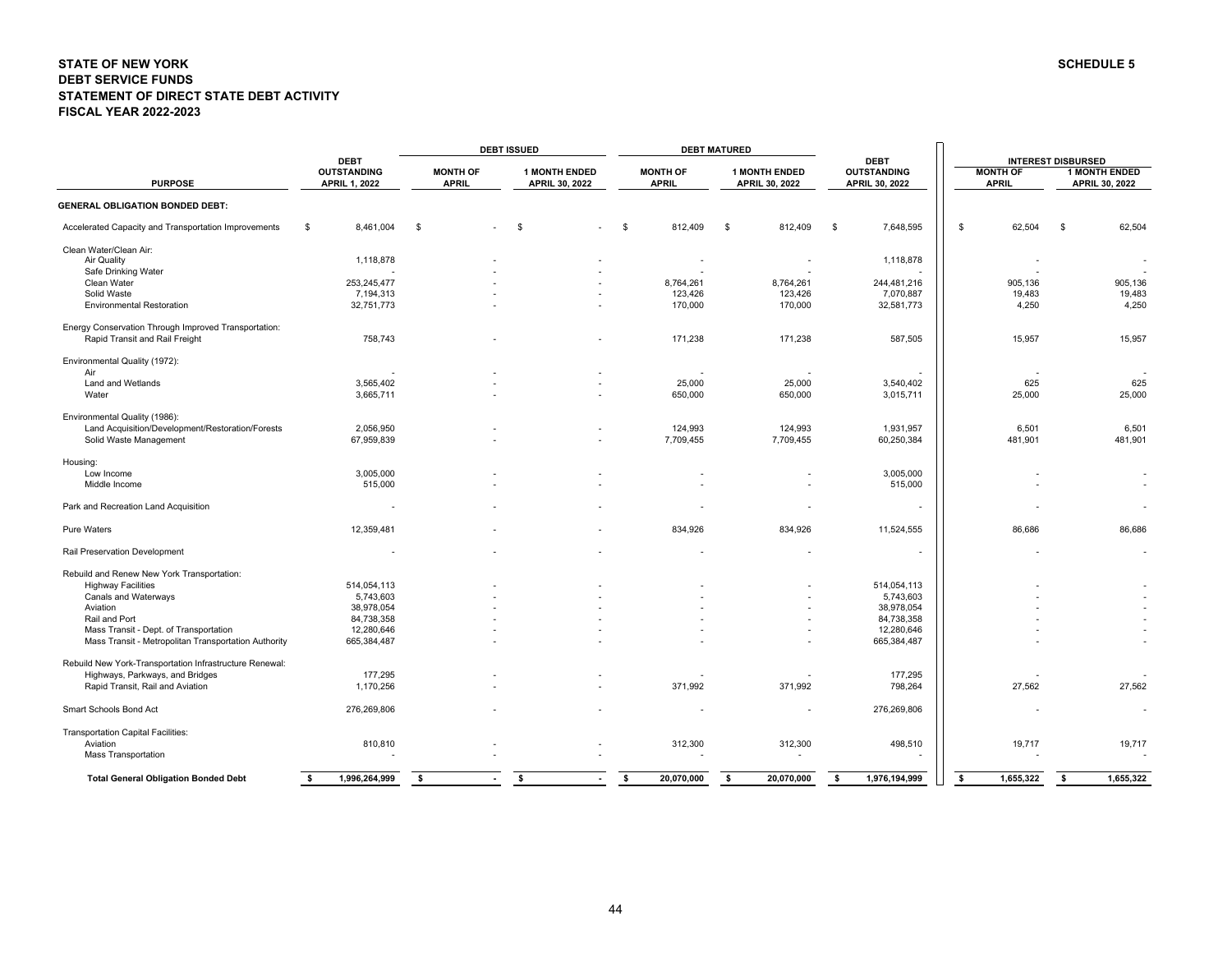#### <span id="page-45-0"></span>**STATE OF NEW YORK SCHEDULE 5aDEBT SERVICE FUNDS FINANCING AGREEMENTSFOR THE ONE MONTH ENDED APRIL 30, 2022**

| <b>Special Contractual Financing Obligations:</b>  | <b>DEBT</b><br><b>REDUCTION</b><br><b>RESERVE</b><br>(40000-40049) |    | <b>GENERAL</b><br><b>DEBT</b><br><b>SERVICE</b><br>(40151) | <b>DEPARTMENT</b><br>OF HEALTH<br><b>INCOME</b><br>(40300-40349) | LOCAL<br><b>GOVERNMENT</b><br><b>ASSISTANCE</b><br><b>TAX</b><br>(40450-40499) | <b>MENTAL</b><br><b>HEALTH</b><br><b>SERVICES</b><br>(40100-40149) | <b>REVENUE</b><br><b>BOND</b><br><b>TAX</b><br>(40152) | <b>SALES TAX</b><br><b>REVENUE BOND</b><br><b>TAX</b><br>(40154) | 2022                     | <b>COMBINED TOTALS</b><br>1 MONTH ENDED APRIL 30<br>2021 | \$ INCREASE/<br>(DECREASE) |
|----------------------------------------------------|--------------------------------------------------------------------|----|------------------------------------------------------------|------------------------------------------------------------------|--------------------------------------------------------------------------------|--------------------------------------------------------------------|--------------------------------------------------------|------------------------------------------------------------------|--------------------------|----------------------------------------------------------|----------------------------|
| <b>Payments to Public Authorities:</b>             |                                                                    |    |                                                            |                                                                  |                                                                                |                                                                    |                                                        |                                                                  |                          |                                                          |                            |
| <b>City University Construction</b>                | \$.                                                                | \$ |                                                            | $\mathbf{\hat{S}}$                                               | $\hat{\mathbf{r}}$                                                             |                                                                    | $\hat{\tau}$                                           |                                                                  |                          | $\mathbf{s}$                                             |                            |
| Dormitory Authority:                               |                                                                    |    |                                                            |                                                                  |                                                                                |                                                                    |                                                        |                                                                  |                          |                                                          |                            |
| <b>Consolidated Service Contract Refunding</b>     |                                                                    |    |                                                            |                                                                  |                                                                                |                                                                    |                                                        |                                                                  |                          |                                                          |                            |
| <b>DASNY Revenue Bond</b>                          |                                                                    |    |                                                            |                                                                  |                                                                                |                                                                    |                                                        |                                                                  |                          |                                                          |                            |
| Department of Health Facilities                    |                                                                    |    |                                                            |                                                                  |                                                                                |                                                                    |                                                        |                                                                  |                          |                                                          |                            |
| <b>Mental Health Facilities</b>                    |                                                                    |    |                                                            |                                                                  |                                                                                |                                                                    |                                                        |                                                                  |                          |                                                          |                            |
| Secured Hospital Program                           |                                                                    |    |                                                            |                                                                  |                                                                                |                                                                    |                                                        |                                                                  |                          |                                                          | $\overline{\phantom{a}}$   |
| <b>SUNY Community Colleges</b>                     |                                                                    |    |                                                            |                                                                  |                                                                                |                                                                    |                                                        |                                                                  |                          |                                                          |                            |
| <b>SUNY Educational Facilities</b>                 |                                                                    |    | 86,087,460                                                 |                                                                  |                                                                                |                                                                    |                                                        |                                                                  | 86,087,460               | 92,082,231                                               | (5,994,771)                |
| <b>Environmental Facilities Corporation</b>        |                                                                    |    |                                                            |                                                                  |                                                                                |                                                                    |                                                        |                                                                  | $\overline{\phantom{a}}$ |                                                          | $\overline{\phantom{a}}$   |
| <b>Housing Finance Agency</b>                      |                                                                    |    |                                                            |                                                                  |                                                                                |                                                                    |                                                        |                                                                  |                          |                                                          |                            |
| Local Government Assistance Corporation            |                                                                    |    |                                                            |                                                                  |                                                                                |                                                                    |                                                        |                                                                  |                          |                                                          |                            |
| Metropolitan Transportation Authority:             |                                                                    |    |                                                            |                                                                  |                                                                                |                                                                    |                                                        |                                                                  |                          |                                                          |                            |
| Transit and Commuter Rail Projects                 |                                                                    |    |                                                            |                                                                  |                                                                                |                                                                    |                                                        |                                                                  |                          |                                                          |                            |
| Thruway Authority:                                 |                                                                    |    |                                                            |                                                                  |                                                                                |                                                                    |                                                        |                                                                  |                          |                                                          |                            |
| Dedicated Highway and Bridge                       |                                                                    |    | 7,968,580                                                  |                                                                  |                                                                                |                                                                    |                                                        |                                                                  | 7,968,580                | 7,221,750                                                | 746,830                    |
| Local Highway and Bridge                           |                                                                    |    |                                                            |                                                                  |                                                                                |                                                                    |                                                        |                                                                  |                          |                                                          |                            |
| Transportation                                     |                                                                    |    |                                                            |                                                                  |                                                                                |                                                                    |                                                        |                                                                  |                          |                                                          | $\overline{\phantom{a}}$   |
| Urban Development Corporation:                     |                                                                    |    |                                                            |                                                                  |                                                                                |                                                                    |                                                        |                                                                  |                          |                                                          |                            |
| <b>Clarkson University</b>                         |                                                                    |    |                                                            |                                                                  |                                                                                |                                                                    |                                                        |                                                                  |                          |                                                          |                            |
| Columbia Univer. Telecommunications Center         |                                                                    |    |                                                            |                                                                  |                                                                                |                                                                    |                                                        |                                                                  |                          |                                                          |                            |
| <b>Consolidated Service Contract Refunding</b>     |                                                                    |    |                                                            |                                                                  |                                                                                |                                                                    |                                                        |                                                                  |                          |                                                          |                            |
| Cornell Univer. Supercomputer Center               |                                                                    |    |                                                            |                                                                  |                                                                                |                                                                    |                                                        |                                                                  |                          |                                                          |                            |
| <b>Correctional Facilities</b>                     |                                                                    |    |                                                            |                                                                  |                                                                                |                                                                    |                                                        |                                                                  |                          |                                                          |                            |
| <b>Debt Reduction Reserve</b>                      |                                                                    |    |                                                            |                                                                  |                                                                                |                                                                    |                                                        |                                                                  |                          |                                                          |                            |
| <b>UDC Revenue Bond</b>                            |                                                                    |    |                                                            |                                                                  |                                                                                |                                                                    |                                                        |                                                                  |                          |                                                          |                            |
| University Facilities Grant 95 Refunding           |                                                                    |    |                                                            |                                                                  |                                                                                |                                                                    |                                                        |                                                                  |                          |                                                          | $\overline{\phantom{a}}$   |
| <b>Total Disbursements for Special Contractual</b> |                                                                    |    |                                                            |                                                                  |                                                                                |                                                                    |                                                        |                                                                  |                          |                                                          |                            |
| <b>Financing Obligations</b>                       |                                                                    | s. | 94,056,040                                                 | ŝ                                                                | -S                                                                             | -S                                                                 | -S                                                     | -S                                                               | 94,056,040<br>-S         | 99,303,981<br>- \$                                       | (5, 247, 941)<br>s.        |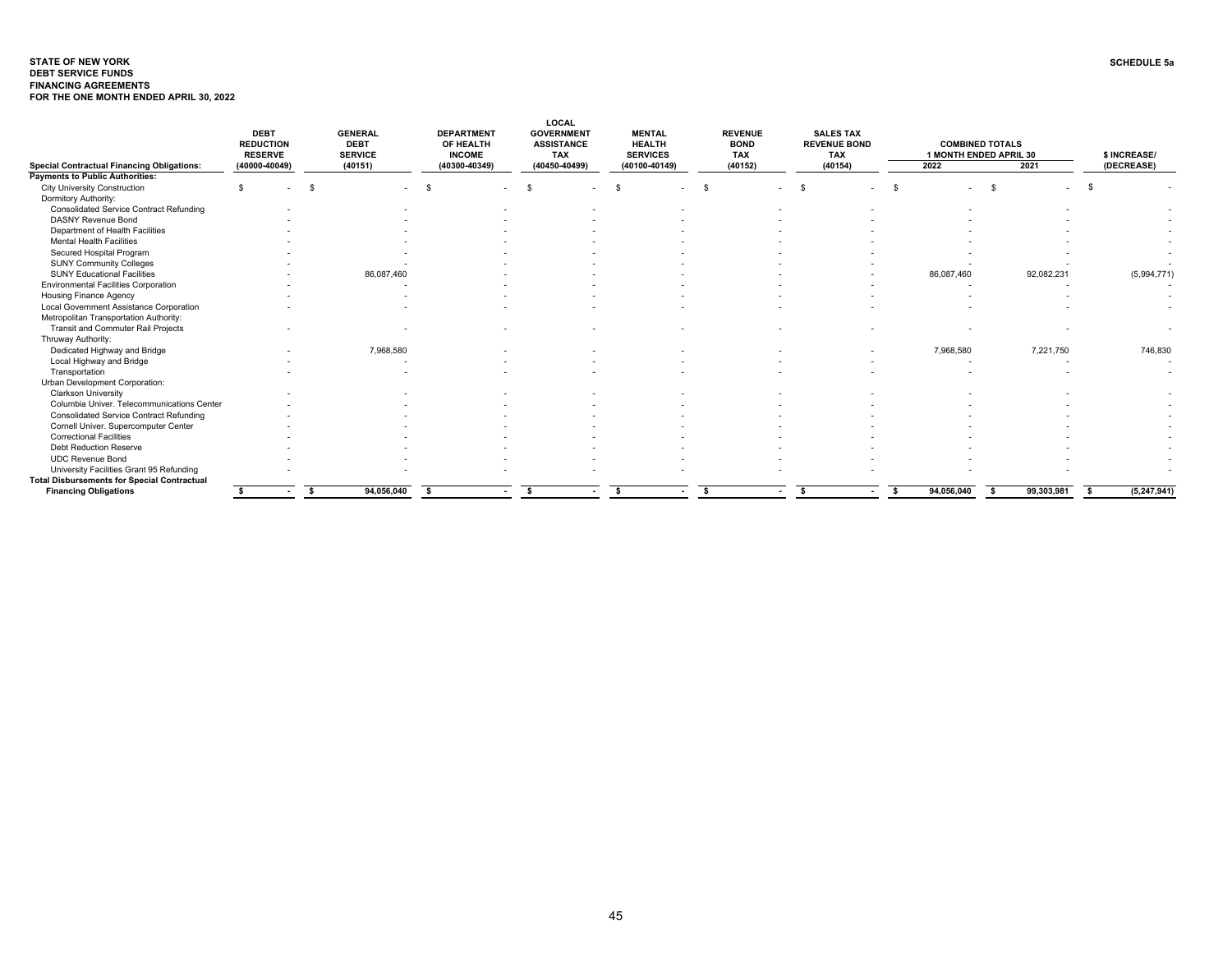# **SCHEDULE 6**

# <span id="page-46-0"></span>**STATE OF NEW YORKSUMMARY OF THE OPERATING FUND INVESTMENTS FOR THE MONTH OF APRIL 2022AS REQUIRED OF THE STATE COMPTROLLER(amounts in millions)**

|                                                                                                                                                                                                                                                | <b>MONTH OF</b><br><b>APRIL 2022</b> |          | <b>FISCAL YEAR</b><br><b>TO DATE</b>                                                                             | <b>PRIOR FISCAL</b><br><b>YEAR TO DATE</b> |                                                                                                        |
|------------------------------------------------------------------------------------------------------------------------------------------------------------------------------------------------------------------------------------------------|--------------------------------------|----------|------------------------------------------------------------------------------------------------------------------|--------------------------------------------|--------------------------------------------------------------------------------------------------------|
| <b>SHORT TERM INVESTMENT POOL (*)</b>                                                                                                                                                                                                          |                                      |          |                                                                                                                  |                                            |                                                                                                        |
| AVERAGE DAILY INVESTMENT BALANCE (**) \$<br>AVERAGE YIELD (**)<br><b>TOTAL INVESTMENT EARNINGS</b>                                                                                                                                             | \$<br>67,396.4<br>0.396%<br>21.823   | \$<br>\$ | 67,396.4<br>0.396%<br>21.823                                                                                     | \$<br>\$                                   | 26,685.1<br>0.081%<br>1.800                                                                            |
| <b>Month-End Portfolio Balances</b><br><b>DESCRIPTION</b><br><b>GOVT. AGENCY BILLS/NOTES</b><br>REPURCHASE AGREEMENTS<br>GOVT, SPONSORED AGENCIES<br><b>COMMERCIAL PAPER</b><br>CERTIFICATES OF DEPOSIT/SAVINGS<br>0% COMPENSATING BALANCE CDs |                                      | \$       | <b>APRIL 2022</b><br><b>PAR AMOUNT</b><br>48,441.7<br>122.9<br>100.0<br>23,395.3<br>1,822.0<br>843.0<br>74,724.9 | \$<br>\$                                   | <b>APRIL 2021</b><br><b>PAR AMOUNT</b><br>10,728.7<br>17.9<br>17,660.9<br>1,963.5<br>923.0<br>31,294.0 |

(\*) Pursuant to §98 of the State Finance Law, the State Comptroller is authorized to invest and keep invested all moneys, in any fund, held by the State. The Short Term investment Pool (STIP) represents an accounting mechanism that allows for the separate accounting of individual funds (on deposit in the State's General Checking account) for the purpose of making short term investments. Pursuant to State Finance Law §4(5) the STIP is authorized to temporarily loan to the General Fund-State Operations Account (10050) funds for a period not to exceed the end of the fiscal year. However, it must be noted that certain funds are invested as part of STIP, but are held by the State Comptroller in a fiduciary capacity. Fiduciary fund balances are restricted and may not be used for any State purposes since moneys in such funds are held by the State in a trustee (or fiduciary) capacity or as an agent for individuals, private organizations, or non-State governmental units (e.g. local governments and public authorities). Therefore, Fiduciary fund balances are not available to be temporarily loaned to the General Fund-State Operations Account. Fiduciary fund balances are presented in Schedules 3 and 4 of this report.

(\*\*) Does not include 0% Compensating Balance CDs.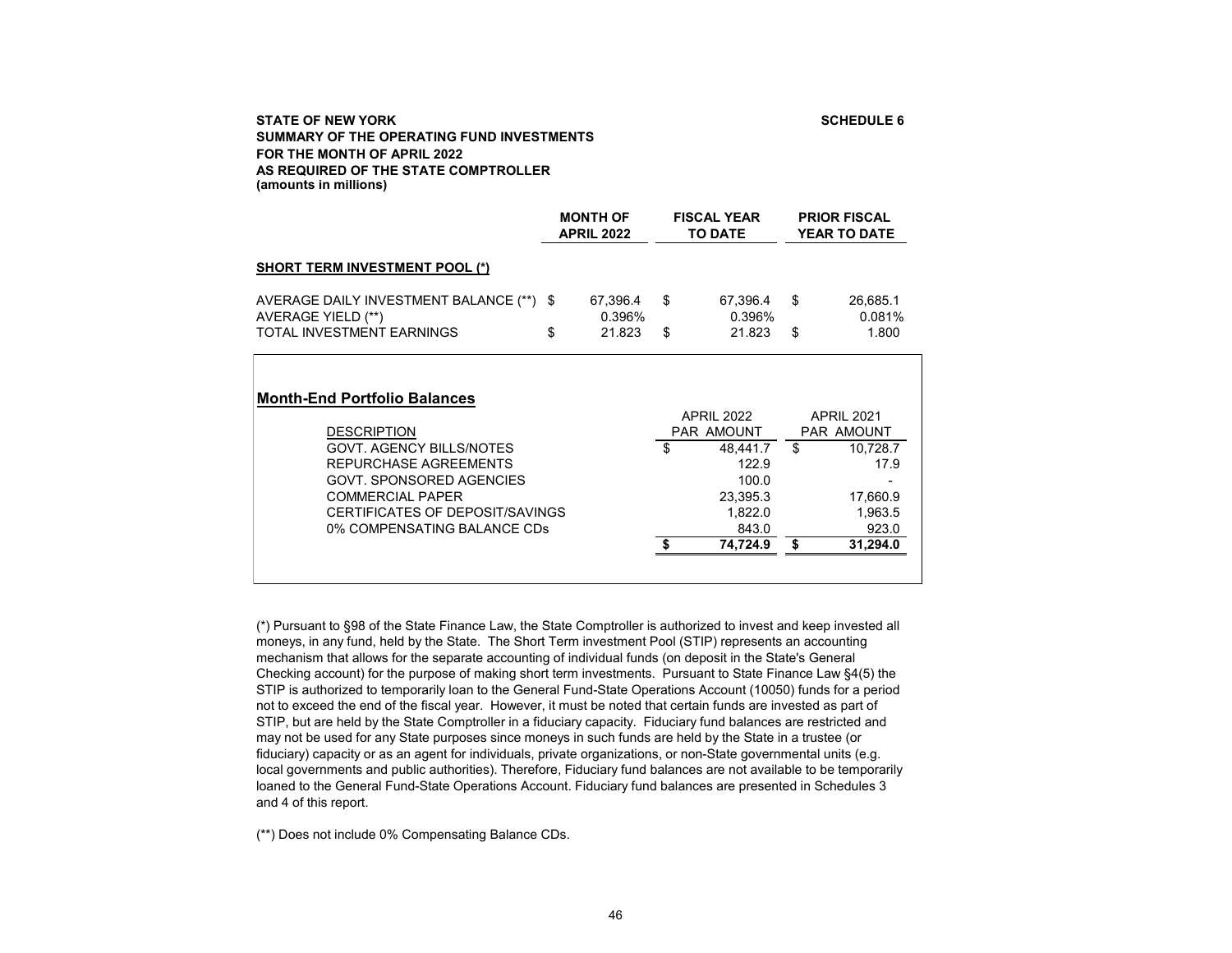# <span id="page-47-0"></span>**STATE OF NEW YORK**STATE OF NEW YORK<br>HCRA RESOURCES FUND<br>STATEMENT OF RECEIPTS AND DISBURSEMENTS BY ACCOUNT<br>FISCAL YEAR 2022-2023

|                                                  | 2022<br><b>APRIL</b> | MAY |        | <b>JUNE</b> | <b>JULY</b> | <b>AUGUST</b> | <b>SEPTEMBER</b>         | <b>OCTOBER</b> | <b>NOVEMBER</b>          | <b>DECEMBER</b> | 2023<br><b>JANUARY</b> | <b>FEBRUARY</b> | <b>MARCH</b>   | 1 Month Ended<br>April 30, 2022 |
|--------------------------------------------------|----------------------|-----|--------|-------------|-------------|---------------|--------------------------|----------------|--------------------------|-----------------|------------------------|-----------------|----------------|---------------------------------|
| <b>OPENING CASH BALANCE</b>                      | 87,931,710<br>\$     |     |        |             |             |               |                          |                |                          |                 |                        |                 |                | 87,931,710<br>-S                |
| <b>RECEIPTS:</b>                                 |                      |     |        |             |             |               |                          |                |                          |                 |                        |                 |                |                                 |
| Cigarette Tax                                    | 57,756,671           |     |        |             |             |               |                          |                |                          |                 |                        |                 |                | 57,756,671                      |
| State Share of NYC Cigarette Tax                 | 1,135,000            |     |        |             |             |               |                          |                |                          |                 |                        |                 |                | 1,135,000                       |
| Vapor Excise Tax                                 | (98, 534)            |     |        |             |             |               |                          |                |                          |                 |                        |                 |                | (98, 534)                       |
| STIP Interest                                    | 81,431               |     |        |             |             |               |                          |                |                          |                 |                        |                 |                | 81,431                          |
| Assessments                                      | 460,795,000          |     |        |             |             |               |                          |                |                          |                 |                        |                 |                | 460,795,000                     |
| Fees                                             | 258,000              |     |        |             |             |               |                          |                |                          |                 |                        |                 |                | 258,000                         |
| Rebates                                          | 2,674,887            |     |        |             |             |               |                          |                |                          |                 |                        |                 |                | 2,674,887                       |
| <b>Restitution and Settlements</b>               |                      |     |        |             |             |               |                          |                |                          |                 |                        |                 |                |                                 |
| Administrative Recoveries                        |                      |     |        |             |             |               |                          |                |                          |                 |                        |                 |                |                                 |
| Miscellaneous                                    |                      |     |        |             |             |               |                          |                |                          |                 |                        |                 |                |                                 |
| <b>Total Receipts</b>                            | 522,602,455          |     |        |             |             |               |                          |                |                          |                 |                        |                 |                | 522,602,455                     |
| <b>DISBURSEMENTS:</b>                            |                      |     |        |             |             |               |                          |                |                          |                 |                        |                 |                |                                 |
| Grants                                           | 466,983,855          |     |        |             |             |               |                          |                |                          |                 |                        |                 |                | 466,983,855                     |
| Interest - Late Payments                         |                      | 21  |        |             |             |               |                          |                |                          |                 |                        |                 |                | 21                              |
| Personal Service                                 | 493,093              |     |        |             |             |               |                          |                |                          |                 |                        |                 |                | 493,093                         |
| Non-Personal Service                             | 981,103              |     |        |             |             |               |                          |                |                          |                 |                        |                 |                | 981,103                         |
| <b>Employee Benefits/Indirect Costs</b>          | 565,852              |     |        |             |             |               |                          |                |                          |                 |                        |                 |                | 565,852                         |
| <b>Total Disbursements</b>                       | 469,023,924          |     | $\sim$ |             | ٠           | $\sim$        | $\sim$                   | . .            | $\sim$                   |                 | ٠                      | $\sim$          |                | 469,023,924                     |
| <b>OPERATING TRANSFERS:</b>                      |                      |     |        |             |             |               |                          |                |                          |                 |                        |                 |                |                                 |
| Transfers to Capital Projects Fund               |                      |     |        |             |             |               |                          |                |                          |                 |                        |                 |                |                                 |
| Transfers to General Fund                        |                      |     |        |             |             |               |                          |                |                          |                 |                        |                 |                |                                 |
| Transfers to Miscellaneous Special Revenue Fund: |                      |     |        |             |             |               |                          |                |                          |                 |                        |                 |                |                                 |
| Administration Program Account                   |                      |     |        |             |             |               |                          |                |                          |                 |                        |                 |                |                                 |
| Empire State Stem Cell Trust Account             |                      |     |        |             |             |               |                          |                |                          |                 |                        |                 |                |                                 |
| Transfers to SUNY Income Fund                    | 422,024              |     |        |             |             |               |                          |                |                          |                 |                        |                 |                | 422,024                         |
| <b>Total Operating Transfers</b>                 | 422,024              |     | $\sim$ | $\sim$      | $\sim$      | $\sim$        | $\sim$                   | $\sim$         | $\overline{\phantom{a}}$ | $\sim$          | ٠.                     | $\sim$          |                | 422,024                         |
| <b>Total Disbursements and Transfers</b>         | 469,445,948          |     |        |             | ٠           |               | $\overline{\phantom{a}}$ |                |                          |                 |                        |                 |                | 469,445,948                     |
| <b>CLOSING CASH BALANCE</b>                      | 141,088,217          |     | $-5$   |             | $-5$        | - s<br>$\sim$ | - \$                     | $\sim$ s       | $\sim$ s                 | $\sim$ s        | $-5$                   | $-5$            | $-5$<br>$\sim$ | 141,088,217<br>$\mathbf{s}$     |
|                                                  |                      |     |        |             |             |               |                          |                |                          |                 |                        |                 |                |                                 |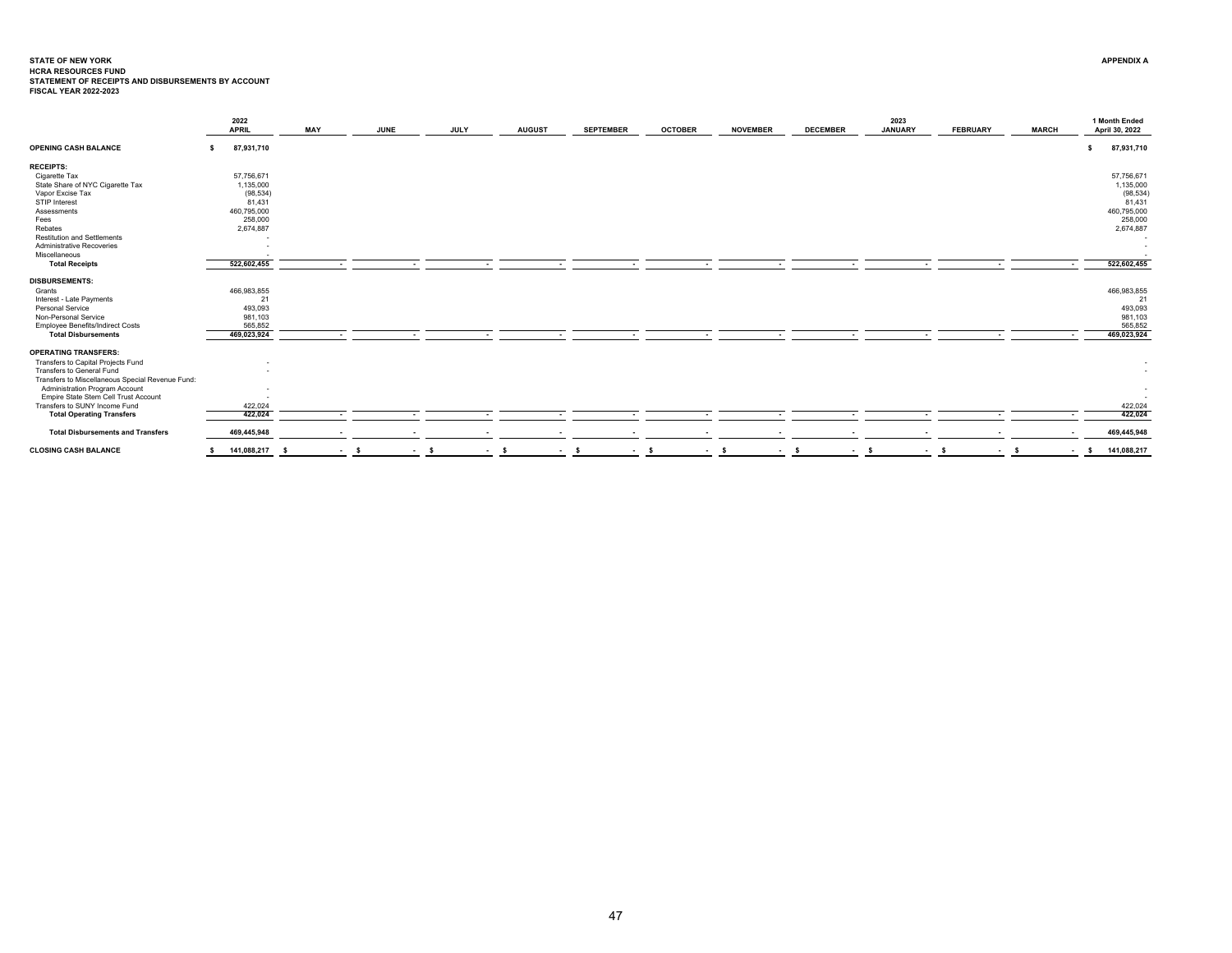### <span id="page-48-0"></span>**STATE OF NEW YORK APPENDIX BHCRA RESOURCES FUND STATEMENT OF PROGRAM DISBURSEMENTS FISCAL YEAR 2022-2023**

| Program/Purpose                                                           | <b>Appropriation Amount (*)</b> | April                 | 1 Month Ended April 30, 2022 (**) |
|---------------------------------------------------------------------------|---------------------------------|-----------------------|-----------------------------------|
| <b>CENTER FOR COMMUNITY HEALTH PROGRAM</b>                                | \$<br>8,145,000.00 \$           | 242,864.60 \$         | 242,864.60                        |
| CENTER FOR COMMUNITY HLTH                                                 | 8,145,000.00                    | 242,864.60            | 242,864.60                        |
| CHILD HEALTH INSURANCE PROGRAM                                            | 2,207,380,000.00                | 48,262,734.22         | 48,262,734.22                     |
| CHILD HEALTH INSURANCE                                                    | 2,207,380,000.00                | 48,262,734.22         | 48,262,734.22                     |
| ELDERLY PHARMACEUTICAL INS COVERAGE PRG                                   | 327,547,000.00                  | 3,830,153.23          | 3,830,153.23                      |
| ELDERLY PHARMACEUTICAL INSURANCE COVERAGE                                 | 327,547,000.00                  | 3,830,153.23          | 3,830,153.23                      |
| <b>HEALTH CARE REFORM ACT PROGRAM</b>                                     | 1,583,911,059.03                | 14, 134, 356. 32      | 14, 134, 356.32                   |
| AIDS DRUG ASSISTANCE                                                      | 123,150,000.00                  |                       |                                   |
| AMBULATORY CARE TRAINING                                                  | 3,537,000.00                    |                       |                                   |
| AREA HEALTH EDUCATION CENTER                                              | 1,662,000.00                    |                       |                                   |
| <b>COMMISSIONER EMERGENCY DISTRIBUTIONS</b>                               | 8,700,000.00                    |                       |                                   |
| DIAGNOSTIC AND TREATMENT CTR UNCOMPENSATED CARE                           | 108,800,000.00                  |                       |                                   |
| DIVERSITY IN MEDICINE                                                     | 5,560,000.00                    |                       |                                   |
| EMPIRE CLINIC RESEARCH INVESTMENT (ECRIP)                                 | 10,335,000.00                   |                       |                                   |
| HCRA PAYOR / PROVIDER AUDITS                                              | 14,160,000.00                   |                       |                                   |
| HEALTH FACILITY RESTRUCTURING DASNY                                       | 58,800,000.00                   |                       |                                   |
| HEALTH WORKFORCE RETRAINING                                               | 18,320,000.00                   |                       |                                   |
| <b>INFERTILITY SERVICES GRANTS</b>                                        | 7,644,000.00                    |                       |                                   |
| <b>MEDICAL INDEMNITY FUND</b>                                             | 104,000,000.00                  |                       |                                   |
| NURSE LOAN REPAYMENT                                                      | 2,500,000.00                    |                       |                                   |
| NYS WORKFORCE INNOVATION CTR                                              | 20,000,000.00                   |                       |                                   |
| PART 405.4 HOSPITAL AUDITS NYCRR                                          | 3,300,000.00                    |                       |                                   |
| PHYSICIAN EXCESS MEDICAL MALPRACTICE                                      | 309,300,000.00                  |                       |                                   |
| PHYSICIAN LOAN REPAYMENT                                                  | 52,122,000.00                   | 24,000.00             | 24,000.00                         |
| PHYSICIAN WORKFORCE STUDIES                                               | 1,461,000.00                    |                       |                                   |
| POISON CONTROL CENTERS                                                    | 11,120,000.00                   |                       |                                   |
| POOL ADMINISTRATION                                                       | 7,950,000.00                    |                       |                                   |
| ROSWELL PARK CANCER INSTITUTE                                             | 144,889,000.00                  | 13,865,750.00         | 13,865,750.00                     |
| ROSWELL PARK COMPREHENSIVE CANCER CENTER                                  | 50,000.00                       |                       |                                   |
| RURAL HEALTH CARE ACCESS                                                  | 15,950,000.00                   |                       |                                   |
|                                                                           |                                 |                       |                                   |
| RURAL HEALTH CARE ACCESS & NETWORK DEVELOPMENT                            | 28.230.000.00                   | 244,606.32            | 244,606.32                        |
| RURAL HEALTH CARE GRANTS                                                  | 2,200,000.00                    |                       |                                   |
| RURAL HEALTH NETWORK                                                      | 11,610,000.00                   |                       |                                   |
| SCHOOL BASED HEALTH CENTERS                                               | 6,345,000.00                    |                       |                                   |
| SCHOOL BASED HEALTH CLINICS-POOL ADMN                                     | 12,690,000.00                   |                       |                                   |
| TRANSITION ACCT - PRIOR YEAR ALLOCATION                                   | 489,526,059.03                  |                       |                                   |
| <b>MEDICAL ASSISTANCE PROGRAM</b>                                         | 29,490,431,000.00               | 401,970,443.45        | 401,970,443.45                    |
| HOME HEALTH RATE INCREASE                                                 | 300,000,000.00                  |                       |                                   |
| MEDICAID INDIGENT CARE                                                    | 4,037,400,000.00                | 51,970,443.45         | 51,970,443.45                     |
| <b>MEDICAL ASSISTANCE</b>                                                 | 24,169,831,000.00               | 350,000,000.00        | 350,000,000.00                    |
| PSNL CRE WRKR RECR & RETEN NYC (***)                                      | 916,000,000.00                  |                       |                                   |
| PSNL CRE WRKR RECR & RETEN ROS (****)                                     | 67,200,000.00                   |                       |                                   |
| <b>NEW YORK STATE OF HEALTH</b>                                           | 80,008,000.00                   | 379,204.34            | 379,204.34                        |
| NEW YORK STATE OF HEALTH ADMINISTRATION                                   | 80,008,000.00                   | 379,204.34            | 379,204.34                        |
| OFFICE OF HEALTH INSURANCE PROGRAM                                        | 1,834,000.00                    |                       |                                   |
| OFFICE OF HEALTH INSURANCE                                                | 1,834,000.00                    |                       |                                   |
| OFFICE OF HEALTH SYSTEMS MANAGEMENT                                       | 46,034,055.00                   | 626,026.82            | 626,026.82                        |
| OFFICE HEALTH SYSTEMS MANAGEMENT                                          | 46,034,055.00                   | 626,026.82            | 626,026.82                        |
| <b>REVENUE, PROCESSING &amp; RECONCILIATION</b>                           | 8,190,000.00                    |                       |                                   |
| REVENUE, PROCESSING & RECONCILIATION                                      | 8,190,000.00                    |                       |                                   |
| <b>TOTAL</b>                                                              | 33,753,480,114.03               | 469,445,782.98        | 469,445,782.98                    |
| Reclass of SUNY Hospital Disprop Share to Transfer                        |                                 | (422, 024.19)         | (422, 024.19)                     |
| Reclass of SUNY Hospital Poison Control Centers to Transfer               |                                 |                       |                                   |
|                                                                           |                                 |                       |                                   |
| Reclass of SUNY Empire Clinical Research Investigator Program to Transfer |                                 |                       |                                   |
| Reconciling Adjustment (P-Card and T-Card)<br>TOTAL REPORTED AMOUNT       | 33,753,480,114.03 \$            | 165.36                | 165.36<br>469,023,924.15          |
|                                                                           | \$                              | 469,023,924.15<br>-\$ |                                   |

(\*) Includes amounts appropriated in SFY 2022-23, as well as prior year appropriations that were reappropriated.

\*\*) Disbursements from the HCRA Resources Fund includes direct grant payments to program beneficiaries, services and expenses<br>for administration of grant programs, and transfers to the Public Goods Pool to finance payments

(\*\*\*) Full title is: NYC Personal Care Workforce Recruitment and Retention Rates Grants. (\*\*\*\*) Full title is: Personal Care Workforce Recruitment and Retention Rates Grants.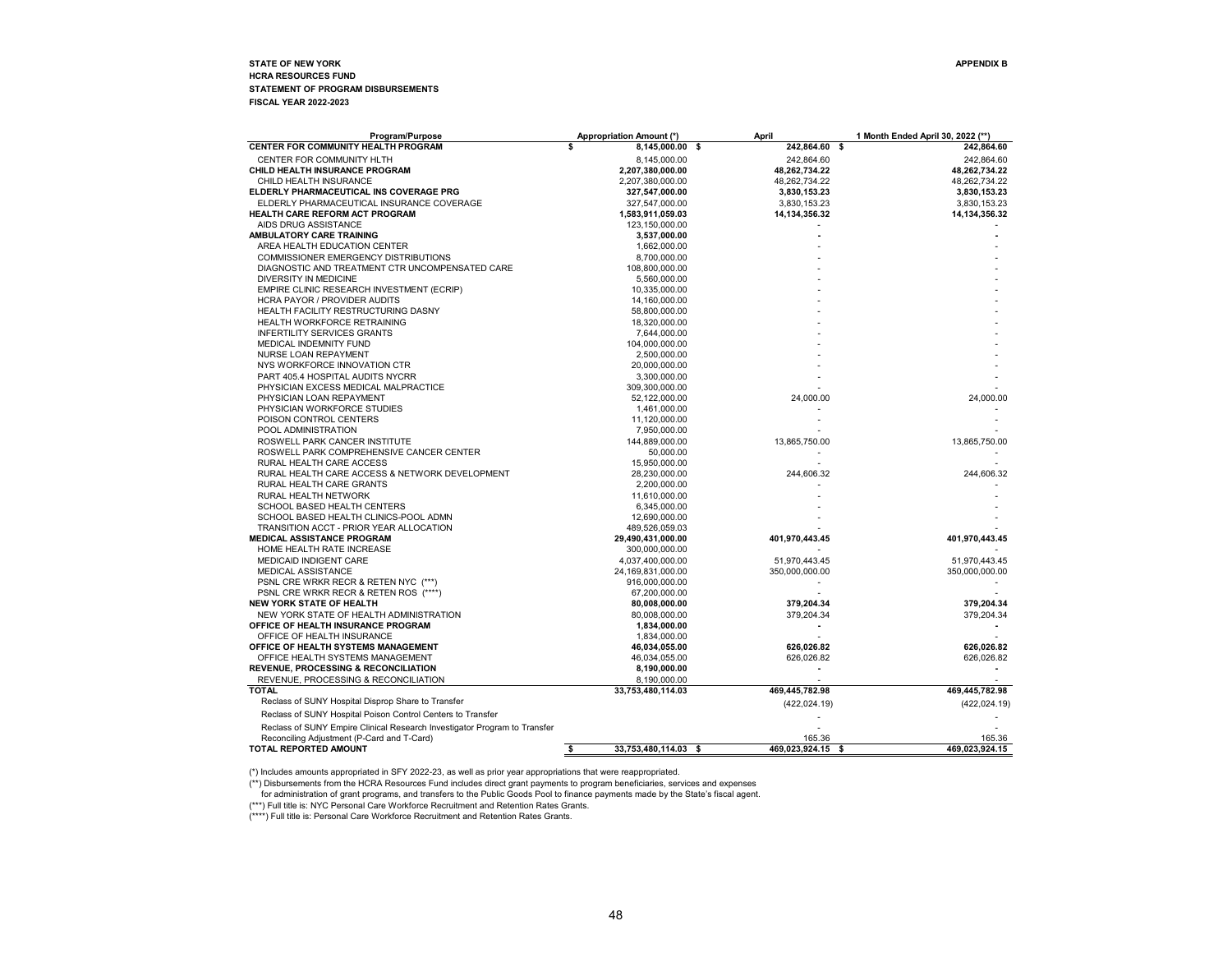# <span id="page-49-0"></span>**STATE OF NEW YORK STATEMENT OF CASH FLOW - PUBLIC GOODS POOL FISCAL YEAR 2022-2023**

|                                                                 | 2022<br><b>APRIL</b> | 2022-2023 |                    |  |
|-----------------------------------------------------------------|----------------------|-----------|--------------------|--|
| <b>OPENING CASH BALANCE</b>                                     | \$<br>374,482,519.06 | \$        | 374,482,519.06     |  |
| <b>RECEIPTS:</b>                                                |                      |           |                    |  |
| <b>Patient Services</b>                                         | 179,553,243.49       |           | 179,553,243.49     |  |
| Covered Lives                                                   | 36,114,800.44        |           | 36,114,800.44      |  |
| <b>Provider Assessments</b>                                     | 6,990,468.56         |           | 6,990,468.56       |  |
| 1% Assessments                                                  | 39,280,833.00        |           | 39,280,833.00      |  |
| DASNY- MOE/Recast receivables                                   |                      |           |                    |  |
| Interest Income                                                 | 974.64               |           | 974.64             |  |
| Unassigned                                                      | 36,348,460.32        |           | 36,348,460.32      |  |
| <b>Total Receipts</b>                                           | 298,288,780.45       |           | 298,288,780.45     |  |
| <b>PROGRAM DISBURSEMENTS:</b>                                   |                      |           |                    |  |
| Poison Control Centers                                          |                      |           |                    |  |
| School Based Health Center Grants                               |                      |           |                    |  |
| <b>ECRIP Distributions</b>                                      | $\blacksquare$       |           |                    |  |
| <b>Total Program Disbursements</b>                              | $\blacksquare$       |           |                    |  |
| <b>Excess (Deficiency) of Receipts over Disbursements</b>       | 298,288,780.45       |           | 298,288,780.45     |  |
| <b>OTHER FINANCING SOURCES (USES):</b>                          |                      |           |                    |  |
| <b>Transfers From Other Pools:</b>                              |                      |           |                    |  |
| Medicaid Disproportionate Share                                 |                      |           |                    |  |
| Health Facility Assessment Fund - Hospital Quality Contribution | 4,588,850.00         |           | 4,588,850.00       |  |
| <b>Transfers From State Funds:</b>                              |                      |           |                    |  |
| <b>HCRA Resources Fund</b>                                      |                      |           |                    |  |
| <b>Total Other Financing Sources</b>                            | 4,588,850.00         |           | 4,588,850.00       |  |
| <b>Transfers To Other Pools:</b>                                |                      |           |                    |  |
| Medicaid Disproportionate Share                                 |                      |           |                    |  |
| Health Facility Assessment Fund                                 |                      |           |                    |  |
| <b>Transfers To State Funds:</b>                                |                      |           |                    |  |
| <b>HCRA Resources Fund</b>                                      | (460, 794, 922.88)   |           | (460, 794, 922.88) |  |
| Indigent Care Fund - Matched                                    |                      |           |                    |  |
| Indigent Care Fund - Unmatched                                  |                      |           |                    |  |
| <b>Total Other Financing Uses</b>                               | (460,794,922.88)     |           | (460, 794, 922.88) |  |
| Excess (Deficiency) of Receipts and Other Financing Sources     |                      |           |                    |  |
| over Disbursements and Other Financing Uses                     | (157, 917, 292.43)   |           | (157, 917, 292.43) |  |
| <b>CLOSING CASH BALANCE</b>                                     | \$<br>216,565,226.63 | \$        | 216,565,226.63     |  |

Source: HCRA - Office of Pool Administration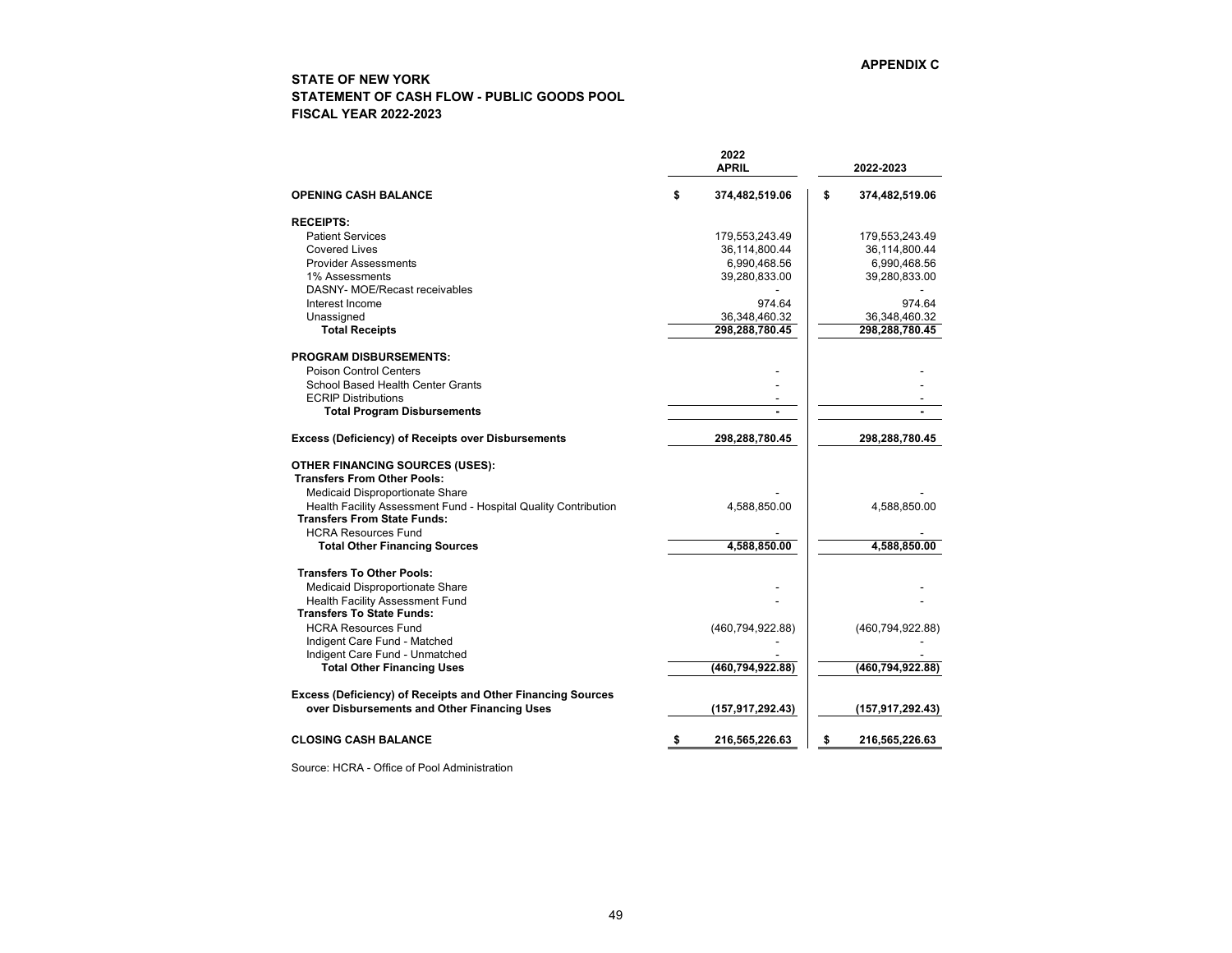# <span id="page-50-0"></span>**STATE OF NEW YORK STATEMENT OF CASH FLOW - MEDICAID DISPROPORTIONATE SHARE FISCAL YEAR 2022-2023**

|                                                                              | 2022<br><b>APRIL</b> | 2022-2023 |                 |  |  |
|------------------------------------------------------------------------------|----------------------|-----------|-----------------|--|--|
| <b>OPENING CASH BALANCE</b>                                                  | \$<br>66,207.90      | \$        | 66,207.90       |  |  |
| <b>RECEIPTS:</b>                                                             |                      |           |                 |  |  |
| Interest Income                                                              | 13.91                |           | 13.91           |  |  |
| <b>Total Receipts</b>                                                        | 13.91                |           | 13.91           |  |  |
| <b>PROGRAM DISBURSEMENTS:</b>                                                |                      |           |                 |  |  |
| <b>Indigent Care</b>                                                         | (53,339,390.88)      |           | (53,339,390.88) |  |  |
| <b>High Need Indigent Care</b>                                               |                      |           |                 |  |  |
| Other                                                                        | 1,326,078.66         |           | 1,326,078.66    |  |  |
| <b>Total Program Disbursements</b>                                           | (52,013,312.22)      |           | (52,013,312.22) |  |  |
| <b>Excess (Deficiency) of Receipts over Disbursements</b>                    | (52,013,298.31)      |           | (52,013,298.31) |  |  |
| <b>OTHER FINANCING SOURCES (USES):</b>                                       |                      |           |                 |  |  |
| <b>Transfers From Other Pools:</b>                                           |                      |           |                 |  |  |
| Public Goods Pool                                                            |                      |           |                 |  |  |
| <b>Health Facility Assessment Fund</b><br><b>Transfers From State Funds:</b> |                      |           |                 |  |  |
| <b>HCRA Resources Indigent Care - Matched</b>                                | 23,362,653.21        |           | 23,362,653.21   |  |  |
| <b>HCRA Resources Indigent Care - Unmatched</b>                              | (1,392,209.76)       |           | (1,392,209.76)  |  |  |
| <b>Federal DHHS Fund</b>                                                     | 29,976,737.67        |           | 29,976,737.67   |  |  |
| Other                                                                        |                      |           |                 |  |  |
| <b>Total Other Financing Sources</b>                                         | 51,947,181.12        |           | 51,947,181.12   |  |  |
| <b>Transfers To Other Pools:</b>                                             |                      |           |                 |  |  |
| <b>Public Goods Pool</b>                                                     |                      |           |                 |  |  |
| Health Facility Assessment Fund                                              |                      |           |                 |  |  |
| <b>Transfers To State Funds:</b>                                             |                      |           |                 |  |  |
| <b>HCRA Resources Fund Indigent Care Acct</b>                                | (76.80)              |           | (76.80)         |  |  |
| CSRA Inc (eMedNY) General Fund                                               |                      |           |                 |  |  |
| <b>Total Other Financing Uses</b>                                            | (76.80)              |           | (76.80)         |  |  |
| <b>Excess (Deficiency) of Receipts and Other Financing</b>                   |                      |           |                 |  |  |
| <b>Sources over Disbursements and Other Financing Uses</b>                   | (66, 193.99)         |           | (66, 193.99)    |  |  |
| <b>CLOSING CASH BALANCE</b>                                                  | \$<br>13.91          | \$        | 13.91           |  |  |

Source: HCRA - Office of Pool Administration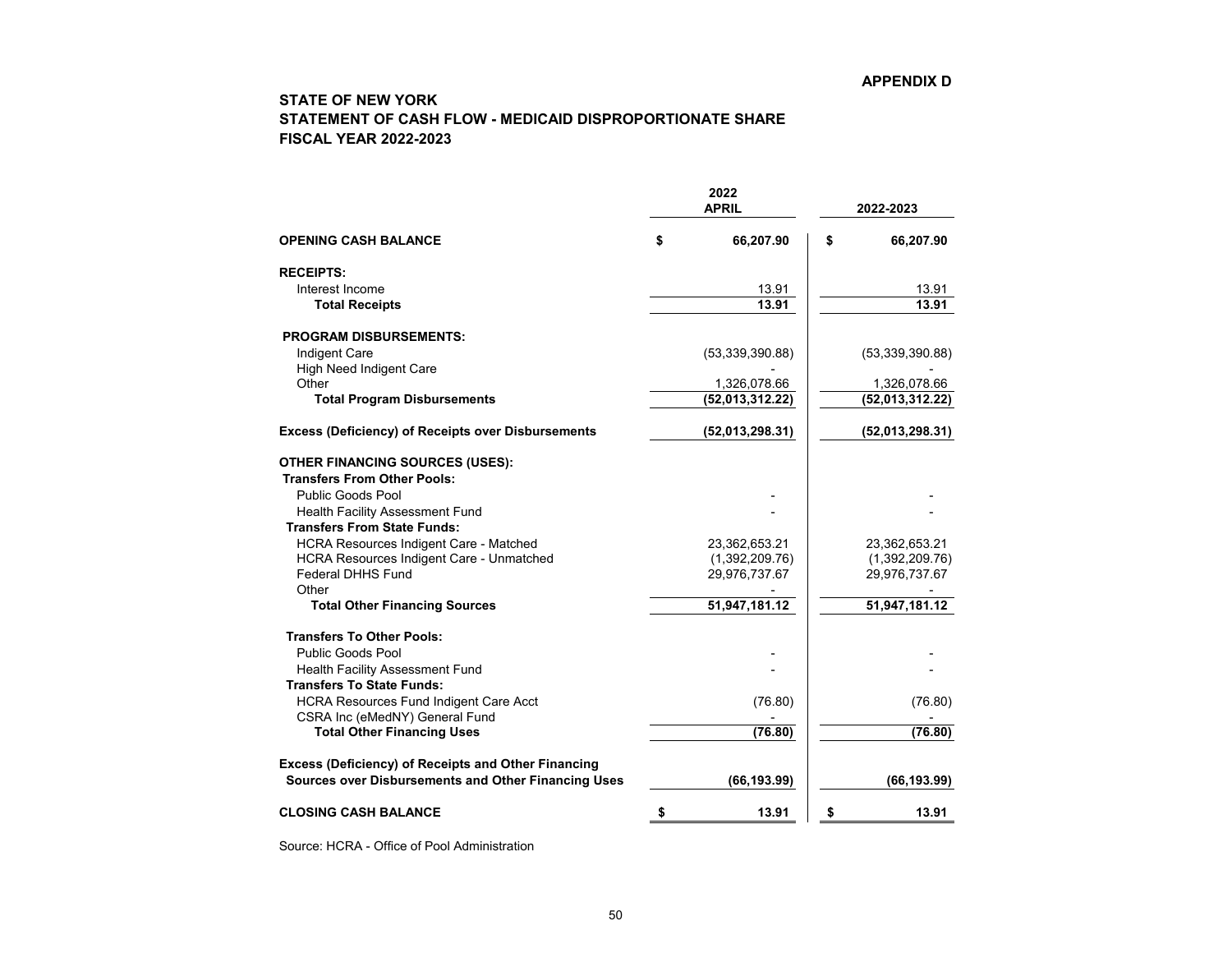#### <span id="page-51-0"></span>**STATE OF NEW YORK APPENDIX E SUMMARY OF OFF-BUDGET SPENDING REPORTFISCAL YEAR 2022-2023 (amounts in thousands)**

|                                                             | 2022<br><b>APRIL</b>           | 2022<br><b>MAY</b> | 2022<br><b>JUNE</b> | 2022<br><b>JULY</b> | 2022<br><b>AUGUST</b> | 2022<br><b>SEPTEMBER</b> | 2022<br><b>OCTOBER</b> | 2022<br><b>NOVEMBER</b> | 2022<br><b>DECEMBER</b> | 2023 | 2023<br>JANUARY FEBRUARY | 2023<br><b>MARCH</b> | 2022-2023<br><b>TOTAL</b> |
|-------------------------------------------------------------|--------------------------------|--------------------|---------------------|---------------------|-----------------------|--------------------------|------------------------|-------------------------|-------------------------|------|--------------------------|----------------------|---------------------------|
| <b>DORMITORY AUTHORITY:</b>                                 |                                |                    |                     |                     |                       |                          |                        |                         |                         |      |                          |                      |                           |
| Education - All Other                                       | £.<br>$\overline{\phantom{a}}$ |                    |                     |                     |                       |                          |                        |                         |                         |      |                          |                      | \$                        |
| Education - EXCEL                                           |                                |                    |                     |                     |                       |                          |                        |                         |                         |      |                          |                      |                           |
| Department of Health - All Other                            |                                |                    |                     |                     |                       |                          |                        |                         |                         |      |                          |                      |                           |
| Community Enhancement Facilities Assistance Program (CEFAP) |                                |                    |                     |                     |                       |                          |                        |                         |                         |      |                          |                      |                           |
| Regional Development:                                       |                                |                    |                     |                     |                       |                          |                        |                         |                         |      |                          |                      |                           |
| Community Capital Assistance Program (CCAP)/RESTORE         | 285                            |                    |                     |                     |                       |                          |                        |                         |                         |      |                          |                      | 285                       |
| Multi-modal                                                 |                                |                    |                     |                     |                       |                          |                        |                         |                         |      |                          |                      |                           |
| GenNYsis                                                    |                                |                    |                     |                     |                       |                          |                        |                         |                         |      |                          |                      |                           |
| <b>CUNY Senior Colleges</b>                                 |                                |                    |                     |                     |                       |                          |                        |                         |                         |      |                          |                      |                           |
| <b>CUNY Community Colleges</b>                              |                                |                    |                     |                     |                       |                          |                        |                         |                         |      |                          |                      |                           |
| Brooklyn Court Officer Training Academy                     |                                |                    |                     |                     |                       |                          |                        |                         |                         |      |                          |                      |                           |
| TOTAL DORMITORY AUTHORITY                                   | 285                            |                    |                     |                     |                       |                          |                        |                         |                         |      |                          |                      | 285                       |
| <b>EMPIRE STATE DEVELOPMENT CORP:</b>                       |                                |                    |                     |                     |                       |                          |                        |                         |                         |      |                          |                      |                           |
| Regional Development:                                       |                                |                    |                     |                     |                       |                          |                        |                         |                         |      |                          |                      |                           |
| Centers of Excellence                                       |                                |                    |                     |                     |                       |                          |                        |                         |                         |      |                          |                      |                           |
| Community Capital Assistance Program (CCAP)                 |                                |                    |                     |                     |                       |                          |                        |                         |                         |      |                          |                      |                           |
| <b>Empire Opportunity</b>                                   |                                |                    |                     |                     |                       |                          |                        |                         |                         |      |                          |                      |                           |
| Community Enhancement Facilities Assistance Program (CEFAP) |                                |                    |                     |                     |                       |                          |                        |                         |                         |      |                          |                      |                           |
| State Facilities and Equipment                              |                                |                    |                     |                     |                       |                          |                        |                         |                         |      |                          |                      |                           |
| TOTAL EMPIRE STATE DEVELOPMENT CORP                         |                                |                    |                     |                     |                       |                          |                        |                         |                         |      |                          |                      |                           |
|                                                             |                                |                    |                     |                     |                       |                          |                        |                         |                         |      |                          |                      |                           |
| <b>TOTAL OFF-BUDGET</b>                                     | 285\$                          |                    | $-5$                | - \$<br>$\sim$      | - \$<br>$\sim$        | - \$                     |                        |                         |                         |      |                          |                      | 285                       |

The Division of the Budget (DOB) is responsible for organizing and presenting the above schedule of 'Off Budget Spending'. Such reported disbursements are drawn from unaudited financial data provided by public authorities. Although the Office of the State Comptroller (OSC) has no reason to believe this information to be unreliable, it is important to note that these program disbursements are financed with public authority bond proceeds deposited directly into public authority accounts and all disbursements are made without any oversight by the OSC. Therefore, and pursuant to the provisions of Chapter 60, §16, of the Laws of 2006; this schedule is provided for information only.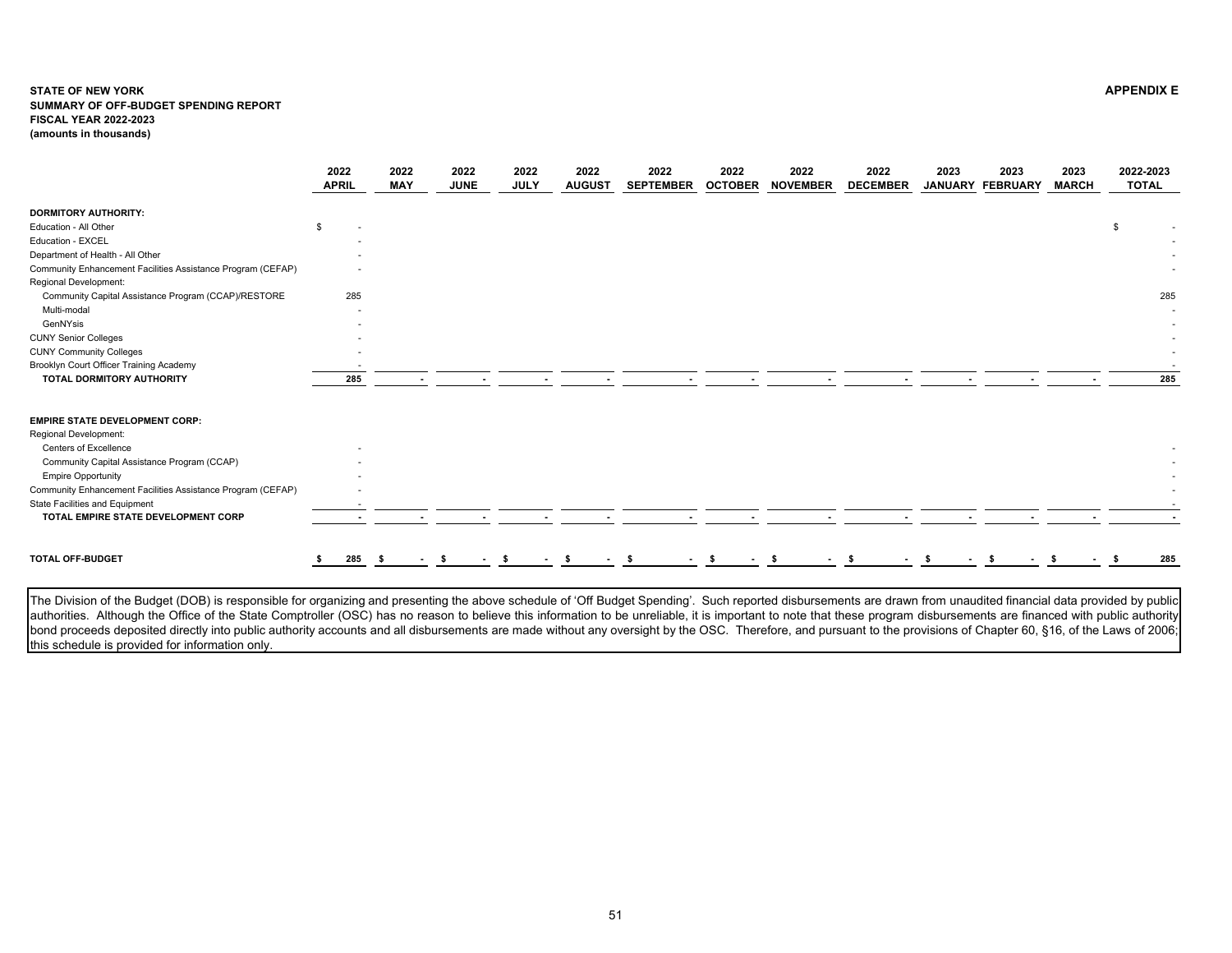<span id="page-52-0"></span>

| SFS Fund       | <b>ACCOUNT TITLE</b>                                         | January 31, 2022 |                                 | <b>February 28, 2022</b>        | March 31, 2022                  | Change                    | April 30, 2022                  |
|----------------|--------------------------------------------------------------|------------------|---------------------------------|---------------------------------|---------------------------------|---------------------------|---------------------------------|
| 10050          | <b>GENERAL FUND</b><br>STATE OPERATIONS AND LOCAL ASSISTANCE |                  |                                 |                                 |                                 |                           |                                 |
|                | <b>TOTAL GENERAL FUND</b>                                    |                  |                                 |                                 |                                 |                           |                                 |
|                |                                                              |                  |                                 |                                 |                                 |                           |                                 |
|                | CAPITAL PROJECT AND BOND REIMBURSABLE FUNDS                  |                  |                                 |                                 |                                 |                           |                                 |
| 30051          | <b>HIGHWAY AND BRIDGE CAPITAL</b>                            |                  |                                 |                                 |                                 |                           |                                 |
| 30053<br>30101 | AVIATION PURPOSE ACCOUNT<br>REHAB/REPAIR MARITIME            |                  |                                 |                                 |                                 |                           |                                 |
| 30102          | D21RVE-MARITIME                                              |                  |                                 |                                 |                                 |                           |                                 |
| 30103          | D36RVE- CENTRAL ADMIN                                        |                  |                                 |                                 |                                 |                           |                                 |
| 30104          | RESIDENCE HALL CAMPUS LET BOND PROCEEDS                      |                  |                                 |                                 |                                 |                           |                                 |
| 30105          | REHAB/REPAIR ALBANY                                          |                  |                                 |                                 |                                 |                           |                                 |
| 30106          | D01RVE-ALBANY                                                |                  |                                 |                                 |                                 |                           |                                 |
| 30107<br>30108 | REHAB/REPAIR BINGHAMTON<br>D07RVE-BINGHAMTON                 |                  |                                 |                                 |                                 |                           |                                 |
| 30109          | REHAB/REPAIR BUFFALO UNIVERSITY                              |                  |                                 |                                 |                                 |                           |                                 |
| 30110          | D28RVE- SUNY BUFFALO                                         |                  |                                 |                                 |                                 |                           |                                 |
| 30111          | REHAB/REPAIR STONYBROOK                                      |                  |                                 |                                 |                                 |                           |                                 |
| 30112          | D13RVE-STONYBROOK                                            |                  |                                 |                                 |                                 |                           |                                 |
| 30113          | REHAB/REPAIR BROOKLYN                                        |                  |                                 |                                 |                                 |                           |                                 |
| 30114          | D14RVE - HSC BROOKLYN                                        |                  |                                 |                                 |                                 |                           |                                 |
| 30115<br>30116 | REHAB/REPAIR SYRACUSE<br>D15RVE- HSC SYRACUSE                |                  |                                 |                                 |                                 |                           |                                 |
| 30117          | REHAB/REPAIR BROCKPORT                                       |                  |                                 |                                 |                                 |                           |                                 |
| 30118          | D02RVE-BROCKPORT                                             |                  |                                 |                                 |                                 |                           |                                 |
| 30119          | REHAB/REPAIR BUFFALO COLLEGE                                 |                  |                                 |                                 |                                 |                           |                                 |
| 30120          | D03RVE -SUB BUFFALO                                          |                  |                                 |                                 |                                 |                           |                                 |
| 30121          | REHAB/REPAIR CORTLAND                                        |                  |                                 |                                 |                                 |                           |                                 |
| 30122<br>30123 | D04RVE-CORTLAND                                              |                  |                                 |                                 |                                 |                           |                                 |
| 30124          | REHAB/REPAIR FREDONIA<br>D05RVE- FREDONIA                    |                  |                                 |                                 |                                 |                           |                                 |
| 30125          | REHAB/REPAIR GENESEO                                         |                  |                                 |                                 |                                 |                           |                                 |
| 30126          | D06RVE-GENESEO                                               |                  |                                 |                                 |                                 |                           |                                 |
| 30127          | REHAB/REPAIR OLD WESTBURY                                    |                  |                                 |                                 |                                 |                           |                                 |
| 30128          | D31RVE- OLD WESTBURY                                         |                  |                                 |                                 |                                 |                           |                                 |
| 30129          | REHAB/REPAIR NEW PALTZ                                       |                  |                                 |                                 |                                 |                           |                                 |
| 30130<br>30131 | D08RVE- NEW PALTZ<br>REHAB/REPAIR ONEONTA                    |                  |                                 |                                 |                                 |                           |                                 |
| 30132          | D09RVE-ONEONTA                                               |                  |                                 |                                 |                                 |                           |                                 |
| 30133          | REHAB/REPAIR OSWEGO                                          |                  |                                 |                                 |                                 | 36,331.29                 | 36,331.29                       |
| 30134          | D10RVE-OSWEGO                                                |                  |                                 |                                 |                                 |                           |                                 |
| 30135          | REHAB/REPAIR PLATTSBURGH                                     |                  |                                 |                                 |                                 |                           |                                 |
| 30136          | D11RVE-PLATTSBURGH                                           |                  |                                 |                                 |                                 |                           |                                 |
| 30137          | REHAB/REPAIR POTSDAM                                         |                  |                                 |                                 |                                 |                           |                                 |
| 30138<br>30139 | D12RVE-POTSDAM<br>REHAB/REPAIR PURCHASE                      |                  |                                 |                                 |                                 |                           |                                 |
| 30140          | D29RVE- PURCHASE                                             |                  |                                 |                                 |                                 |                           |                                 |
| 30141          | REHAB/REPAIR FOR UTICA/ROME                                  |                  |                                 |                                 |                                 |                           |                                 |
| 30142          | D27RVE- CAMPUS RESERVE                                       |                  |                                 |                                 |                                 |                           |                                 |
| 30143          | REHAB/REPAIR ALFRED                                          |                  |                                 |                                 |                                 |                           |                                 |
| 30144          | D22RVE-ALFRED                                                |                  |                                 |                                 |                                 |                           |                                 |
| 30145<br>30146 | REHAB/REPAIR CANTON<br>D23RVE- CANTON                        |                  |                                 |                                 |                                 |                           |                                 |
| 30147          | REHAB/REPAIR COBLESKILL                                      |                  |                                 |                                 |                                 |                           |                                 |
| 30148          | D24RVE-COBLESKILL                                            |                  |                                 |                                 |                                 |                           |                                 |
| 30149          | REHAB/REPAIR DELHI                                           |                  |                                 |                                 |                                 |                           |                                 |
| 30150          | D25RVE-DELHI                                                 |                  |                                 |                                 |                                 |                           |                                 |
| 30151          | REHAB/REPAIR FARMINGDALE                                     |                  |                                 |                                 |                                 |                           |                                 |
| 30152<br>30153 | D26RVE-FARMINGDALE<br>REHAB/REPAIR MORRISVILLE               |                  |                                 |                                 |                                 |                           |                                 |
| 30154          | D27RVE-MORRISVILLE                                           |                  |                                 |                                 |                                 |                           |                                 |
| 30351          | STATE PARK INFRASTRUCTURE                                    |                  | 38,623,034.26                   | 46,849,231.90                   | 52,462,647.00                   | 3,759,206.61              | 56,221,853.61                   |
| 30501          | <b>CW/CA IMPLEMENTATION DEC</b>                              |                  |                                 |                                 |                                 |                           |                                 |
| 30502          | <b>CW/CA IMPLEMENTATION STATE</b>                            |                  |                                 |                                 |                                 |                           |                                 |
| 30503          | <b>CW/CA IMPLEMENTATION ERDA</b>                             |                  |                                 |                                 |                                 |                           |                                 |
| 30504          | <b>CW/CA IMPLEMENTATION EFC</b>                              |                  |                                 |                                 |                                 |                           |                                 |
| 31506<br>31701 | HAZARDOUS WASTE CLEAN UP<br>YOUTH FACILITIES IMPROVEMENT     |                  | 127,531,377.99<br>15,225,460.98 | 124,405,912.88<br>15,760,942.72 | 135,656,206.99<br>16,352,219.36 | 5,395,053.57<br>70,047.00 | 141,051,260.56<br>16,422,266.36 |
| 31801          | HOUSING ASSISTANCE                                           |                  | 12,941,967.06                   | 12,941,967.06                   | 12,941,967.06                   |                           | 12,941,967.06                   |
| 31851          | HOUSING PROG FD-HSG TR FD CORP                               |                  | 276,941,915.12                  | 338,242,983.12                  | 225,815,408.97                  | 44,676,508.00             | 270,491,916.97                  |
| 31852          | HOUSING PROG FD AFFORD HSG CORP                              |                  | 40,013,250.85                   | 42,902,924.85                   | 44,502,924.85                   | 1,809,303.00              | 46,312,227.85                   |
| 31853          | HOUSING PROG FD-DEPT OF SOCIAL SERVICES                      |                  | 126,730,710.25                  | 126,730,710.25                  | 148,730,710.25                  |                           | 148,730,710.25                  |
| 31854          | HOUSING PROG FD-HFA                                          |                  |                                 |                                 |                                 |                           |                                 |
| 31951          | HIGHWAY FAC PURPOSE                                          |                  | 11,951,597.85                   | 11,951,597.85                   | 12,015,920.55                   |                           | 12,015,920.55                   |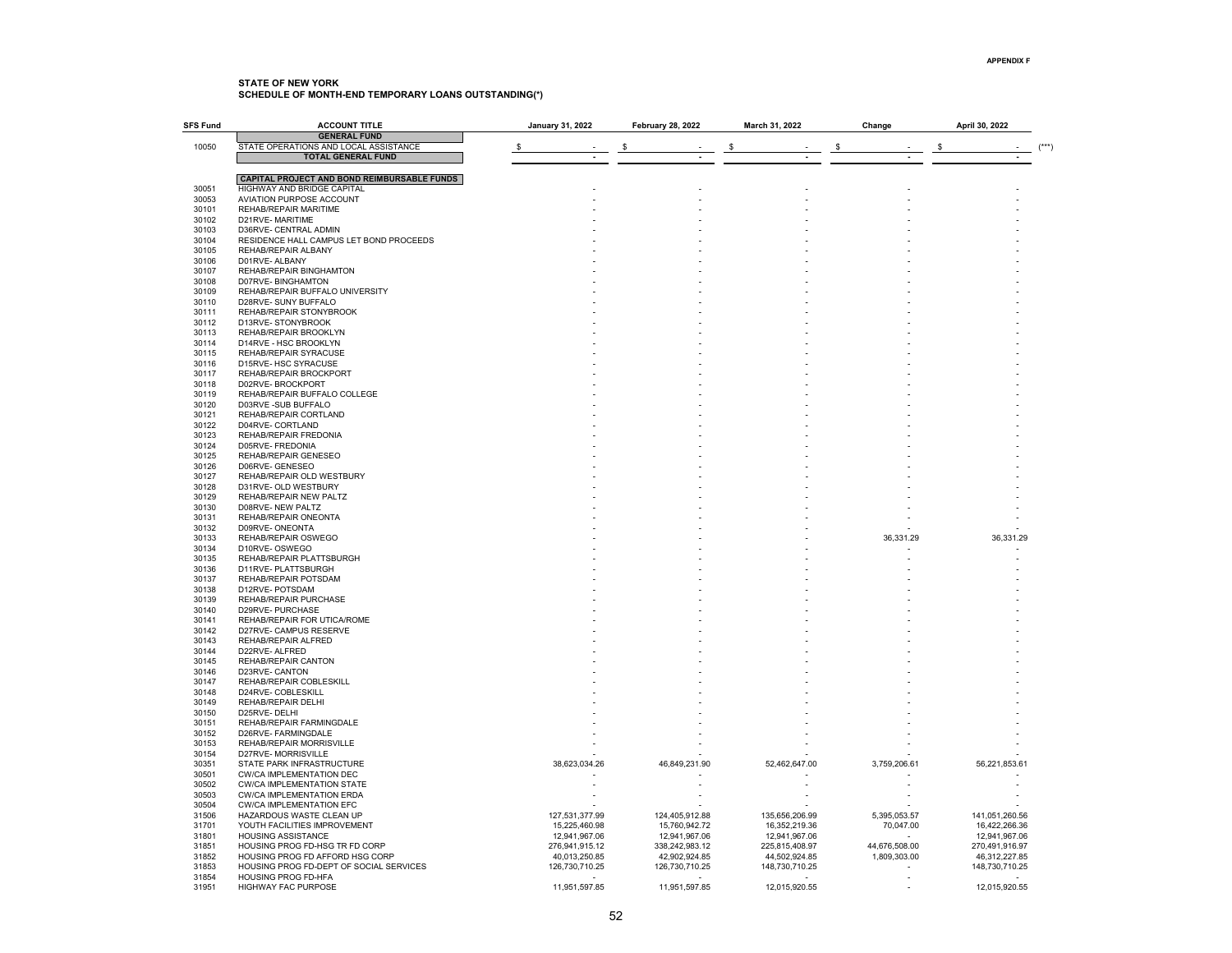| <b>SFS Fund</b> | <b>ACCOUNT TITLE</b>                                         | <b>January 31, 2022</b> | <b>February 28, 2022</b> | March 31, 2022   | Change           | April 30, 2022    |
|-----------------|--------------------------------------------------------------|-------------------------|--------------------------|------------------|------------------|-------------------|
| 32213           | NY RACING ACCOUNT                                            | 153,750.00              | 153,750.00               | 153,750.00       |                  | 153,750.00        |
| 32214           | CAPITAL PROJECT MISC GIFTS                                   |                         |                          |                  |                  |                   |
| 32215           | IT CAPITAL FINANCING ACCT                                    | 871,640.88              | 1,401,613.81             | 1,502,800.32     | 28,840.54        | 1,531,640.86      |
| 32219           | NY ENVIRONMENTAL PROTECTION & SPILL REMEDIATION              |                         |                          |                  |                  |                   |
| 32301           | OPWDD-STATE FACILITIES PRE 12/99                             |                         |                          |                  |                  |                   |
| 32302<br>32303  | <b>DSAS-COMMUINTY FACILITIES</b><br>OMH-COMMUNITY FACILITIES | 83,407,116.75           | 85,524,746.19            | 87,594,432.54    | 1,418,471.72     | 89,012,904.26     |
| 32304           | OPWDD-COMMUNITY FACILITIES                                   |                         |                          |                  |                  |                   |
| 32305           | OASAS-COMMUNITY FACILITIES                                   | 192,805,526.81          | 198,671,726.81           | 219,538,562.30   | 1,000,000.00     | 220,538,562.30    |
| 32306           | DASNY - OMH ADMIN                                            |                         |                          |                  |                  |                   |
| 32307           | DASNY - OPWDD ADMIN                                          | 10,359,802.32           | 11,416,852.32            | 2,390,002.04     | 3,752,950.00     | 6,142,952.04      |
| 32308           | DASNY - OASAS ADMIN                                          | 2,694,963.09            | 2,694,963.09             |                  |                  |                   |
| 32309           | OMH-STATE FACILITIES                                         | 184,699,364.83          | 191,623,832.75           | 95,011,671.49    | 29, 167, 963. 17 | 124, 179, 634. 66 |
| 32310           | OPWDD -STATE FACILITIES                                      | 46,728,883.16           | 46,728,883.16            | 31,806,590.74    |                  | 31,806,590.74     |
| 32311           | OASAS -STATE FACILITIES                                      | 4,128,130.13            | 4,011,591.55             | 4,049,584.77     | 1,186,510.12     | 5,236,094.89      |
| 32351           | CORR. FACILITIES CAPITAL IMPROVEMENT                         |                         |                          |                  |                  |                   |
| 32352           | DOCS-REHABILITATION PROJECTS                                 | 274,980,887.00          | 302,784,228.67           | 239,538,504.67   | 14,233,131.96    | 253,771,636.63    |
| 32353           | CORR. FACILITIES CAPITAL CLOSURE                             |                         |                          |                  |                  |                   |
| 33001           | STORM RECOVERY ACCOUNT                                       | 63,284,319.34           | 64,995,155.54            | 65,824,313.91    | (5, 176, 685.68) | 60,647,628.23     |
|                 | TOTAL CAPITAL AND BOND REIMBURSABLE FUNDS                    | 1,514,073,698.67        | 1,629,793,614.52         | 1,395,888,217.81 | 101,357,631.30   | 1,497,245,849.11  |
|                 | <b>STATE SPECIAL REVENUE FUNDS</b>                           |                         |                          |                  |                  |                   |
| 20401           | DOL-CHILD PERFORMER PROTECTION ACCOUNT                       |                         |                          |                  |                  |                   |
| 20501           | <b>LOCAL GOVERNMENT RECORDS MGMT</b>                         |                         |                          |                  |                  |                   |
| 20810           | CHILD HEALTH INSURANCE                                       | 46,718,722.17           | 88,816,201.30            |                  | 44,028,445.60    | 44,028,445.60     |
| 20818           | EPIC PREMIUM ACCOUNT                                         | 1,475,240.06            | 5,733,466.15             |                  |                  |                   |
| 20901           | LOTTERY-EDUCATION                                            | 763,849,519.46          | 609,974,015.13           |                  |                  |                   |
| 20904           | <b>VLT EDUCATION</b>                                         |                         |                          |                  |                  |                   |
| 21001           | ENVIR FAC CORP ADM ACCT                                      |                         |                          |                  |                  |                   |
| 21002           | <b>ENCON ADMIN ACCT</b>                                      | 3,702,806.13            | 3,746,164.01             | 18,442.77        | 50,518.54        | 68,961.31         |
| 21061           | HAZARDOUS BULK STORAGE                                       |                         |                          |                  |                  |                   |
| 21064           | UTILITY ENVIRONMENTAL REGULATORY ACCOUNT                     | 1,655,399.98            | 1,655,399.98             | 399.98           |                  | 399.98            |
| 21065           | FEDERAL GRANTS INDIRECT COST RECOVERY ACCOUNT                | 1,813,852.52            | 2,488,457.95             |                  | 79,619.71        | 79,619.71         |
| 21066<br>21067  | ENCON-LOW LEVEL RADIOACTIVE WASTE SITING<br>ENCON-RECREATION | 4,600,980.00            | 3,925,389.52             | 172,133.60       | 149,031.98       | 321,165.58        |
| 21077           | PUBLIC SAFETY RECOVERY ACCOUNT                               |                         |                          |                  |                  |                   |
| 21081           | ENVIRONMENTAL REGULATORY                                     | 70,694,564.89           | 70,601,071.43            | 70,069,077.87    | 4,742,587.51     | 74,811,665.38     |
| 21082           | NATURAL RESOURCES ACCOUNT                                    | 16,858,151.85           | 16,989,758.95            | 2,043,414.86     | (93, 944.80)     | 1,949,470.06      |
| 21084           | MINED LAND RECLAMATION ACCT                                  |                         |                          |                  |                  |                   |
| 21087           | <b>GREAT LAKES RESTORATION INITIATIVE</b>                    |                         | $\overline{a}$           |                  |                  |                   |
| 21201           | AUDIT AND CONTROL OIL SPILL                                  |                         | 0.01                     |                  |                  |                   |
| 21202           | HEALTH DEPT OIL SPILL                                        |                         | 0.01                     |                  |                  |                   |
| 21203           | DEPT OF ENVIRONMENTAL CONSERVATION OIL SPILL                 | 9,117.13                | 0.51                     |                  |                  |                   |
| 21204           | OIL SPILL COMPENSATION                                       |                         |                          |                  |                  |                   |
| 21205           | LICENSE FEE SURCHARGES                                       |                         |                          |                  |                  |                   |
| 21401           | PUBLIC TRANSPORTATION SYSTEMS                                |                         | 2,601,264.09             |                  |                  |                   |
| 21402           | METROPOLITAN MASS TRANSPORTATION                             |                         |                          |                  |                  |                   |
| 21451           | OPERATING PERMIT PROGRAM                                     | 36,705,377.37           | 37,279,448.30            | 37,762,135.09    | 433,668.23       | 38, 195, 803. 32  |
| 21452<br>21902  | MOBILE SOURCE<br>HEALTH-SPARC'S                              |                         |                          | 755,395.93       | (755, 395.93)    |                   |
| 21905           | THRUWAY AUTHORITY ACCT                                       | 8,197,791.66            | 6,457,445.41             | 1,891,481.66     | (54, 809.67)     | 1,836,671.99      |
| 21907           | MENTAL HYGIENE PROGRAM                                       |                         |                          |                  |                  |                   |
| 21909           | MENTAL HYGIENE PATIENT INCOME ACCOUNT                        |                         |                          |                  |                  |                   |
| 21911           | FINANCIAL CONTROL BOARD                                      | 170,171.11              | 329,016.48               | 599,464.93       | (476, 747.99)    | 122,716.94        |
| 21912           | RACING REGULATION ACCOUNT                                    | 4,486,907.59            | 4,692,902.05             | 5,334,203.50     | (266, 378.61)    | 5,067,824.89      |
| 21937           | SU DORM INCOME REIMBURSE                                     | 54,645.01               | 526,819.07               |                  |                  |                   |
| 21945           | CRIMINAL JUSTICE IMPROVEMENT                                 |                         |                          |                  |                  |                   |
| 21959           | ENV LAB REF FEE                                              |                         |                          |                  |                  |                   |
| 21961           | TRAINING, MANAGEMENT AND EVALUATION ACCOUNT                  | 274,713.52              | 372,522.02               | 508,862.31       | 80,328.72        | 589,191.03        |
| 21962           | CLINICAL LAB FEE                                             | 10,673,728.39           | 10,704,018.31            | 11,734,452.98    | 397,250.45       | 12, 131, 703. 43  |
| 21978           | INDIRECT COST RECOVERY                                       |                         |                          |                  | 465,411.49       | 465,411.49        |
| 21989           | MULTI - AGENCY TRAINING ACCOUNT                              |                         |                          |                  |                  |                   |
| 22003           | BELL JAR COLLECTION ACCOUNT                                  |                         |                          |                  |                  |                   |
| 22004<br>22006  | INDUSTRY AND UTILITY SERVICE<br>REAL PROPERTY DISPOSITION    |                         |                          |                  |                  |                   |
| 22007           |                                                              |                         |                          | 1,368,553.12     |                  | 1,293,744.08      |
| 22008           | PARKING ACCOUNT<br>COURTS SPECIAL GRANTS                     | 210,505.81              | 621,705.10               |                  | (74, 809.04)     |                   |
| 22009           | ASBESTOS SAFETY TRAINING                                     | 98,032.62               | 80,172.60                | 24,730.36        | (24, 730.36)     |                   |
| 22017           | CAMP SMITH BILLETING ACCOUNT                                 |                         |                          |                  |                  |                   |
| 22032           | BATAVIA SCHOOL FOR THE BLIND                                 | 10,816,496.07           | 11,933,396.88            | 6,714,410.65     | 458,156.89       | 7,172,567.54      |
| 22034           | <b>INVESTMENT SERVICES</b>                                   |                         |                          |                  |                  |                   |
| 22036           | SURPLUS PROPERTY ACCOUNT                                     |                         |                          |                  |                  |                   |
| 22039           | FINANCIAL OVERSIGHT                                          | 289,109.16              | 624,503.46               | 945,726.19       | (681, 991.77)    | 263,734.42        |
| 22046           | <b>REGULATION INDIAN GAMING</b>                              | 105.850.455.94          | 106.217.812.07           | 107.334.924.20   | 493.021.66       | 107.827.945.86    |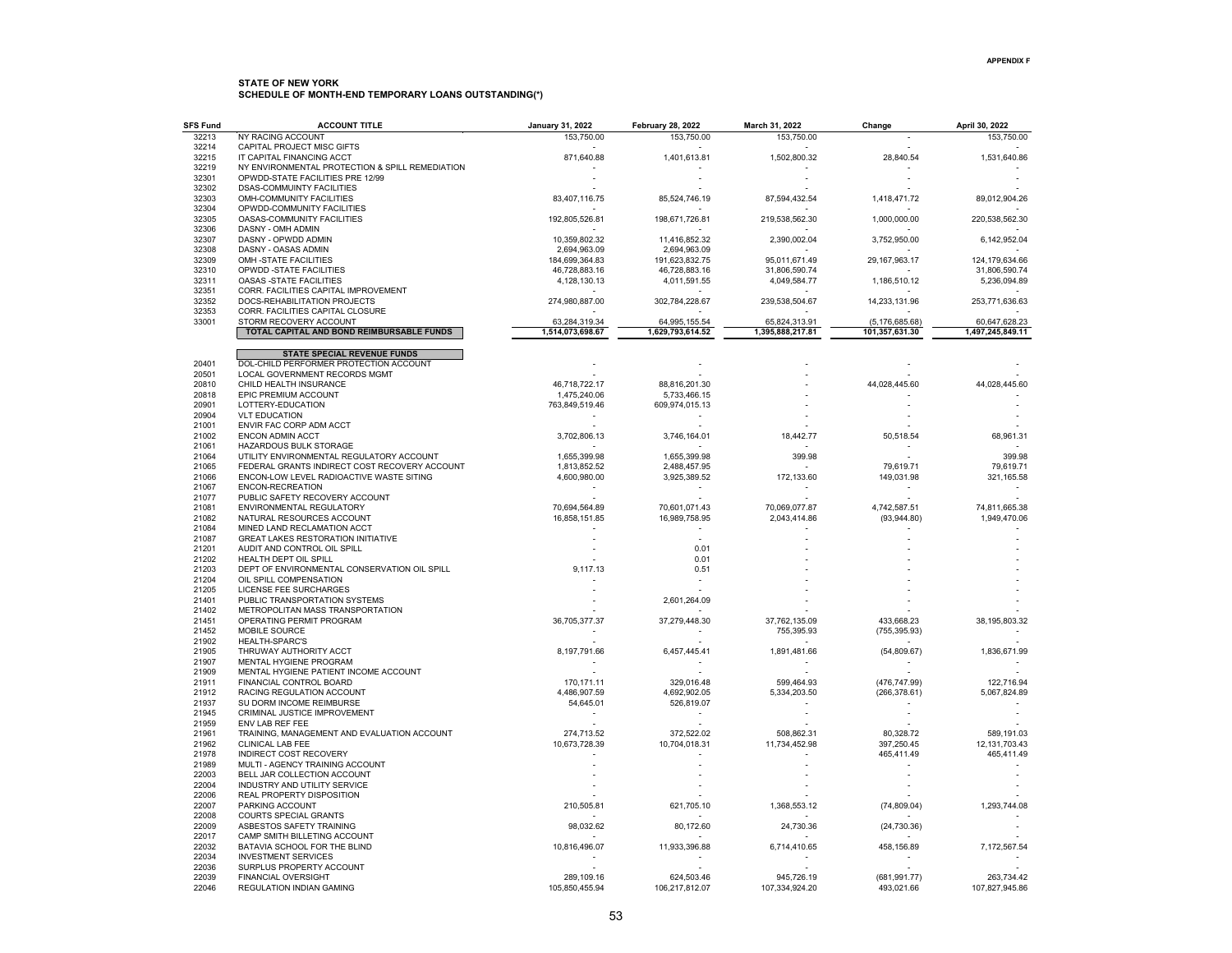| <b>SFS Fund</b> | <b>ACCOUNT TITLE</b>                                    | January 31, 2022 | <b>February 28, 2022</b> | March 31, 2022           | Change            | April 30, 2022           |
|-----------------|---------------------------------------------------------|------------------|--------------------------|--------------------------|-------------------|--------------------------|
| 22053           | ROME SCHOOL FOR THE DEAF                                | 6,388,591.69     | 7,218,134.25             | 2,865,598.32             | 205,506.89        | 3,071,105.21             |
| 22054           | <b>DSP-SEIZED ASSETS</b>                                |                  |                          |                          |                   |                          |
| 22055           | ADMINISTRATIVE ADJUDICATION                             | 38,963,095.51    | 39,554,266.48            | 44,355,803.18            | 3,233,289.47      | 47,589,092.65            |
| 22056           | FEDERAL SALARY SHARING                                  | 1,632,543.08     | 1,922,495.96             |                          |                   |                          |
| 22062           | NYC ASSESSMENT ACCT                                     |                  |                          |                          |                   |                          |
| 22063           | CULTURAL EDUCATION ACCOUNT                              |                  |                          |                          |                   |                          |
| 22078           | LOCAL SERVICE ACCOUNT                                   |                  |                          |                          |                   |                          |
| 22085           | DHCR MORTGAGE SERVICES                                  | 4,226,864.52     | 4,429,773.41             | 4,075,800.49             | (4,075,800.49)    |                          |
| 22090           | HOUSING INDIRECT COST RECOVERY                          |                  |                          |                          |                   |                          |
| 22100           | DHCR-HOUSING CREDIT AGENCY APPLY FEE                    | 15,874,696.22    | 16,515,430.93            | 15,117,936.45            | (861,748.57)      | 14,256,187.88            |
| 22130           | LOW INCOME HOUSING CREDIT MONITORING                    |                  |                          |                          |                   |                          |
| 22135           | EFC-CORPORATION ADMINISTRATION                          |                  |                          |                          |                   |                          |
| 22144           | MONTROSE VETERAN'S HOME                                 |                  |                          |                          |                   |                          |
| 22151<br>22156  | DEFERRED COMPENSATION ADMIN<br>RENT REVENUE OTHER - NYC | 207,982.66       | 85,587.62                | 157, 170.78              | 55,487.58         | 212,658.36               |
| 22158           | <b>RENT REVENUE</b>                                     |                  |                          |                          |                   |                          |
| 22165           | TRANSPORTATION AVIATION ACCOUNT                         |                  |                          |                          |                   |                          |
| 22168           | TAX REVENUE ARREARAGE ACCOUNT                           |                  |                          |                          |                   |                          |
| 22240           | NYS MEDICAL INDEMNITY FUND ACCOUNT                      | 2,621,815.80     | 2,733,377.04             | 1,940,976.66             | 88,837.79         | 2,029,814.45             |
| 22246           | BEHAVIORAL HEALTH PARITY COMPLIANCE FUND                |                  |                          |                          |                   |                          |
| 22654           | S.U. NON-RESIDENT REV. OFFSET                           | 20,688,396.61    | 20,690,085.74            | 20,692,144.99            | 3,540.63          | 20,695,685.62            |
| 22751           | LAKE GEORGE PARK TRUST FUND                             |                  |                          |                          |                   |                          |
| 22802           | STATE POLICE MV ENFORCE                                 |                  |                          |                          |                   |                          |
| 23001           | DOT - HIGHWAY SAFETY PRGM                               | 19,106,178.99    | 19,323,155.19            | 19,324,897.20            | 32,244.10         | 19,357,141.30            |
| 23102           | DOH DRINKING WATER PROGRAM                              | 5,350,949.70     | 5,350,949.70             |                          |                   |                          |
| 23151           | NYCCC OPERATING OFFSET                                  | 55,886,465.91    | 26,458,723.81            | 29,788,742.46            | 3,521,107.04      | 33,309,849.50            |
| 23702           | <b>COMMERCIAL GAMING REGULATION</b>                     | 22,096,327.34    | 22,429,500.53            | 21,782,129.23            | 306,443.50        | 22,088,572.73            |
| 23801           | HIGHWAY USE TAX ADMIN                                   |                  |                          |                          |                   |                          |
| 23806           | NYS SECURE CHOICE ADMIN                                 |                  |                          |                          |                   |                          |
| 24800           | NEW YORK STATE CANNABIS REVENUE FUND                    |                  |                          |                          |                   |                          |
| 24951           | FANTASY SPORTS ADMINISTRATION                           | 33,267.86        | 33,267.86                | 60,419.33                |                   | 60,419.33                |
|                 | TOTAL STATE SPECIAL REVENUE FUNDS                       | 1,282,283,464.33 | 1,153,115,699.31         | 407,439,429.09           | 51,458,140.55     | 458,897,569.64           |
|                 |                                                         |                  |                          |                          |                   |                          |
|                 | <b>FEDERAL FUNDS</b>                                    |                  |                          |                          |                   |                          |
| 25000-25099     | FEDERAL USDA/FOOD AND NUTRITION SERVICES FUND           | 44,636,395.87    | 74,330,548.24            | 44,051,911.58            | 23,365,134.42     | 67,417,046.00            |
| 25100-25199     | FEDERAL HEALTH AND HUMAN SERVICES FUND                  | 506,788,317.88   | 160,568,884.03           | 2,423,004,687.30         | 1,581,331,656.43  | 4,004,336,343.73         |
| 25200-25249     | FEDERAL EDUCATION GRANTS FUND                           | 71,181,799.54    | 142,989,427.92           | 48,124,237.22            | 16,504,422.51     | 64,628,659.73            |
| 25300-25899     | FEDERAL OPERATING GRANTS FUND                           | 530,270,196.39   | 482,093,640.47           | 516,787,821.75           | (10, 596, 903.66) | 506,190,918.09           |
| 31351           | MILITARY AND NAVAL AFFAIRS                              | 8,753,932.66     | 8,753,932.66             | 8,753,932.66             |                   | 8,753,932.66             |
| 31354           | DEPARTMENT OF TRANSPORTATION                            | 804,642,784.10   | 807,337,289.78           | 708,803,366.51           | 56,275,831.02     | 765,079,197.53           |
| 31350-31449     | FEDERAL CAPITAL PROJECTS FUND (ALL OTHER)               | 101,329,453.15   | 101,439,192.30           | 99,177,045.79            | (8,277,313,13)    | 90,899,732.66            |
| 25900-25949     | UNEMPLOYMENT INSURANCE ADMINISTRATION                   | 70,933,467.98    | 71,419,852.58            | 60,503,210.93            | 330,848.83        | 60,834,059.76            |
| 25950           | FEDERAL UNEMPLOYMENT INS OCCUPATIONAL TRAINING          | 495,928.72       | 497,563.72               | 546,129.73               | (120, 936.00)     | 425, 193.73              |
| 26001-26049     | DOL EMPLOYMENT AND TRAINING GRANTS                      | 5,858,896.37     | 5,392,798.99             | 1,542,957.13             | 11,268,986.23     | 12,811,943.36            |
|                 | <b>TOTAL FEDERAL FUNDS</b>                              | 2,144,891,172.66 | 1,854,823,130.69         | 3,911,295,300.60         | 1,670,081,726.65  | 5,581,377,027.25         |
|                 |                                                         |                  |                          |                          |                   |                          |
|                 | <b>AGENCY FUNDS</b>                                     |                  |                          |                          |                   |                          |
| 60201           | EMPLOYEES HEALTH INSURANCE ACCT                         |                  |                          |                          |                   |                          |
| 60901           | MMIS - STATE AND FEDERAL                                |                  |                          |                          |                   |                          |
|                 | <b>TOTAL AGENCY FUNDS</b>                               | $\overline{a}$   | $\overline{\phantom{a}}$ | $\overline{\phantom{a}}$ |                   | $\overline{\phantom{a}}$ |
|                 |                                                         |                  |                          |                          |                   |                          |
|                 | <b>ENTERPRISE FUND</b>                                  |                  |                          |                          |                   |                          |
| 50318           | OGS CONVENTION CENTER ACCOUNT                           | 1,398,692.11     | 1.239.665.20             | 629.078.62               | (110, 115.61)     | 518.963.01               |
| 50327           | EMPIRE PLAZA GIFT SHOP                                  | 357,688.58       | 340,347.32               | 362,500.05               | (4, 160.82)       | 358,339.23               |
|                 | <b>TOTAL ENTERPRISE FUND</b>                            | 1,756,380.69     | 1,580,012.52             | 991,578.67               | (114, 276.43)     | 877,302.24               |
|                 |                                                         |                  |                          |                          |                   |                          |
|                 | <b>INTERNAL SERVICE FUNDS</b>                           |                  |                          |                          |                   |                          |
| 55001           | CENTRALIZED SERVICES-FLEET MGMT                         |                  |                          |                          |                   |                          |
| 55002           | CENTRALIZED SERVICES-DATA PROCESSING                    |                  |                          |                          |                   |                          |
| 55003           | CENTRALIZED SERVICES-PRINTING                           | 738,222.68       | 780,364.66               | 609,225.33               | (157, 843.75)     | 451,381.58               |
| 55004           | CENTRALIZED SERVICES-REAL PROPERTY-LABOR                |                  |                          | 121,579.49               | (121, 579.49)     |                          |
| 55005           | CENTRALIZED SERVICES-DONATED FOODS                      |                  |                          |                          |                   |                          |
| 55006           | CENTRALIZED SERVICES-PERSONAL PROPERTY                  | 56,751.54        | 62,467.55                | 65,626.29                | (9,746.89)        | 55,879.40                |
| 55007           | CENTRALIZED SERVICES-CONSTRUCTION SERVICES              | 632,989.80       | 686,420.26               | 1,095,571.80             | (137, 075.98)     | 958,495.82               |
| 55008           | CENTRALIZED SERVICES-PASNY                              | 14,687,395.63    | 20,625,495.12            | 5,074,070.76             | 9,475,861.68      | 14,549,932.44            |
| 55009           | CENTRALIZED SERVICES-ADMIN SUPPORT                      |                  |                          |                          |                   |                          |
| 55010           | CENTRALIZED SERVICES-DESIGN AND CONSTR                  | 14,441,318.33    | 13,827,190.86            | 11,909,916.39            | 391,719.11        | 12,301,635.50            |
| 55011           | CENTRALIZED SERVICES-INSURANCE                          | 4,873,922.90     | 6,309,304.06             | 6,712,937.13             | (3,641,809.62)    | 3,071,127.51             |
| 55012           | CENTRALIZED SERVICES-SECURITY CARD ACCESS               | 218,123.93       | 199,529.36               | 185,905.36               | (8,640.00)        | 177,265.36               |
| 55013           | CENTRALIZED SERVICES-COP'S                              |                  |                          |                          |                   |                          |
| 55014           | CENTRALIZED SERVICES-FOOD SERVICES                      |                  |                          |                          |                   |                          |
| 55015           | CENTRALIZED SERVICES-HOMER FOLKS                        |                  |                          |                          |                   |                          |
| 55016           | CENTRALIZED SERVICES-IMMICS                             | 1.239.295.06     | 1.264.418.02             | 967.070.25               | (187, 319.16)     | 779.751.09               |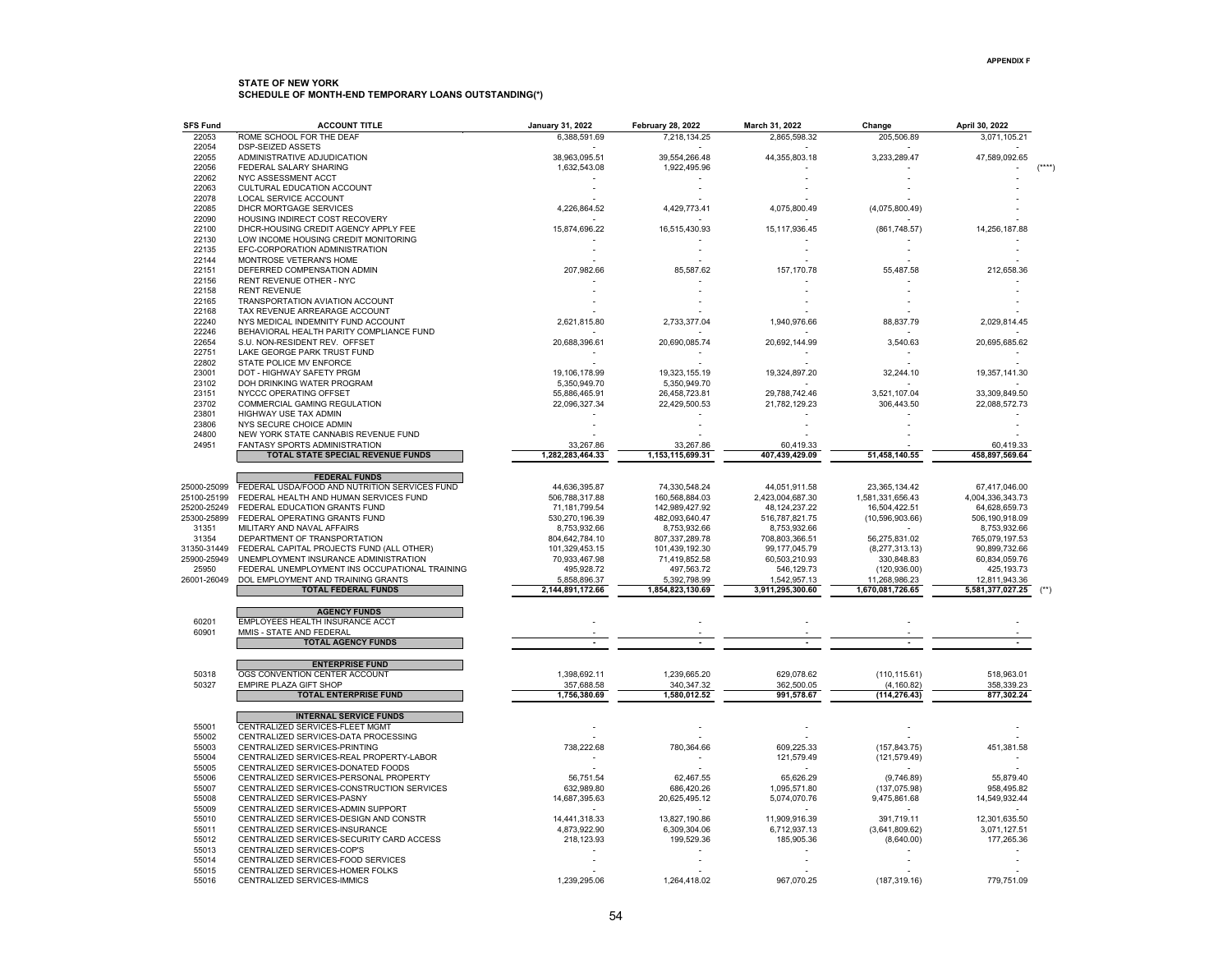| <b>SFS Fund</b> | <b>ACCOUNT TITLE</b>                             | January 31, 2022      | <b>February 28, 2022</b> | March 31, 2022         | Change                | April 30, 2022         |
|-----------------|--------------------------------------------------|-----------------------|--------------------------|------------------------|-----------------------|------------------------|
| 55017           | DOWNSTATE WAREHOUSE                              | 329.054.65            | 363.293.03               | 452.149.95             | (57,028.79)           | 395,121.16             |
| 55018           | <b>BUILDING ADMINISTRATION</b>                   |                       |                          |                        |                       |                        |
| 55019           | <b>LEASE SPACE INITIATIVE</b>                    |                       |                          |                        |                       |                        |
| 55020           | OGS ENTERPRISE CONTRACTING ACCT                  | 69.115.748.00         | 61,244,053.45            | 16,531,695.57          | (3,395,317.92)        | 13, 136, 377.65        |
| 55021           | <b>NYS MEDIA CENTER</b>                          | 13.801.075.17         | 14,325,585.62            | 9,512,549.94           | (1,019,428.28)        | 8,493,121.66           |
| 55022           | <b>BUSINESS SERVICES CENTER</b>                  | 24.419.971.05         | 26,606,275.46            | 30,119,286.62          | 2,108,784.40          | 32,228,071.02          |
| 55052           | ARCHIVES RECORD MGMT LS.                         | 94.476.06             | 199.095.80               | 252.018.38             | 84,692.96             | 336.711.34             |
| 55053           | FEDERAL SINGLE AUDIT                             |                       |                          |                        |                       |                        |
| 55055           | CIVIL SERVICE ADMINISTRATION ACCOUNT             |                       |                          |                        |                       |                        |
| 55056           | CIVIL SERVICE EHS OCCUP HEALTH PROG              |                       |                          |                        |                       |                        |
| 55057           | <b>BANKING SERVICES ACCOUNT</b>                  | 115.176.91            | 3,974.20                 |                        | 16,858.47             | 16,858.47              |
| 55058           | <b>CULTURAL RESOURCE SURVEY</b>                  | 3.134.154.30          | 1.640.659.40             | 1.942.034.64           | 195.732.29            | 2.137.766.93           |
| 55059           | NEIGHBOR WORK PROJECT                            | 9,099,524.47          | 11,688,131.63            | 10,852,178.32          | (15,017.75)           | 10,837,160.57          |
| 55060           | AUTOMATIC/PRINT CHARGBACKS                       |                       |                          | 39,262.81              | 1.322.110.91          | 1,361,373.72           |
| 55061           | OFT NYT ACCT                                     |                       |                          |                        |                       |                        |
| 55062           | DATA CENTER ACCOUNT                              | 84.594.981.57         | 73.907.291.01            | 32,170,138.01          |                       | 32,170,138.01          |
| 55066           | CYBER SECURITY INTRUSION ACCT                    | 1,261,584.27          | 1,261,584.27             | 1.261.584.27           |                       | 1,261,584.27           |
| 55067           | DOMESTIC VIOLENCE GRANT                          | 185.761.73            | 208.277.16               | 243.187.69             | 26,230.97             | 269.418.66             |
| 55069           | CENTRALIZED TECHNOLOGY SERVICES                  | 118,346,807.54        | 114,904,308.46           | 12,443,986.48          | 5,766,827.82          | 18,210,814.30          |
| 55071           | <b>LABOR CONTACT CENTER ACCT</b>                 | 1.551.394.93          | 838.431.36               | 1,104,018.28           | 272.984.15            | 1,377,002.43           |
| 55072           | HUMAN SERVICES CONTACT CNTR ACCT                 | 2,183,633.40          | 2,102,865.77             | 829,422.73             | 1,009,826.55          | 1,839,249.28           |
| 55073           | TAX CONTACT CENTER ACCT                          |                       |                          |                        |                       |                        |
| 55074           | <b>CIVIL RECOVERIES ACCT</b>                     |                       |                          |                        |                       |                        |
| 55251           | EXECUTIVE DIRECTION INTERNAL AUDIT               | 9.905.727.02          | 10.126.781.08            | 7,327,626.65           | (68,065.09)           | 7,259,561.56           |
| 55252           | CIO INFORMATION TECHNOLOGY CENTRALIZED SERVICES  | 67.173.706.07         | 41.774.908.19            | 42.468.093.25          | 2.510.125.90          | 44,978,219.15          |
| 55300           | HEALTH INSURANCE INTERNAL SERVICE                |                       | 560.929.38               | 1.403.132.74           | 748.967.67            | 2,152,100.41           |
| 55301           | CIVIL SERVICE EMPLOYEE BENEFITS DIV ADM          | 7.916.576.08          | 8.000.753.30             | 8.110.358.63           | 62.075.11             | 8.172.433.74           |
| 55350           | CORR INDUSTRIES INTERNAL SERVICE                 | 36.080.198.04         | 37,365,044.47            | 17.014.365.78          | 575.023.13            | 17,589,388.91          |
|                 | <b>TOTAL INTERNAL SERVICE FUNDS</b>              | 486.197.571.13        | 450.877.432.93           | 220.818.993.54         | 15.748.948.40         | 236.567.941.94         |
|                 |                                                  |                       |                          |                        |                       |                        |
|                 | <b>GRAND TOTAL - TEMPORARY LOANS OUTSTANDING</b> | 5,429,202,287.48<br>s | 5,090,189,889.97<br>s    | 5,936,433,519.71<br>s. | 1,838,532,170.47<br>s | 7,774,965,690.18<br>-S |

**(\*) Temporary Loans are authorized pursuant to Subdivision 5 of Section 4 of the State Finance Law and Chapter 56, Part FFF, Section 1, of the Laws of 2022-23.**

**The loans represent authorizations made by the Legislature to allow certain funds/accounts to make appropriated payments regardless of the fund (cash) balance. Such loans are made from the State's Short-Term Investment Pool (STIP) and are intended to satisfy temporary cash shortfalls whenever scheduled disbursements exceed available revenues during the fiscal year. Generally, temporary loans are repaid from the first cash receipts of the fund or account; however, in some cases actual revenues are not sufficient to repay all loans made to the fund or account and a transfer from the General Fund "Repayment of Receivables" appropriation is approved by the Budget Director. The balances reported here in Appendix F are the actual fund balances as of the close of business on the last day of the reporting month and do not include post-closing adjustments. Please refer to Schedule 1 for a detailed analysis of the 'reported' cash balances of the fund group.**

**(\*\*) Temporary loans to federal funds are typically reimbursed within 2-3 days. Such loans are made pursuant to federal regulations which require the State to disburse funds prior to making a reimbursement claim from the U.S. Treasury.**

**(\*\*\*) Per Section 72 of the State Finance Law, the General Fund includes the Local Assistance Fund (10000) and State Purpose Fund (10050).** 

**(\*\*\*\*) Temporary Loans are authorized pursuant to Subdivision 5 of Section 4 of the State Finance Law and Chapter 59, Part JJJ, Section 1, of the Laws of 2021-22**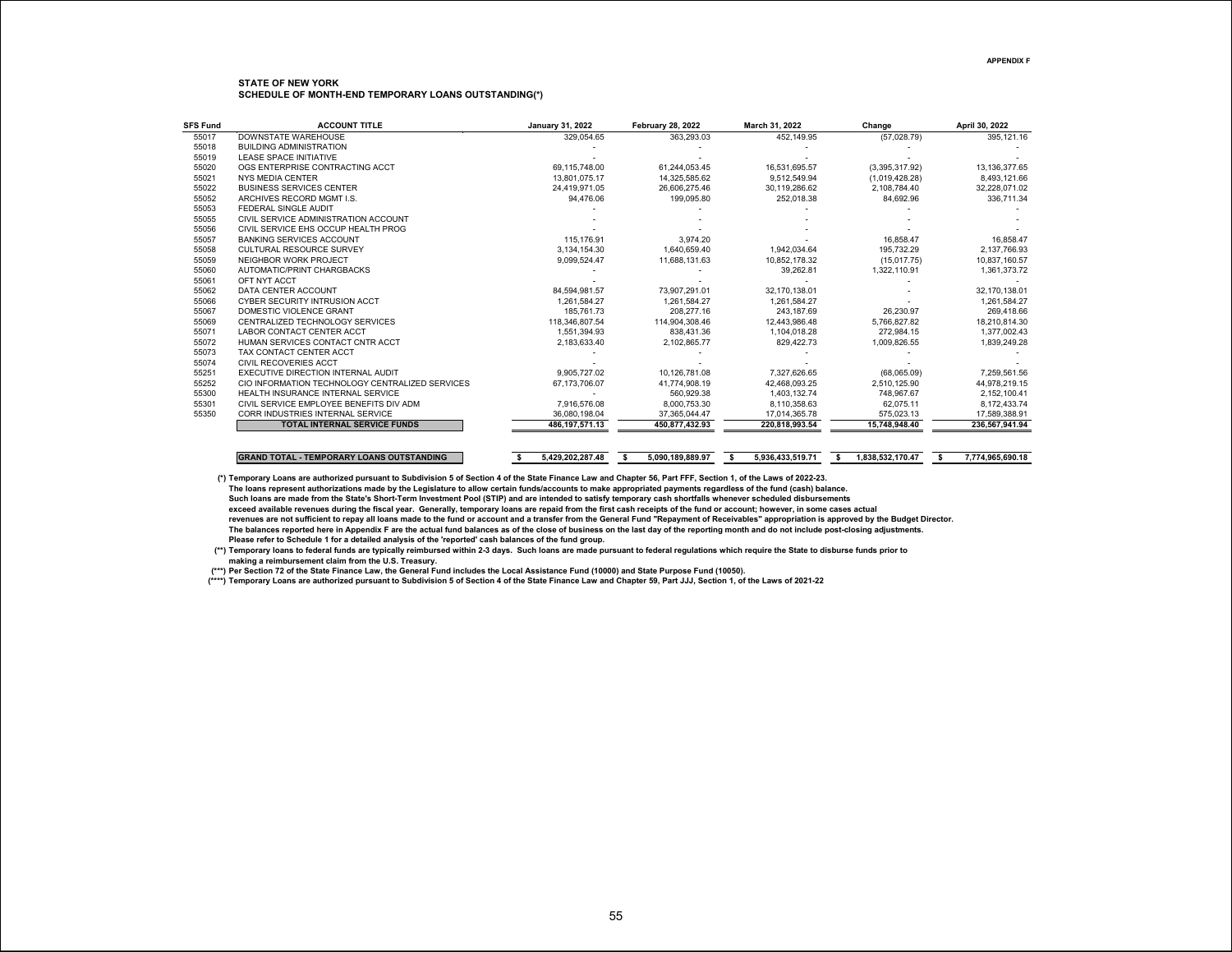# <span id="page-56-0"></span>STATE OF NEW YORK<br>DEDICATED INFRASTRUCTURE INVESTMENT FUND(\*)<br>STATEMENT OF RECEIPTS AND DISBURSEMENTS<br>FISCAL YEAR 2022-2023

|                                                               | 2022<br><b>APRIL</b>     | <b>MAY</b> | <b>JUNE</b>    | <b>JULY</b> | <b>AUGUST</b> | <b>SEPTEMBER</b> | <b>OCTOBER</b> | <b>NOVEMBER</b> | <b>DECEMBER</b> | 2023<br><b>JANUARY</b> | <b>FEBRUARY</b> | <b>MARCH</b> | 1 Month Ended<br>April 30, 2022 |
|---------------------------------------------------------------|--------------------------|------------|----------------|-------------|---------------|------------------|----------------|-----------------|-----------------|------------------------|-----------------|--------------|---------------------------------|
| <b>OPENING CASH BALANCE</b>                                   | \$64,843,404             |            |                |             |               |                  |                |                 |                 |                        |                 |              | 64,843,404                      |
| <b>RECEIPTS:</b>                                              |                          |            |                |             |               |                  |                |                 |                 |                        |                 |              |                                 |
| Transfers from General Fund (**)                              | $\overline{\phantom{a}}$ |            |                |             |               |                  |                |                 |                 |                        |                 |              |                                 |
| Other                                                         |                          |            |                |             |               |                  |                |                 |                 |                        |                 |              |                                 |
| <b>Total Receipts</b>                                         |                          |            |                |             |               |                  |                |                 |                 |                        |                 |              |                                 |
| <b>DISBURSEMENTS:</b>                                         |                          |            |                |             |               |                  |                |                 |                 |                        |                 |              |                                 |
| Affordable and Homeless Housing                               | 2,262,500                |            |                |             |               |                  |                |                 |                 |                        |                 |              | 2,262,500                       |
| <b>Broadband Initiative</b>                                   | 1,345,907                |            |                |             |               |                  |                |                 |                 |                        |                 |              | 1,345,907                       |
| Downtown Revitalization                                       | $\overline{\phantom{a}}$ |            |                |             |               |                  |                |                 |                 |                        |                 |              |                                 |
| <b>Empire State Poverty Reduction Initiatives</b>             | 89,630                   |            |                |             |               |                  |                |                 |                 |                        |                 |              | 89,630                          |
| Health Care / Hospital Initiatives                            |                          |            |                |             |               |                  |                |                 |                 |                        |                 |              |                                 |
| Information Technology/Infrastructure for Behavioral Sciences |                          |            |                |             |               |                  |                |                 |                 |                        |                 |              |                                 |
| Infrastructure Improvements                                   | 488,753                  |            |                |             |               |                  |                |                 |                 |                        |                 |              | 488,753                         |
| Jacob Javits Center Expansion                                 | $\overline{\phantom{a}}$ |            |                |             |               |                  |                |                 |                 |                        |                 |              |                                 |
| Life Sciences Initiative                                      | 3,601,588                |            |                |             |               |                  |                |                 |                 |                        |                 |              | 3,601,588                       |
| Municipal Restructuring / Consolidation Competition           | 111,831                  |            |                |             |               |                  |                |                 |                 |                        |                 |              | 111,831                         |
| Penn Station Access                                           |                          |            |                |             |               |                  |                |                 |                 |                        |                 |              |                                 |
| Resiliency, Mitigation, Security and Emergency Response       |                          |            |                |             |               |                  |                |                 |                 |                        |                 |              |                                 |
| Southern Tier / Hudson Valley Farm Initiative                 |                          |            |                |             |               |                  |                |                 |                 |                        |                 |              |                                 |
| Thruway Stabilization Program                                 |                          |            |                |             |               |                  |                |                 |                 |                        |                 |              |                                 |
| Transformative Economic Development Projects                  | 849,993                  |            |                |             |               |                  |                |                 |                 |                        |                 |              | 849,993                         |
| <b>Transporation Capital Plan</b>                             |                          |            |                |             |               |                  |                |                 |                 |                        |                 |              |                                 |
| Upstate Revitalization Program                                | 9.394.444                |            |                |             |               |                  |                |                 |                 |                        |                 |              | 9.394.444                       |
| <b>Total Disbursements</b>                                    | 18,144,646               |            |                |             |               |                  |                |                 |                 |                        |                 |              | 18,144,646                      |
| <b>OPERATING TRANSFERS:</b>                                   |                          |            |                |             |               |                  |                |                 |                 |                        |                 |              |                                 |
| Transfers to General Fund                                     |                          |            |                |             |               |                  |                |                 |                 |                        |                 |              |                                 |
| <b>Total Operating Transfers</b>                              |                          |            |                |             |               |                  |                |                 |                 |                        |                 |              |                                 |
| <b>Total Disbursements and Transfers</b>                      | 18,144,646               |            |                |             |               |                  |                |                 |                 |                        |                 |              | 18,144,646                      |
| <b>CLOSING CASH BALANCE</b>                                   | \$46,698,758             | - 5        | - \$<br>$\sim$ | - \$        | - S           | - S              | - \$           | - \$            |                 |                        | - S             |              | 46,698,758                      |

(\*) Fund created pursuant to Chapter 60, Laws of 2015-16, Part H and SFL § 93-b

(\*\*) Pursuant to Section 93(b) of the State Finance Law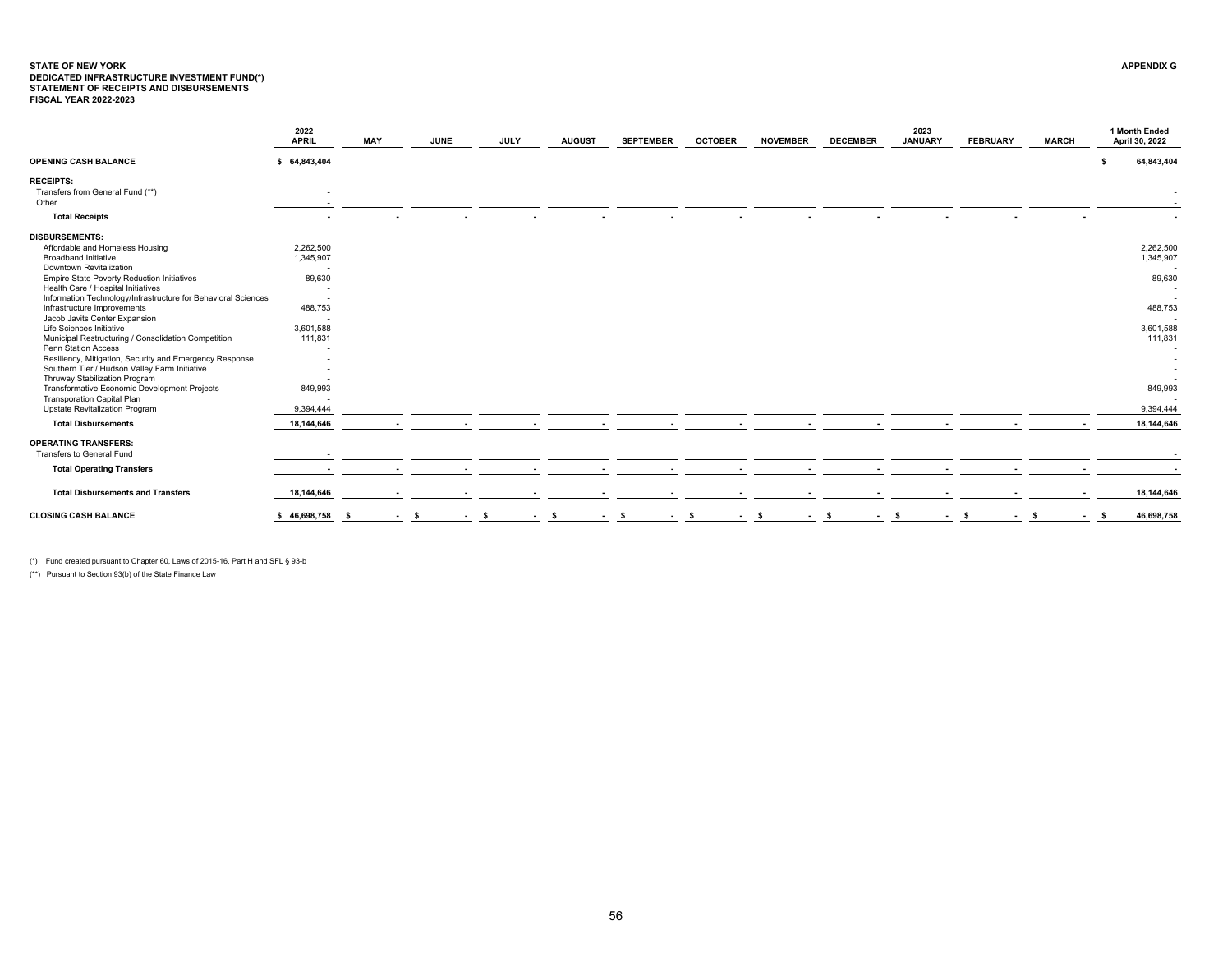# <span id="page-57-0"></span>**STATE OF NEW YORK** APPENDIX H **MEDICAL ASSISTANCE DISBURSEMENTS - STATE FUNDS(\*) FISCAL YEAR 2022-2023**

|                                                                                                                                                                              | <b>APRIL 2022</b>           |                             |                          | 1 MONTH ENDED APRIL 30      |                             |                          |
|------------------------------------------------------------------------------------------------------------------------------------------------------------------------------|-----------------------------|-----------------------------|--------------------------|-----------------------------|-----------------------------|--------------------------|
|                                                                                                                                                                              | <b>Department of Health</b> | <b>Other State Agencies</b> | April                    | <b>Department of Health</b> | <b>Other State Agencies</b> | Year to Date             |
| Adult State Share Medicaid                                                                                                                                                   | \$                          | \$<br>-\$<br>$\sim$         |                          | \$                          | \$<br>- \$<br>$\sim$        |                          |
| <b>State Share Medicaid</b>                                                                                                                                                  |                             | 5,154,170.98                | 5,154,170.98             |                             | 5,154,170.98                | 5,154,170.98             |
| Medical Assistance (OPWDD)                                                                                                                                                   |                             |                             |                          |                             |                             |                          |
| Medical Assistance Administration                                                                                                                                            | 5,787,188.29                |                             | 5,787,188.29             | 5,787,188.29                |                             | 5,787,188.29             |
| <b>Traumatic Brain Injury Services</b>                                                                                                                                       | 761,456.66                  |                             | 761,456.66               | 761,456.66                  |                             | 761,456.66               |
| Nursing Home Transition & Diversion                                                                                                                                          |                             |                             |                          |                             |                             |                          |
| <b>Reducing Maternal Mortality</b>                                                                                                                                           |                             |                             | $\blacksquare$           |                             |                             |                          |
| New York Connects                                                                                                                                                            |                             | (17, 231, 726.16)           | (17, 231, 726.16)        |                             | (17,231,726.16)             | (17, 231, 726.16)        |
| Vital Access provider Services                                                                                                                                               |                             |                             |                          |                             |                             |                          |
| <b>Facilitated Enrollment</b>                                                                                                                                                |                             |                             | $\blacksquare$           |                             |                             |                          |
| Managed Long-Term Care Ombudsman                                                                                                                                             | 501,859.83                  |                             | 501,859.83               | 501,859.83                  |                             | 501,859.83               |
| General Hospitals Safety-Net Providers                                                                                                                                       |                             |                             | $\overline{a}$           | $\overline{\phantom{a}}$    |                             |                          |
| <b>AIDS Epidemic</b>                                                                                                                                                         | 224,766.49                  |                             | 224,766.49               | 224,766.49                  |                             | 224,766.49               |
| <b>Expanding Caregiver Support Services</b>                                                                                                                                  | 2,062,178.94                |                             | 2,062,178.94             | 2,062,178.94                |                             | 2,062,178.94             |
| Provide Affordable Housing                                                                                                                                                   | 1,409,452.82                | 102,044.40                  | 1,511,497.22             | 1,409,452.82                | 102,044.40                  | 1,511,497.22             |
| <b>Community Provider Network</b>                                                                                                                                            |                             |                             | $\blacksquare$           | $\sim$                      |                             | $\overline{\phantom{a}}$ |
| <b>Inpatient Services</b>                                                                                                                                                    | 46,706,829.22               |                             | 46,706,829.22            | 46,706,829.22               |                             | 46,706,829.22            |
| <b>Patient Centered Medical Homes</b>                                                                                                                                        |                             |                             |                          | $\overline{\phantom{a}}$    |                             |                          |
| Outpatient & Emergency Room Services                                                                                                                                         | 3,753,729.31                |                             | 3,753,729.31             | 3,753,729.31                |                             | 3,753,729.31             |
| <b>Clinic Services</b>                                                                                                                                                       | 9,538,819.86                |                             | 9,538,819.86             | 9,538,819.86                |                             | 9,538,819.86             |
| <b>Nursing Home Services</b>                                                                                                                                                 | 76,170,423.51               |                             | 76,170,423.51            | 76,170,423.51               |                             | 76,170,423.51            |
| Other Long Term Care Services                                                                                                                                                | 164, 144, 113.47            |                             | 164, 144, 113. 47        | 164, 144, 113. 47           |                             | 164, 144, 113. 47        |
| <b>Managed Care Services</b>                                                                                                                                                 | 684, 343, 602. 28           |                             | 684,343,602.28           | 684,343,602.28              |                             | 684,343,602.28           |
| <b>Pharmacy Services</b>                                                                                                                                                     | 10,150,734.33               |                             | 10,150,734.33            | 10,150,734.33               |                             | 10,150,734.33            |
| <b>Transportation Services</b>                                                                                                                                               | 9,944,763.95                |                             | 9,944,763.95             | 9,944,763.95                |                             | 9,944,763.95             |
| <b>Dental Services</b>                                                                                                                                                       | 161,336.46                  |                             | 161,336.46               | 161,336.46                  |                             | 161,336.46               |
| Non-Institutional & Other                                                                                                                                                    | 1,069,365,182.52            |                             | 1,069,365,182.52         | 1,069,365,182.52            |                             | 1,069,365,182.52         |
| <b>Medical Services State Facilities</b>                                                                                                                                     | 185,617,015.06              |                             | 185,617,015.06           | 185,617,015.06              |                             | 185,617,015.06           |
| MAP DC37 & TEAMSTER LOCAL 858                                                                                                                                                |                             |                             |                          |                             |                             |                          |
| CSEA Family Health Plus Buy In                                                                                                                                               | 148,982.25                  |                             | 148,982.25               | 148,982.25                  |                             | 148,982.25               |
| Medical Assistance (HCRA)                                                                                                                                                    | 350,000,000.00              |                             | 350,000,000.00           | 350,000,000.00              |                             | 350,000,000.00           |
| Personal Care Workforce Recruitment and Retention                                                                                                                            |                             |                             |                          |                             |                             |                          |
| Home Health Rate Increase                                                                                                                                                    |                             |                             | $\overline{\phantom{a}}$ |                             |                             |                          |
| Indigent Care                                                                                                                                                                | 51,970,443.45               |                             | 51,970,443.45            | 51,970,443.45               |                             | 51,970,443.45            |
| <b>Provider Assessments</b>                                                                                                                                                  | 72,500,000.00               |                             | 72,500,000.00            | 72,500,000.00               |                             | 72,500,000.00            |
| Additional DSH Payments SUNY                                                                                                                                                 |                             |                             |                          |                             |                             |                          |
| TOTAL <sup>(**)</sup>                                                                                                                                                        | 2,745,262,878.70            | (11, 975, 510.78)           | 2,733,287,367.92         | 2,745,262,878.70            | (11, 975, 510.78)           | 2,733,287,367.92         |
| Reclassification of Medical Assistance payments for care and treatment of patients at State-<br>operated health, mental hygiene and State University facilities to Transfers | (240, 799, 025.51)          |                             | (240, 799, 025.51)       | (240, 799, 025.51)          |                             | (240, 799, 025.51)       |
| <b>TOTAL REPORTED MEDICAID</b>                                                                                                                                               | \$<br>2,504,463,853.19 \$   | $(11,975,510.78)$ \$        | 2,492,488,342.41         | \$<br>2,504,463,853.19 \$   | $(11, 975, 510.78)$ \$      | 2,492,488,342.41         |

(\*) General Fund and State Special Revenue Funds only.

These amounts do not include Medical Assistance spending for State Operations.

These amounts are not comparable to Medicaid Global Cap spending.

Department of Health regularly reclassifies spending between programs,

and therefore amounts for any individual program may be restated by DOH.

(\*\*)Source: Statewide Financial System